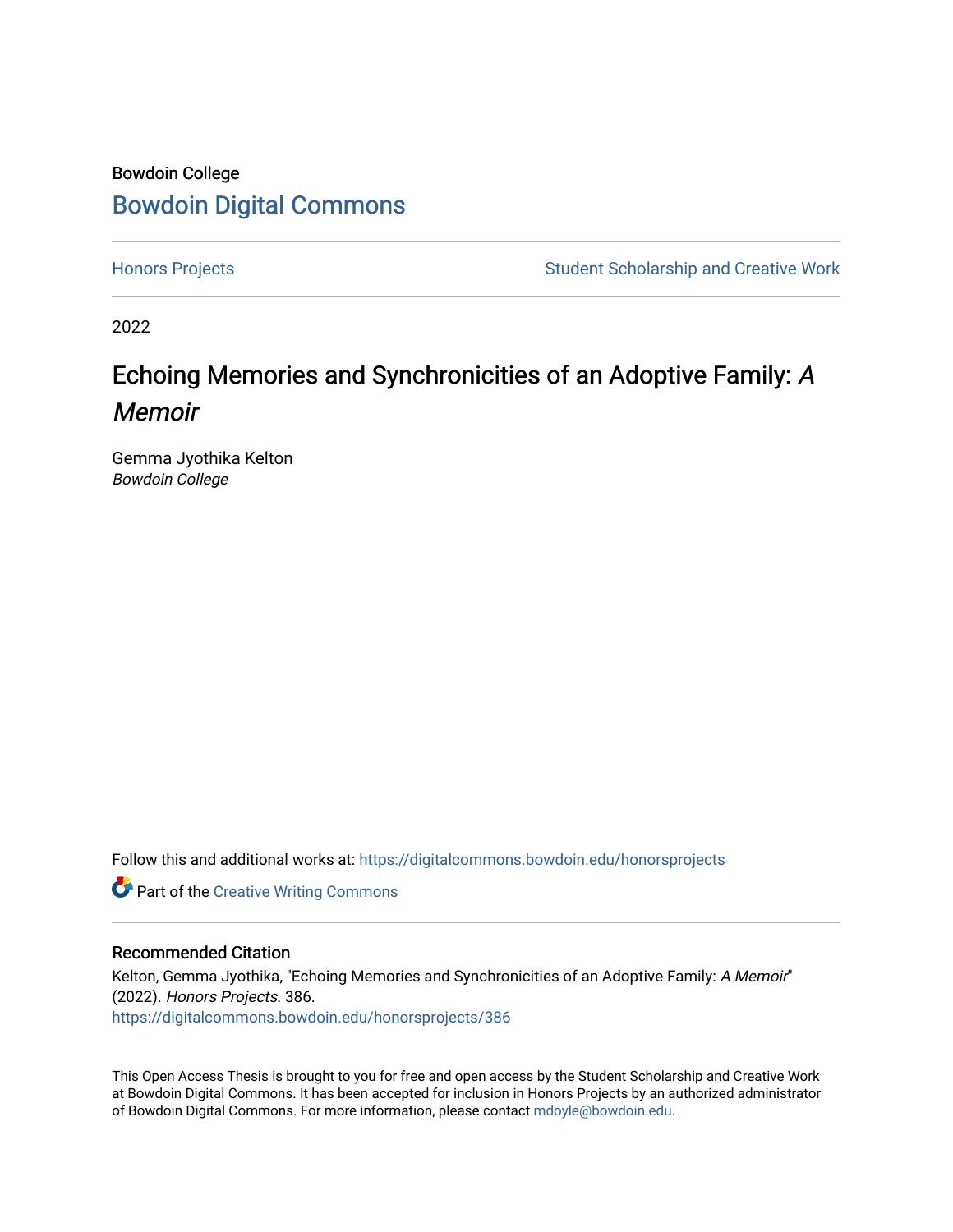Echoing Memories and Synchronicities of an Adoptive Family:

*A Memoir*

An Honors Project for the Program of Asian Studies

By Gemma Jyothika Kelton

Bowdoin College, 2022

©2022 Gemma Jyothika Kelton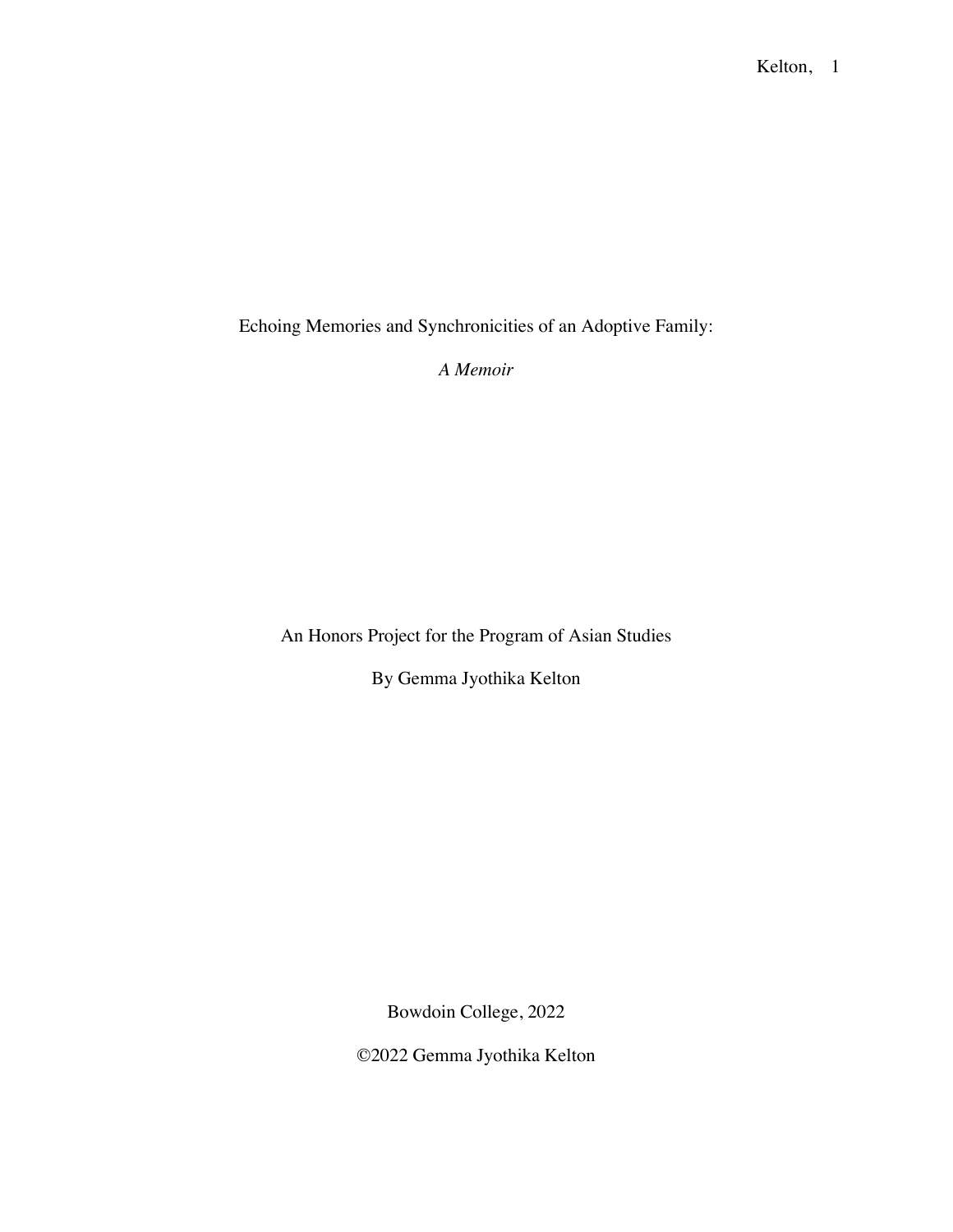*To my mama: You are an inspiration, and I am lucky and grateful to call you, my mother. You raised me to be a strong, beautiful, independent, and a disciplined person. You have given me what I have desired the most since I was a young girl: an education and a family to call mine. This is my small way of showing my gratitude to you. For that, I am dedicating this work to you,*

*My Mama-ka.*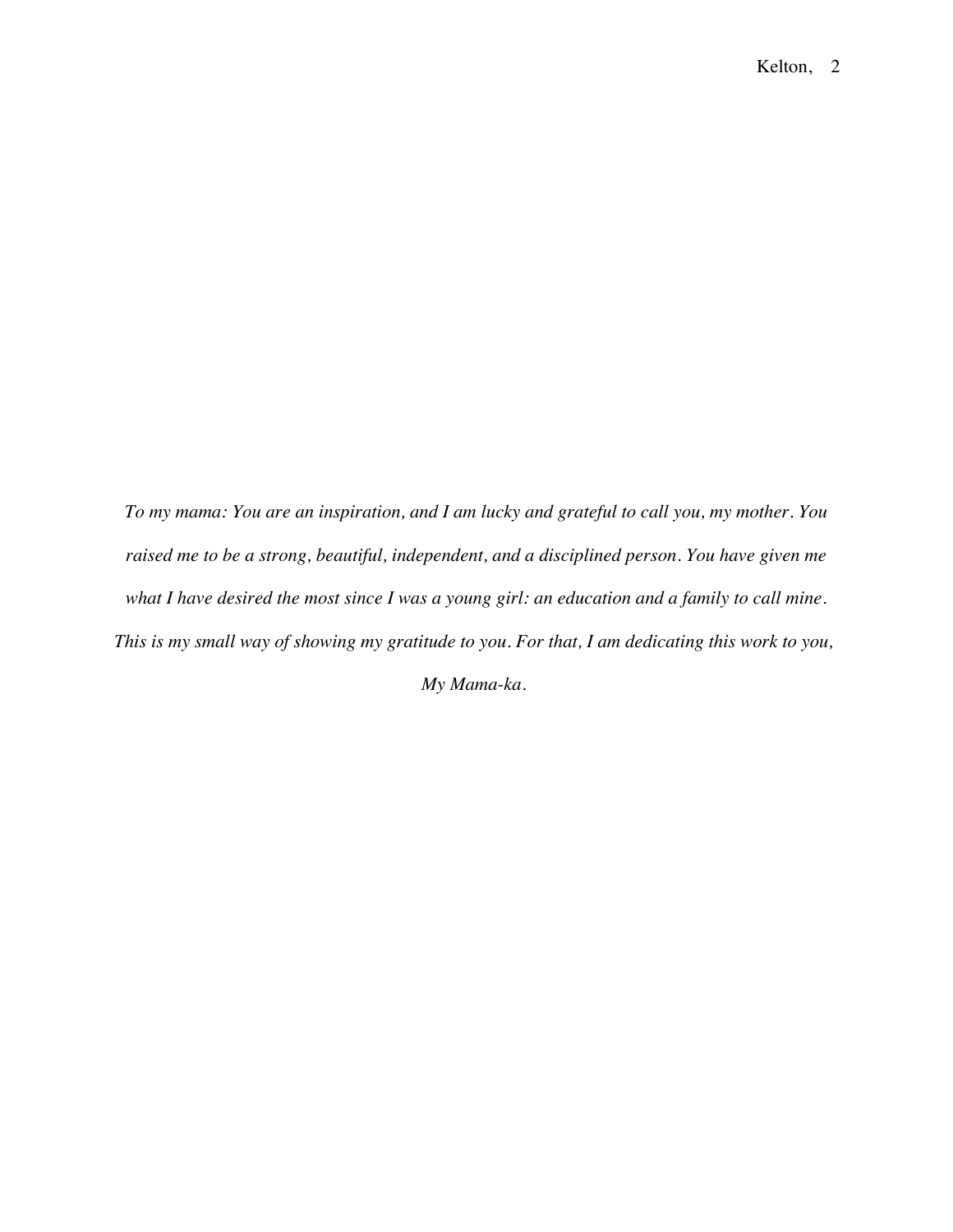### **TABLE OF CONTENTS**

| 1. ACKNOWLEGMENT                                    | $\blacktriangleleft$ |
|-----------------------------------------------------|----------------------|
| 2. WHAT DOES IT MEAN BY "BEING ADOPTED?"            | 6                    |
| 3. CHOOSING TO RUN AWAY                             | 24                   |
| 4. WHITE MOTHER, COLORED DAUGHTER                   | 36                   |
| 5. RETURNING TO BIRTH-PLACE AS A FOREIGN OTHER(I)   | 48                   |
| 6. RETURNING TO BIRTH-PLACE AS A FOREIGN OTHER (II) | 56                   |
| 7. SYNCHRONIZING AND CONVERGING A NEW FAMILY        | 68                   |
| 8. PRIVILEGES OF AN ADOPTEE                         | 90                   |
| 9. BURNING TOUCH OF MY BIRTH MOTHER                 | 94                   |
| 10. SELF FOUND, VOICE UTTERED                       | 97                   |
| <b>11. BIBLIOGRAPHY</b>                             | 107                  |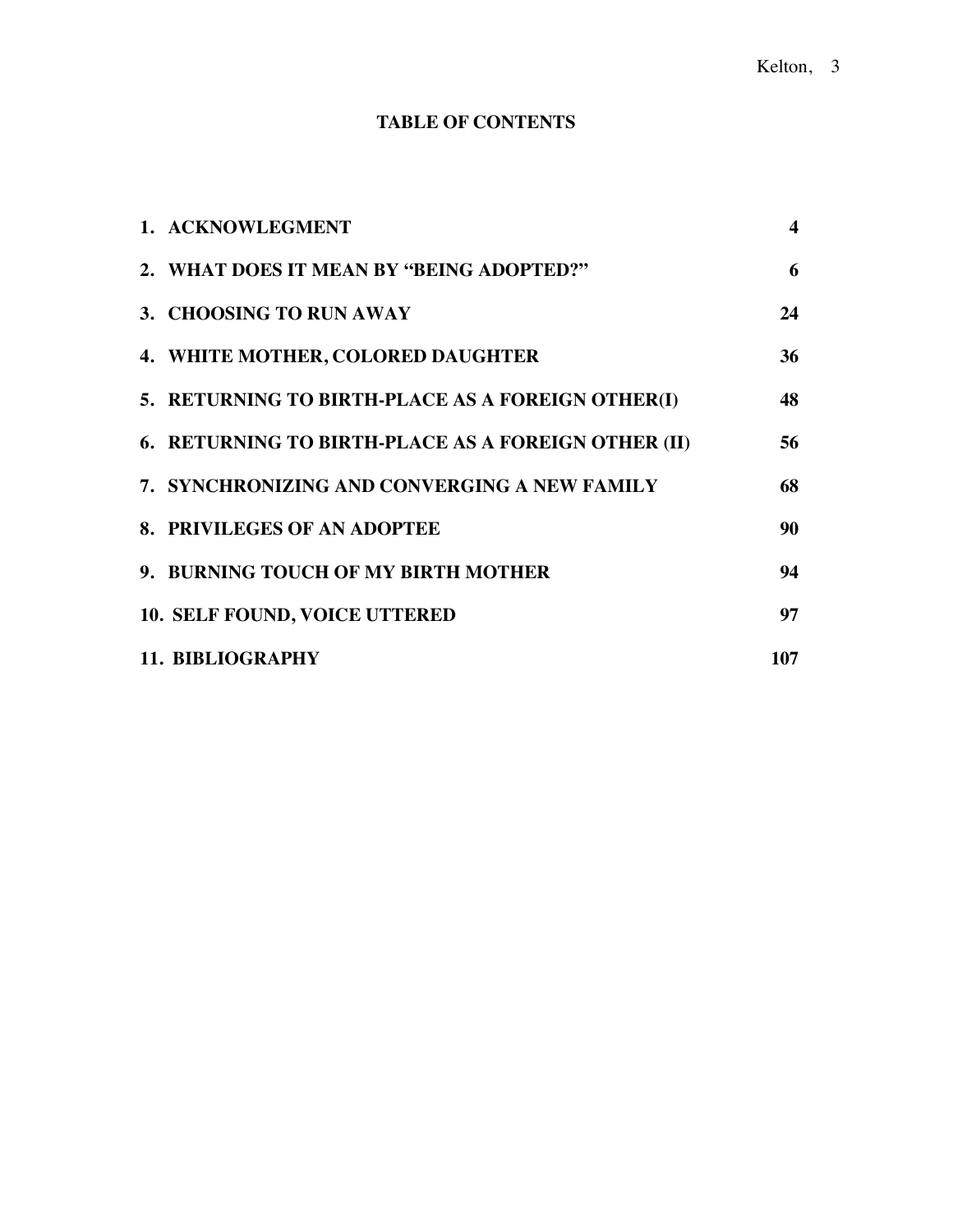### **Acknowledgments**

I first and foremost would like to thank my mother for choosing me to be her daughter, for allowing me this chance at life. You have put up with me and my rebellious stages for so many years, even as I have tried to push you away. Since my adoption, you've always been by my side as a strong support, a root, refusing to leave and bend and I cannot thank you enough for being my mother. Words cannot describe how grateful and happy I am to be a part of your family, and to call you, my mother. Recently, I was walking through the forest behind campus, and I remember looking up at the sky. I was fascinated with how the limbs of trees and stars aligned with one another, how everything flowed in and out of one another, a web of interconnectedness. In that moment, I realized that you have created that web of possibilities for me, that you are that external force in my life. Without you, I would not be where I am, and I felt this overwhelming power of being given the chance to live and exist in the spaces that you've gifted me with. I love you, mama. Thank you for everything you've done for me and for all that you've given me. I hope to make you proud.

I would also like to thank my advisors, Belinda Kong, Shu-Chin Tsui, Rachel Sturman, and Claire Robison. You all have been patient and supportive throughout this entire process, and I could not have done this without your guidance (seriously). I was inspired by every one of you and I thank you for going on this journey with me. You all have spent countless hours reading drafts after drafts and never once complained that this work was too long. Thank you for teaching me how to have patience with myself and how to practice self-care in the process of writing this memoir.

I would also like to thank Bowdoin librarians, Carmen Greenlee and Barbara Levergood. I could not have done any of the research that went into this memoir without your help and your insightful tips, particularly when working with international databases. Carmen and Barbara, thank you for taking the time to delve into some of the most confusing databases with me. I hope it was as fun treasure hunting as it was for me!

In addition, I want to thank my peers, friends, and colleagues for challenging me and making me want to be a better self. Thank you, friends, and peers, for making this senior year so special and adventurous, and for allowing me to tell you my story and my journey.

I also would like to thank all the teachers I've had, both at Maret School and at Branson School who have helped me gain confidence in not only writing, but also in finding my own voice and in solidifying my identity. A very special thanks to Giles Scott, my English teacher at Branson School, who called me a "soda can that's been left out in the open for days, but still fizzes as if cracking open another one."

I also want to give a small shoutout to my carrel space in Hawthorne Longfellow Library. It was a safe and calm space for me to write in without anyone interrupting my flow. I discovered I need space and patience with myself to write, and that carrel was my constant that I leaned on. I brought my tea kettle and blanket to my carrel every day, and even put plants on my shelf. My carrel became my second home.

**NOTE TO READER:** This is a memoir and a work of nonfiction. I have tried my very best to remember conversations I've had with people over the course of my life and accurately depict places and people to the extent that I can remember. To respect the privacy of several persons, many names of persons have been changed, as well as place names and locations.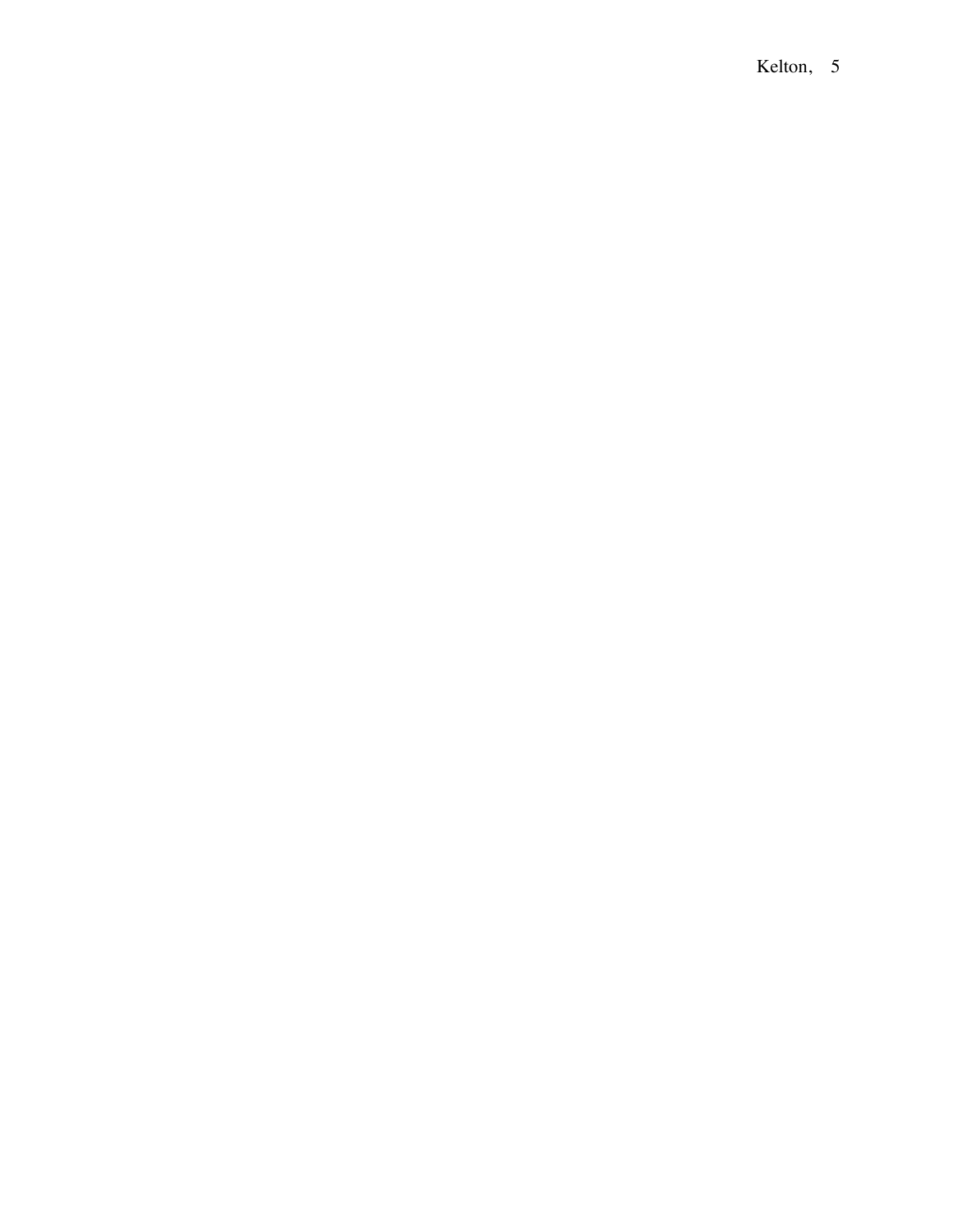### Echoing Memories and Synchronicities of an Adoptive Family

### By Gemma Kelton

Monday, June 29th, 2009. I was 10 years old. I had been in America less than a year, about seven months, and had already enrolled in elementary school. I looked healthy, happy, and well-nourished, a stark contrast to what I had once been. Despite the many barriers and obstacles that immigrants like me face in the United States, I learned quickly: my one-word "yes" or "no" responses in English quickly turned into complete sentences; my fingers became adept at using utensils to eat; I wiped my bum with something called toilet paper. I was in the process of finding a new sense of familiarity and forming new kinships until I was confronted by something - something I was too young to understand at the time. I was experiencing a gross misunderstanding and misrepresentation of what 'adoption' is.

#### **What Does It Mean By "Being Adopted?"**

It was my very first day of tennis camp at Sidwell Friends School in the Tenleytown neighborhood of Washington DC. Sidwell is one of the most elite private schools in the nation and it has a well-known tennis program. The tennis counselor clapped her hands three times to get our attention. Out of a group of 12 or 13 kids, there were seven girls, including me. The counselor clapped her hands again.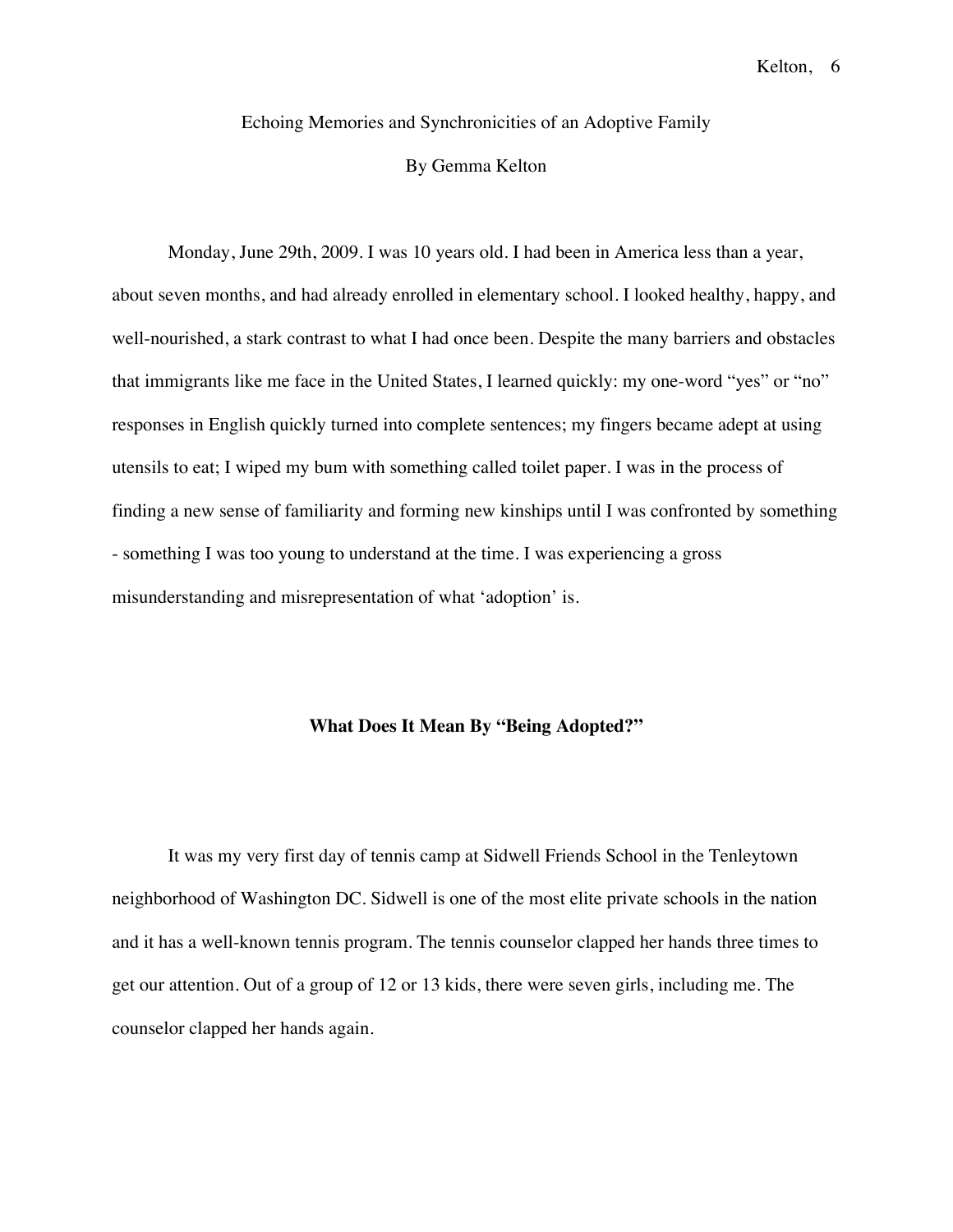"Great, thank you everyone. Now, we will go around and say our names, an interesting fact about ourselves, and … favorite ice-cream flavor."

"My name is Gemma. I am adopted. I like pink ice-cream."

The girls giggle. Then a boy pipes up. "So, what? Your parents didn't want you?"

I remember feeling confused and hurt. I tried to respond with my minimal English. He laughed. So I laughed too. Then he was confused. It wasn't until some years later that I realized he was laughing *at* me, and I was laughing at what he laughed at: *me*. I was laughing at myself. But who was I? I was so busy adjusting across the world, cultures, and races that I found myself clinging to the label of "adoptee." His comment made me feel ashamed and humiliated for being, and even saying, I was adopted.

Coming to America and to a new family was my source of hope, joy, and pride. I was not only proud, but also felt that it was a title that was *my* right to claim. I was proud to have been adopted and to have that compose such a large part of my identity here in America, in my new home. In that instance however, it felt like that by saying "I am adopted," I was also communicating that *I didn't belong* or that I had been given up. I felt confused, hurt, and rejected, feelings that weren't entirely foreign to me. I didn't understand then why he laughed at me, but looking back now, I see that he took my identity as an 'adoptee' as a means of putting me down in an effort to insert his own status above mine. Perhaps this feeling of threat for him stemmed from his fear of me. Or maybe even jealousy.

In that moment, it felt that by saying "I am adopted," I was also conveying that my mother wasn't my "real" mother, and I wasn't my mother's "real" daughter. And that not being related biologically meant my relationship with my mother was inferior. Here, in the United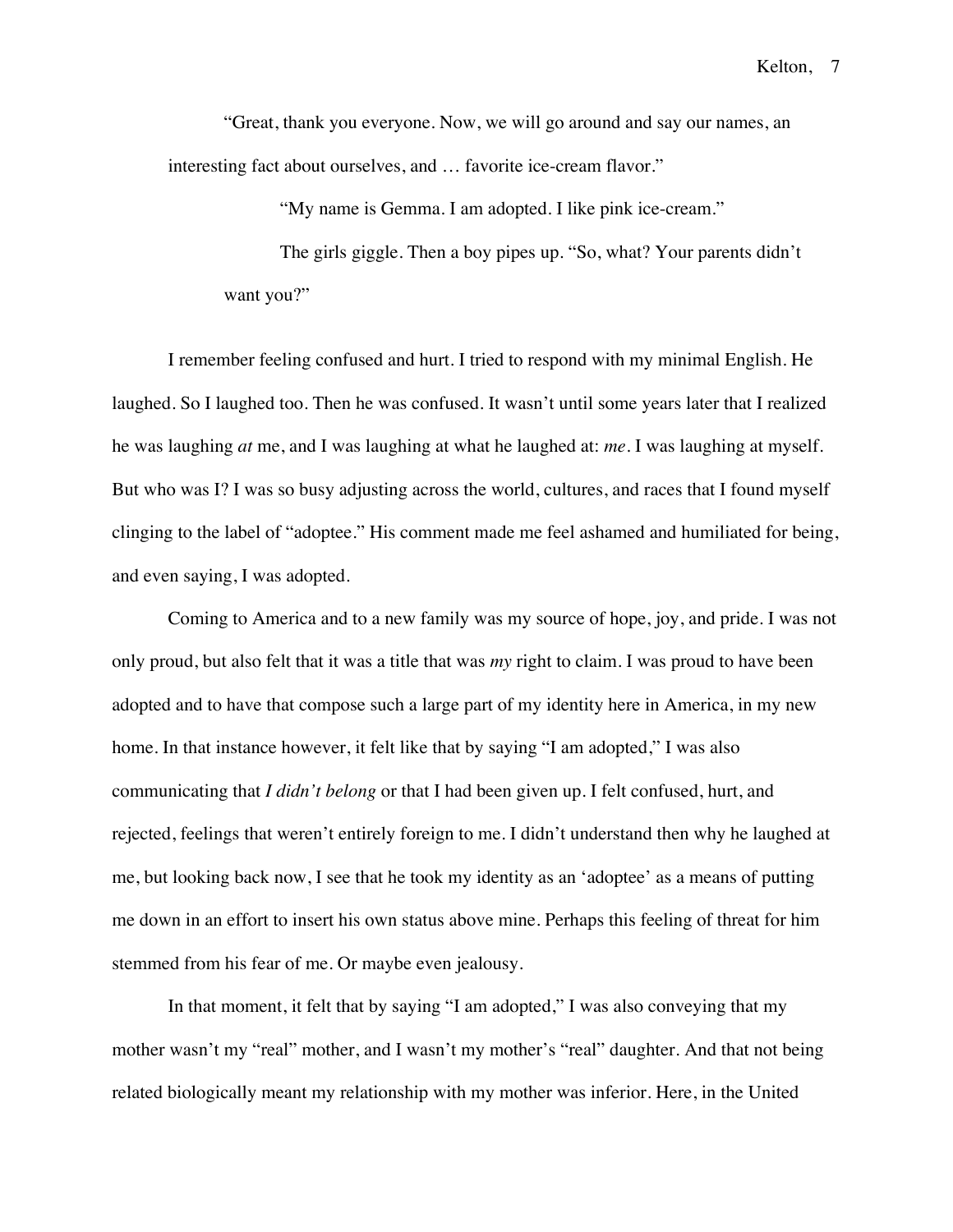States, and in parts of Asia, there is a common misconception that 'families' are supposed to look alike and must be related genetically; thus, when an individual stands out - whether it is due to skin color, creed, caste, or class - they do not "fit" the traditional American conception of "family," and risk discrimination and even ostracization.

The word "adoptee" or "adopter" sparks a great deal of questions, most of which are deeply personal, and force adopted people like me to explain ourselves. At the same time, however, the word 'adoption' itself is charged with so many double meanings that people automatically view it negatively: either parents could not bear children of their own or the child was given up. Of course, none of those circumstances are necessarily true. I recall my first memory at elementary school after I arrived in the United States.

When I arrived in the United States after my mother first adopted me, she asked me what I wanted. I said, *school*. I wanted an education. At my orphanage, or what is called a "care center," we had two volunteers who visited to provide a couple of hours of instruction a week. One volunteer, who always wore a kurta, was my favorite. But she was also the strictest, despite having a kind face. She tied her hair in a knot at the nape of her neck, trying to contain the frizz, but with little success. Her skin tone complexion was about a shade or two lighter than mine, and while the difference was not great, I was always aware of her lightness.

All the kids at the orphanage called the volunteers "Didi," meaning "older sister." She and the other volunteer taught us math and English. I quickly discovered that I loved competing with my peers and eagerly anticipated the gold stars and "very good" check marks from our teachers. When I didn't get as high of a mark as I had hoped, I'd try and smudge it for a better evaluation. But I'd find a gnawing sense of guilt creep on, finally forcing me to accept what I still to this day struggle to deal with: disappointing others, and myself. However, that little taste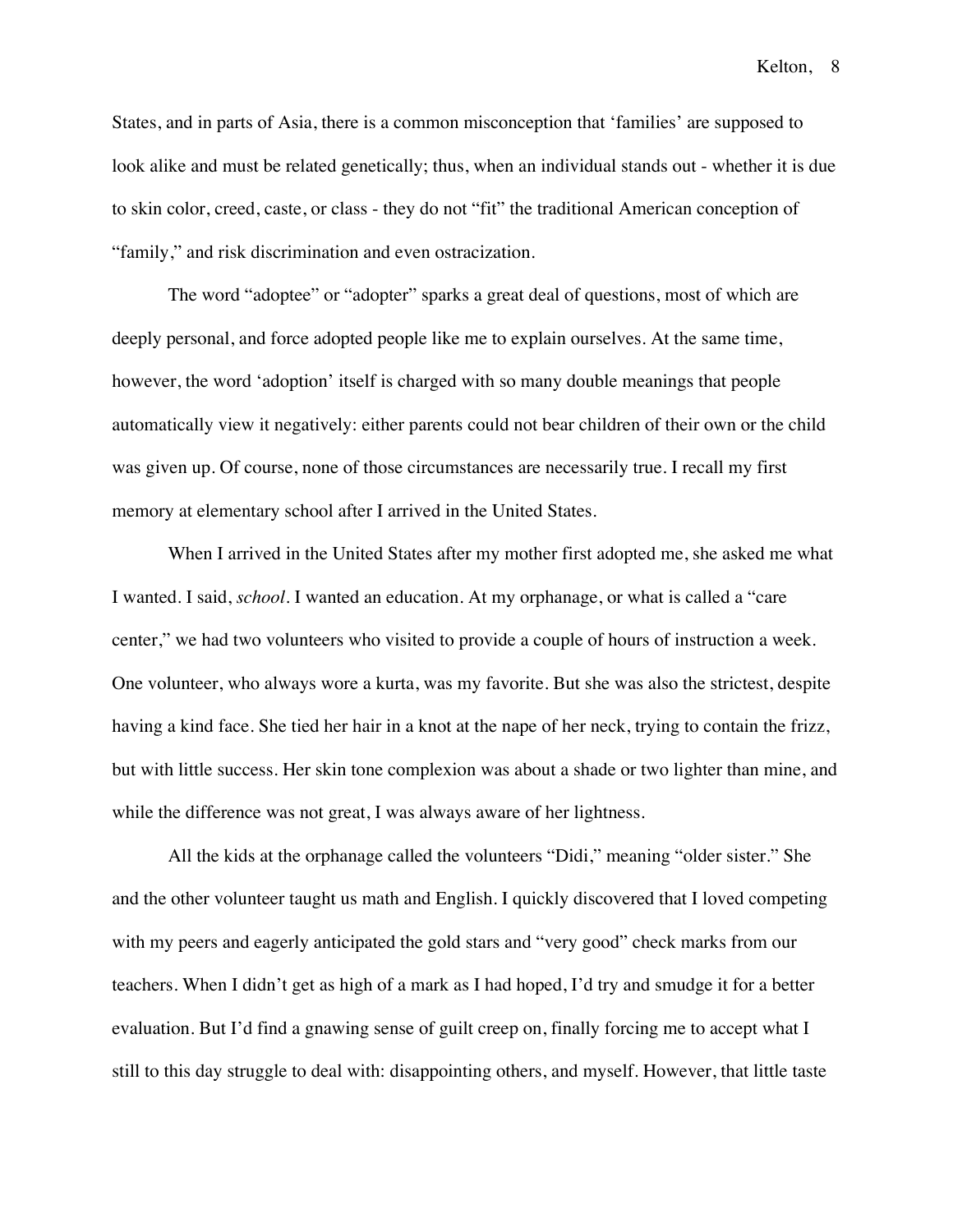of 'education' we received at the orphanage was neither enough to quench my curiosity nor satiate my appetite to learn. I wanted to know why it took the rains so long to come during the hot season; I wanted to know what the foul-smelling fumes that came out of the auto-rickshaws were; I wanted to know who the white people were; I wanted to know where America was - Was it another planet? Another world? Another realm of the gods? As a young child, my imagination was full and colorful. My curiosity drove me.

When Mary Paul, the orphanage's director, told me that a mother in America was going to adopt me, I was ecstatic. I remember she called me into her spacious office on the third floor of our building and gave me the good news. Immediately, I started crying. I just couldn't believe that after nearly four years of waiting at the orphanage, that somebody wanted me. I tried to picture my new mother's face. It was only when my new mother and I started exchanging letters through the orphanage that my prospect of adoption felt *real* to me. In the letters, she sent me pictures of herself, of her home, of her dogs, and sparkly pink, blue, green glue sticks. I remember clearly in one of the pictures, she wore a pink puffy vest with black joggers and two large Golden Retrievers, Lilah and Pippa, flanking her on either side. The weather looked sunny and to be around wintertime because the trees had no leaves. My new mother sat on stone steps in front of her yellow home and smiled directly at the camera, slightly squinting. I remember thinking how beautiful she was, how lucky I was to soon call that my home too, to call her *my mother*. From those pictures, the world there, in America, looked pure and fresh, clean, and brimming with possibility.

Since hearing the news, I dreamed a great deal about going to America. In my dreams, I sat on my supernatural spaceship just above the cumulus clouds that looked like fluffy white cotton candy, peering into a pool of darkness beneath me, only to find my own reflection glaring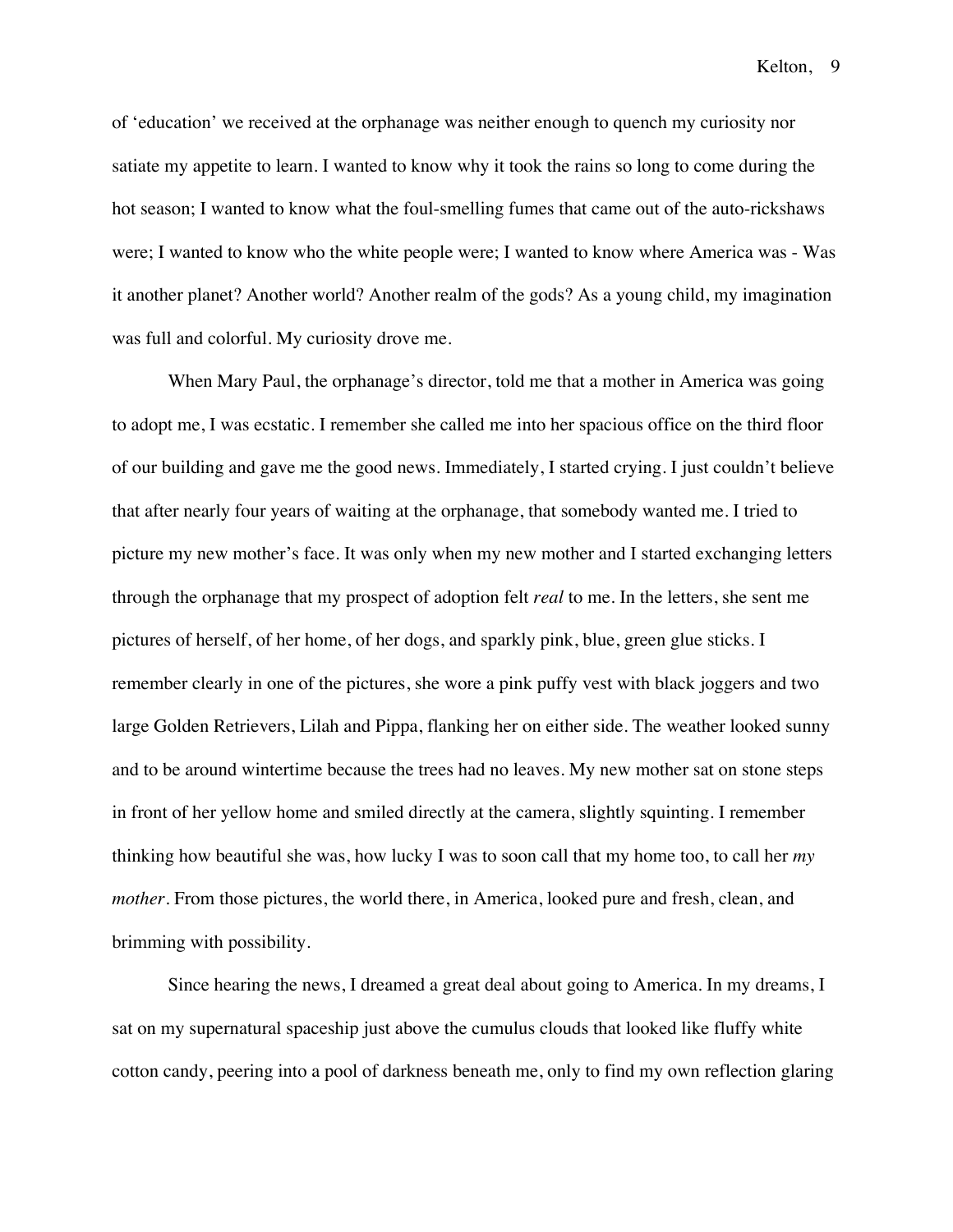back at me. In Greek mythology, Narcissus, the mortal son of Gods, stared into this pool of darkness and fell in love with his own image that reflected. Eventually, he drowned in his own self-absorption. While I didn't drown in my own self-image, I saturated myself in my idea of what America must be - a land full of white people where I worried none of the things I knew in Bangalore, like dosas, idlis, gulab jamun, existed there. I didn't know what to expect, but I knew what I was most excited about: getting an education.

Knowing how important school was to me, my mother directly enrolled me in a small international school, Coeus International School. It was in the northwest sector of Washington DC on busy Connecticut Avenue. I was there only briefly, but I remember the large green tinted windows and that parts of the fitted building were exposed to red brick, which created a stark and odd contrast between modernity and traditional styles. Nonetheless, I was ecstatic: I was finally in school. I remember walking into the classroom with about ten or eleven kids. They boys wrestled with one another shouting and screaming, while the girls chatted in a circle. The teacher, a tall white woman with a slender build and short blonde hair, stood at the front writing words on the whiteboard. Peers, teacher, whiteboard, notebook, chair. Check. I was in school. I remember introducing myself to these two girls in my class, Emily and Hairway (I never learned how to spell her name correctly, so this is my spelling as a 10-year-old with very minimal English language capabilities).

"My name is Gemma. I am adopted."

My statement was met with sympathetic gazes. "So where are you from?" "India."

"But like where?"

"Bangalore. Orphanage called Vathsalya Charitable Trust."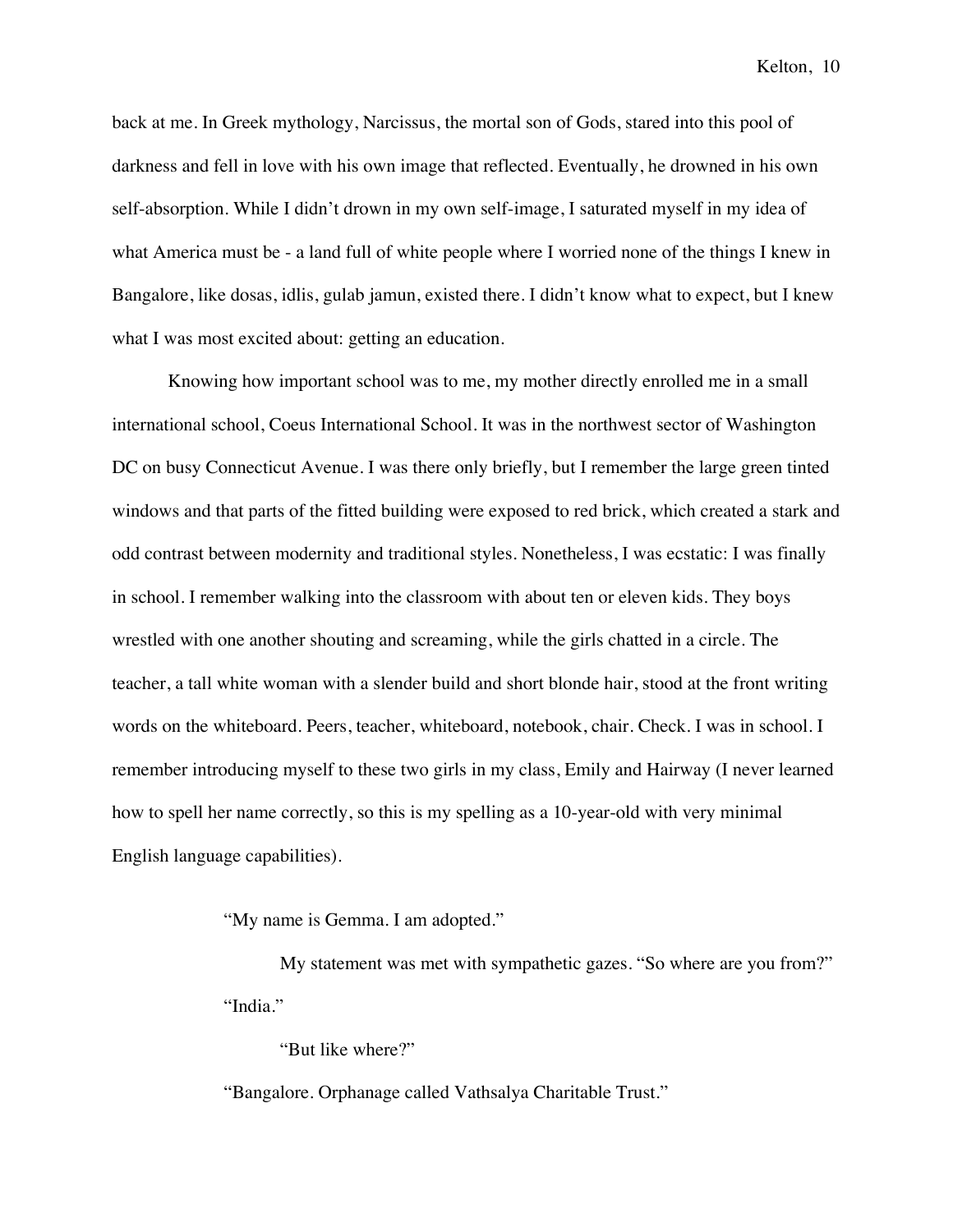Their gazes reflected what I neither wanted nor felt: pity. They viewed my adoption as a negative part of who I was, while in fact, it was a part that brought me a great deal of hope, joy, and pride. For me, adoption was a way out - out of a life of extreme poverty, abuse, and despair. And it was also an affirmation that I was wanted and that I was part of a family. Adoption is what brought me to America, and to have sat in that chair at that moment with them. However, that feeling of hope and pride comes at a heavy cost. In identifying as an 'adoptee' (a term that I only came to embrace in my senior year of college), I also feel a great sense of guilt.

It was November of 2010. I was in the 5th grade at British International School in Washington DC. The school was located right off Wisconsin Avenue, where Safeway, a tennis repair shop, and cafes ran along it. Wisconsin Avenue was one of the busiest roads in Washington DC with cars, bikers, joggers all traveling up and down. I had just won the election to be Deputy Head Girl. My best friend, Mina, was the head girl. We were the two tallest girls in the entire primary school (and now, I am amongst the shortest of my peers in my college, while Mina remains rather tall for a woman at 5'7"). I remember coming home that day, carrying the glass trophy, and my mother's face relishing in absolute glory and delight. She was proud. Despite the language and cultural barrier, I could tell she was proud, and I beamed with the joy of her praise and approval. And then she showed me something - letters from my foster brothers, Lokesh and Ramesh. They were adopted together to a white family in Ohio shortly after I left the care center. When I saw the letters, I thought, *they made it out too*. I momentarily felt a desire to re-connect with them, so I wrote them back and forth a couple of times, but something in me *stuck*.

I couldn't figure it out then, but I now can identify it as guilt and loss. I didn't want to keep in touch with my foster brothers because they were from my past life, and I selfishly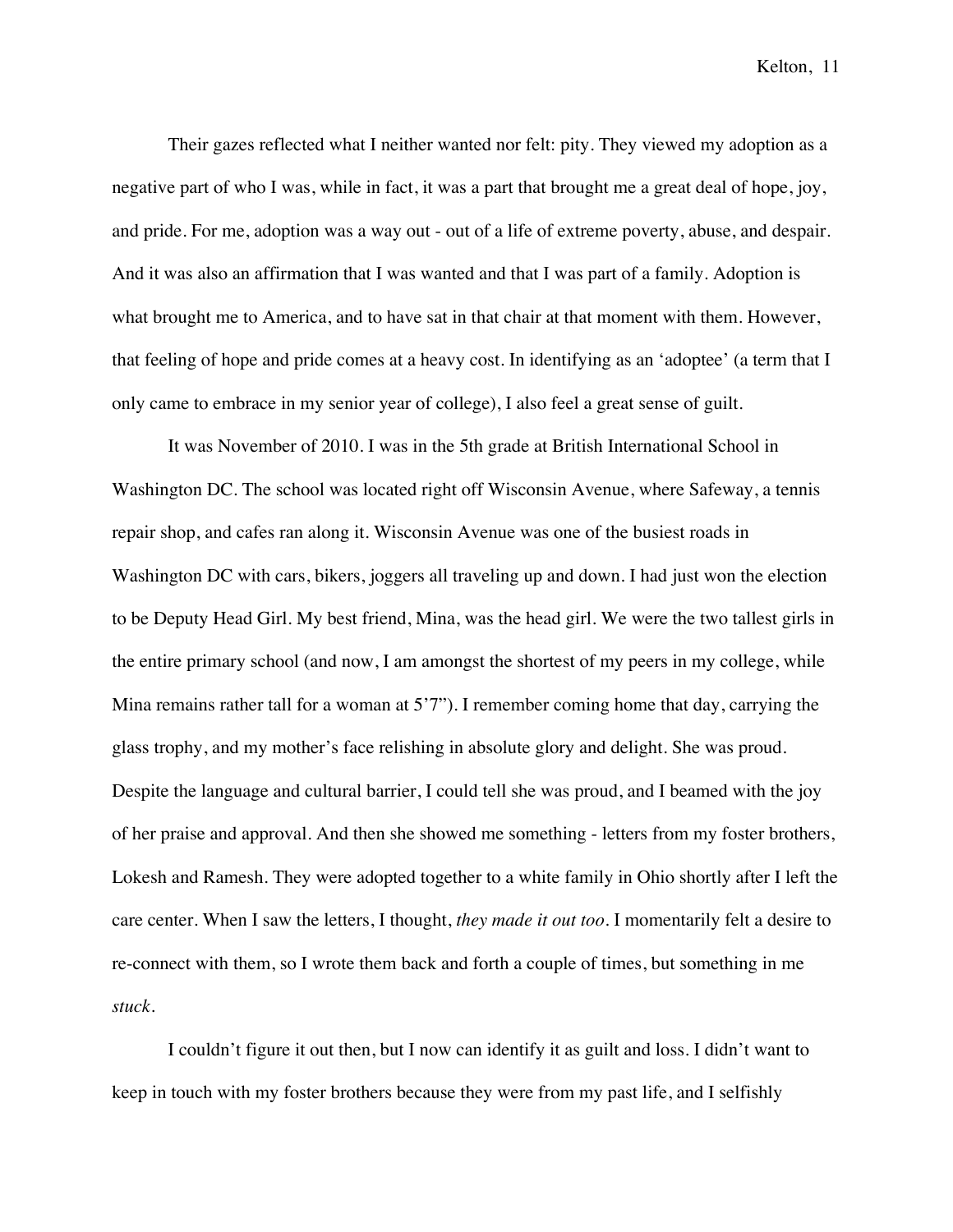wanted something that was only *mine*. I didn't want to re-connect because I left them alone with the foster brother who sexually assaulted us on a daily basis. At the orphanage, Lokesh, Ramesh, and I were assigned the same foster family for overnight care. The family consisted of our foster mother, Sindhu, and her children, Harini and Vijay. Sindhu worked long hours, and only returned at 8pm every night. A jeep full of ten or so kids would drop Lokesh, Ramesh, and I from the orphanage at the foster home at around 4 or 5pm. Between those few hours, Lokesh, Ramesh, and I did our best to hide in plain sight. We would pretend to diligently study, huddled together in a circle, with our books in the middle, our heads touching. We mumbled the same words repeatedly, rocking back and forth on our haunches. Most of the time, this technique would work, but other times, we were unfortunate to have cable TV displaying selected scenes of WWE matches. The TV would scream at him as we tried to focus on our studies. Vijay thoroughly enjoyed these matches, and oftentimes decided to practice his favorite WWE fighting techniques on us as mere 7- and 8-year-olds. He would lay a thin mat on the ground and wrestle us into a headlock; raise us high above his head and throw us onto the thin mat. Oftentimes, I would end up with a bloody nose and unexplainable bruises. Thankfully, none of us ever broke any bones.

Sleep was scarce. The seven of us slept together in a small room, our bodies curled up against one another. Lokesh and Ramesh would be together on one end, and I would be next to Harini. I remember one night going to bed wearing light blue jeans that were three sizes too big, only held together by a large safety pin, and a bright red sleeveless top. That night, I had my worst nightmare. In my dream, Lokesh, Ramesh, and I had killed Vijay to free ourselves from his abuse, but no sooner had we relaxed that his hand shot up from a mound of dirt, clawing at me. I gasped for air. I thought we had killed and buried Vijay. His hand rose higher and higher. I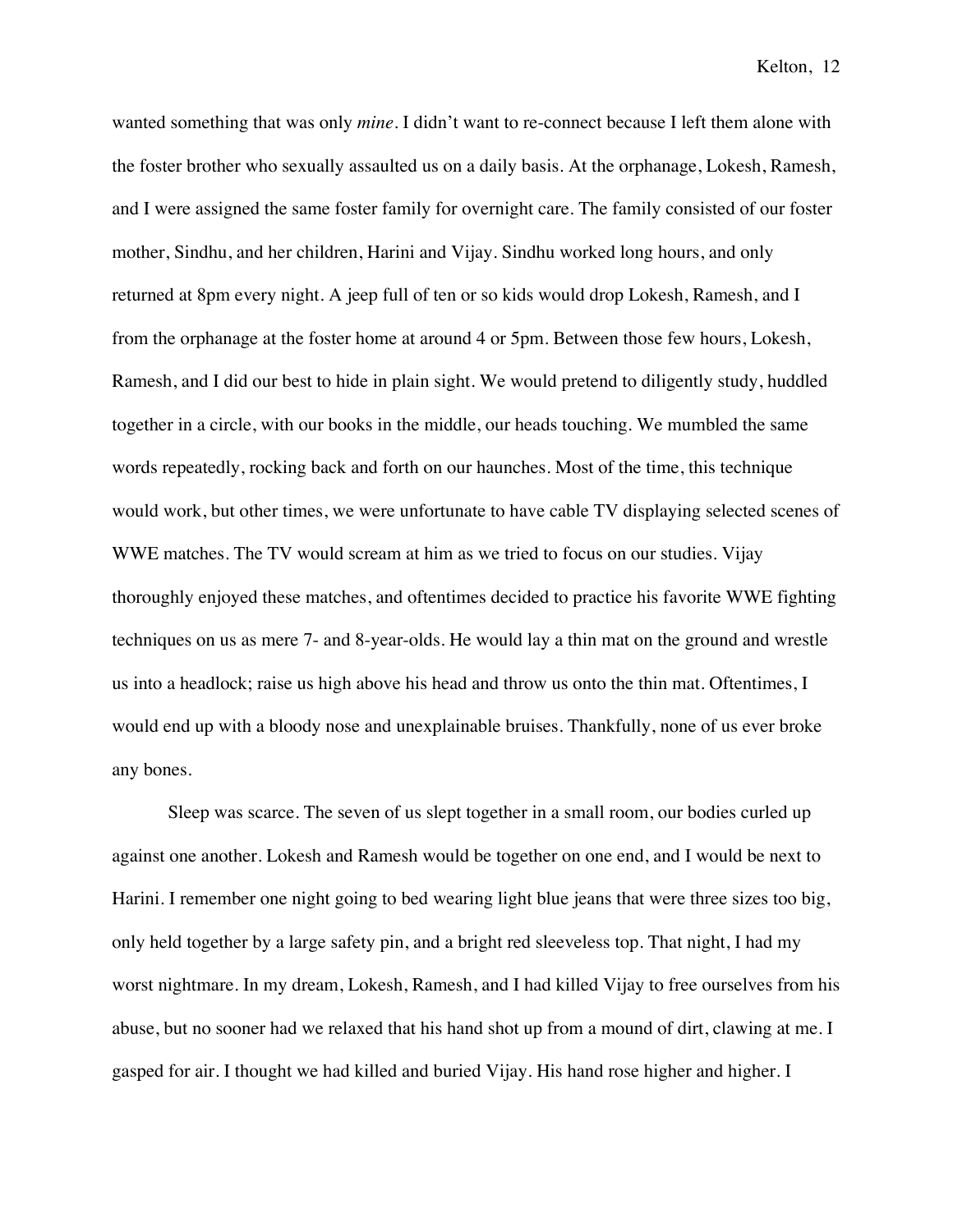thrashed around in my thin sheet. In my dreams, he haunted and gnawed at me, eating me alive, like how a maggot uses its mouth to hook and its rough skin to scrape away dead flesh as they feed on the decaying carcass. This same dream repeated itself over and over again, even when I came to America.

It was about a year and half after my adoption that I told my mother, the first and only person ever, of what happened at the foster care. I learned at the YMCA camp near the Ferry Building by the pier that if someone violates your person or touches you without your permission, it is important to speak up. I came home that day and told my mother everything. It was only when I spoke of it out loud, the dreams started to fade, chased away by the exposed secret and the protective presence of my mother. This was the first time I ever saw my mother cry. When she started crying, my own tears flowed freely. In that moment, our tears blended into a single stream, our bodies embraced one another. Touch and body language became our new language where spoken language didn't dare enter those dark spaces. We shared something so fragile and heavy our relationship grew that much tighter: that was our final act of securing our mother-daughter relationship.

Being a lawyer, my mother is accustomed to masking her feelings and putting on a facade, so when I saw this visible display of emotion, I realized then how violating a moment it was for me, and a traumatic thing for my mother to hear. I knew what Vijay did was bad and I was not to tell anyone, but I didn't think much more than that. She kept apologizing as if it was her fault and I remember saying, "It's okay. It's not that bad, it happens." She asked me if she could tell Mary Paul, the head of the orphanage at the time, and I vehemently said no. I was afraid of what might happen to Sindhu, and Harini if he found out I told my mother. I felt that whatever had happened, I too played a large role. Despite my protests, she reported the incident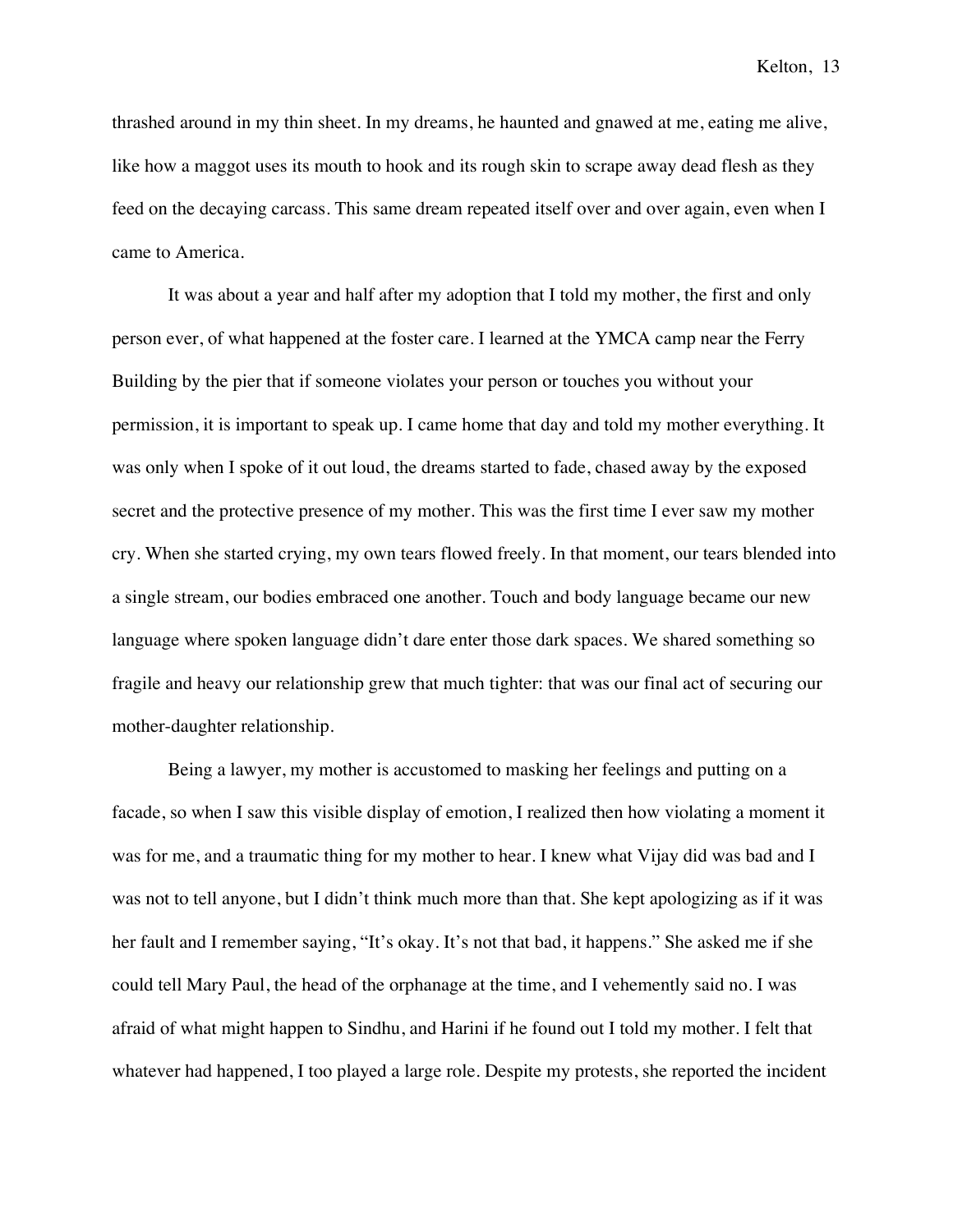to the head of the orphanage and the family was immediately removed from the foster care system. While they are no longer able to care for children, the trauma I experienced then will always be carried with me. I believe that trauma is so deeply ingrained in me that it now is part of who I am.

Contacting Lokesh and Ramesh in America was like re-opening old wounds that were just finally beginning to scab. I found myself wanting to itch that scab, making myself bleed again, but I sought out resistance instead, something I was all too familiar with. Thus, my decision to not maintain contact with them made me feel guilty too. How dare I turn my back to those who experienced the same, whom I partly grew up with? I was once their elder foster sister, and now I am deliberately *choosing* to be nothing to them. What does that make me? Is my decision to not maintain contact for their own sake, to not revive any old memories they've probably tried to bury deep, or is it selfish because I didn't want to be reminded of my feeling of guilt for leaving them behind? Am I brave for giving them space to allow them to heal from their own wounds or am I a coward for being unwilling to even acknowledge the battle scars of the past?

It felt like by choosing to not maintain connection with them, I was rejecting them and my past. More broadly, that rejection in extension fed into my rejection of my life at the orphanage and my story. In India, I was not ashamed or guilty of my story. I knew my story was not typical, but I never found myself scrutinized or investigated. In America, I found myself *ashamed* of my story. I was exotified and investigated in ways I had never been before: boys thought I might taste like curry, adults assumed I ate samosas and chicken tikka masala growing up, airport authorities questioned me for no apparent reason. I wanted my childhood to be like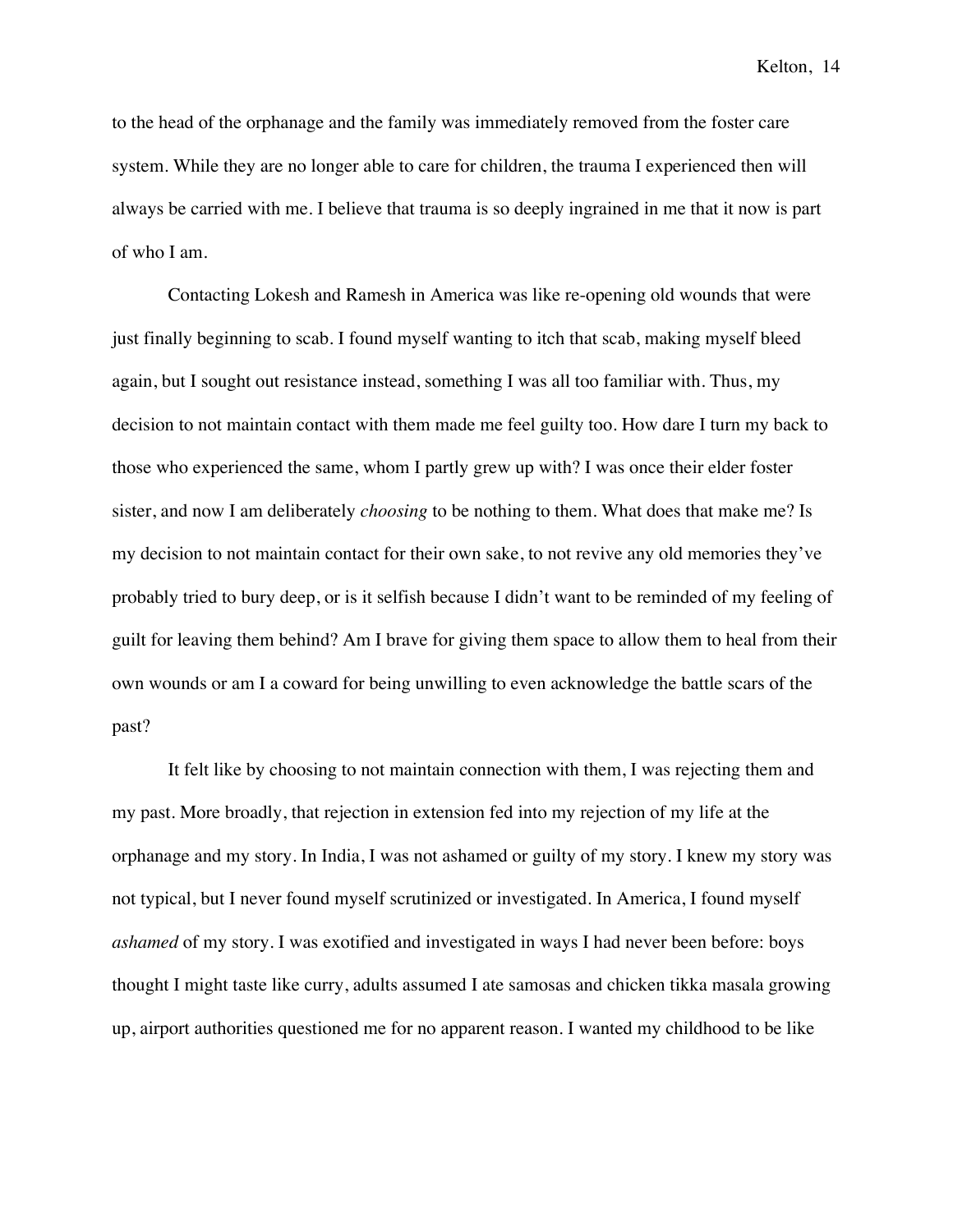everybody else's - growing up in a "regular" family with a mother and a father, going to school from pre-K, learning to ride a bicycle at age 5. So, I pretended I had a life like everyone else.

I remember when I was asked by a couple why mother and I looked so different, I responded, "You see, she had an Indian husband who died before I was born." The couple didn't know what to say. They seemed bewildered if anything. What I told them wasn't entirely a lie either - my biological father (who is Indian) died before I was born. Narrating some fabricated story with a kernel of truth instead of admitting "I am adopted" felt as if I'd get asked fewer questions, as if it was less shameful because then it meant I *belonged*, that I wasn't a *sad story*. So, instead, I learned to stay silent and let people's preconceived assumptions wash over me.

Ocean Vuong, the author of *On Earth We're Briefly Gorgeous*, also learned to stay silent and "not draw attention to [himself because he was] already Vietnamese." On the outside, he was already *different* enough. By choosing to stay silent, he wasn't giving them, boys who were "only nine [but had] already mastered the dialect of damaged American fathers" the chance to take advantage of his language abilities. The author refused to speak, even at their beckoning, and his silence was his strength that he clung to in the face of bullying. Looking within myself however, the silence I held onto was strength to an extent, but it also transformed into feelings of *guilt* and *shame*, no matter how hard I tried to cover up my story with fabrications and simple avoidance. I often feel guilty that I am the one that was 'chosen' and got the chance at another life, not Primilla, not Sultana, not the girl in desperate need of cataract surgery. *Me*.

While this feeling of guilt drives me to do better, to *be* better, it also reminds me of the sacrifices I've made, of the crimes I committed, of the *chance* I stole from someone else to be where I am. I remember telling my mother how guilty I felt that she chose me because I felt like I wasn't 'doing enough'; thus, a disappointment to myself and to her. She reassured me that I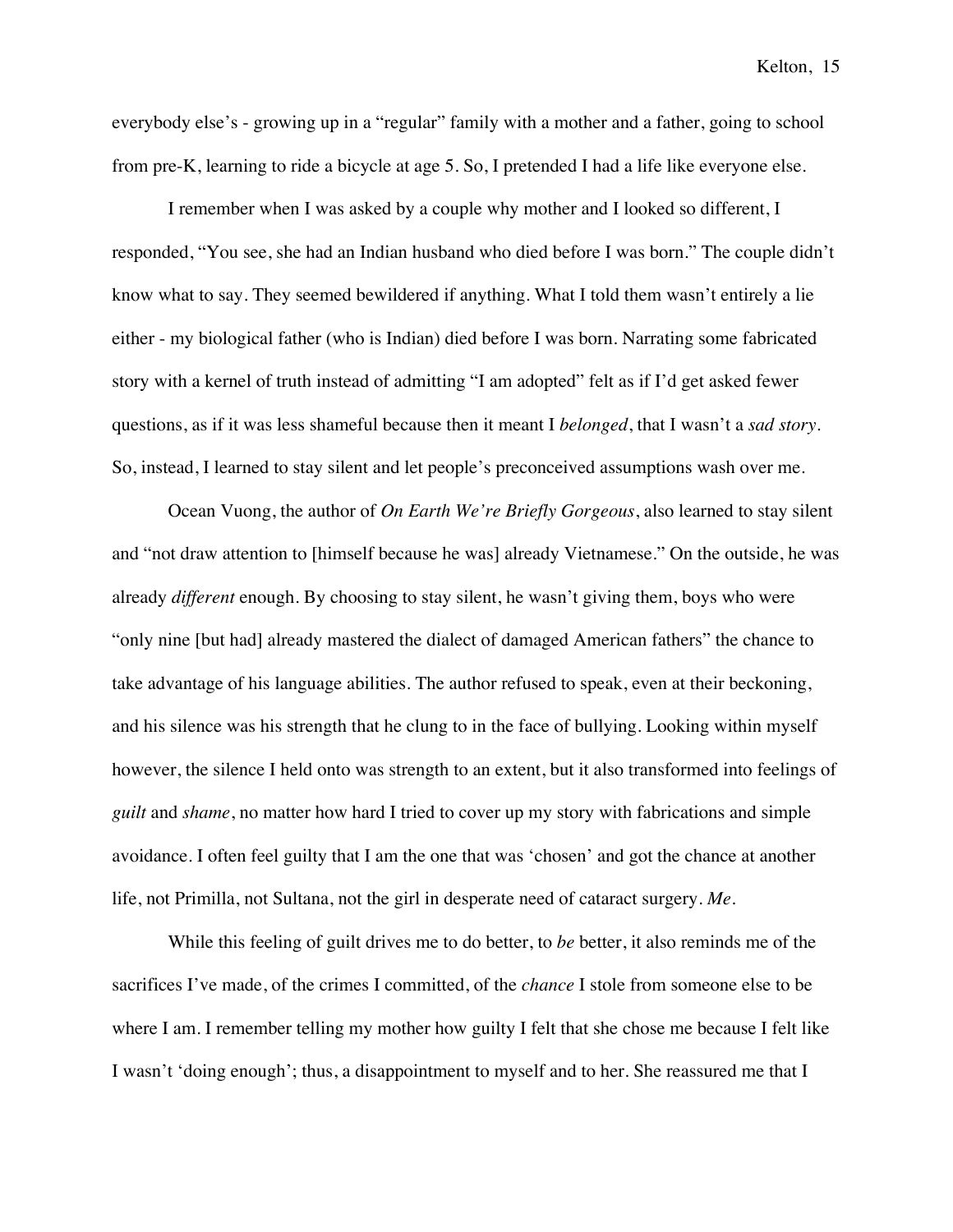wasn't a disappointment and that in fact, she was proud of my progress, of how far I've come to make something of myself, of how fast of a leaner I was. My first couple of years in America were really a test to my character and my abilities. My English wasn't good enough with the heavy Indian accent that clung heavy to my tongue like how masala stinks up the kitchen when it's on high heat. I failed at being athletic or at pursuing piano. I often fought with my mother, and even physically hit her. I even told her she wasn't my "real" mother, and she was just a guardian by paper. I violently demanded to call the orphanage every day, exponentially increasing her phone bill.

For a long time, I was and still am plagued by the way I treated my mother when I first arrived in the United States. I described these incidents to my therapist, Tristan, who called them "moments of showing attachment." These moments of "acting out," as she called it, were my way of demonstrating healthy attachment, a willingness to form an unbreakable bond with my mother. Still, I find myself regretting how *mean* and belligerent I was towards my mother and have yet to accept it as a formation of "healthy attachment."

At times, I find myself wondering what my life could've been like if I had not been adopted. I find myself conjuring up stories in my head, none of which reflect where I am now, but are reflected in the short fictional stories I write. *If I hadn't been adopted, I'd be a prostitute or a mother with nine children.* When I was younger, my mother encouraged me to write, to keep a journal, like a collection of memories. "Write your memories down so you won't forget them," my mother said. I remember thinking then, *I want to forget. I don't care about those memories*.

I recall trying to write in my journal. I remember writing about my foster mother, Sindhu and me going to the mill to grind whole grains. The place was small and cramped, a short walk from our pink apartment complex. This mill always had a long line, and so we waited. When it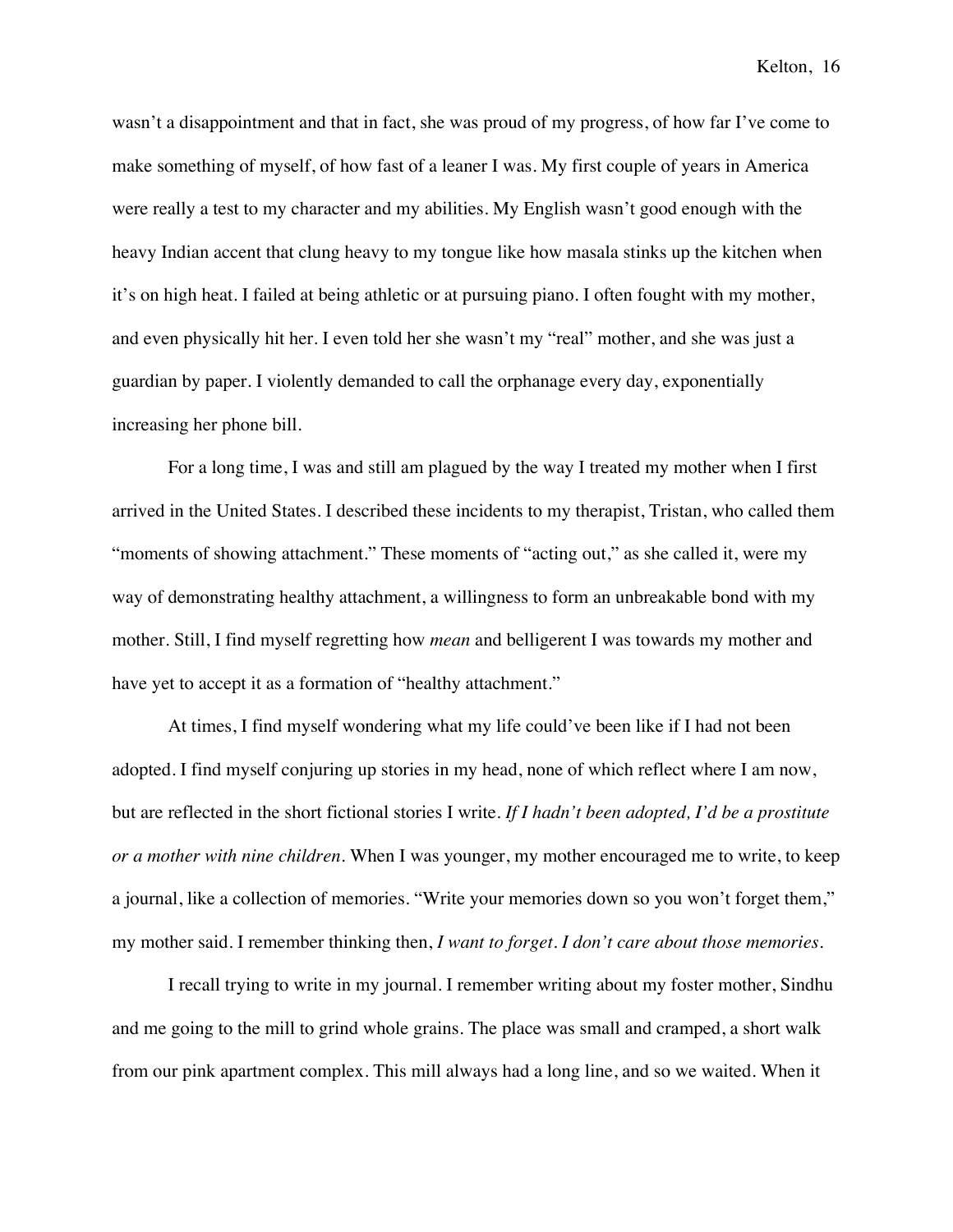was our turn, Sindhu dumped all the grain into a large blue metal cone-shaped tool and turned the wheel. On the other end of the tool, newly grinded grain poured out. We licked our fingers to scrape up any last remnants of grounded grain, like how one would lick their bowls clean as if food had never even been there. After jotting this memory down in my fragmented English, I quickly realized I didn't have the patience nor the confidence to write. Writing takes energy, man! The words I wrote in English couldn't describe what I was feeling - I was sad, guilt-ridden, ashamed, and in pain, not physically, but emotionally and mentally. Is there one word to describe a deep sense of loss and longing, of yearning and needing?

As I've gotten older and become more comfortable with myself, the language, and the labels that I find myself trapped in, I've found a source of comfort in writing. Ironic, right? Most of the stories I tell of myself are reflected in the short stories I write, or the notes I scribble in my journal. When I read Nicole Chung's memoir, *All You Can Ever Know* in my senior English class, I saw how writing for her was a release and a relief of sorts. As a Korean adoptee adopted by white parents in Oregon, and part of the transracial and transcultural adoption, "writing became [her] way to look ahead to the unknowable future, the one adoptees in stories so rarely get to have. To imagine that it would be *better* somehow." Her parents supported her writing endeavors and Nicole Chung "found a measure of previously unknown power as [she] envisioned, in [her] own stories, places where someone like [her] could be happy, accepted, *normal*." Writing, for me, has become a kind of world building that runs according to my standards, which is exactly what Nicole Chung creates in her memoir. Writing has also helped me find a "measure of previously unknown power" where "someone like me could be happy, accepted, *normal"* without having to explain myself. These standards in my world are so simple - me, an equal to a white man, both socially and economically; me, in a space that accepts those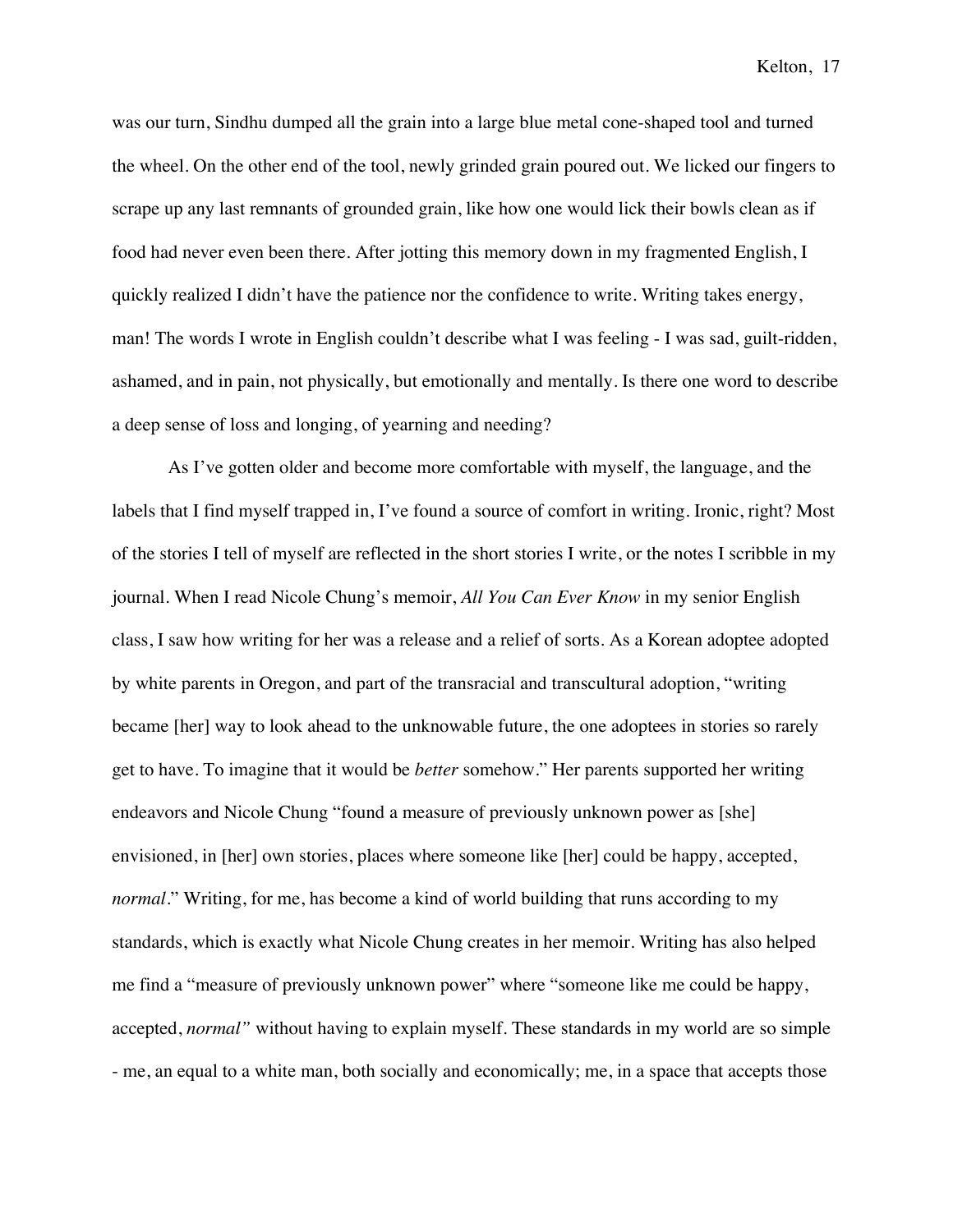like me who are orphaned, whether it be by choice or circumstance; me and my voice allowed to ring and sing about my own story.

The Juvenile Justice (Care and Protection of Children) Act in India states that an "orphan" is a "child who is without parents or willing and capable legal or natural guardian." In India, there is no specific legislation that talks about the rights of an orphan, and there are no rules or regulations that explicitly mention their welfare either. Given this definition, am I an "orphan," despite having (biological) parents? Can I wear the label of an "orphan" just because I've "lived" in an orphanage? Do I truly know what it's like to be an orphan who's been abandoned or given up by their own parents? At the orphanage, I was labeled as an "orphan," and so, I've always felt comfortable associating myself with that.

By owning the label of an "orphan," I was not only severing ties to my biological family, despite being bonded by DNA, but I was becoming independent, no longer tethered to anything that reminded me of them and the circumstances I was unluckily born into. Being an orphan and living at an orphanage was a form of liberation for me. Running away from my biological family and being an orphan was my own experience of freedom, hope, and joy, which is not what people usually think when they hear about an 'orphan.' While I rejected my biological family to be in an orphanage and called myself an "orphan," it in many ways is also a kind of a loss - a loss of family, a loss of belonging, a loss of security of sorts.

In comparison to the other children at the orphanage, they were true to the definition of an "orphan" - a child, whose one or both parents were deceased or incapable of nurturing them. So, did I have a right and a place to be at the orphanage, the supposed "safe haven," or was I taking away that space from a "true" orphan? Technically speaking, the children at the orphanage had nowhere else to go, no one to turn to, while I on the other hand, did have that, but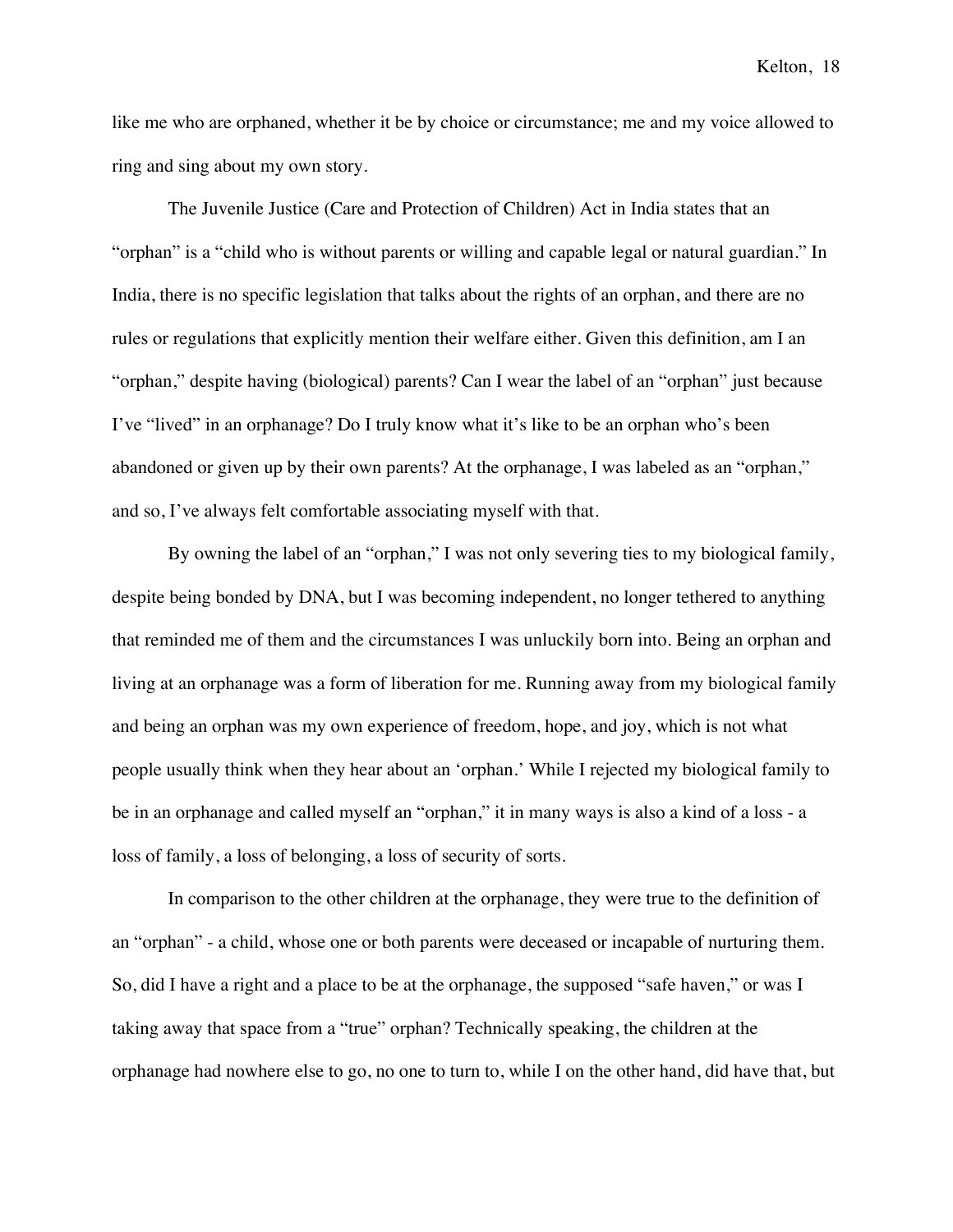chose not to go. As I'm writing this sentence, I realize that I've had more privileges in my life than I had previously been aware of or even accepted. And I don't use this word "privilege" lightly, or even in the sense that's been distorted in America. If I'm not an "orphan," then what am I? There is no word in the English language to describe what I am - a girl, orphan by choice, turned to an adoptee by chance and fate. What do you call that? I wasn't abandoned or given up by my biological parents; instead, I had the privilege of knowing I had a biological parent who was very much alive. In other words, I had psychic privilege. What I mean is, I had the privilege of knowing my birth mother was out there somewhere, of knowing I had a choice to go back if I wanted to. So, I ask again, what am I?

Currently, there are about 30 million orphans, and perhaps even more due to the COVID-19 pandemic (the true number is not known). Nevertheless, orphans comprise a little more than 4% of India's total population. That is a considerable number. Given this context, I am merely one voice, one child without a home out of the millions. Thinking back on my life trajectory and the different points of transitions, I am in awe and disbelief. I can't help but feel lucky, feel that chance was on my side, feel the desire to want to live. I remember I was looking at my left hand the other day and seeing three black freckles on the back of my palm, all equally distanced from one another in an isosceles triangle. The three freckles, the three different points of transition in my life marked my body. I carried with me a physical reminder of the paths that I have crossed, of the roads I've roamed, of the lives I've lived. Writing, more precisely self and personal writing, has been a way for me to process the different points of transition in my life. To write is to re-live, but it's also to go back to an event or memory following the shadow of your younger self but with the lens of a 23-year-old woman: you are the ghost in your own past. I have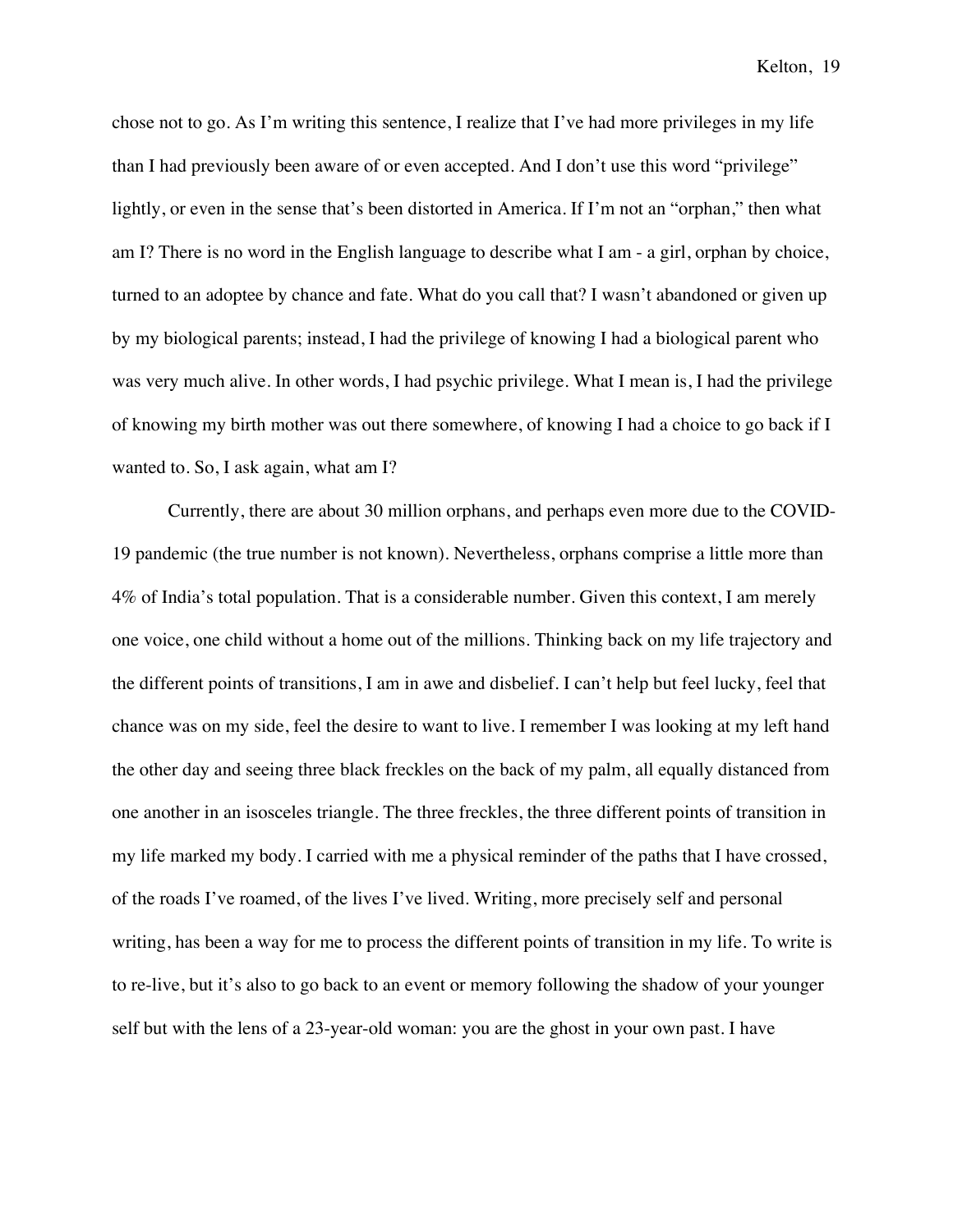travelled and survived, felt desolation and powerlessness, seen the wrath of nature and felt the unkind and unwanted touch of men. I have experienced two sides of the same coin.

In India, I experienced extreme poverty, abuse, and despair. In America, through transracial, transnational, transcultural adoption, I experienced extreme wealth - in terms of opportunities, as well as in terms of material goods and emotional gratification. I transitioned from wearing tattered clothes to buying designer jeans, boots, and sweaters; I transitioned from eating rice and dhaal to making pastas and pizzas; I transitioned from dreaming in the masala of languages I spoke at the orphanage to solely communicating in English. The transition from extreme poverty, from eating cement, clay, and dirt to dining at five-star restaurants and always having our pantry full was overwhelming to say the least. I couldn't understand how people had *so much stuff*. It fascinated me. But that made my transition to the "American way of life" that much easier. I eagerly took part in the consumption of material goods like clothes, earrings, the newest iPhone, and yet, I found myself always *wanting* more. I was eager to spend money, but hesitant to accept my new status as part of the "wealthy" class. I just couldn't accept that I was rich. I couldn't accept that wealth and riches because it wasn't mine. It wasn't what I had earned. It almost seemed like if I accepted my new social and financial status as belonging to the "wealthy" class, then I was also rejecting my past life and the experiences from it. *How could I have both? How could I be in both?*

It was the fall of 2019, and I had just begun the first semester of my sophomore year at Bowdoin College in a small town called Brunswick, Maine. It was around 4pm on a Friday afternoon and I had a gathering of a few friends in my common room on the 10th floor of Coles Tower. As we sat around in a circle taking small sips from our red solo cups, the conversation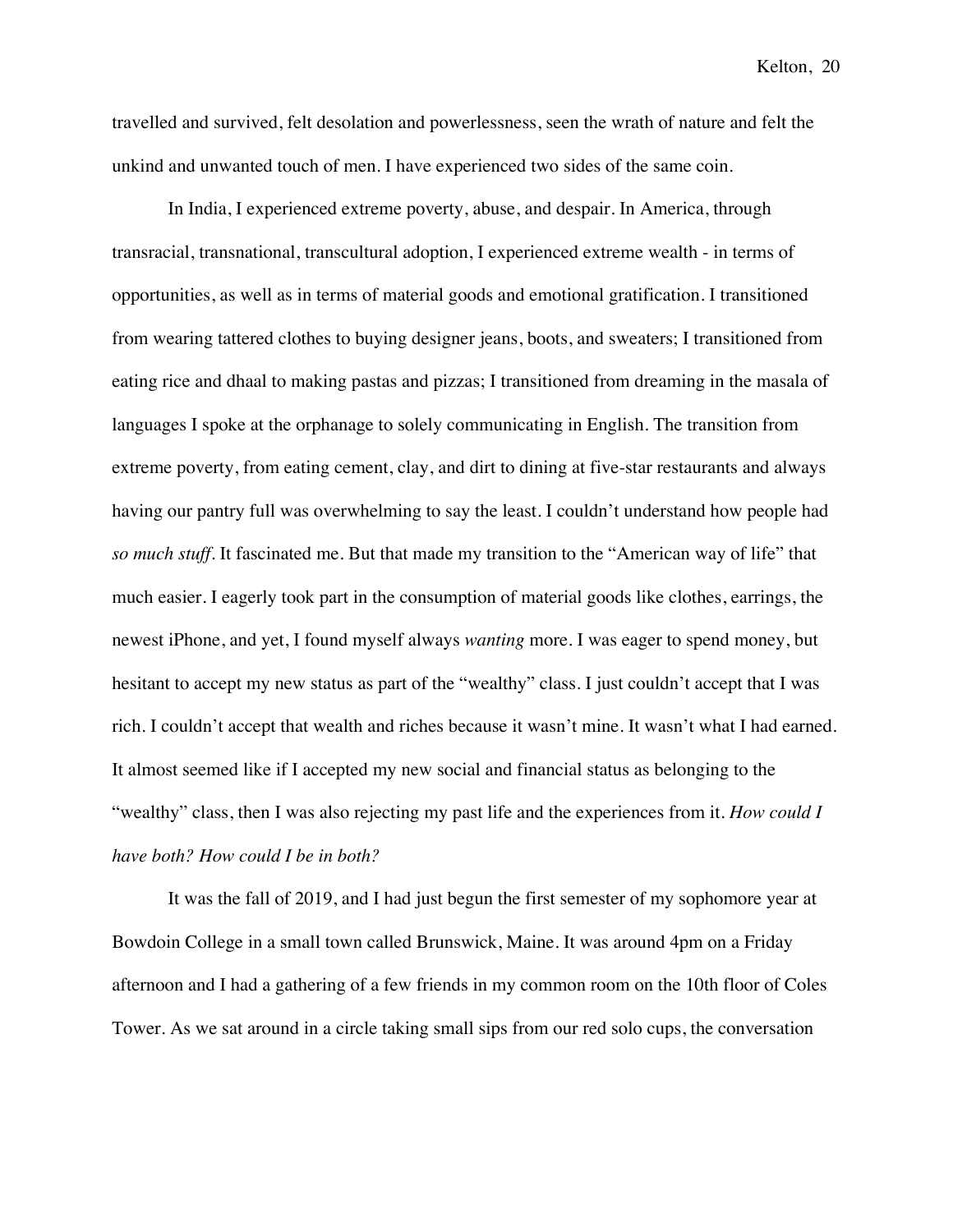rolled towards Bowdoin's robust \$2.8 billion endowment, and the statistics of students paying full tuition.

> "I think that the majority of the students that pay full tuition are white." One friend said, as he leaned back into the couch and rested comfortably in his white privilege. He twirled the red solo cup in his hands - once, twice, thrice - and then took a large gulp.

"Huh? That's not a fair assessment at all." I remarked, setting my cup down and learning forward.

"Well, aren't you on financial aid?"

I stared at him; he stared back, the cup nestled between his lips and his rather yellowing teeth. The other two friends looked between the two of us. They shifted in their seats and tried to change the topic. I answered before they could.

"Well, actually. I'm fortunate to have a mother that can afford my tuition. So, I guess not everyone paying full tuition is white after all."

I was a little surprised, but not shocked he would draw a correlation between my skin color and my family's financial status. By paying full tuition to attend Bowdoin College, I was a walking tree full of contradictions: I was born poor and an orphan (of my own volition), who's now paying full tuition at this elite white institution; my "Indian" identity and ethnicity clashed with my "American" mannerisms and mindset. Money, or lack thereof, has played a key role in my life, one that continues to torment me today. There is an idiom in the United States that "money doesn't bring you happiness." Thus, there's a sudden shift from splurging to budgeting, from gluttonous consumption to finding significance in materials, from money being an enabler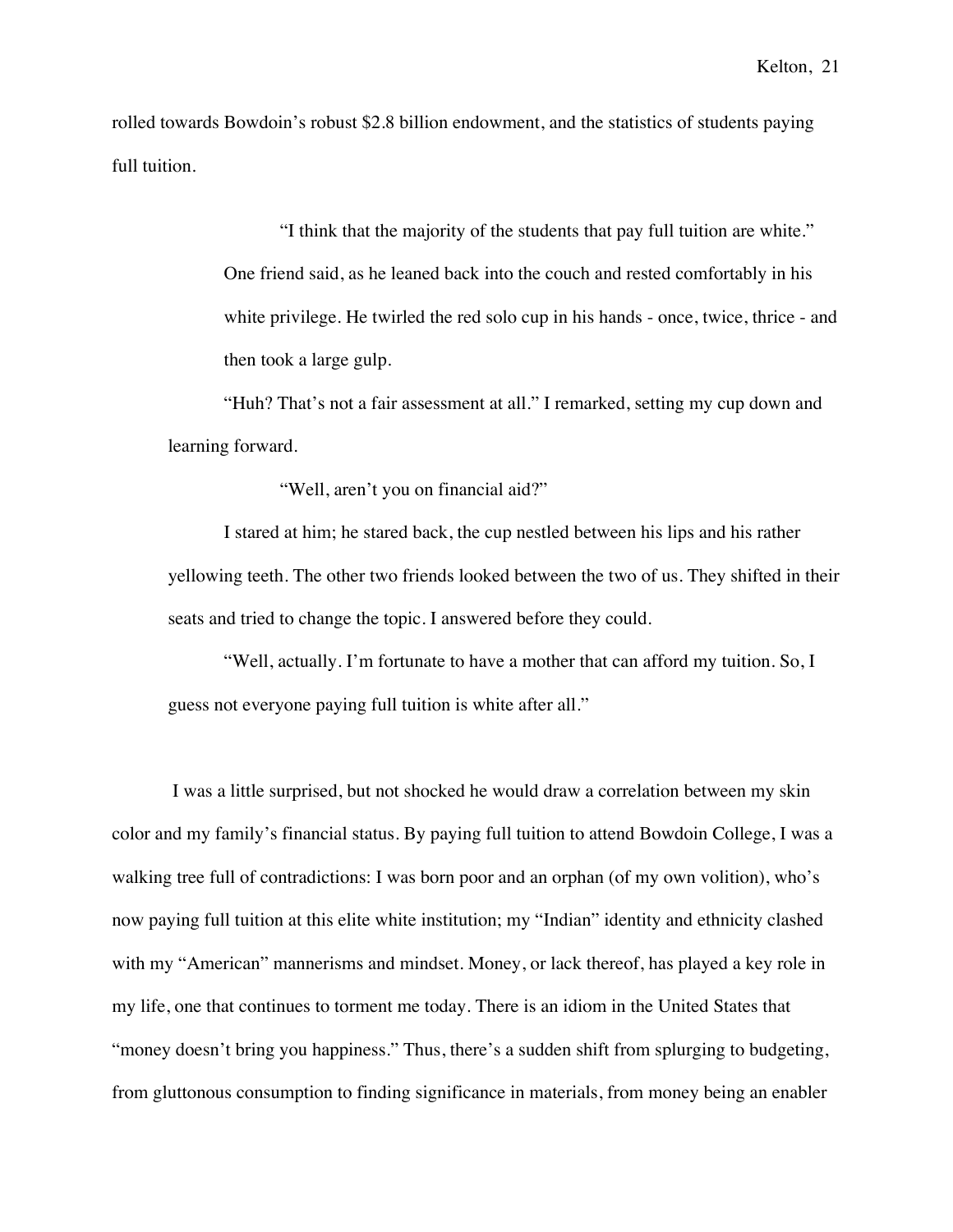to it being a barrier. As a young girl, I understood the value of money and how important it was to even live. While money may not bring you *happiness* per say, it does make life a whole lot easier - it gives you a running toilet, convenient and affordable transportation, healthier food, warmer clothing, a solid roof over one's head. Going out to dinner with friends or going for a drive, I am too afraid to owe anyone anything because I view it as someone putting me down, like I'm powerless. In having to owe someone something, it feels like I'm in their debt, a feeling I'm all too familiar with. My mother and I, to this day, continue to bicker over my finances. At age 23, my mother has full access to all my finances and transactions, and even supports me financially while I finish up my last semester of college. The catch? Reinforcing financial dependence.

Before the toothpaste even finishes, I tell my mother to get another one. My mother chides me for this. She says to wait until the toothpaste is nearly done to get another, but I have this fear of not having enough that has its roots from my childhood that continues to psychologically affect me today. The "American way" of eating candy, of wearing tattered clothes as fashion, of lack of modesty astounded me. I remember my mother bought me some swimsuits in my first summer in the United States. They were two-piece swimsuits. I remember shaking my head and asking her to purchase another swimsuit that covered my arms, stomach, chest, and legs. As you can imagine, it was impossible to find anything that covered the whole body, so I had to settle for swim shorts and a tankini that covered my entire stomach.

Over time, as I've traveled abroad and switched several schools within the United States, gaining various kinds of exposure to cultures, languages, traditions, weather, food, I grew to understand why American girls preferred to wear what younger me might've perceived to be as "immodest." To them, wearing "immodest" clothing was an affirmation of their sense of security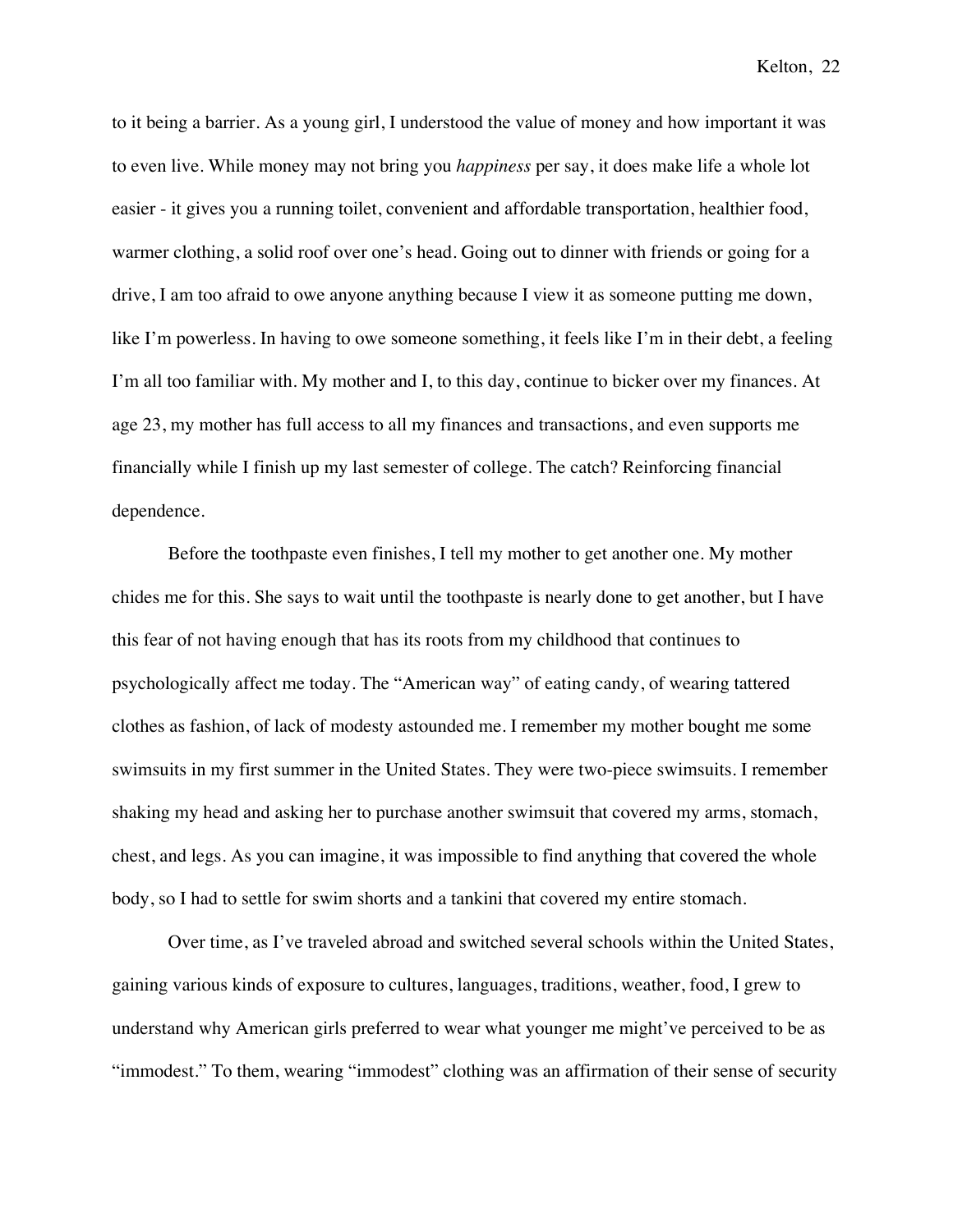and confidence within their bodies. To me, it felt *disrespectful* of their own bodies. If they liked and cared about their bodies, they would want to preserve it, right? No. My culture taught me that by women and girls putting their bodies on "display" in such a manner, it was a demonstration of them asking to be looked at, whether it be admiration from women or creepy ogling from men.

Modesty, in my younger self's mind, was the ultimate demonstration of respecting oneself and body. However, as I've assimilated to "American culture," I've also changed a great deal. I have gone from wearing modest long skirts to miniskirts, from eating idlis to cereal in the morning, from speaking Tamil to English. I have become more and more "American," while at the same time growing further and further away from my Indian roots, so I'm left with the question: Am I an imposter? Despite how much I might've looked down on such "American girls," they managed to bring me down even lower. At times, when I mention my marker as an 'adoptee,' I receive pitiful gazes, particularly from those around my own age (like what happened at Coeus International School).

One reason why adoptees like me sometimes receive such pitiful gazes is due to the misrepresentation of orphans, particularly in the media. Nicole Chung, in her memoir, writes that "in most published stories, adoptees still aren't the adults, the ones with power or agency or desires that matter - we're the babies in the orphanage; we're the kids who don't quite fit in; we are struggling souls our adoptive families fought for, objects of hope, symbols of tantalizing potential and parental magnanimity and wishes fulfilled. We are wanted, found, or saved, but never grown, never entirely our own." Looking back on my own picture from the orphanage, I look like a kid "who didn't quite fit in," who was an "object of hope," despite I, myself wanting to be adopted. This just goes to show that whether it be on the news or on social media, orphans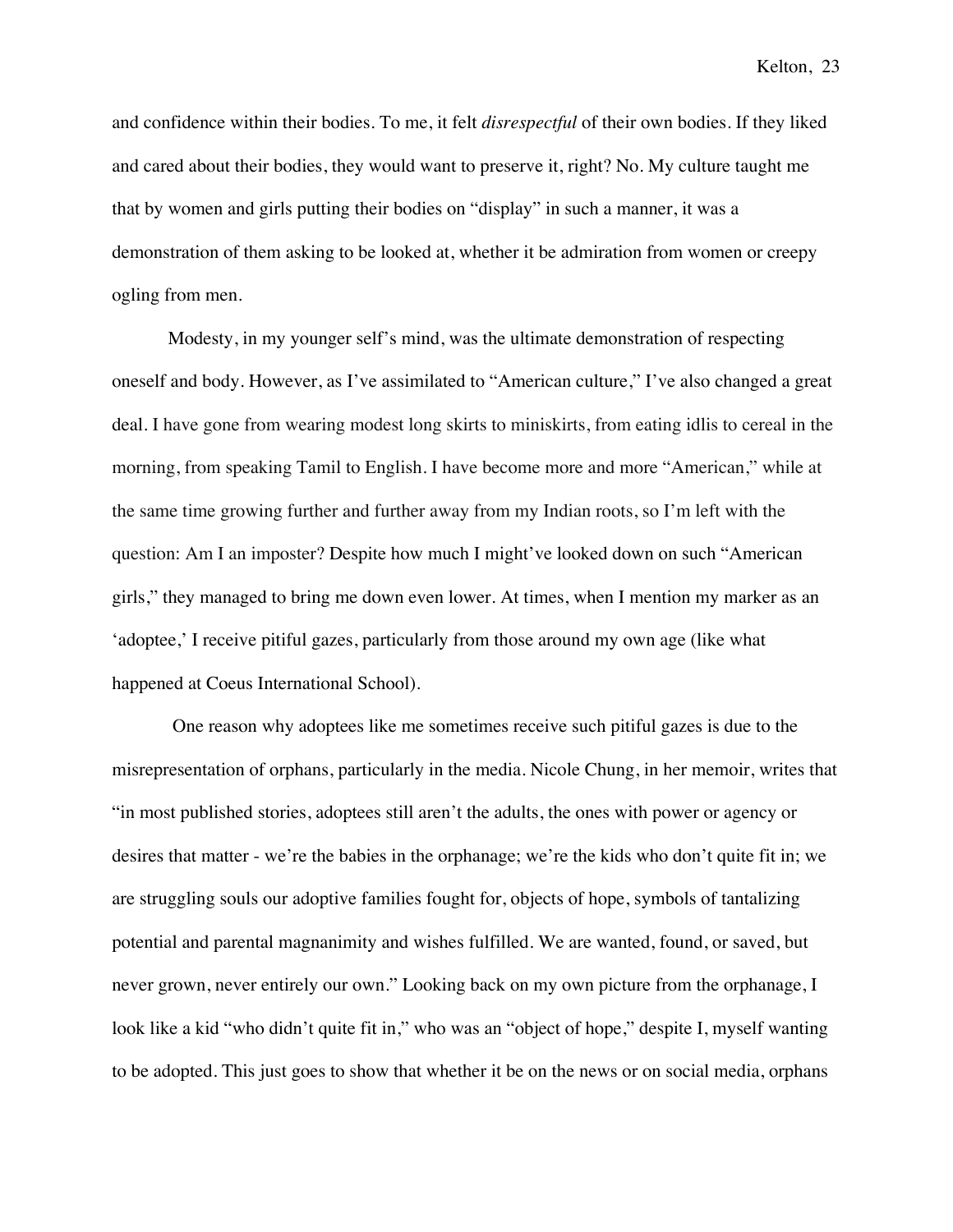are often shown to be malnourished, unhappy, in poor environments, wearing tattered clothes and barefoot. This image of orphans makes it seem as if there is no hope, as if they are a charity case; when in fact, orphans are just children in need of a loving family and home. This entrenched cultural construction of orphans as a "poor charity case" runs dominant in adoptee narratives. In fact, the label "poor charity case" is so rampant that it continues to shape how people perceive adoptees even after they've been adopted. In addition, even if the adoptees have been raised in wealth, there's this cultural perception that is implicitly underpinned by racial and imperial ideologies that align US or whiteness with wealth and privilege and India or nonwhiteness with poverty and lack of social or financial status. These very perceptions and assumptions are what create a dissonance of reality for the transracial and the transnational adoptee, which then forces the adoptee to carry burdens of uncertainty, as well as the burden of proof.

#### **Choosing to Run Away**

Thinking back to the incident at tennis camp as a graduating senior in college, I can't help but find it ironic that the boy associated adoption with the biological parents *not wanting* the child. Adoptions occur for a variety of reasons ranging from parents' inability to bear children of their own to neglect to abuse to the biological parent's inability to provide care and support, to the death of the biological parents. What he didn't understand was that adoption in fact doesn't have a correlation with whether the biological parents want the child or not. Adoption, instead, in essence, deems the environment and/or the biological parents to be unfit for the benefit of the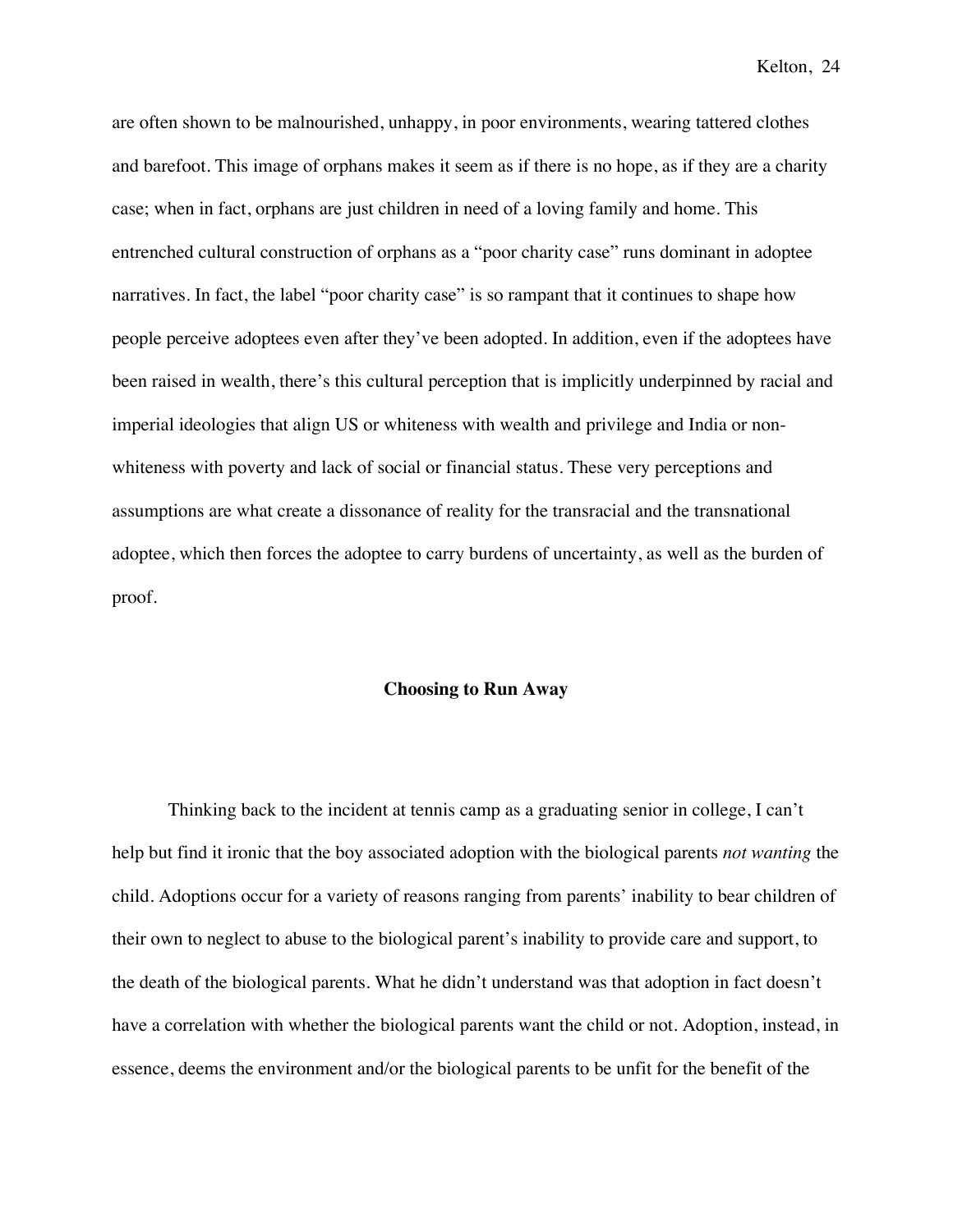child, resulting in adoption and adaption of the child to another environment and/or parents. In my case, as a mere 5-year-old, I removed myself from my abusive family and the slum where I lived. I made a conscious decision to leave behind my biological family in pursuit of a better life.

Life in an Indian slum is hard. It is filled with life's daily humiliations: villagers defecating in open arid fields, children eating dirt just to fill their stomachs with something, stray animals gnawing on plastic milk bags, men and boys abusing young girls, open sewers flowing nearby collecting garbage along the way. I couldn't see a way out. No matter which direction I turned to, I saw no path, until an old rickety run-down bus slowly drove through our village. Because this was such a pivotal point in my life, I remember it vividly, despite it happening over 18 years ago.

Here, I would like to address any concerns of memory fragmentation, imagination, and trauma. While I remember a great deal from my past life in Bangalore, India, I at the same time don't quite remember specific details like the name of the village I lived in, or the kind of bus that went through our village, or where my village is even located. Trauma does a funny thing to memories - it can either heighten and strengthen the emotions associated with memories, or cause our brain to react and interpret, potentially influencing how we remember those events later on. Many of the experiences I choose to describe are memories that I had buried long ago, waiting to be found and unpacked like a time capsule of sorts. These memories were a burden that clung heavy, leaking out of my pores, a pain so deep it wanted to pull me back. Again. And again. And again. I always said that I wasn't "ready," but will there ever be a time I'm "ready?" As a 23-year-old woman, having grown, having been challenged and stretched in various ways and directions, and having been exposed to many different cultures, experiences, and ideologies,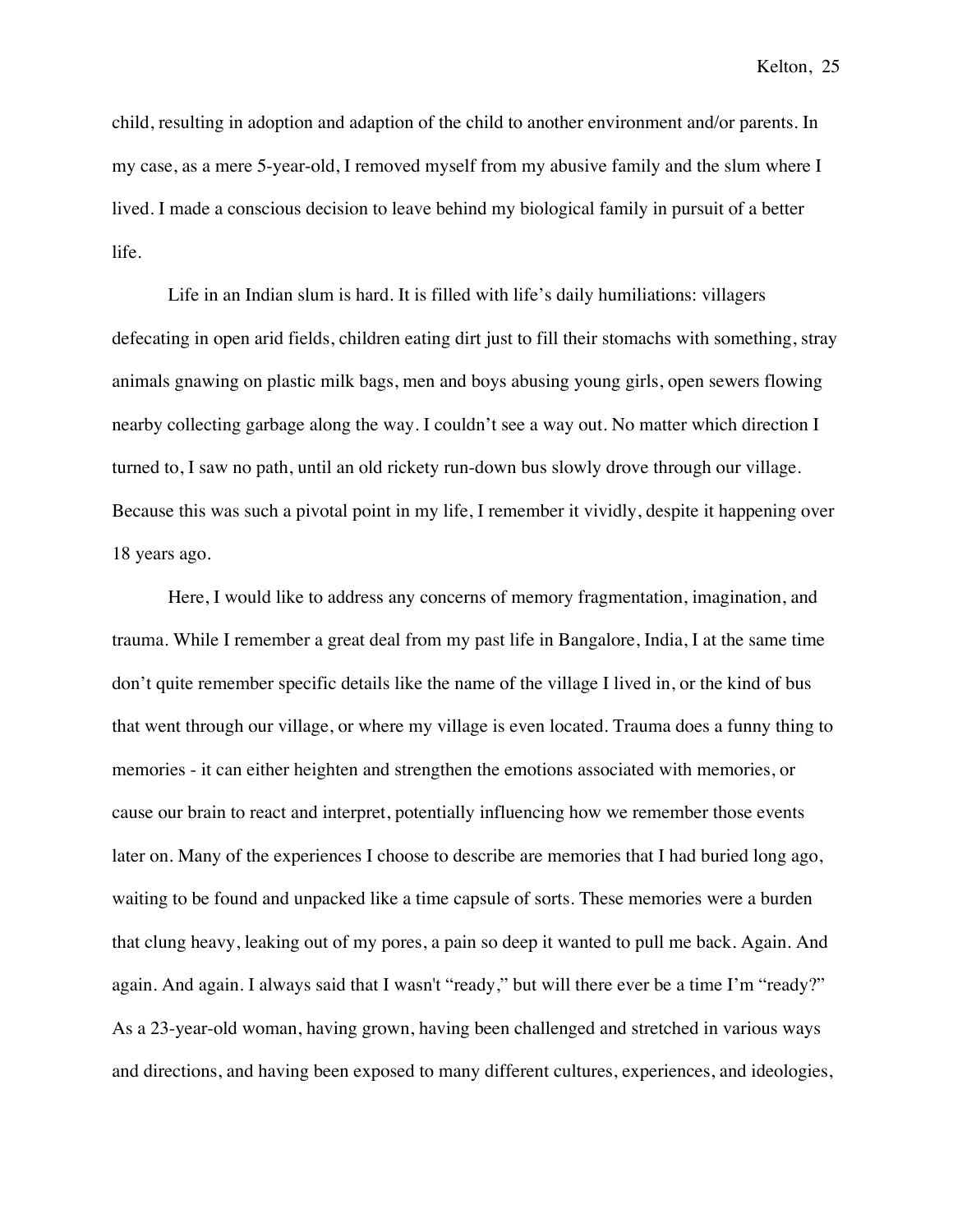I feel "ready" now to open my time capsule. That's not to say I'm not apprehensive or even ambivalent, however. I am aware; I am guarded; I'm hard - like how a plant needs a hard exterior to hold it upright, to protect the phloem and xylem from trauma. Despite its hardness, the insides flow freely, this way and that. To the extent that I cannot remember, I will try my best to reimagine, but not fabricate.

Being the only girl in an Indian family is hard. Being the only girl in an Indian family that comes from poverty, ostracization, and discrimination makes me the punching bag. My three brothers in my family deflected the arrows that society threw at them, piercing me by default. They'd come home from a drunken night out where they chugged alcohol from clear plastic bags and sought me out. I, my body, was the release for their anger, for their frustrations, for their repressed sexual desires. My body has never been mine. My body and mind disassociated from one another, as if repelled like oil on water. I thought my body was meant to be taken, meant to serve the male gaze and their obtrusive touch. After both consensual and non-consensual sex, did I realize the meaning of body: my body is a map of scars, of battles won and lost, of a source of divine pleasure, both for my mine and others'.

Since I can remember, I have cooked, cleaned, and washed. I can't remember being a child or having the freedom of a child - running around in a green yard with a white picket fence, gulping lemonade and sucking on watermelon popsicles that dripped down my mouth, chin, and hands, landing at my feet in a sad puddle of sweetness. Instead, I was to make sure the fire we cooked on outside our hut stayed hot; the toys and clothes were put back into old trucks that; the ratty mats were rolled up neatly. Even at age 5, I understood the obligation of a girl to a family, the responsibility she held to care.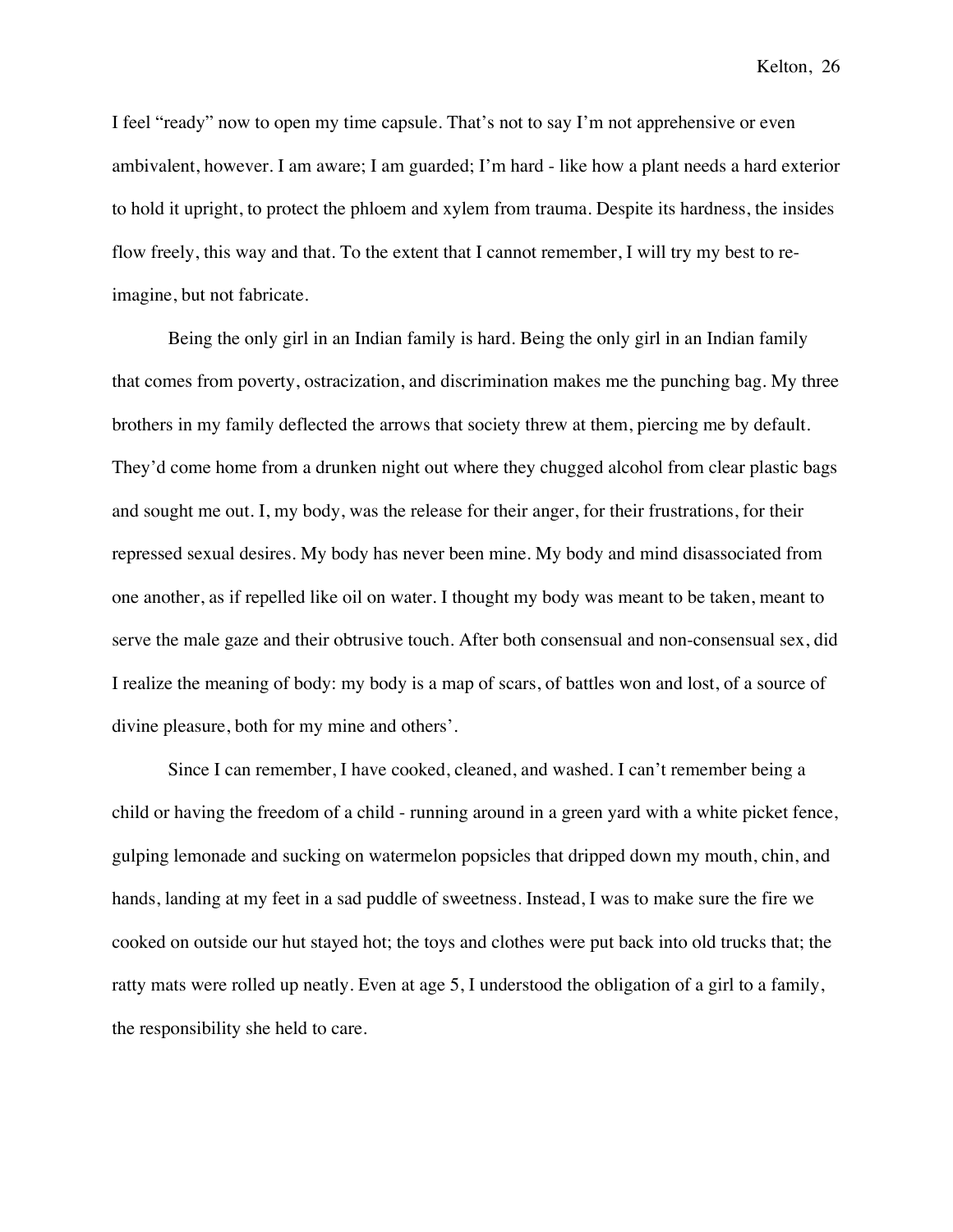The transportation system in Bangalore, India is complicated and mostly unreliable, oftentimes arriving 30 minutes well over the initial scheduled arrival. In our village, located in the outskirts of sprawling Bangalore, a bus drove twice a day - once to pick up, and again to drop off villagers. The markings on the bus were worn and frayed, barely readable. Tattered posters hung off the old windows, waving in wind as if calling for one last attention. The rusted wheels of the rickety bus screeched and groaned with every pothole in the road, with the very subtle touch of the brake. Large fumes of black smoke would emit from the back of the bus, leaving the air smelling of burnt rubber and rancid gasoline. The bus creakily came to a halt to let some of the villagers out. The wheels squealed, piercing our ears, and making our teeth ache. As my grandmother (unfortunately, I don't remember her much) struggled to tie her saree, she instructed me to spread the pumpkin seeds on the ground behind our hovel. I obeyed. What happened next changed my life forever.

I suddenly crouched behind a thin tree, the trunk struggling to uphold the weight of the branches and the leaves competing to provide shade. My heart pounded in my chest. The hot sun beat down hard on my neck, beads of sweat dripping down the sides of my temples. I was barefoot, the whiteness underneath my feet black, and wearing tattered clothes that hung loosely on my bony skeleton. The bones in my body stuck out, like the protruding, disjointed limbs of a tree; my hair was matted and covered in lice; my stomach bulged, not from indulgence but from malnutrition.

I hid without thinking. It was if someone else had control over my body and I was their puppet. My neighbor, Karthik, shouted at me from afar. He sauntered over, amused. I frantically silenced him, afraid that my grandmother might hear his shouts. He grew silent and watched me watch the bus. The bus slowly teetered to a stop. With my heart pounding and hands balled into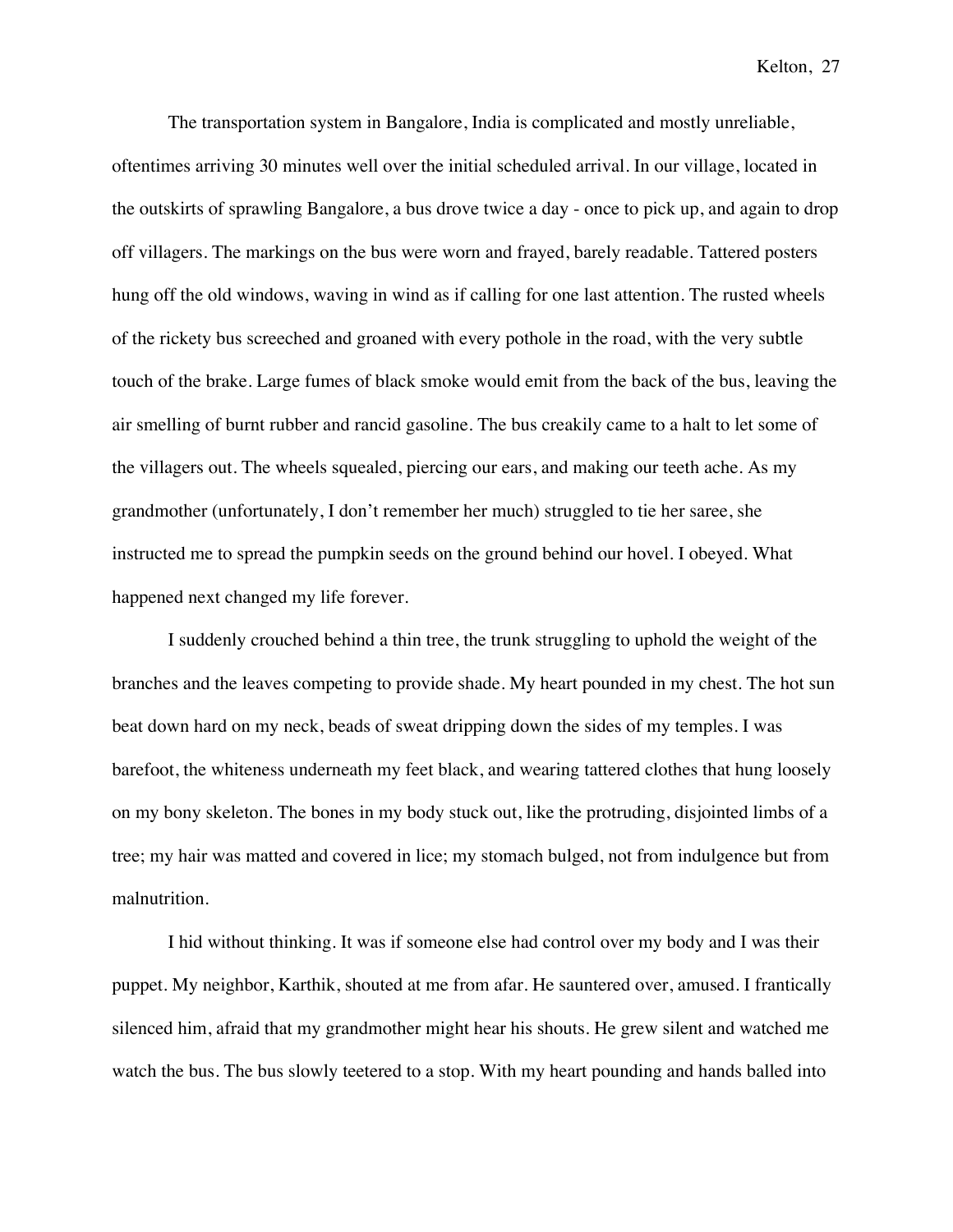fists, I ran. I ran to the bus, Karthik following me, close on my heels. My bare feet picked up dust after us, forcing my eyes to squint. I didn't dare look back. I didn't dare check how long I was gone since my grandmother told me to spread the pumpkin seeds outside. *I didn't dare*. At that moment, despite struggling to free my vision from the grasp of the dust particles, I was *free*. I tasted the brief sense of *something*, a cusp of a new beginning. We boarded the bus together, wedged between people, hidden from the conductor. If my grandmother saw me run or board the bus, I don't know. She may have screamed my name, beckoning me back, or she may have simply said nothing and watched me leave. I will never know, but it is something I will continue to wonder about, nonetheless.

As I'm sitting in my college kitchen counter as a 23-year-old, I find myself wondering what their reaction might have been when she told the rest of the family I was missing*,* that I had *disappeared.* I wonder if they felt sadness over losing me, or if they felt a sense of relief knowing there was one less mouth to feed and one less body to clothe. I wonder what they thought had happened to me - whether I willingly ran away, or had been kidnapped, or even killed. I never used to wonder about these things, until now. As a young girl, I had mixed feelings about my biological family - I never wanted to see them again; I never wanted any kind of contact; I never wanted to try to even find them. *They had their chance to care for me, and they lost it*, is what I often told myself. *What kind of mother places a burning stick to her own daughter's face, scarring her forever?* I find myself asking over and over again but coming up empty with no answers. At the time, I couldn't think of an explanation, but now, as an adult, I find myself understanding my biological mother more and more. That's not to say I pardon her or my biological family, however. A part of me wants to believe they cared for me - that they went out on a search or sought out help to find me. I want so badly to believe in the good. But then,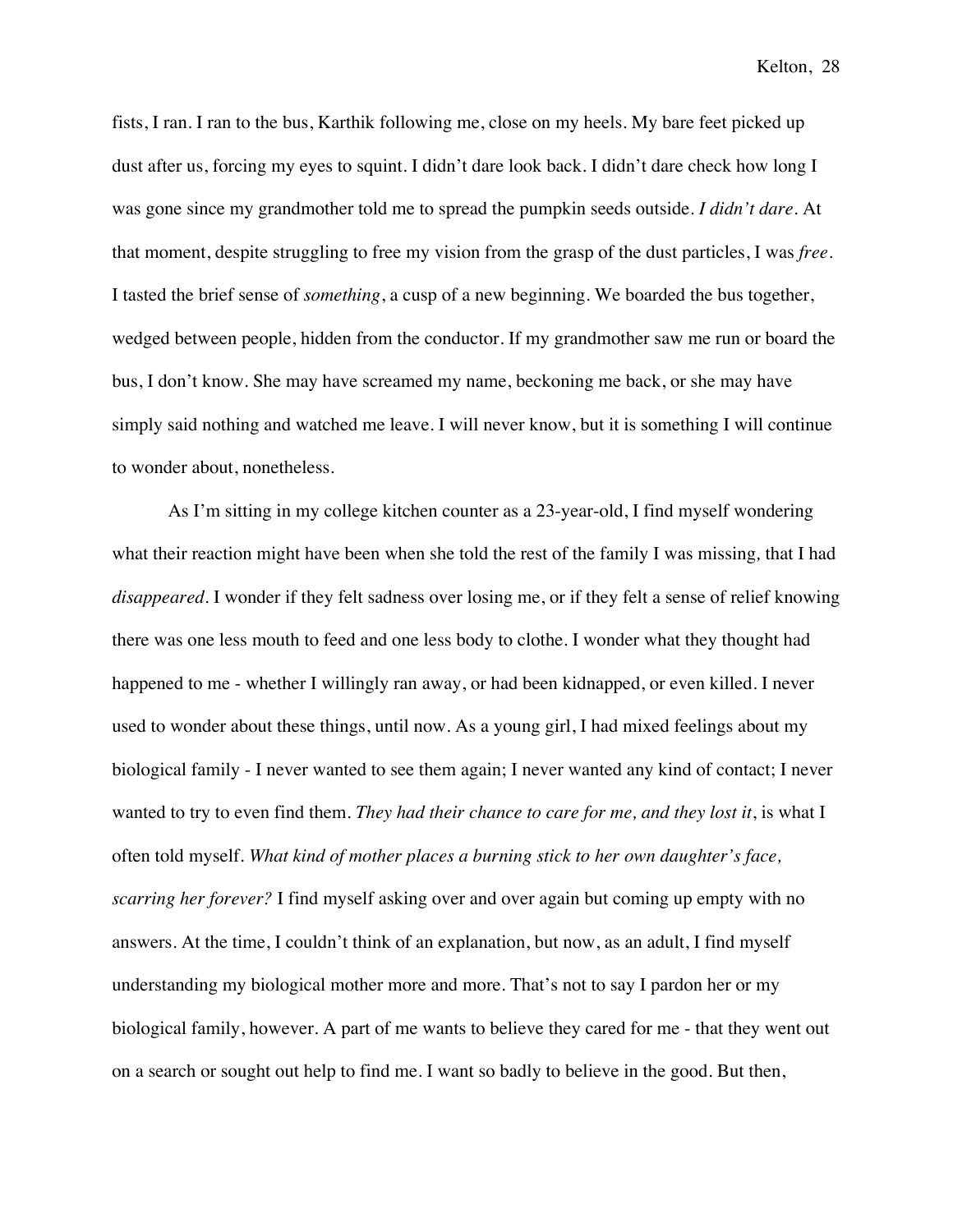another part of me remembers how they treated me, and how I blamed them for how trapped I felt, and we were as a family - socially, physically, psychologically, emotionally, geographically, financially. It's been so many years now that I don't remember my birth mother's or my brother's or my grandmother's names, but I still remember my birth mother's face. Is that a gift or a burden?

As an adult now, I have come to realize that it isn't fair for me to blame my biological family for all my life's misgivings; instead, I now fault the system and circumstances that were and are still in place for people like me, that immobilize and dehumanize us, trapping us in our own filth and grime. It's not my biological family's fault for the experiences I had as a child or the circumstances I was put in. Those were the set of cards that life had dealt me, and all I could do was reshuffle my hand. It's a complicated story between love, family, and poverty - one that might make you question the value of family and life, as well as what it means to survive.

I think my biological mother showed me love the only way she knew how: she gave me clothes she found on her way to work to lift bricks for a construction site. She was paid less than \$1.00 for a whole day's worth of work. I don't remember her keeping anything for herself. My mother's meager salary, the only source of income in the family, would go to the eldest brother. Most of it would be spent on booze that came in clear plastic bags and cigarettes with cancer warnings all over it. We barely had any money left for rice and lentils, the cheapest food we could afford. We ate rice and dhaal consistently, like all the other villagers. My biological mother would make dhaal with searing chilies and bland white rice that cooled down the heat. This is still something I make to this day. Sometimes, if I was lucky, I'd find someone's leftovers on the side of the road - *what a treasure!* As the American saying goes, one man's trash is another man's treasure.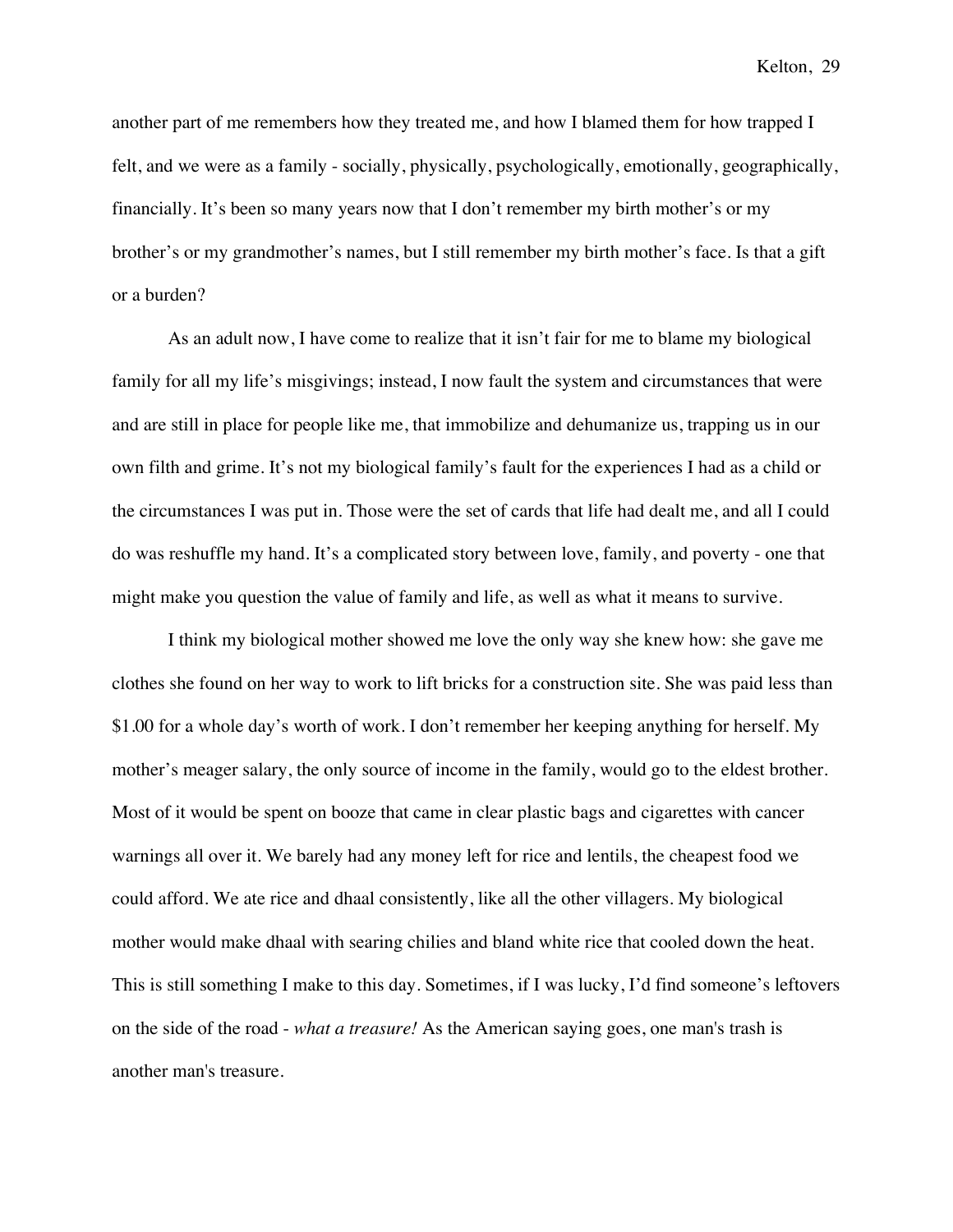Out of a family of 7, including me, my birth mother, my three brothers, and grandmother and grandfather, we were constantly scrambling to get by. In that life, I never had a home; I never drank clean water; I never used a running toilet; I never had a stable roof over my head; I never owned anything of my own; I never knew what electricity was or could imagine the stuff one can put in their homes. I remember we often went to bed without supper because there simply wasn't enough. That was our everyday reality, and we reckoned with that.

Hunger became a game - it gnawed at me, bloating my stomach, and stunting my bodily functions, but that's precisely what drove me forward. Hong Ying, an inspirational writer, and poet from China wrote an autobiography titled *Daughter of the River*. She was born during the Great Famine of the early 1960s and raised in the slums of Chongqing. In her autobiography, she discusses her own experiences with hunger and the horrors of living in the slums until the age of 18 where she left home to travel and find her voice as a writer. Hunger, for her, was a constant that she relied on to remind herself that she was human, that she was deserving of food even if her own family resented her for even being born. Hunger, for her and me, became a game of cat and mouse - *how long can I avoid her?*

As a child with a rather wild imagination, I became quite creative at this game. I would go by the riverbank and dig into the ground with my bare hands until my nimble fingers felt the soft slimy clay. Bingo. The soft clay tickled my throat, but I couldn't care less - I needed something to fill my stomach with. Sometimes, it would be wet cement, other times, it would be sand, and occasionally, petrol. I didn't like the texture of sand for it was grainy and the grinding of the small stones in my mouth would cause the hairs on the back of my neck to rise. I found myself liking the texture of the soft clay, but not liking the earthy scent. The raw smell of petrol made my mouth water, making me almost crave it. To this day, when I find myself in a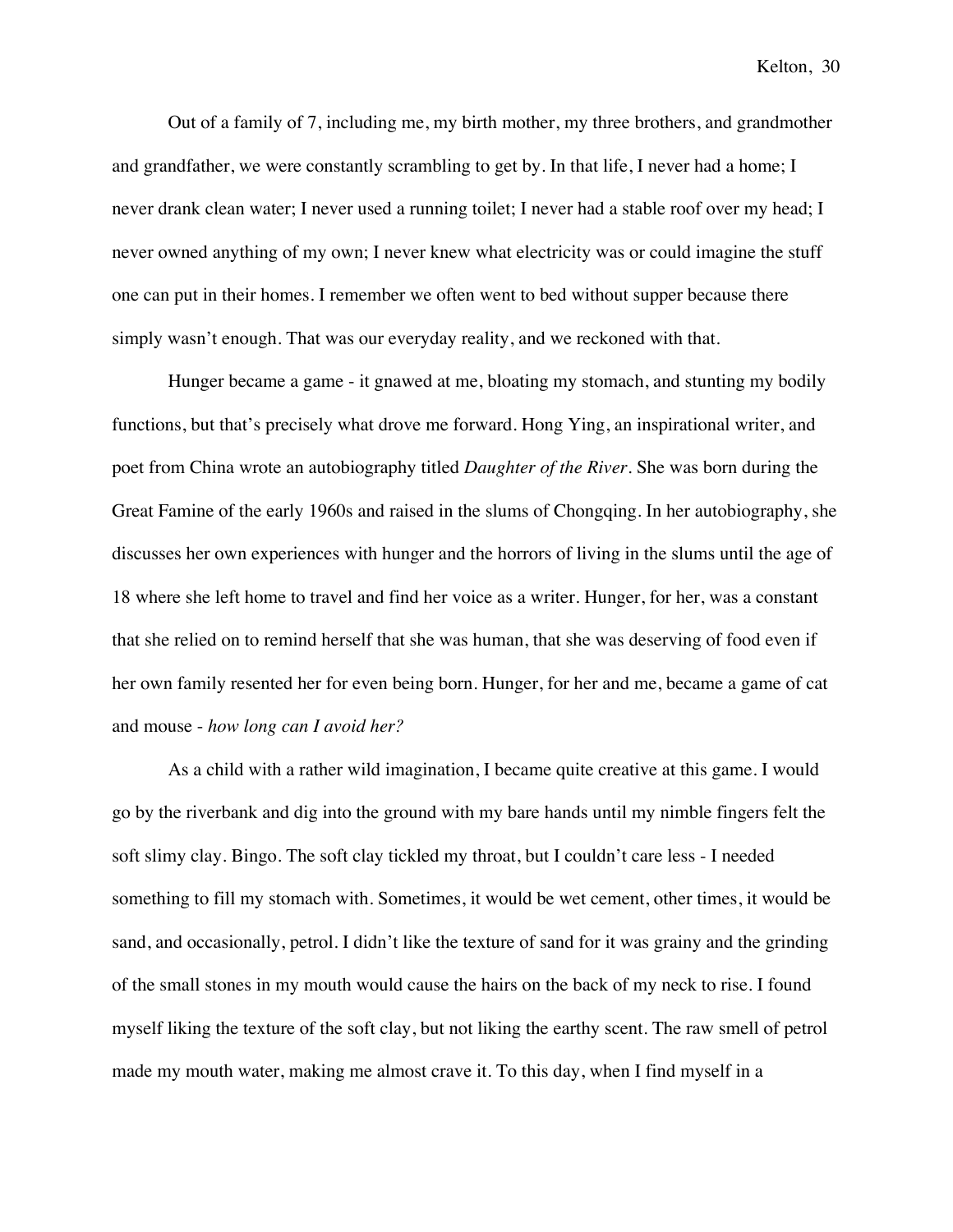construction area and I smell cement or gasoline, I am immediately brought back to a time when I relied on that as my nutritional supplement. My mouth, as if on cue, salivates, and I turn my head, ashamed. *How can I now still have this urge to taste the cement and petrol, given everything I have at my disposal? Why does this particular memory torment me, even in my 'new' life?* In Hong Ying's "new life," she also admits to having certain cravings from childhood. I recently learned from my therapist that these cravings are called pica, a compulsive eating and psychological disorder in which people eat nonfood items and non-nutritional food like clay, chalk, paint. Oftentimes, people who experience pica are carrying on traumas from their childhood in which their bodies were introduced to non-nutritional food, which can cause negative impacts on bodily functions and growth, as well as a psychological disorder. Despite Hong Ying experiencing pica, she continues to live a happily married life. Her story gave me hope that even when you're from the slums and have faced a great deal of trauma, love is still possible to find, give, and take.

Once on the bus, I exhaled deeply. My nostrils took in the stench of several day-old body odor, of feces and urine, of gasoline and garam masala. Bodies pressed up against one another, the elderly sat on the edge of their seats, gripping tightly onto the fragile bus poles, as if holding on for what remained of their dear life. Karthik and I squeezed ourselves onto the bus, holding onto anything stable to steady us - the arms of a man, the legs of a woman. The paint on the metal seats was completely worn, only little specks of blue remained here and there. It was sweltering hot that day and I remember sweat threatening to drench me in entirety. The bus began to squeal and move, and the conductor collected the fares. Because we could not pay the fare, we were forced to sit in the front of the bus. Up front, we had the best view, so I found little to complain about. The field around us was vast and wide and brown, with huddles of villagers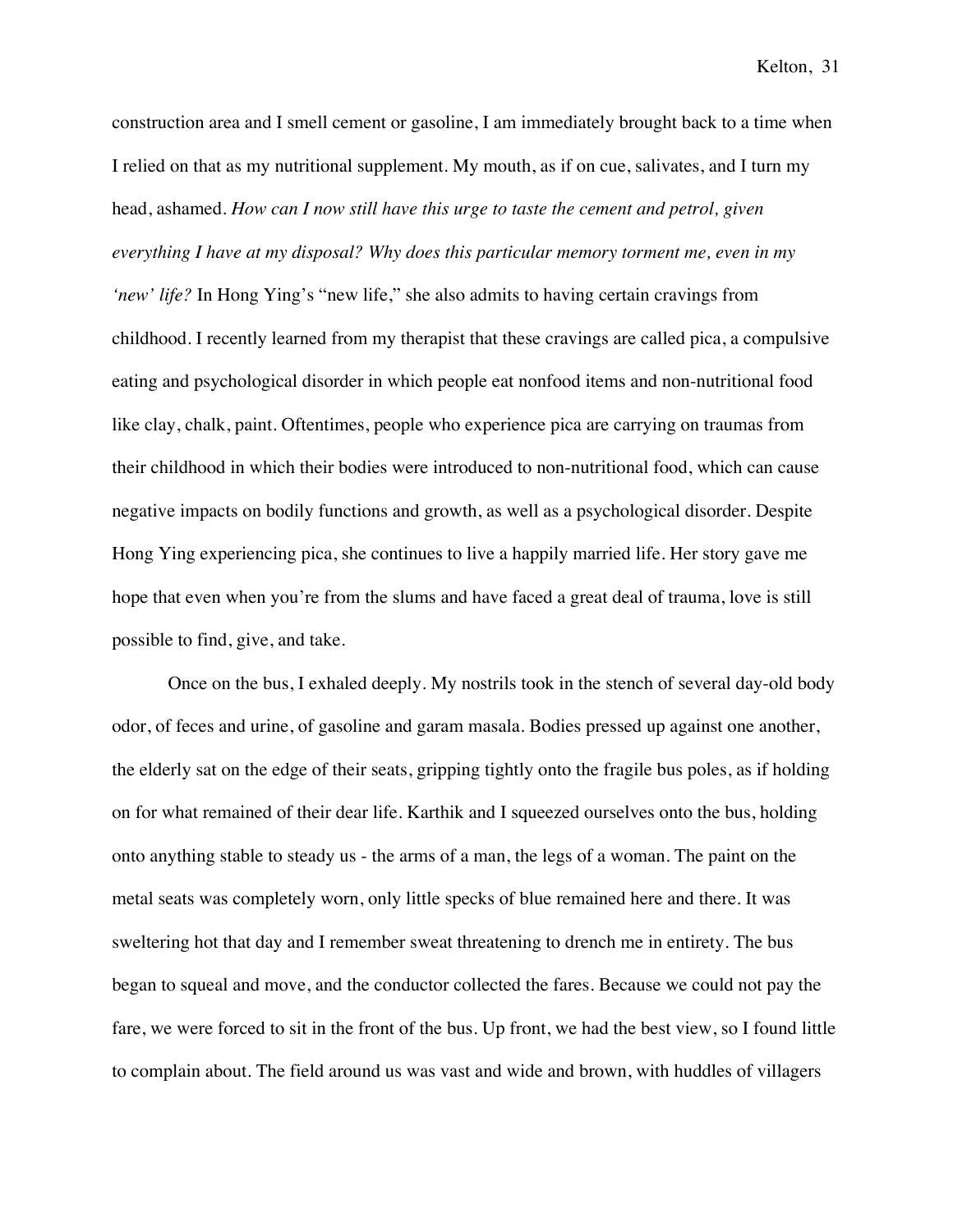living their lives on the side of the road. They went through the motions of the mundane everyday routine, as autos, cars, bikes, motorcycles whizzed by them. Their lives seemed slow in comparison, but one that was bright and complex. Dark, black smoke enveloped the village, like a storm about to release her wrath. Dust picked up after the bus, swirling and twirling until the people turned into specks of dust themselves. Out in the distance, enshrouded in a hazy fog, you could see the city - *the great large city of Bangalore*!

Throughout the whole bus ride, I stared ahead, mesmerized, never looking back. It never occurred to me to turn back. Instead, I turned to Karthik, only to find him missing. He had chickened out. Nevertheless, I was not deterred. I spent the next couple of days in a prison cell, as the police tried every tactic possible to get me to reveal the location of my home. I was silent. They slapped me with a stick so hard it left welts on my legs and arms. I said nothing. A woman police officer with a violet saree on forced me to strip down, humiliating and stripping me of my dignity. Still, I remained silent. They gave me a couple of Parl-E biscuits. Even though my stomach grumbled desperately for that biscuit, I said nothing. Even when I arrived at the orphanage at the age of 5, I refused to reveal the location of my home. Even as kind and loving Mary Paul, the head of the orphanage, placed me on her lap and served me wonderful warm food, I said nothing. To those few individuals who showed me kindness at the orphanage, I still didn't trust them. The location of my birth family was my secret and because it's been so many years, it has died in my memory, unspoken.

Silence at that time was my greatest strength. I relied on it like it was a weapon, like it was the only thing saving me from being sent back to my birth family. My insistence on remaining silent wasn't because I was scared or because I was a coward, but because I knew that if I told the many people where I lived, they would send me back. My desire to not go back to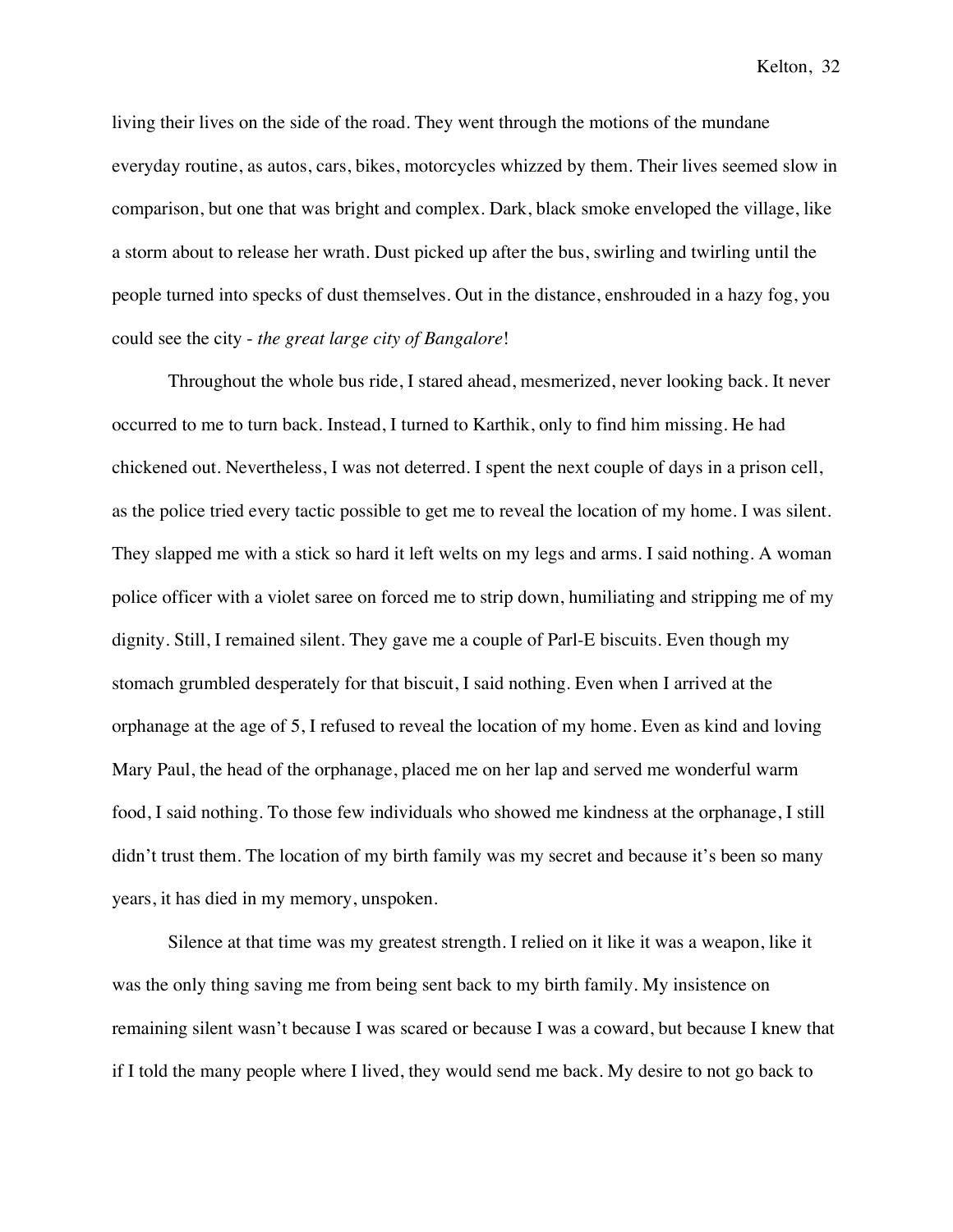my birth family was so strong that I clung that much more tightly to my silence. Looking back now, my silence is what saved me. My determination to stay silent was what got me out, gave me a fighting chance at another life. My silence said nothing, yet it spoke volumes. My silence was an answer of defiance, perseverance, and strength. In K-Ming Chang's novel, *Bestiary*, it tells the story of three generations of Taiwanese American women regarding topics of migration, queer lineages, and girlhood. In a scene in which the narrator's father abuses her, she describes her silence as a "weapon. [Her silence] was a mercy too. [She] gave him a hundred silences to translate into anything: sorry, goodbye, come back, leave, don't, go stay." Silence for her was a weapon and a show of mercy, and silence for me was a source of strength and my only weapon.

In this instance, as a 5-year-old, I *chose* to leave behind my biological family and the life of a slum dweller in search of a different home, a new family. I was a child trying to escape, trying to re-shuffle the cards that life had dealt me. With agency, luck, and fate, much like the father, son, and the holy spirit, I landed a new life (yes, pun intended).

I remember when I first came to America, I was ashamed of the life I had lived. I hated how different I was from everyone. I remember complaining to my mother how differently I wish my life had been.

> "I hate that I'm so different. No one gets me. Life has been so unfair to me, why can't I have a normal life like everyone else?"

"Listen Gumby, I can imagine how you might feel, but you simply have to accept your life. Life is unfair and we're all dealt a certain set of cards, and all we can do is re-shuffle the deck and make the best of the hand we've been dealt. And yours is different, but it is your story and a very special one. Trust me, when those girls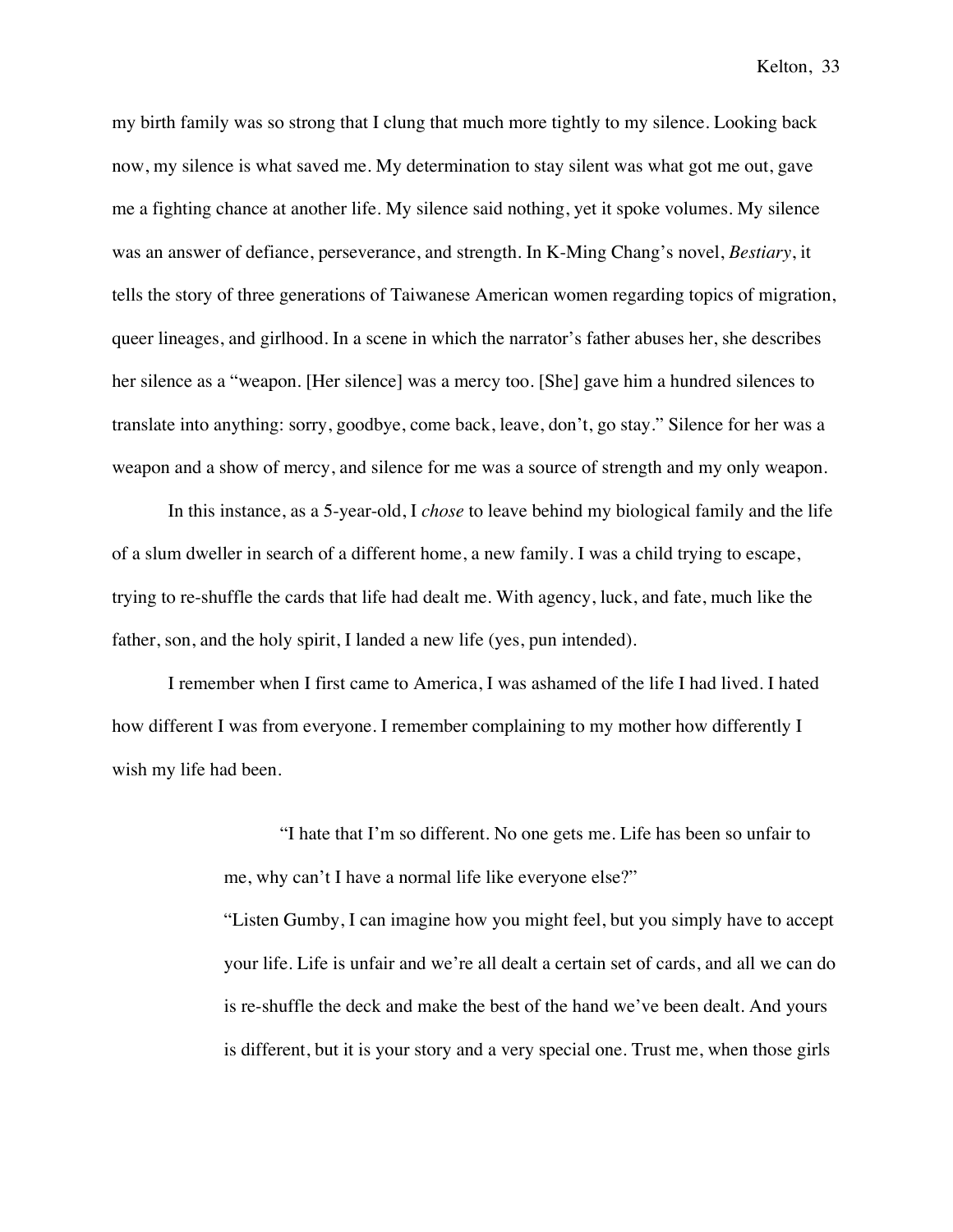grow up, they're going to be looking at you and wishing they had your story. You should be proud."

My mother faced her own set of challenges growing up, having also grown up with few opportunities and struggling to find acceptance and a place to "fit in." My mother's language of "reshuffling the cards we've been dealt" and of *choosing* to run away is powerful and one that is part of my everyday vernacular. My mother doesn't believe in fate, but she does believe in making choices and the power of decision-making. I don't use this word *choice* very lightly. My biological family lived a life that was trapped by the cycle of poverty and the routine of everyday life, which blocked their vision of a future; consequently, I inherited that same life from them. Frankly put, I was born unlucky. So, when I say I made a conscious *choice* as a 5-year-old to run away, I am forced to confront the question: how much choice does a 5-year-old really have? What does 'choice' mean to a 5-year-old?

Psychologically speaking, children at the age 5 of are not given *choices* because they need guidance on basic decision-making skills such as what's safe to eat, how to cross the street, how to tie shoelaces, how to brush hair. In my case, my *choice* to run away was one that was made of restraint, out of limitations. Thus, if a choice is made of limitations, is that choice or is that survival? Recently, a professor made me aware that *all* choices are ones essentially made from limitations or constraints. However, what's slightly different here is that, even as a mere 5 year-old, I saw the old rickety bus as an *opportunity* to escape, and I chose to follow it. I believe my decision to board the bus and run away was mere survival instincts. Yes, I did *choose* to hide behind the tree and run away, but what led me to make that decision is crucial to understanding why this *choice* was one for survival, one to fight for life.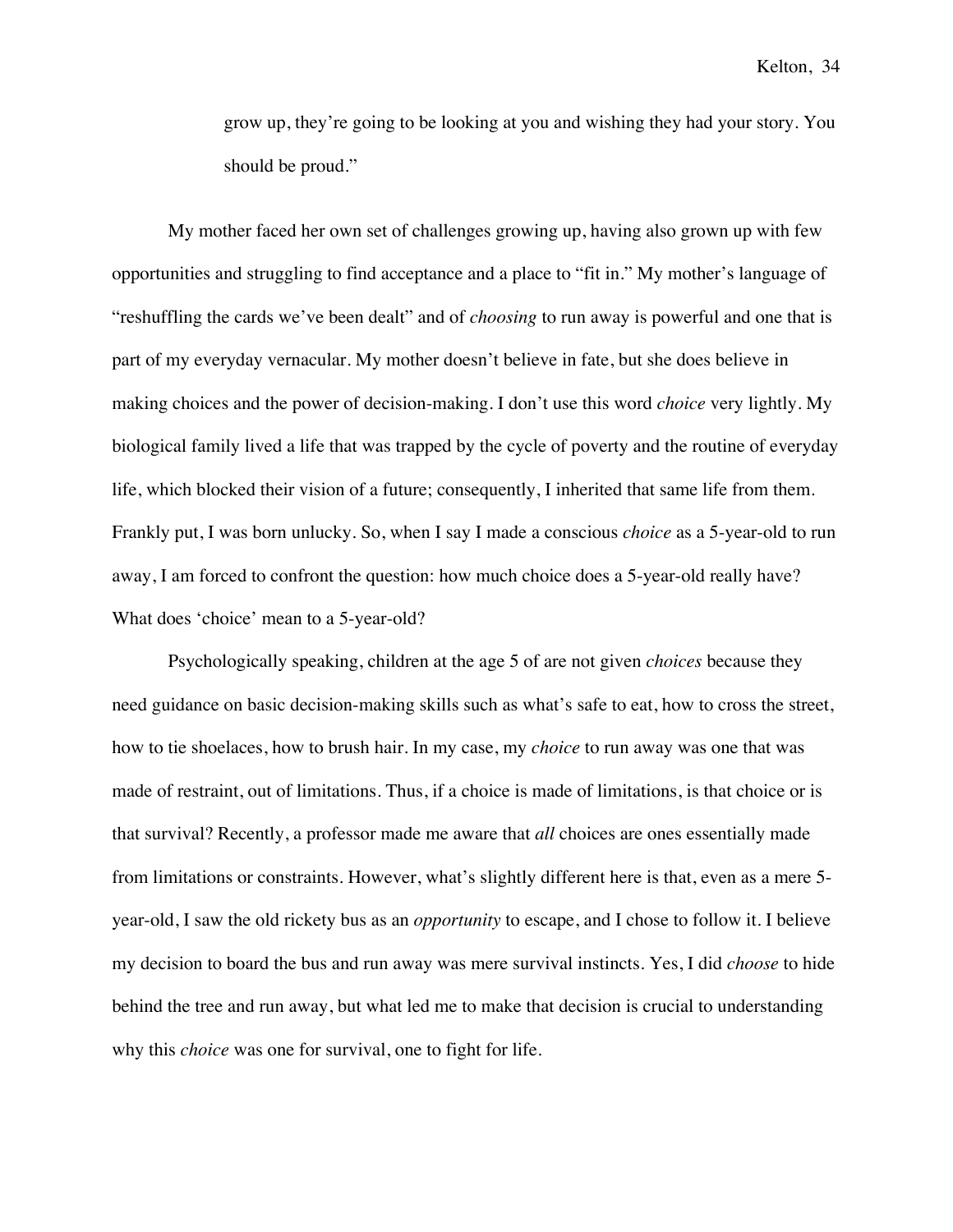\*

Thinking back on this moment now as a 23-year-old, I view the old rickety bus as my calling. It transported me, both physically, emotionally, and psychologically - from a world in which I was no one, a reverse self-orphan, into a life in which I could be anything, be whoever I wanted (of course, now under a new and different set of "rules" and limitations). I find myself wanting to tell the boy at tennis camp that he was wrong; that I *chose* to leave behind my biological family and fight for another life; that my adoption had nothing to do with my biological parents wanting me or not, but due to circumstances and the surrounding environment. However, I'm not sure if he would understand, given how little representation and recognition adoptees receive. Is my desire to correct the boy one for his own educational benefit or is it another instance of my defending my marker as an adoptee? While I am not entirely sure, I believe it to be a conglomeration of both. To this day, I find myself having to explain my mother's and my relationship. I find myself having to defend and fight to be recognized as a daughter. I find myself having to explain *why* I was adopted. Will there be a time when I can simply be, and not explain myself?

Later that day, when tennis camp ended and my mother came to pick me up, the boy saw her. He looked at my mother and then at me. Back and forth. He was baffled. *How can two people who look so different be a family?* I could see his brain trying to comprehend, but even at such a young age, he was already indoctrinated with the notion that 'family' was between blood relations only.

"But you're so dark and she's so white." He observed.

"Maybe she had an Indian husband and then had me." I joked.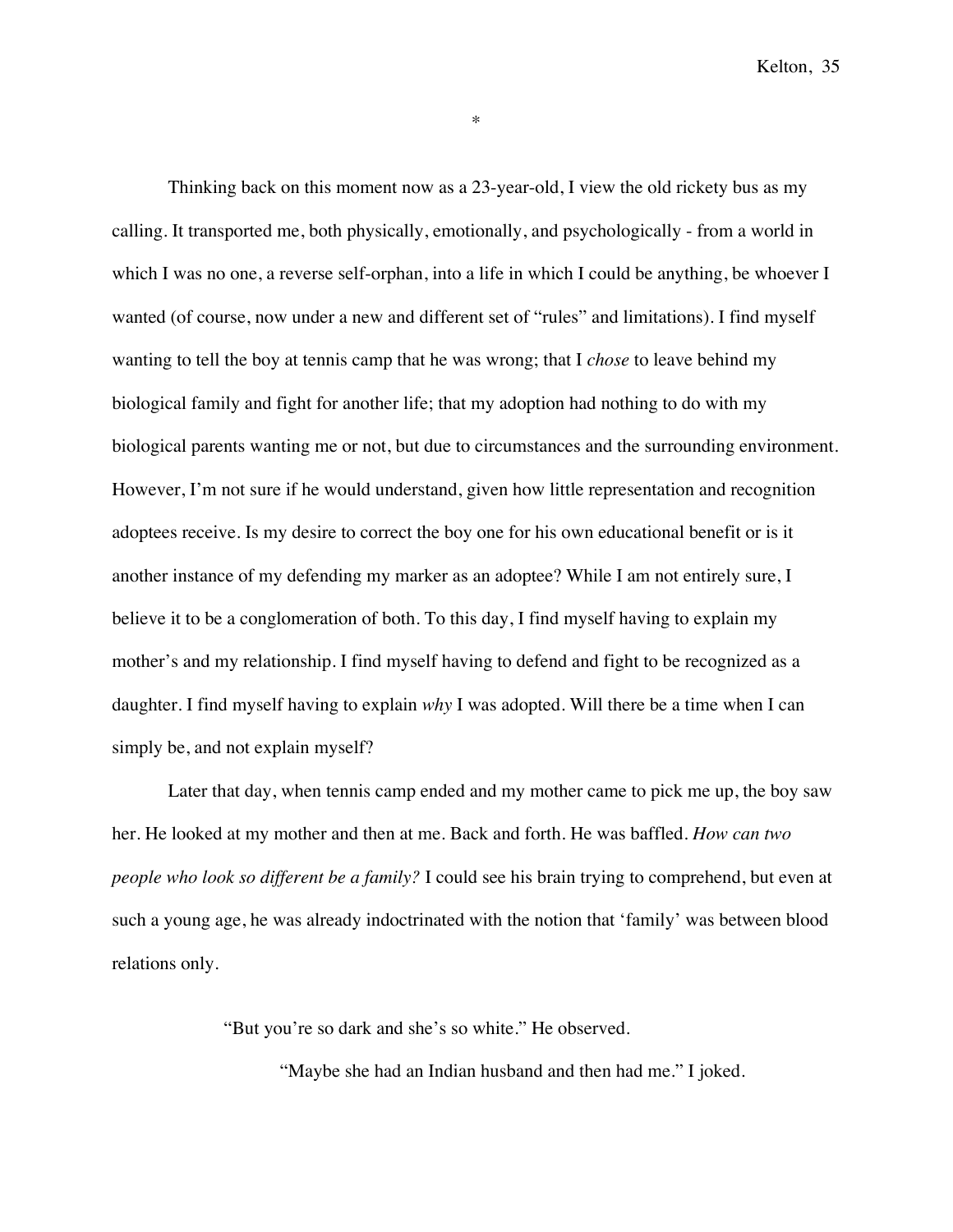But of course, this boy was not the only one who had the myth of family-as-blood in his mind. This myth, in turn, closely tied Americans' general ignorance about the institutions and histories of adoption in other countries such as India, which then directly entered the American landscape as transnational and transracial adoption precisely because of US capitalist power.

## **White Mother, Colored Daughter**

I was completely misunderstood. My mother and I were the 'misfits': she was a single white mother adopting a 10-year-old Indian girl. We were two individuals from two completely different backgrounds, with vastly different experiences, opportunities, desires, yet, we were a family bonded not by blood, but by something much stronger and larger: love. In the eyes of society, family by adoption is not equal to family by blood, so much so that blood relations in some cases are valued more highly. So, why does family only have to be between blood relations? Can adoptive families and families by blood ever be viewed equally, so that blood and adoptive status are valued the same? If families can be formed through marriage, in which individuals don't remotely resemble one another genetically, then how is adoption any different? The answers to these questions are so complex that it can't be clearly delineated because adoption has such an intricate relationship between skin color, caste, religion, race, gender, and culture. However, it is evident that the notion of adoption is not a foreign concept in India.

For more than 4,000 years, Indian parents actively sought out adoption to complete their families. According to the scholar Vinita Bhargava, in India, there is a heavy emphasis on the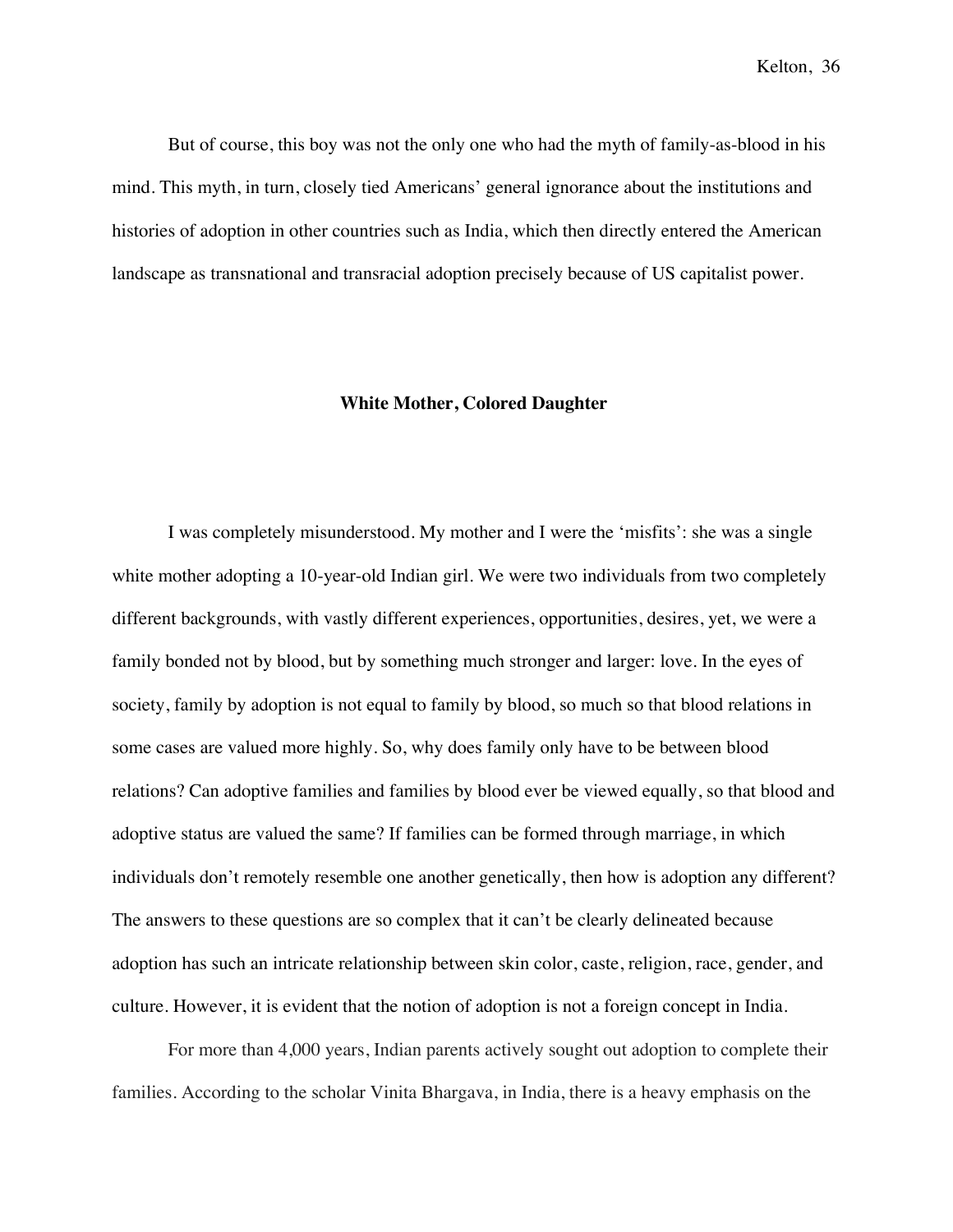concept of family and bearing children, not only to pass on property and inheritance, but also among Hindus, to ensure achieving moksha (ultimate salvation). The traditional Indian family is not just a social unit - it constitutes a value in itself. In a relationship-centered culture, individual autonomy is secondary to that of cultivating intimate relationships within the family and honoring one's family. The scholar further states that the child in the Indian family is seen as a creation of the parents and a gift from God. Thus, if a family cannot not have children, they seek out adoption to fulfill a religious and secular purpose.

\*

I must note here that the concept of 'adoption' in the long millennia before British colonialism was slightly different from the modern definition of adoption: specifically, adoption in the pre-British colonial era and even through the nineteenth century was primarily intrafamilial. In other words, if a member of a certain family could not have children, they could 'adopt' the child of a cousin, or an uncle, within the extended family. "Traditional" adoptions were mostly intra-familial because high caste Hindu elites at the time prohibited the adoption of abandoned or orphaned children on the grounds they didn't know the child's background, parents, caste, social status, or any potential genetic disorders, which they deemed to be a threat to their family name, honor, and purity. However, that's not to say that there weren't cases of adoptions that occurred outside of the extended family because we don't actually know how many people actively internalized British ideologies.

In the English Law, family name, property, and inheritance could only be passed on through blood lineage to keep their (white) race "pure" and "clean". The British didn't participate in this "intra-familial" form of adoption but did encourage guardianship. Because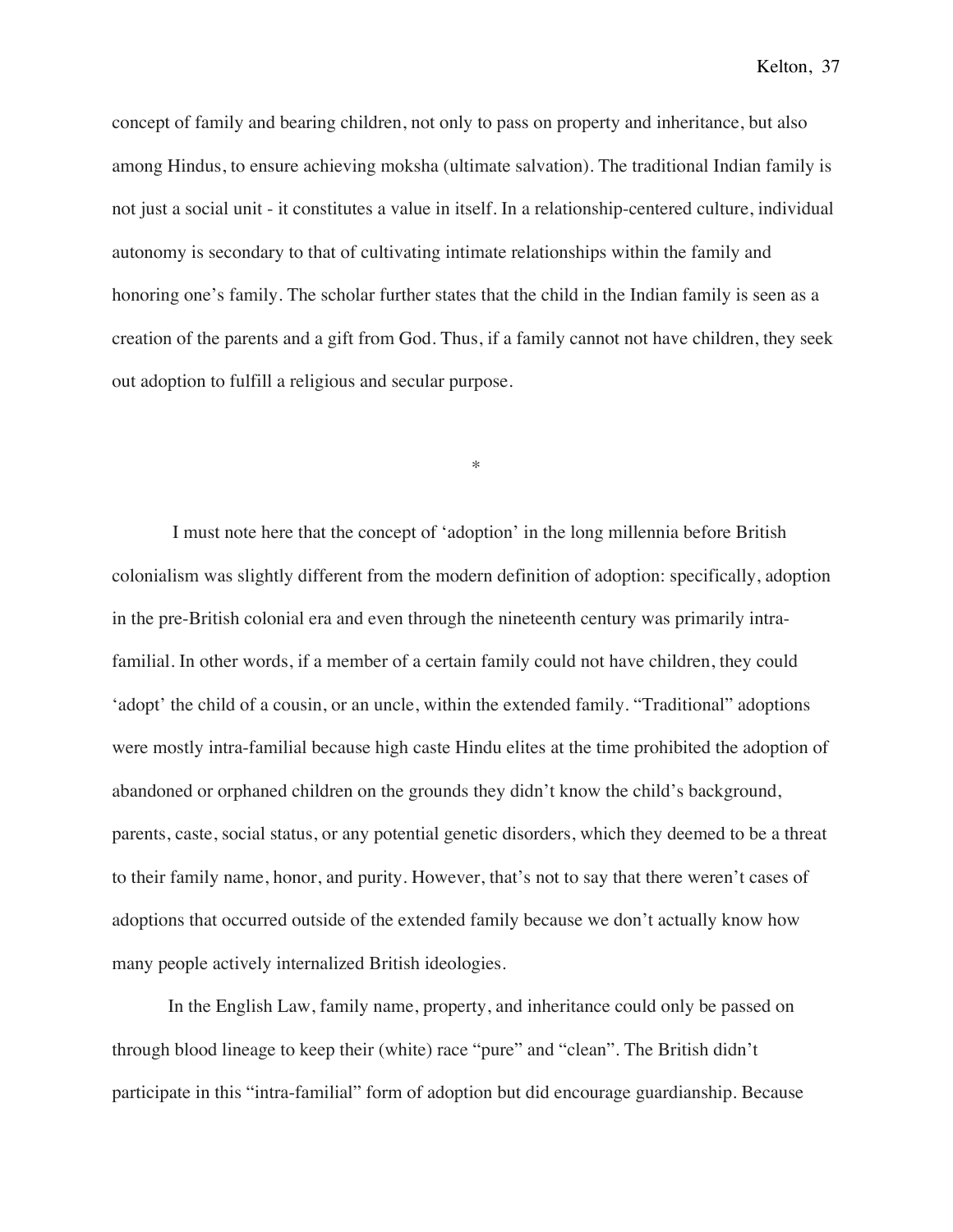they practiced guardianship, "adoption" of a child from outside of the extended family network was much less common. Thus, the need to provide families for abandoned or orphaned children was hardly addressed then.

According to the scholar Vinita Bhargava, it was only in 1926 that adoption entered the English legal system and in 1969 that allowed adoptees to inherit family name, property, and inheritance. In India, "traditional" forms of adoptions were recognized long before adoption even entered the English law, but as the British attempted to create a Hindu legal system drawing on ancient texts, they solidified the idea that if the family already had a biological child, that adopted child would only get half of the inheritance. So, in this way, the adopted child and the *aurasa* (or biological child) were not seen as equals. It is no wonder then that adoption in India continues to be a stigmatized process. In history, adopted children were recognized and somewhat accepted, but among Hindu elites, this was probably limited to intra-familial adoptions.

Even more shocking, the colonial state of India first accepted responsibility to look after destitute and neglected children in 1920, right around the time adoption finally had a place in English Law when the first Children's Act was enacted in the Madras and Bombay Presidencies. What's significantly different from the "traditional" forms of adoptions and adoption today is that adoption nowadays puts the welfare of the child at the center of the institution, instead of the parent's need for a child or their desire to fulfill a religious purpose.

When my mother adopted me, she of course sought out motherhood, and in extension, a creation of her own family that was made possible only through adoption. I must state here that while my mother was given options of other older orphan girls to choose from when adopting me, that doesn't necessarily mean that my adoptive mother had all the agency or that she was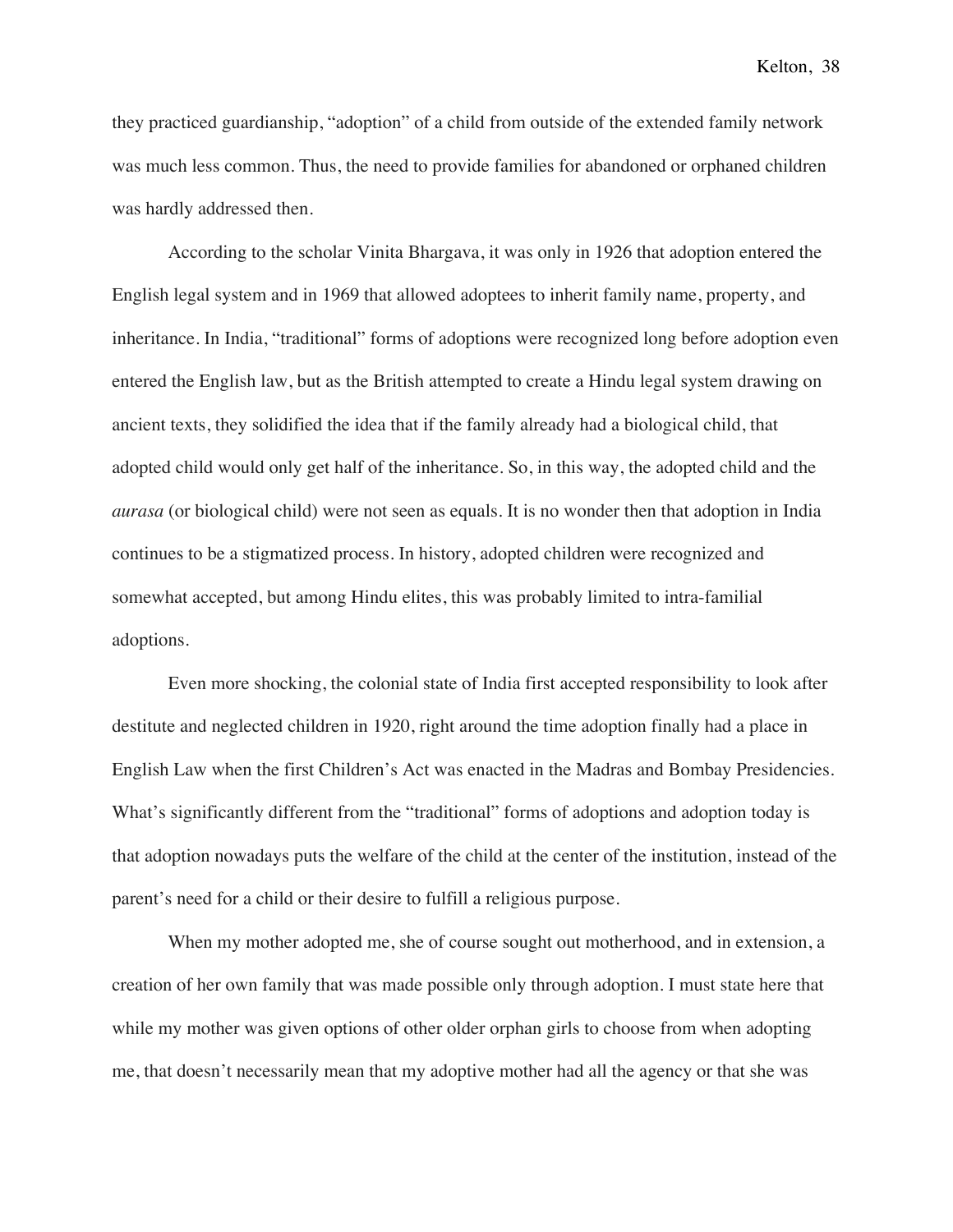"buying me" like she would buy a bag of green pears at the supermarket. I remember I was in the 6th grade and it was around wintertime when I asked my mother a question that had silently gnawed at me. I remember my mother was picking me up from the British School of Washington after just another mundane workday. It was wintertime, so by the time school let out at 3pm, it was already dark. That day, I had learned about how the British colonized India, who settled there for spices and jewels. I hopped in the backseat of our brand-new BMW X3, letting the NPR news radio station wash over my ears.

"Ma, did you buy me?"

My mother turned the radio down. The light turned red. She swiveled her head to look back at me.

"Marmalade, what do you mean? Who asked you that?"

"This boy! I mean, you got me, so did you have to pay for me?"

My mother took a minute to pause. The light turned green. She gently put her foot on the gas pedal.

> "No, I did not "buy" you. You see, the orphanage had certain fees, like your transportation, clothing, medications and vaccinations, food, and air travel. I paid for your travel basically, to get you to America. And, tell that boy he's wrong."

At the time, I was satisfied by the answer. Yet, when I do hear on the rare occasion the phrase "your mother bought you," like when I tried to tell the kids I taught at in Pune that I was adopted and not "bought", I can't help but let myself fall into that misconstrued theory that adoption is buying. I had this strong need to feel wanted, to feel like someone cared about me,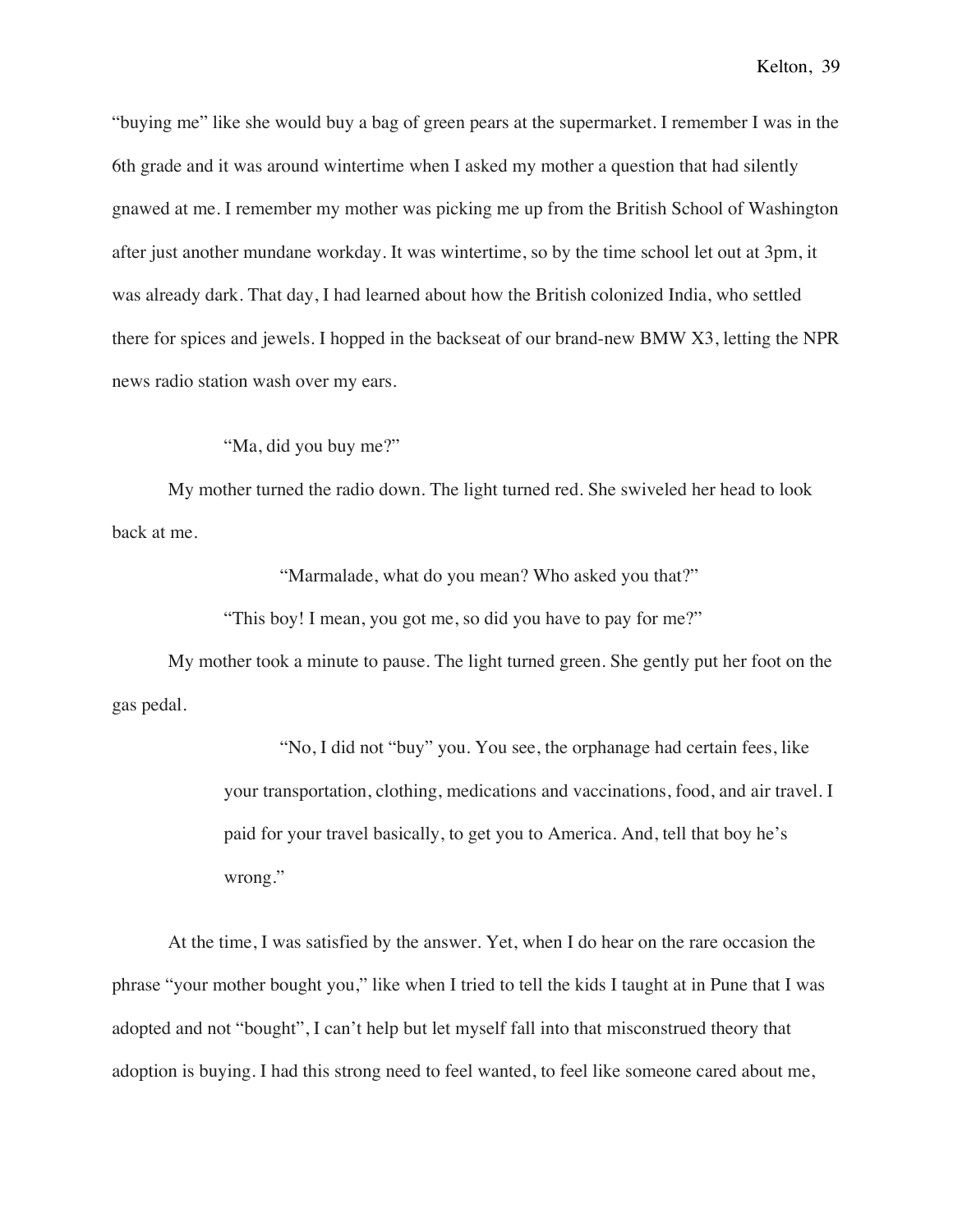but that seemed to come at the price of being commodified. When you use the language of "buying" and involve transactional vernacular, commodification of children then becomes an issue. How can you humanize children, while at the same time, making them seem desirable and feel wanted?

Instead of correcting people about their preconceived assumptions surrounding adoption, I find myself staying silent. I tell myself, "my mother didn't buy me," "she got me." What's the difference? In my mind, "buying" was for goods and commodities, a fulfillment of the supply and demand chain; while in contrast, "getting" meant choosing and receiving something out of permission - in this case, a human child. For me, money in exchange for a human child wasn't even in the same equation until I learned much later as a senior in college that orphans are marked with price tags based off their skin tone complexion. Dark skin toned children are "worth less" and not preferred, while fairer skin toned children are highly desired and "more expensive". This is true for all cases of adoptions, not just specific to India.

I am purposefully using this transactional language to demonstrate how demeaning and degrading it is for orphans and adopted children to be given and using that kind of language. I am also using this language because I do hold a lot of self-hate and self-rejection, and this language only seems fitting in encapsulating those emotions. When we're told "you're going to be adopted," or that "you are wanted by a mother in America," it comes packaged as a gift. The reality is, that gift is also a burden disguised as a gift, and one that comes at a heavy cost: the feeling of 'owing' and being 'in debt' to our adoptive parent(s). Growing up, I've internalized this language and for a long time, and even now, I believe that "I was rescued" and given a "better life." I believe that my mother was a "saving grace"; thus, I am eternally in debt to her. In this commodified language, there is no room for us to speak up because we're not even seen as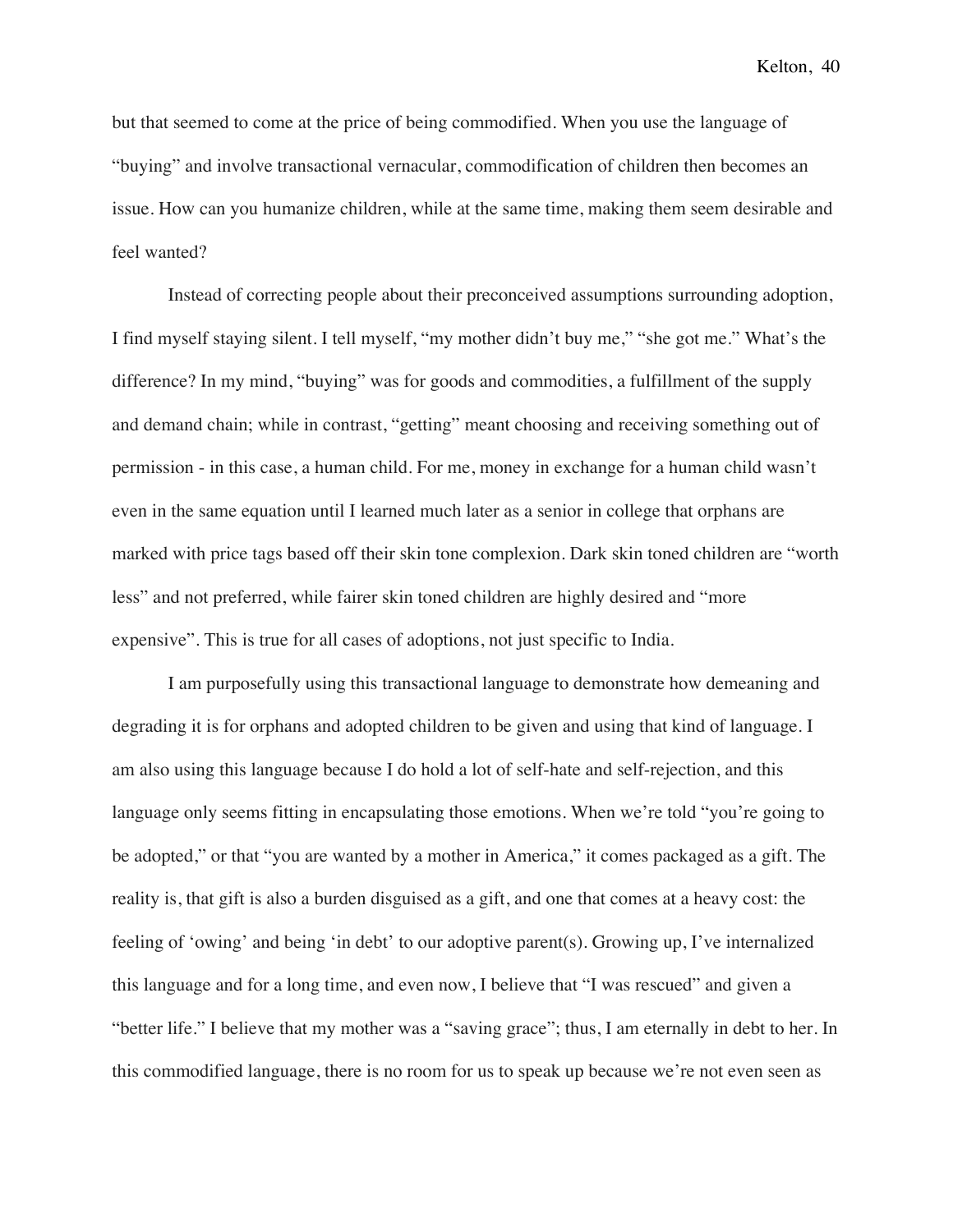human, but a charity case who is in need of "saving" and "rescuing." This kind of language that comes wrapped up in tags, labels, and categories scarily resembles a grocery store - the grade A apples with perfect coloration and zero signs of bruising or deformity are placed at the front, and the few day-old pears at the bottom of the crate that are sickly shade of green with ugly scratches and bruises are in the back of the supermarket.

According to the CARA adoption agency, which oversees all of India's adoptions (both in-country and inter-country), kids who are older (ages 3 and up), twins and siblings, and those with special needs are placed in a new category of "Hard to Place Children." (This new category was just implemented in 2017 by CARA adoption agency in an effort to make it more difficult for parents to "choose" their child based off skin tone complexion). "Hard to Place Children," as the name suggests, is full of children with lower price tags because they are less desired by adoptive parents, either due to skin tone complexion, gender, age, disabilities, and health conditions. Categories such as "Hard to Place Children" are the several day-old pears at a grocery store, the ones that nobody wants to have or even look at. Many, oftentimes, do not find homes.

While the promotion of such categories is done to get the "unlucky" adopted sooner and faster, the CARA adoption agency at the same time faces a great deal of contradictions. On their website, the pages are filled with smiling faces of children, but as I flip through and look closer, I realize that something's wrong here. The smiling children in the pictures mostly have fair skin tone complexion. If CARA adoption agency was working to promote the adoption of "unlucky" children, many of whom have darker skin tone complexions, why aren't *their* faces on the website, particularly on the front cover? And if there happens to be a picture, the darker skin toned orphan is often not smiling and placed behind the fairer skin toned orphan. These are the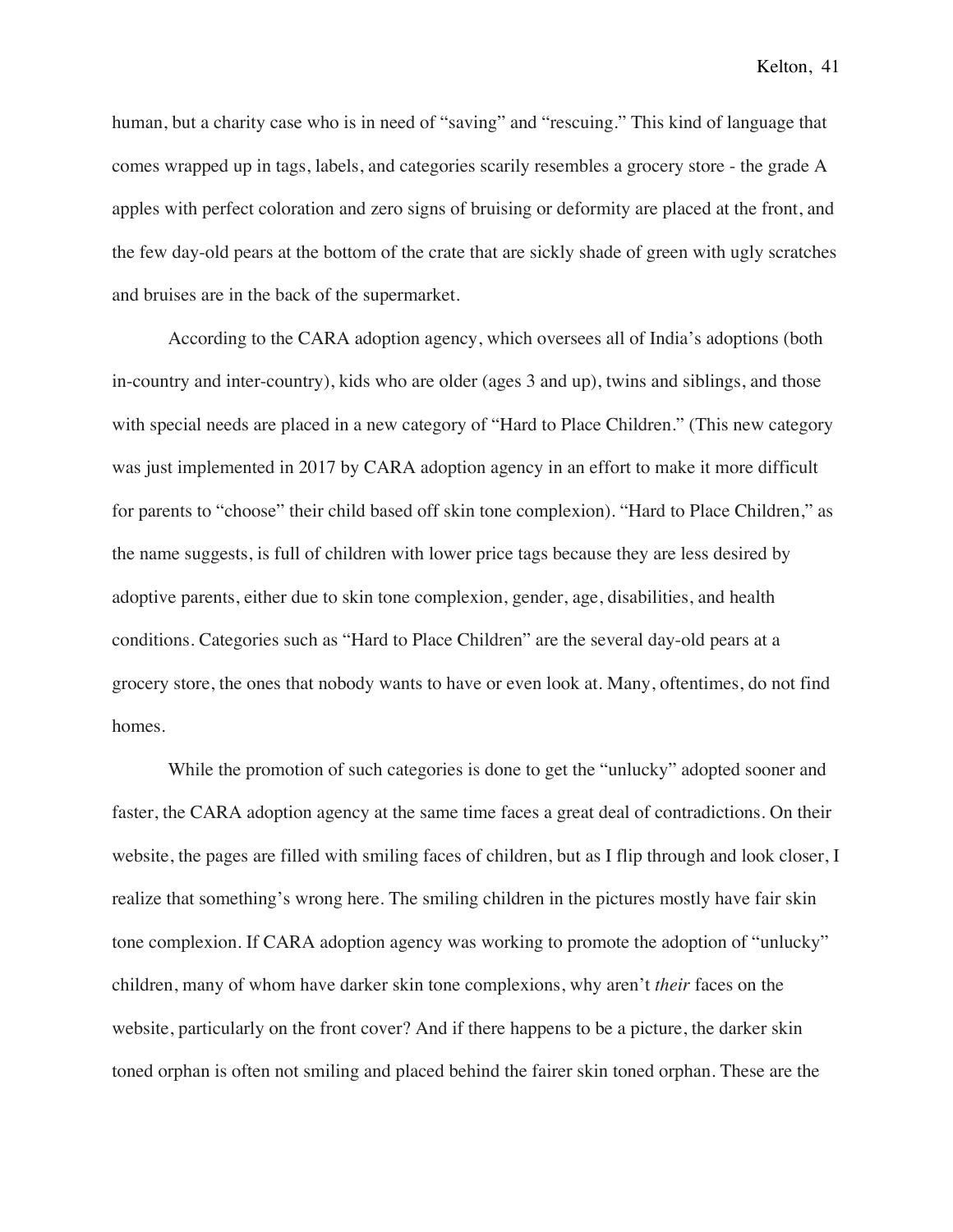unspoken, perhaps even subconscious elements that reveal the deeply ingrained biases surrounding skin color and the supposed meaning behind it. As much good as CARA adoption agency is doing, they at the same time walk the fine line between humanizing the children and commodifying the adoption process.

\*

When my mother chose to adopt me, I was at the same time desperately wanting to be adopted, wanting a family, wanting to escape again. After four years of living at the orphanage, I remember Mary Paul, the former head of the orphanage telling me that I was going to be adopted by a single mother in the United States. I was ecstatic, overjoyed, and overwhelmed. *Finally. I was getting a home! A family!* I wanted to be adopted. While I couldn't exactly choose *who* would adopt me, I did however have the choice to reject them. If for whatever reason, the adoption did not work out (as was the case for some of my orphan friends who were unable to adapt to their new environments or form attachment with their adoptive parents), they had the option to come back to the orphanage and be adopted again.

There's a common misconception that orphans and adoptees have no agency or voice over their own narratives or over the adoption process, but that's not entirely true. I want to reiterate again that in the adoption process, we adoptees do have agency and a voice: if we don't want to be adopted to that particular family, we have that choice. We are not forced to live with a new family, even if the paperwork legally transfers rights from the orphanage or biological parents to the adoptive parents. This, of course, is complicated when it comes to adoptions of babies because well, they can't talk. Nevertheless, it is important to recognize that the adoption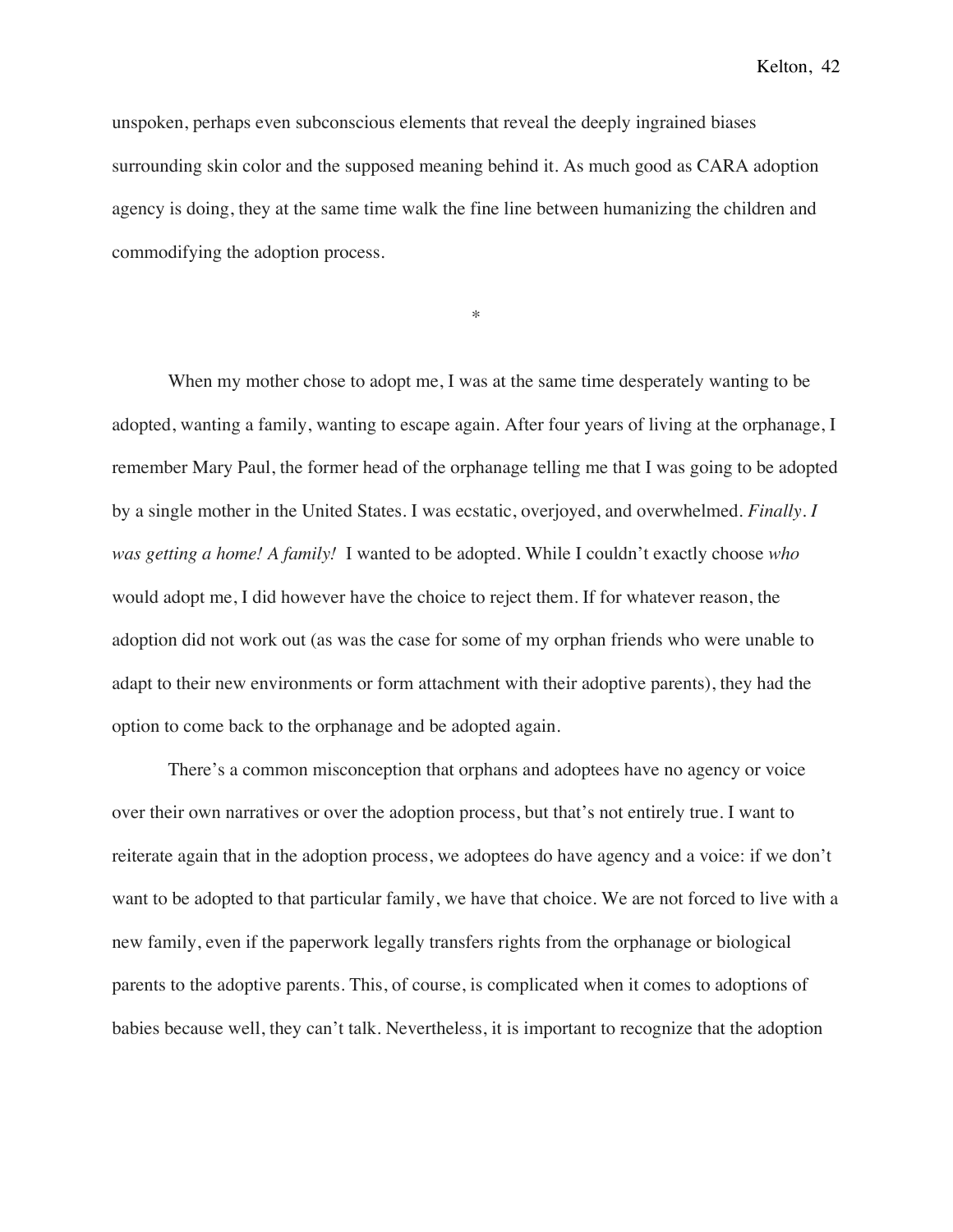process has shifted from solely emphasizing parent-centric ideologies and fulfilling a social or religious standard to instead emphasizing the welfare and benefit of the child.

When I was a young girl, I remember reading stories of Krishna. He was depicted to be strong, powerful, and beloved by all, despite being of darker skin tone complexion. Pasted on the walls of the orphanage or even on the streets, images of Krishna were everywhere, and people stopped to pray to him. Irrespective of his dark skin tone complexion and his history, he was revered by many Indians, and I too, looked up to him. In Indian mythologies, epics, and scriptures, stories of Krishna, Karna, Andal, Sita, Draupadi, and many others have adoption as a core element. They may not be true 'adoptions' in the modern sense, but they represent the 'concept of adoption' - that is, of bringing up someone else's child as their own. For example, in all the epics and scriptures, Krishna, who is the eighth reincarnation of Lord Vishnu, and one of the most highly revered gods, is 'adopted,' or rather, raised by a different member of the same family as if he were their own child. According to Bhagavata Purana, one of Hinduism's eighteen great Puranas, Krishna was the son of Devaki and Vasudev, both of whom are high caste Hindus. According to the *Mahabharata*, Devaki's brother, Kansa, threatened to kill her eighth son, who happens to be Krishna. Fearing for their child's life, Devaki and Vasudev give Krishna to their cousins, Yashoda and Nand, who are lower in the caste "system," hailing from the Yadava tribe. The Yadava tribe is part of the peasant-pastoral class and lower in the caste "system."

Thus, through the practice of intra-familial adoption, Krishna is fostered by adoptive parents who are lower in caste and class than his biological parents. This expresses a profound statement - adoptive parents lower in class and caste can raise the child of a high caste and class Brahmin. I also want to mention that the name "Krishna" itself originates from the Sanskrit word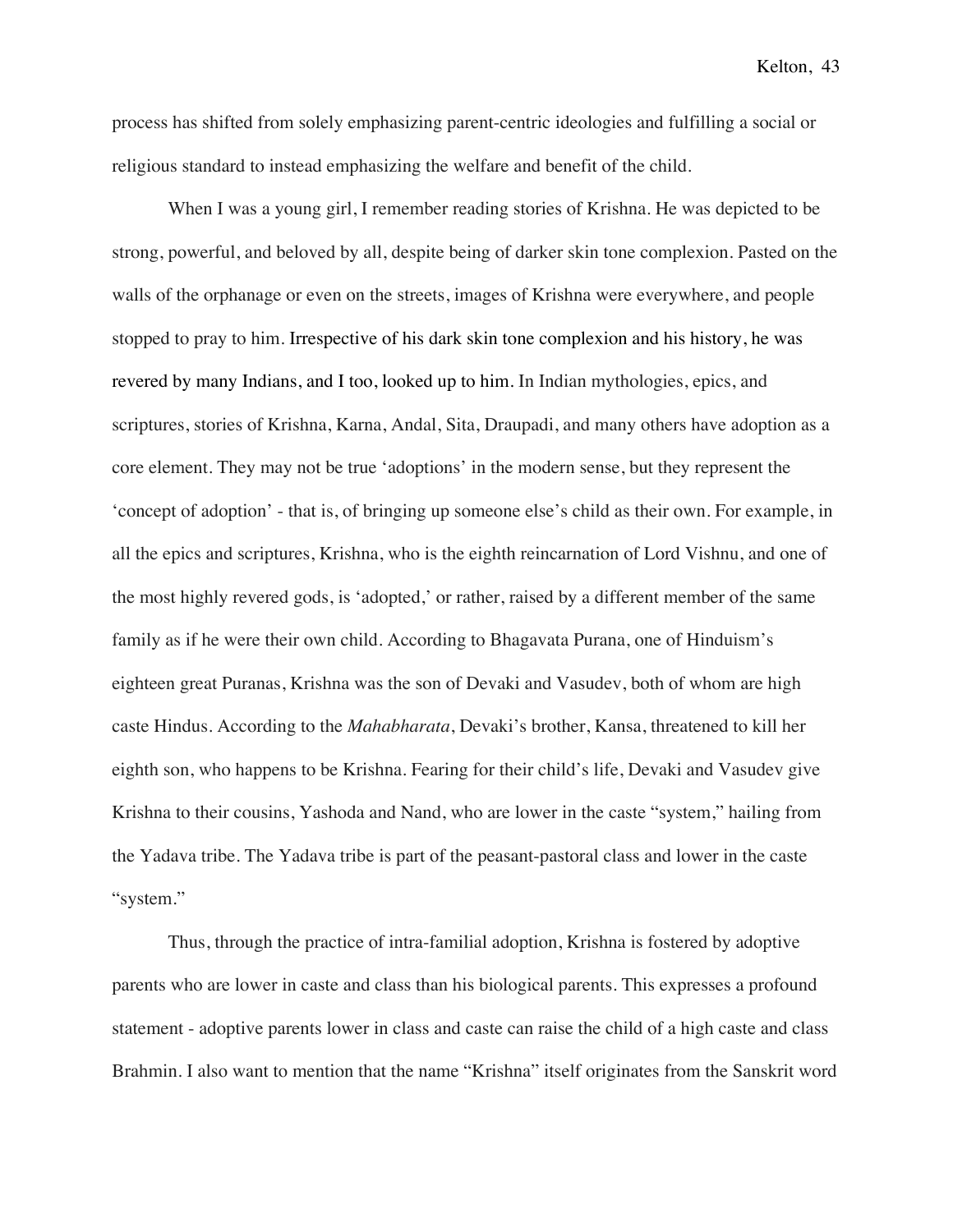"*Kṛṣṇa,"* meaning "black," and "all attractive". Because his skin tone complexion is dark and his name itself reinforces his 'darkness' or 'blackness,' it is evident that there was a time when dark skin tone complexion (of an "adopted" child) was accepted and perhaps even glorified. Krishna's story reinforces the notion that an adoptive mother can love and care for a non-biological son, irrespective of the child's skin tone complexion, whether it is dark or fair.

\*

Adoption serves a double purpose: it gives the child a home, and a parent a child. It is a social institution that is supported by almost every society. However, in India, adoptions are done in a shroud of secrecy. Why? There are many reasons, but the foremost is the parent's wish to keep the adoption a secret. This is because many Indian parents fear that if the child knew he or she was adopted, the child wouldn't see herself or himself as being "their child," and potentially have an even harder time integrating and adjusting to a new family. According to Sherly Thomas, a social worker who used to work at my orphanage, Vathsalya Charitable Trust (VCT), "a parent's decision to hide the status of the child is very selfish, because it could potentially result in the child exhibiting even more psychological and emotional trauma." Surprisingly, or not so surprisingly, there are even some women who, unable to bear a child of their own, undergo medical IVF procedure before adopting an infant, so that the family and community can accept the baby. This shows just how stigmatized the process of adoption is in India, and how fearful women (and men) are to adopt in such a stratified society.

As a secondary complement to this project, I conducted interviews with adoptive parents who adopted children from India, some of whom were of Indian descent themselves and others who were Western. My main goal was to interview adoptive parents from my own orphanage,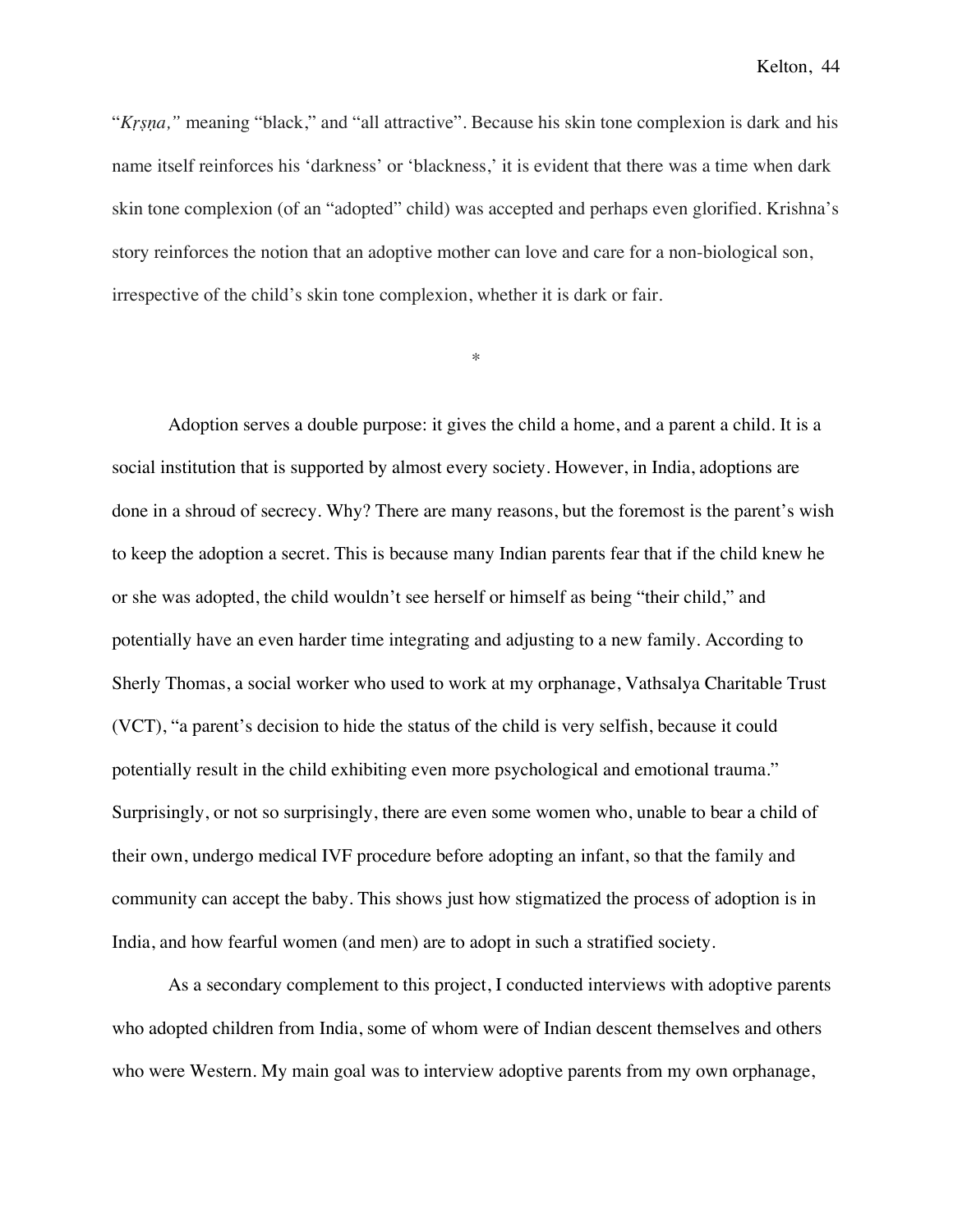Vathsalya Charitable Trust (VCT). However, because VCT no longer does adoptions due to adoption policy changes within CARA, reaching out to such adoptive parents and orphans proved to be extremely difficult. Thus, I was forced to change tactics. Through networking and with the help of social media, I reached out to a group of (Prospective) and Adoptive Parents on Facebook. Not surprisingly, I received a great deal of interest (about 63 parents volunteered to be interviewed for this project!). In order to choose the optimal candidates for these interviews, I created a set of criteria: 1) varying differences in adoptive parents' age, 2) gender, 3) place of residence, and 4) whether they went through the in-country or international adoption selection process. Based off these criteria, I chose a total of eight adoptive parents for this project, ranging in age, geographic location, and gender. For these interviews, I adopted a semi-structured style, in which I, the interviewer, asked the adoptive parents some basic questions such as their name, age, ethnicity, location of current residence, while at the same time, provided a space for the individuals to express their experience in adoption and the in-laws' (and extended families') perception on adoption. I must also make clear that the pool of adoptive parents I was able to interview virtually via zoom were only a small sliver of a particular economic standing and social class - that is, mainly high caste and class Brahmins and wealthy Westerners.

One of the parents I interviewed, Raniya (who indicated a preference for using a pseudonym) said she underwent IVF procedure for about four years as the initial step of starting a family. When it became clear to her that procuring a child biologically was not going to be possible, she registered with CARA adoption agency in 2014. At the time, there was not a lot of information on adoption nor was there counseling of any sorts, so it was a "very sketchy" process. In 2017, she was able to bring her baby daughter home. When I asked her why she chose to go through with the IVF procedure instead of opting straight for adoption, she said, "We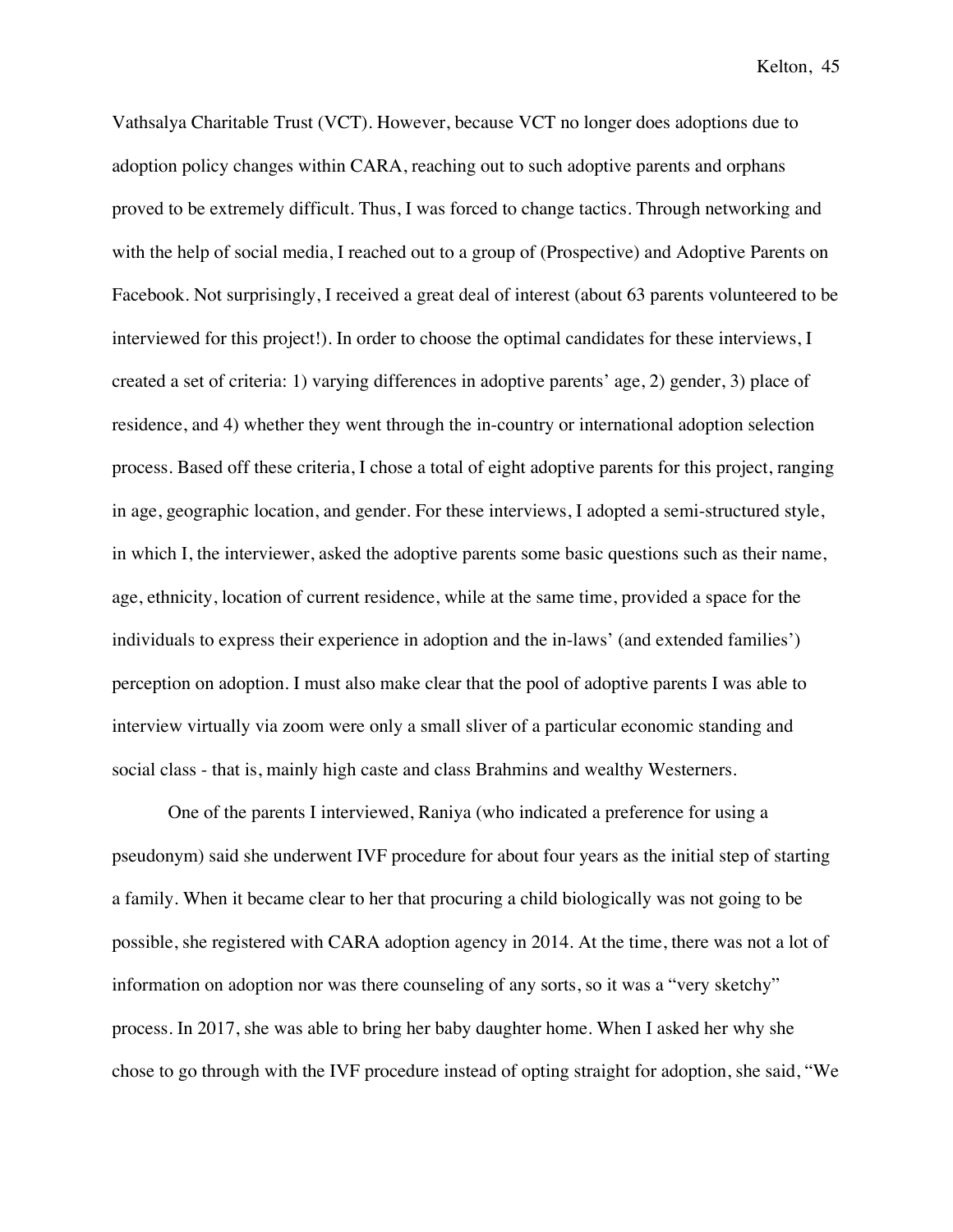really wanted to try to have a child of our own. The idea of adoption was always in the back of my mind, but my husband and in-laws weren't on board, so we let it up to fate to determine how we had a child." I must mention that the IVF procedure is not only extremely expensive, but also takes a massive toll on the woman's body that can change the relationship and dynamics between the two partners.

Arguably, it is cheaper and perhaps even more efficient to adopt than to undergo a medical IVF procedure. So, it doesn't seem like money plays as large a role as I had thought in the stigmatization of adoption today. If that's the case, then why is adoption stigmatized? If money doesn't play a role, then what does? While this is a difficult and complex question to unravel, it seems to have close ties to the history surrounding the rights, status, and inheritance of an *aurasa* or biological child versus an adopted child. Historically speaking, an adopted child did not get the same rights, status, and inheritance as an *aurasa* child until the early 1970s. Thus, the continuation of this ideology and belief still permeates Indian society today.

Besides familial pressure to bear children, there are societal expectations too, such as women reaching motherhood. Meaning, to be a woman is to be a mother. Thus, many Indian parents choose to adopt in secret because of these pressures surrounding familyhood and motherhood in India. In India, children are an integral part of the family unit - they are constantly doted on. Thus, if a family is unable to bear a child, they risk raising the suspicions of neighbors and other family members. People in the community begin to view the family as being hexed or inauspicious, so relationships and friendships are affected, as well as their social and political mobility and standing.

There has been a decent amount of scholarly research done on why adoption in India in particular is so stigmatized, and oftentimes done in a shroud of secrecy. Adoption, in an essence,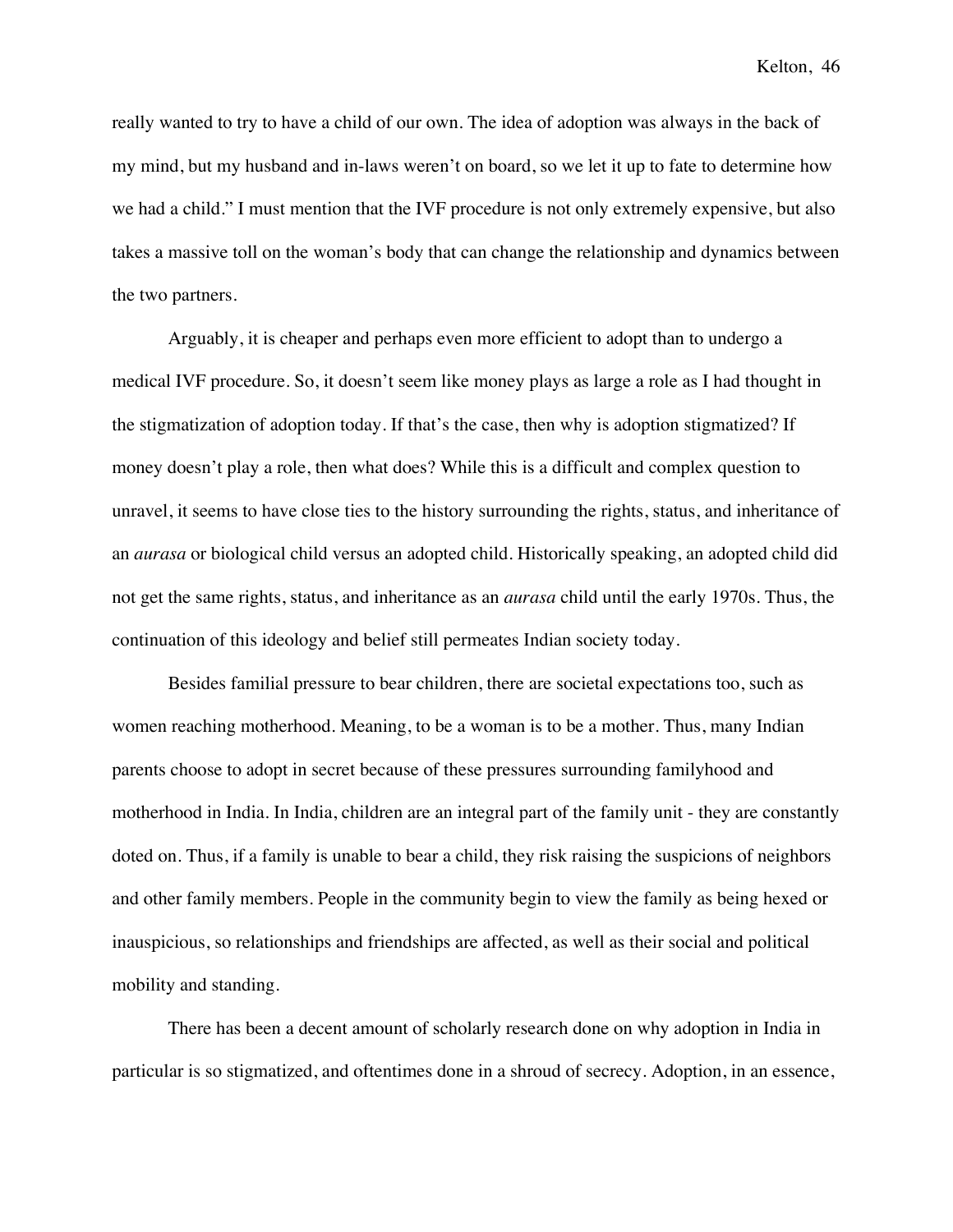destabilizes and threatens the traditional structural family unit of mother, father, and children, all bonded and connected by blood. It also subverts the caste "system," enabling there to be mixing of castes and classes. To some, adoption, particularly that of orphans and neglected children, tests and strains caste ties and familial relationships; it taints years of tradition and family history; it even is seen as 'unnatural' and sinful.

In the Vedic era, Hindus could only formally adopt boys. It is evident that during the Vedic times, sons were 'adopted,' or rather transferred, only for fulfilling a religious purpose. However, since adoption was meant to fulfill both religious and secular purposes, adoption of daughters was not formally recognized. In Hindu mythology, it is believed that only sons can carry on lineage; therefore, adoption of boys was highly preferred over girls. According to the Vedas, a Brahmin son is born with three different kinds of debts - debt to the rishis (meaning, studying the Vedas with the utmost diligence), debt to the gods (by providing sacrifices and offerings), and debt to the ancestors (by birthing a male child). On the other hand, a daughter is born with the burden of birthing a child, especially a male child, yet she will not receive the same recognition or acceptance as her male counterpart in traditional Hindu society. The importance of the son can be gauged by the fact that the ancient Hindu texts recognized fourteen different kinds of sons; however, only three kinds are recognized today: biological birth of a son, a son that is given in for adoption, and a son that is adopted into a family. As I mentioned earlier, at no time was an adopted son equal in rank and status to an *aurasa*, or biological son, if one existed. The adopted sons also did not get equal inheritance rights in the presence of an *aurasa* son. By placing higher regard and value for male children, it was a continuation of not only deeply entrenched patriarchal values, but also of male supremacy.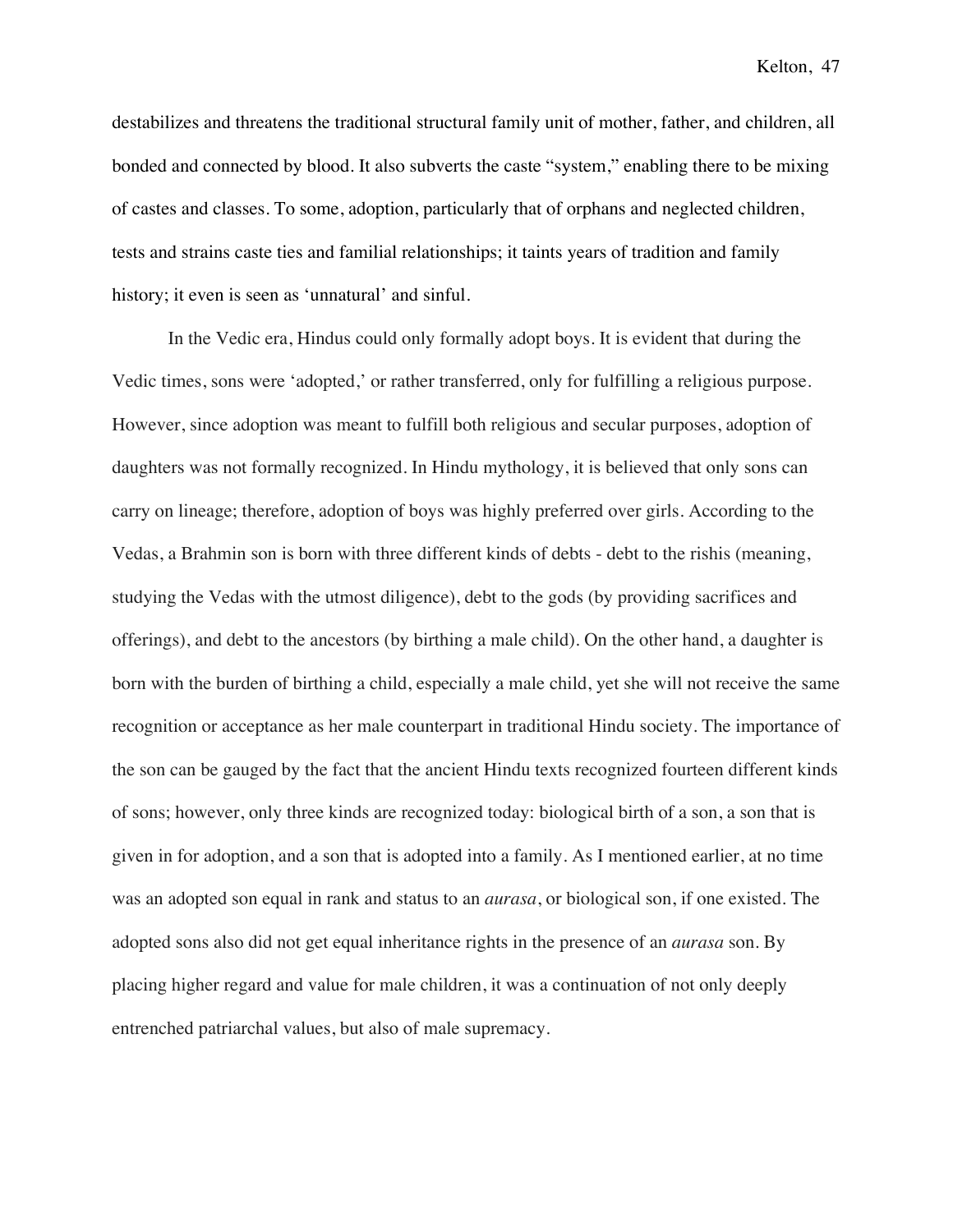However, this is not to mention that there weren't instances of girl adoptions either. In the Hindu epics and scriptures, examples of girl adoptions are evident. Two of the most important examples are Shakuntala and Andal. Shakuntala's story is also told in the *Mahabharata*. According to the *Mahabharata*, Shakuntala was born to the sage Vishwamitra, and a celestial spirit, Menaka. However, because he broke his tapas, or his asceticism, Vishwamitra was forced to give up his daughter to the sage Kanva. Thus, Shakuntala is raised by an adoptive father.

Similarly, Andal, a popular goddess particularly in the south of India, is also an adoptee. According to the legend, Andal was discovered as a baby by a Brahmin priest, Periyalvar. Periyalvar adopted Andal and raised her as his own child. In such epics and mythological stories, adoption, particularly that of girls, is evident, and one that seems to have been accepted. There are other tales in the Hindu mythology that suggest the concept of raising a stranger's child has always existed. Children were brought up by sages or rishis; girl children were brought up and given in marriage to princes and kings. However, little is known about neglected or destitute children.

## **Returning to My Birth-Place as a Foreign Other (I)**

After graduating from high school in 2017, I decided to defer college for a year and embark on a gap year with a program called Global Citizen Year (GCY) to Pune, India. Pune, while not Bangalore, was only a one-hour plane ride away. Pune was in the state of Maharashtra,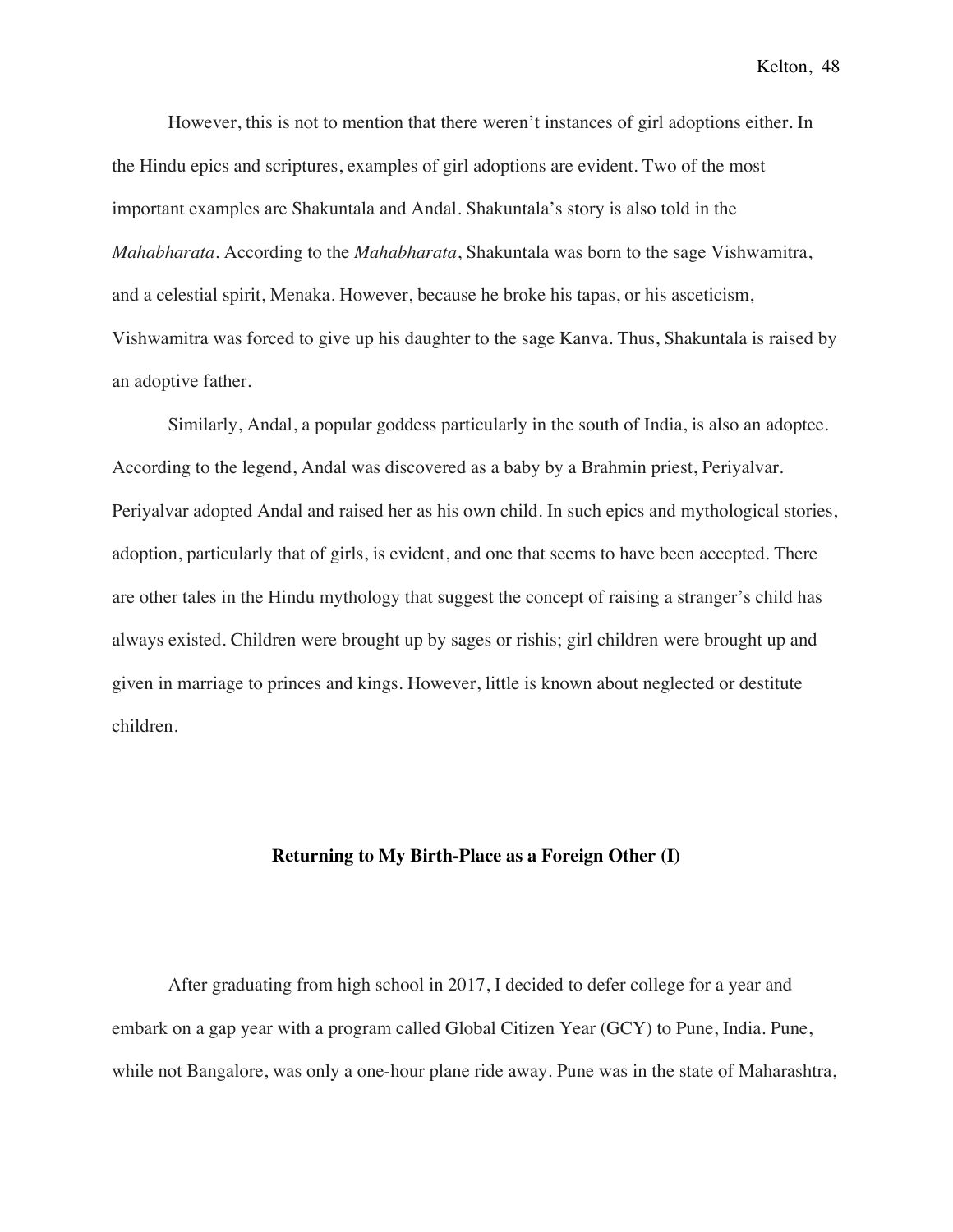a region that is famous for its beauty and culture, including ancient cave paintings and sculptures. Bangalore, on the other hand, is south-central in the Karnataka state that is known for its wildlife and national parks, including spectacular waterfalls and iconic pilgrimage centers. Pune was much smaller than Bangalore, but just as cosmopolitan, busy, and hot.

The streets in Pune were dotted with unmarked sidewalks and large, unforgiving potholes that no one bothered to fix. Cars, autos, motorcycles, dipped deep into this pothole, leaving billowing black smoke in its wake. Pollution was a problem that no one was willing to address; instead, they moved further and further into the mountains, away from pollution and corruption, leaving the slums behind. In contrast, Bangalore was a hustling and bustling city with many young people who were in the technology industry either as developing software engineers or answering your customer service calls, helping you fix your computer issues or software malfunctions more than 8,000 miles away. In Pune, there was no hiding the Dalits and low caste from the upper caste - they both coexisted side-by-side, wheatish, fair, chestnut, expresso, all coated in fear, pretending the other didn't exist.

In Bangalore, there was a concentrated effort to push the Dalits and the low caste to the edge of the city limits, where they live under blue, white, and black tarps in sprawling arid fields, surrounded by dilapidated buildings and exposed live wire lines. Though I can't remember where my own village was located - either because it has been too long, and I've simply forgotten it or because I've deliberately blocked it from my memory as a young girl - I am confident that it was within the city limits of Bangalore. The 23&me DNA test I did recently confirmed that I am indeed 99.8% South Indian/Sri Lankan and from the Karnataka region, while the 0.2% is given to Sardinia, a small region in Italy. While the borders and the city itself have changed a great deal in the last 10 years, I still remember certain markers, like the large tree that stood stoic in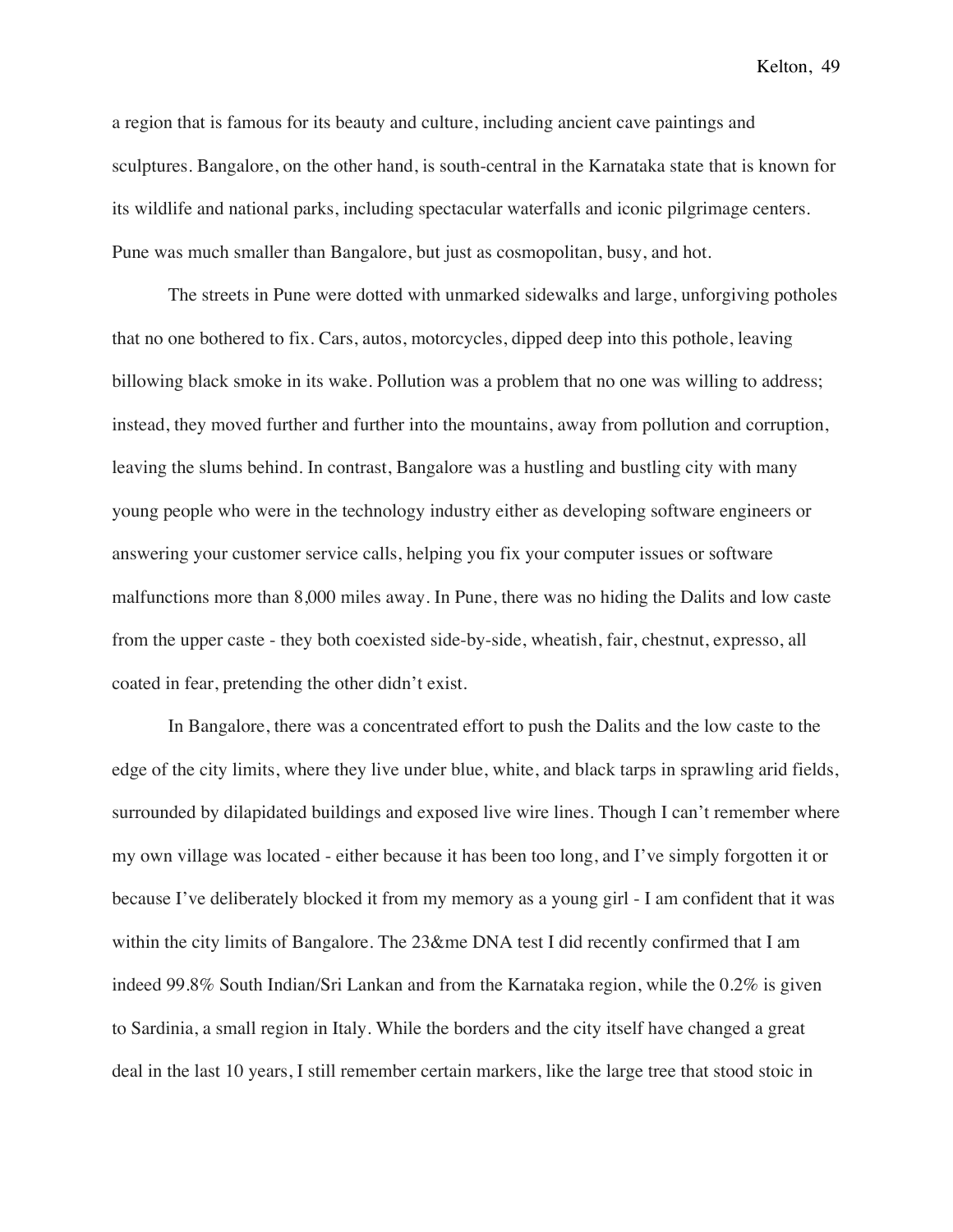front of my hovel, or the well pump with worn yellow handle that stood some ways away, or how close we were to the village central because my biological brothers went out a lot late at night coming home stumbling and cussing at one another.

After high school, I felt burnout. I didn't feel like I was "ready" for college. I wanted to find closure from my past before starting another chapter of my life. Through GCY, I was able to return to my home country, India, 10 years after leaving. I was apprehensive to say the least. I always pictured that I would return to India with my mother (since I left with her) to create that full circle (we did end up creating that full circle when my mother visited me in Bangalore for Christmas in December of 2017). Initially though, I returned with a bunch of other mostly American kids. I remember being disappointed then, but I realize now that it's significant that I didn't return to India with my mother - it was a sign that I was regaining my childhood agency and reconnecting with and strengthening my roots; that I no longer was a little girl, but a young woman evolving from a wilting and deprived geranium to a thriving, thorny rosebush. I left India as a poor orphan girl and I was coming back as a wealthy Indian American woman - what a conundrum! I was now a changed woman, armed with fancy new clothes and an elite education, but with no sense of who she was or an understanding of the power she possessed.

While I didn't feel ready to go back to the life I once had, I felt it was necessary for me to return to my orphanage before transitioning to the college chapters of my life. I think a part of this feeling of necessity was that I felt I needed a reminder of where I came from, of those that I left behind, of the hardships I've been through to be where I am. I am ashamed to admit that I find myself almost forgetting the journey I've traveled and the story I've written, not as an adoptee, but as an orphan. When I returned to India, I don't think I fully understood the significance then. I hung out frequently with the American peers I traveled with and partied a lot.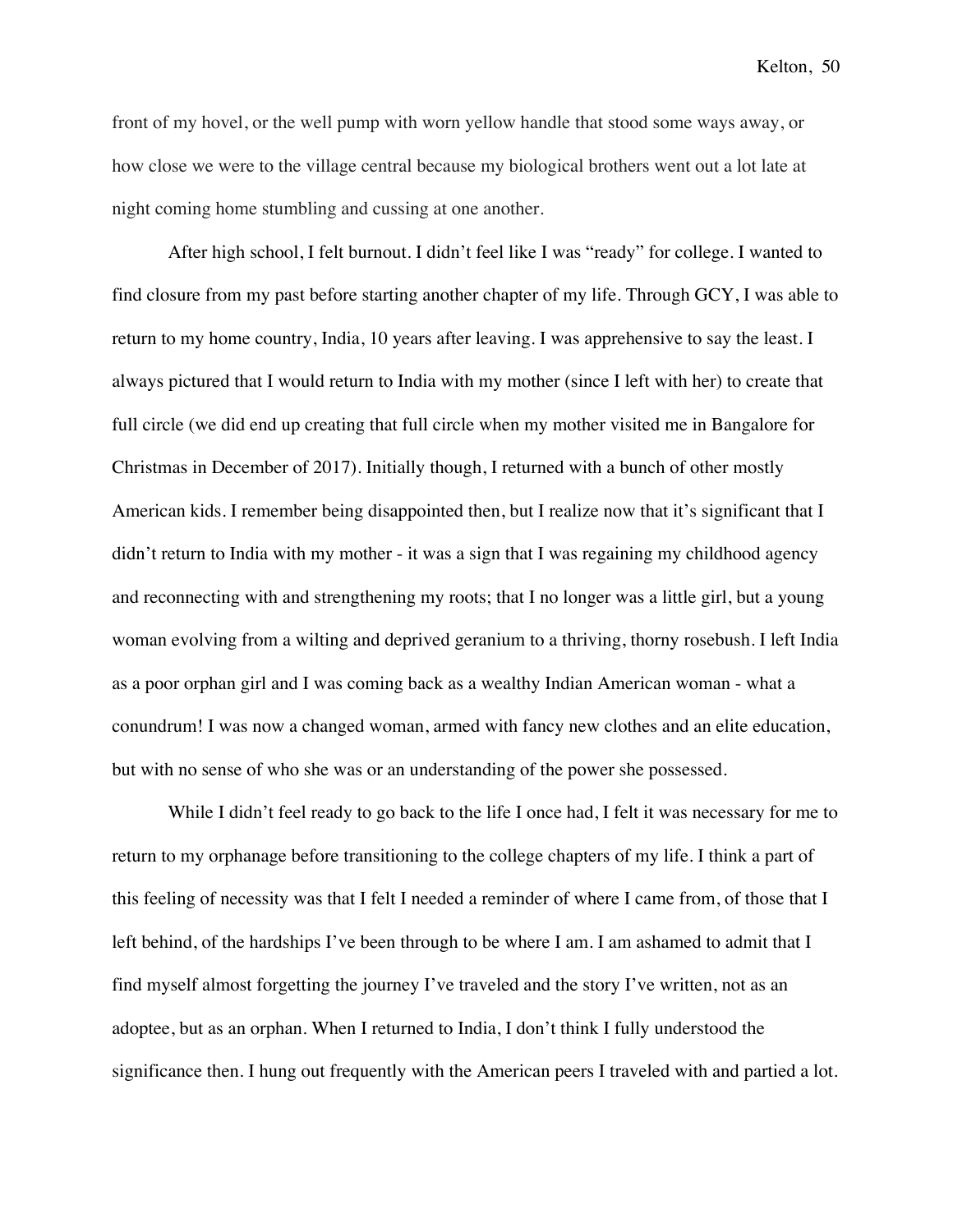Some of this has to do with the fact that in high school, I never went out or drank or smoked; so, when gap year rolled around, I "let loose". I was what you would call a "goody two-shoes" or a "teacher's pet" in high school. But in Pune, I stripped myself of that label and went to the most high-end bars, clubs, and hotels. I stayed away from the slum areas and avoided those who resided on that side of the road. I'd look in their direction and be hit with a pang of familiarity, a deep sense of guilt. I'd feel the rise of an early memory come on, threatening salty tears to pour out of my eyes and flood down my cheeks, like a dam that's been broken and cannot control the power of the water. I looked away. Humiliated. Ashamed.

I found myself aligning with the class and caste I neither belonged in, nor found acceptance in, the Brahmin caste. On many occasions, I caught auto drivers or passersby staring at me, despite me "fitting in" and resembling a local Indian. I could see they were trying to figure me out, their eyes twitching and the gears turning and turning and turning in their heads - what is she? What region is she from? What caste is she? What class? It usually was only when I opened my mouth did they realize that I indeed was no local, but a foreigner disguised as a local, pretending to be one of them. It's not just that I didn't speak Marathi or that my Hindi was abysmal to say the least, but I had a strong, heavy American accent that clung heavy to my every word, every breath, every snore. However, I recognized that the way I walked, gestured, and combed my hair screamed *American* too. While I might've *looked* like them, my mannerisms gave me away. I didn't belong with the Brahmin caste nor did I find acceptance with the Dalits or the low caste classes. So, where did I belong? Anywhere or nowhere, or everywhere?

In the process of self-writing, this question of "where do I belong?" seems to infiltrate almost every scenario. I want so badly to belong somewhere that I have slowly come to realize that the more I want to belong, the more I won't because I don't "fit" anywhere. The spaces that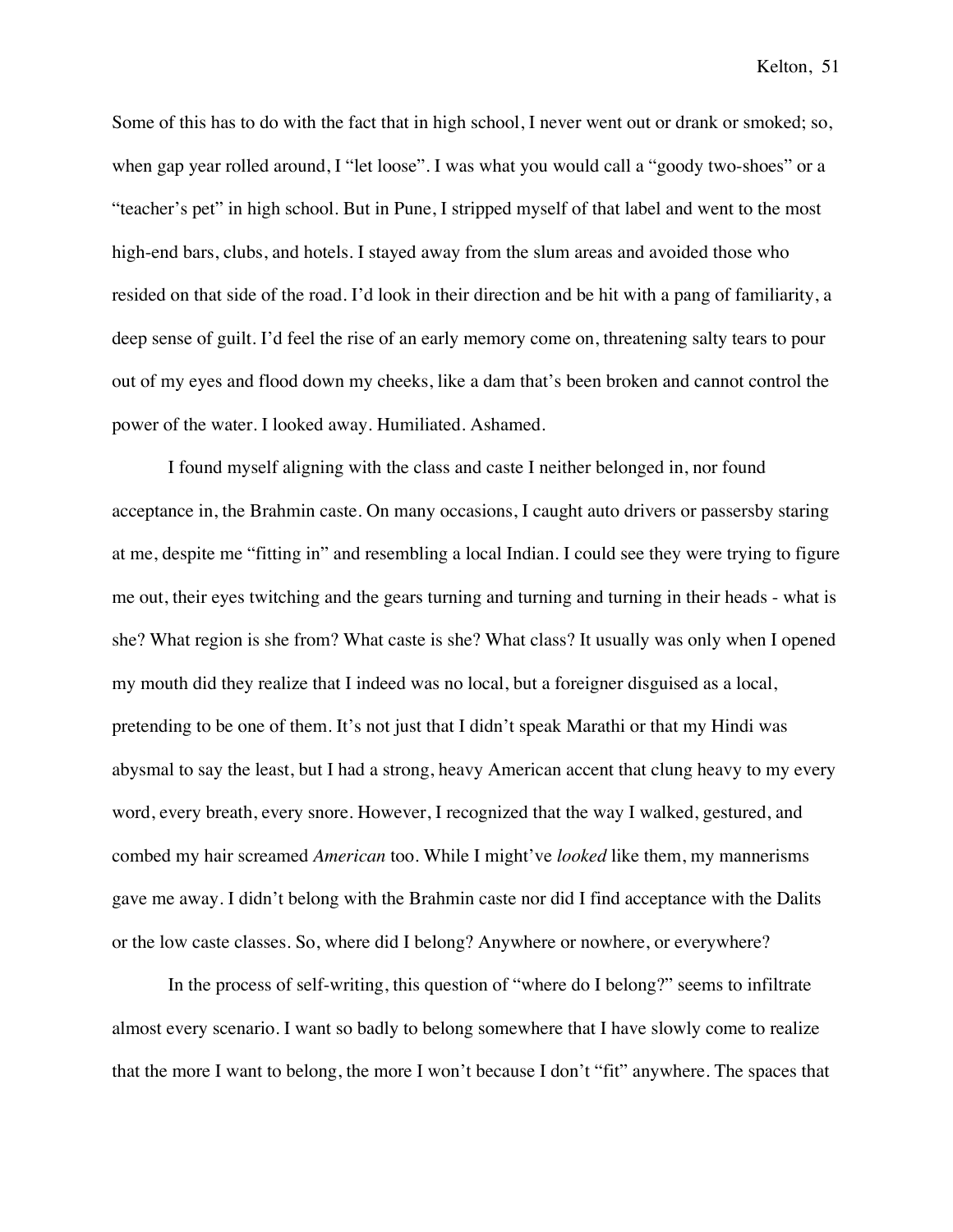are open and accessible to me aren't enough for me, and ones that so clearly reject me that I must conform to an extent to just feel accepted. I don't want to be accepted at the cost of my identity; I no longer want to hide myself. I want to be seen and heard; I want my story to be a voice of strength, hope, and a will to power, not as a weak and feeble bodied thing.

In my Anthropology class just last semester, I learned that as part of the South Asian diaspora in the United States, I must create spaces for myself to retain and maintain a sense of my connection to India. I used to be ashamed for looking the way I did and claiming that I was "Indian," but when I saw how the British and Americans responded to the hip-hop artist, MIA's music, I began to take a lot of pride. Here was a South Asian Sri-Lankan feminist daring to dabble in hip-pop while remixing her own ethnic sounds, cultural musical elements, and aspects of South Asian culture, such as bindi, make-up, dupatta as means of re-making herself as a cultural icon living in London. Like me, MIA also had to overcome a great deal of trauma and violence to be where she is - that is, having fled from the brutal Civil War in Sri Lanka where the Sri Lankan Tamils, both in and outside of the Liberation Tigers of Tamil Eelam (LTTE), fought against the Sinhalese dominated Sri-Lankan government to create an independent Tamil state free of discrimination and violent persecution.

In her documentary, *Matangi/Maya/MIA*, MIA talks about this question of "where do I belong?" as something that continues to plague her, despite the success and recognition she's achieved for herself. She achieved greatness by *accepting* her story, by being willing to share with the world where she came from, and the roots she draws upon to express who she is. From that documentary, I have learned that I cannot unpack that looming question if I cannot accept and take ownership and authorship of my past as *my* story. Thus, through this form of self and personal writing, I hope to re-write my own story and create a space for my voice as an orphan,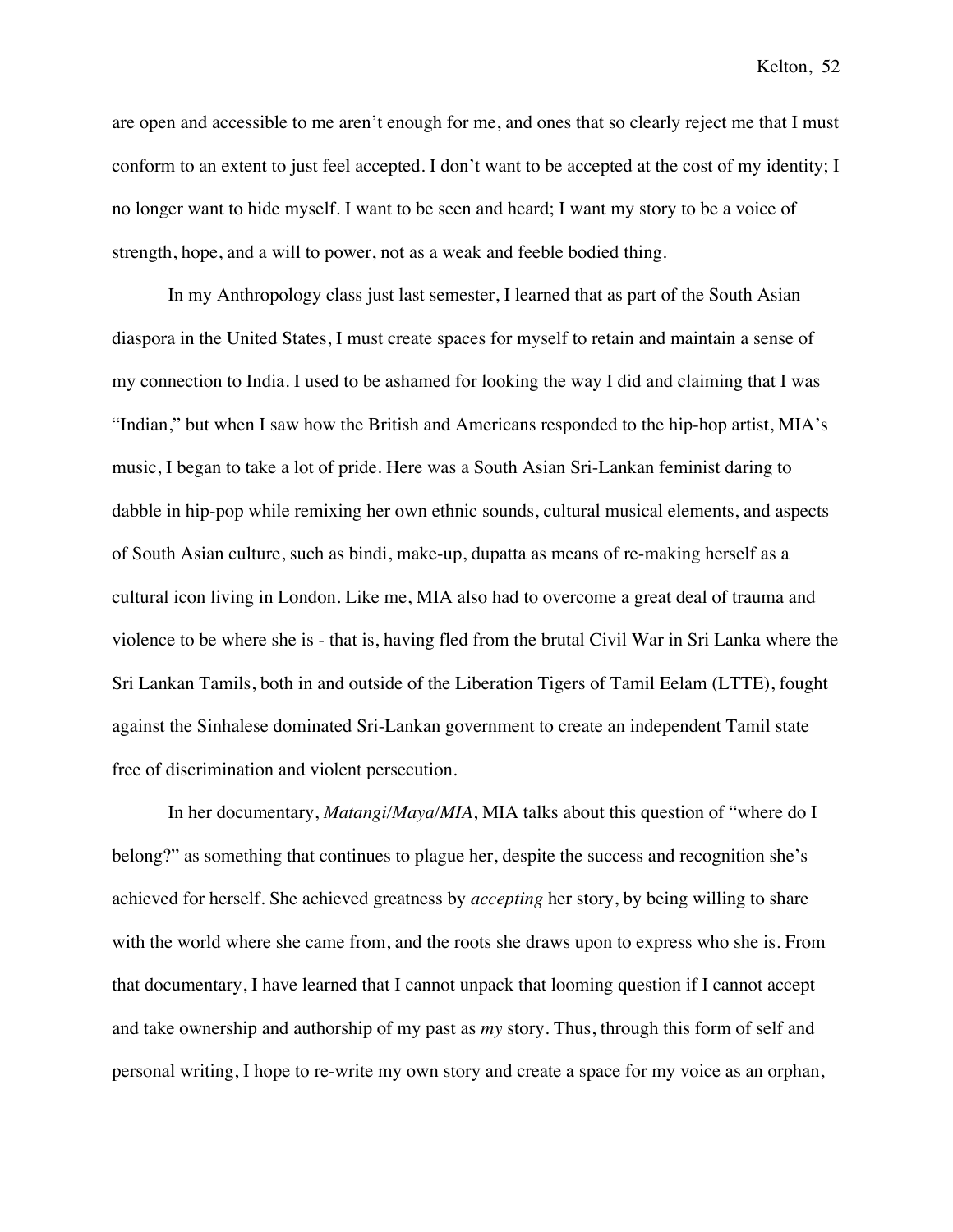as an adoptee, as an Indian American immigrant woman to speak for itself. This form of selfwriting has proven to be a space that allows me to try on and wear all these different labels I had been so ambivalent to claim before. I once thought labels and categories were actually what held me back, when in fact, it was my own unwillingness to sit in the discomfort of wealth and a certain level of privilege I had yet to recognize and accept.

I will admit this is the *first* time I am taking ownership and authorship of my own story, and claiming it as my own, not me and my mother's. I recently realized that when I tell people about myself, the story always starts with "I was adopted from India by my mother when I was 10 years old…." So, what happened to the 10 years before my mother adopted me? I never talked about it (and still rarely do unless I'm asked directly) because what's there to say? I couldn't even put into words what happened in those 10 years because everything that I managed to come up with - I didn't have schooling; I lived in an orphanage; I don't know when my birthday is; I only knew of hunger, never of satiation - made me sound pathetic and like a charity case. My memories and attachment to India were so fresh and raw at the time that I thought by not talking about it or even acknowledging it, I could pretend it had never even happened. In other words, I disassociated as a way of healing. As absurd as this sounds, I was more willing to accept that my mother "gave birth" to me at the age of 10, and that's how we came to be a family than to tell my story. I knew that the concoction of such a story was ridiculous, but to me, it still sounded better than the actual truth.

I recently had an odd interaction with some friends when the topic rolled around to birthdays and birthday parties they had growing up. While I don't know when my "actual birthday" is, I proudly claimed to be born on July 6, 1998 based off bone scans. I clung to birthdays because it was proof (on legal paper) that you existed. In other words, it was a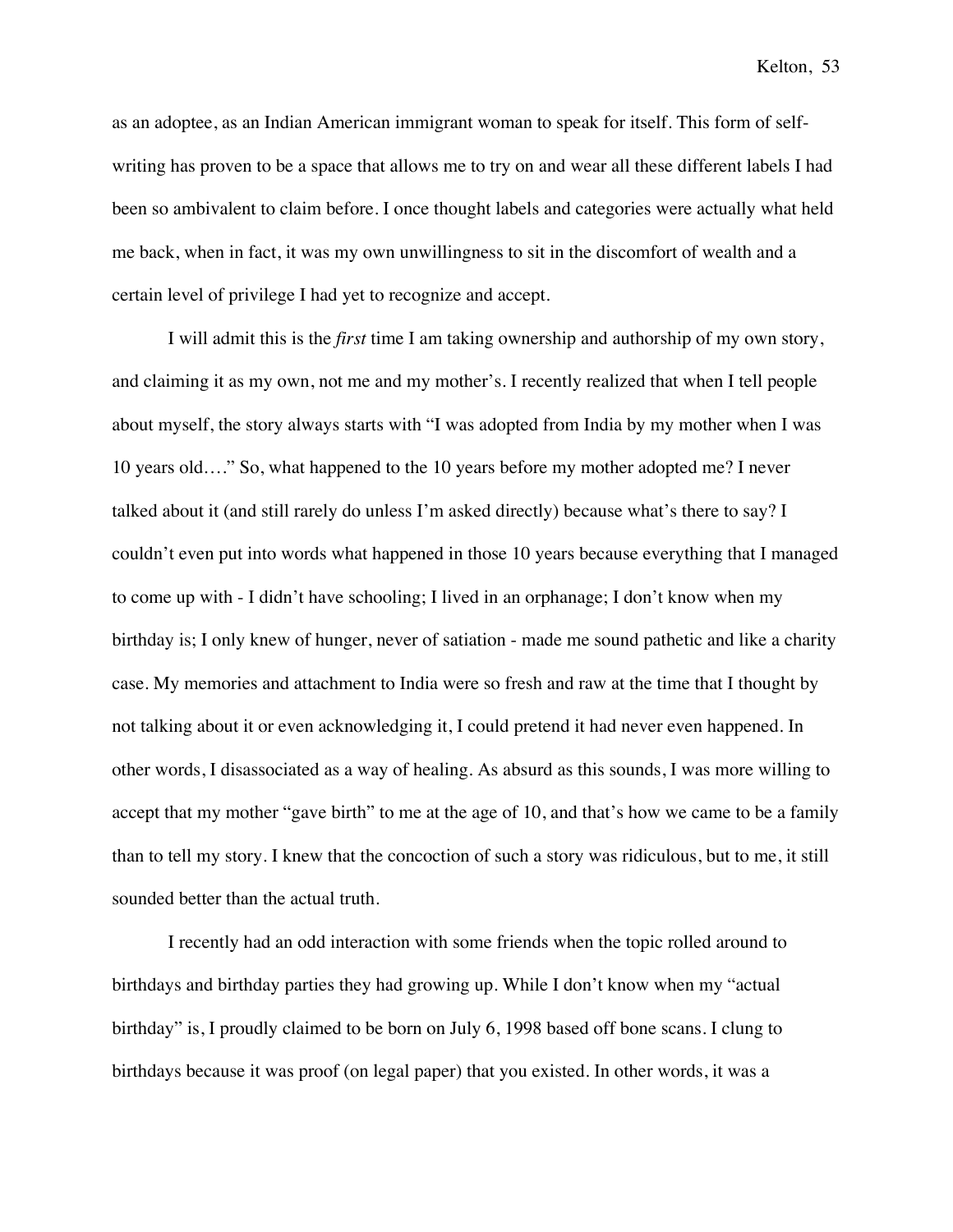validation of sorts, and I felt that by not having that "proof," I ceased to exist. I, once again, wanted something that will neither be mine nor given. I wanted a reason to believe that I existed because without knowing when you came into this world, how can you celebrate yourself? My birth date was my own choice. I chose the day I was born, which is another kind of privilege and liberation.

One of my friends went into great detail about the time she was born, about how her mother swaddled her, about how they had an astrologer bless her because she was born on a "lucky number and year." I stayed silent, choosing to not say anything, but I felt envious. I was envious that she had the privilege of knowing exactly when and where she was born because to be born is a gift. Ocean Vuong, in a podcast said that "birth and re-birth are a gift, and the act of survival is a creative one." In other words, my choice to survive was itself an act of creativity, and me not knowing my birthday was such a small thing because I *survived*.

In my English class, I recently read a novel, *Bestiary,* by K-Ming Chang. In one of the scenes, the author describes how the main narrator's mother admits to not knowing her own birthday. It struck me then perhaps not knowing is also just as advantageous as knowing the day, date, and time you were born. What I mean is, it's not uncommon for people from the non-West in earlier generations to not give significance to birth as a calendrical date. I found a sense of comfort in this knowledge because the day you were born is relatively insignificant to the individual you become in your lifetime. I wonder why people in America and the United Kingdom then cling so tightly to birthdays - is it because they need that paper validation of being important and recognized or because they fear losing themselves and being unseen? While birthdays in America and in England are significant when we're growing up as kids, we celebrate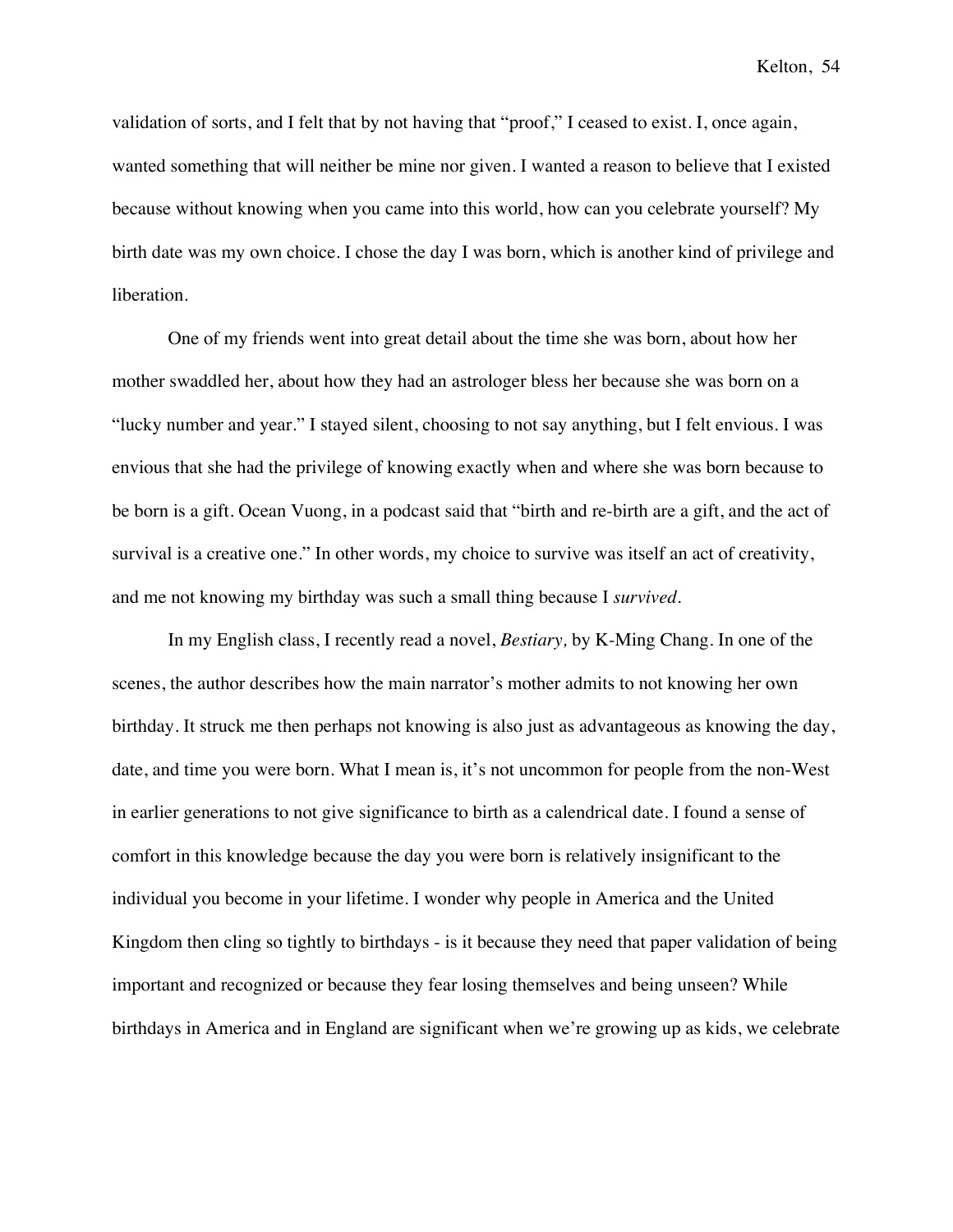them less and less as we get older. Is this because it's a reminder of us getting older and that much closer to exiting this life?

It is only in my senior year of college, and as this chapter of my life slowly comes to an end, I find myself wanting to tell my story, wanting to be heard and seen - no longer invisible, no longer hiding behind the mask of anonymity. I *want* to participate in and explore the dialogue of Asian American transracial, transnational, and transcultural adoptions. Particularly at Bowdoin, an elite majority white institution, there is absolutely no discourse or awareness surrounding adoptions or what it means to be adopted. I know for a fact that I am not the only adopted student at this college, and yet, our voices are silent, our identities are suppressed, unknown to one another. I only know of one person who's adopted at this college, and statistically speaking, there must be more given the 2,000-student body - that's how little discourse and recognition exists for us. In fact, there isn't even an established language on adoptions, so people don't know how to act when they are interacting with an adoptee or an adopter. They don't know what to ask or how to navigate such a situation because a language for it just simply doesn't exist. Because the language surrounding adoptions doesn't exist, does it mean that adoptions also shouldn't exist? Isn't it about time we start talking about adoptions and the silent voices of the adoptees and lost ones of orphans? Isn't it time adoptees have the space and recognition to tell their own narratives, if they are indeed seen as human beings worthy of families?

I finally feel like I have something to offer, that I and my sole existence have a meaning. I always wondered what I was good at, what my purpose in my life was. A tennis player? An artist? A linguist? A researcher? A writer? It took me until senior year of college to realize that I can be a voice, a force to reckon with that can change the tides and language surrounding adoptions and multi-racial identities; that I indeed do have a talent for storytelling. And for that, I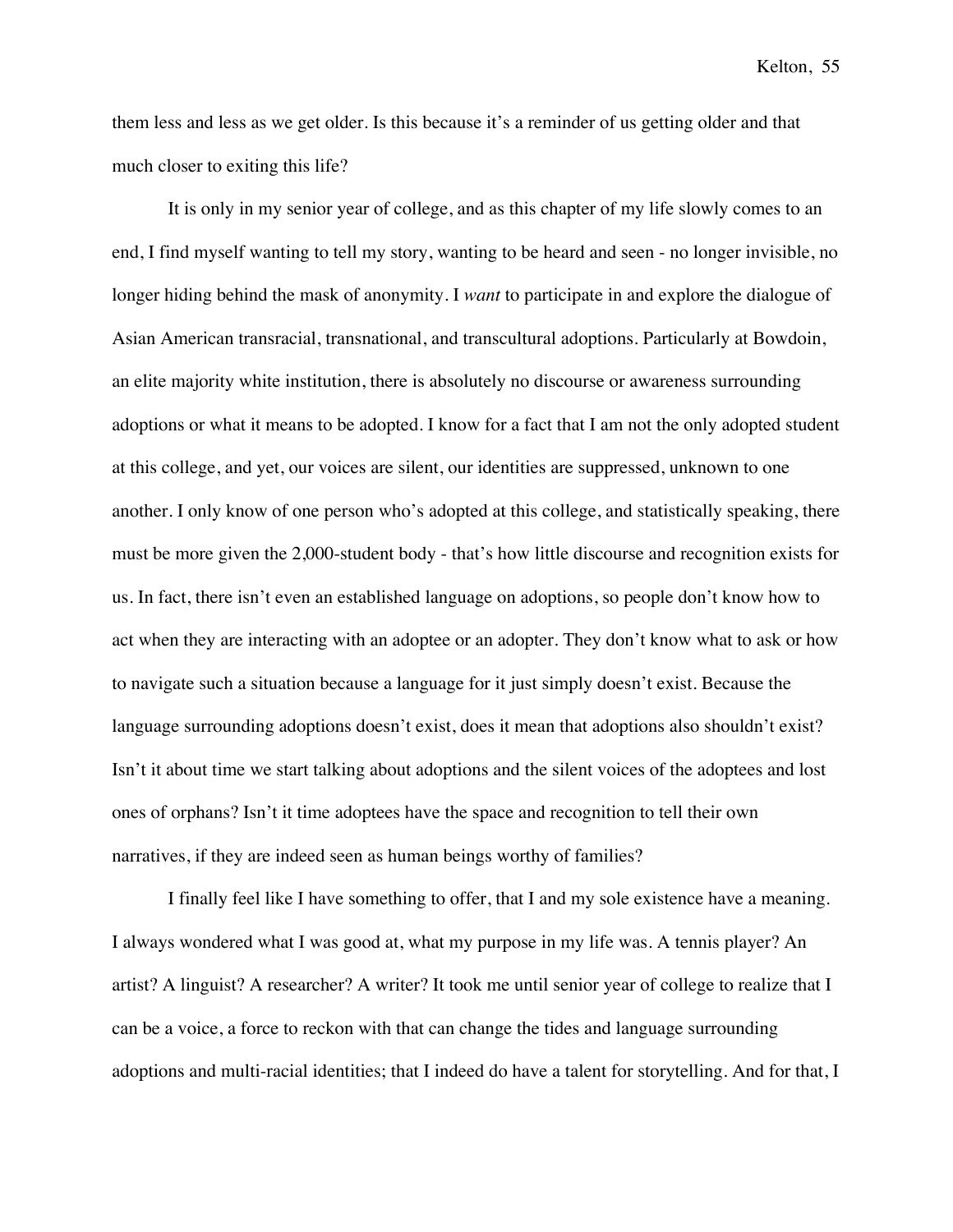have Michelle Zauner, the author of *Crying In H-Mart*, to thank. She writes her memoir in such a vivid, honest, and unapologetic manner that I found myself weeping throughout the memoir. She describes in depth the strains and tensions of her and her mother's relationship, as well as her own exploration of her birth culture (and her mother's culture) through food and cooking. She goes to H-Mart, a Korean grocery store in America that's special to her mother, while I go to Vick's Chaat, an Indian grocery store in America where my mother and I feel transported back in time to the first time we met in India. While the two supermarkets are different, the struggle to connect and form memories with another individual, another country, another culture through the medium of food is a very real predicament. I related a great deal to Michelle Zauner's struggles with navigating the delicate balance of a mother-daughter relationship, as well as her journey in teaching herself to be kind to herself. I understood how her relationship with her mother was filled with unconditional love, but there were rules and tacit expectations that seemed to put conditions on that love. I understood that relationship that was strained by racial tensions and a large generational gap that only seemed to grow larger and wider, pulling a mother and a daughter apart to become mere strangers. My mother and I started our family together as mere strangers, and we've created a bond that's inseparable, so deeply intertwined that as much as I know her, I also don't know her at all.

## **Returning to My Birth-Place as a Foreign Other (II)**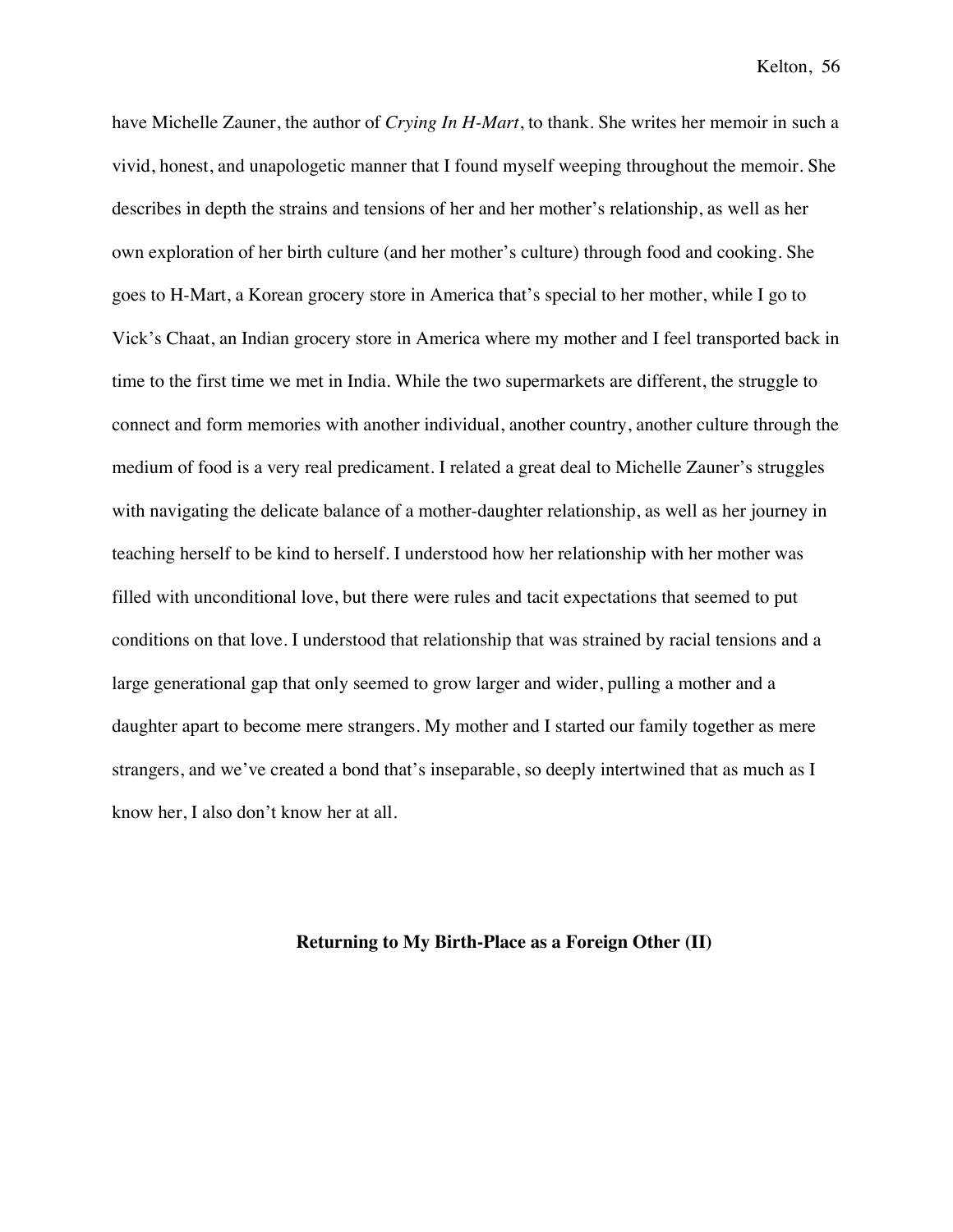It was August 29th, 2017. I remember stepping off the airplane in Pune, India and the rush of the smell of urine, gardenia, and car exhaust all assaulting my nose. I inhaled deeply. I was overcome with a feeling of *belonging*, of familiarity. The cacophony of honking of autos and motorcycles was a jarring, but warm welcome. They crawled on the unevenly paved road like ants, going this way and that, leaking petrol here, billowing black smoke there; yet, somehow managing to avoid collisions at the same time. I had forgotten how *loud* the city in India can get, even when the villagers sleep soundly, unknown to all, unfazed by life's bizarre intricacies. I was relieved to see that I looked like almost everyone else in the crowd. No one stared, no one bothered. No one questioned, no one cared. I was a nobody, but I didn't mind that. I remember looking around when we climbed onto an old bus that took the GCY group from the airport to a large property with lots of greenery just outside of the city. This bus was nothing like what drove me to America; instead, it was more sturdy, newer, and well-greased, yet, only took me to the other side of the city of Pune.

The noise that never seemed to end and the smell that was profoundly nauseating like the odor that leaks from an old person's laundry basement bothered my fellow mostly American peers, but it's how much I blended in, how much I *fit* here, in this community and space that shocked me. I had forgotten what it was like to be a part of the majority again. I was no longer the brown speck amongst a sea of white I had grown so used to. I was experiencing another kind of culture shock, or rather an identity crisis? I had tried so hard to assimilate to "American culture" for so long that it took me coming back to India some 10 years after leaving to remind me just how brown I am. More simply put, the return to my birth country was a reminder of the meaning behind my dark brown skin color complexion - that in India, I was automatically viewed as being low caste, class, and a "savage," just because of my skin tone complexion. In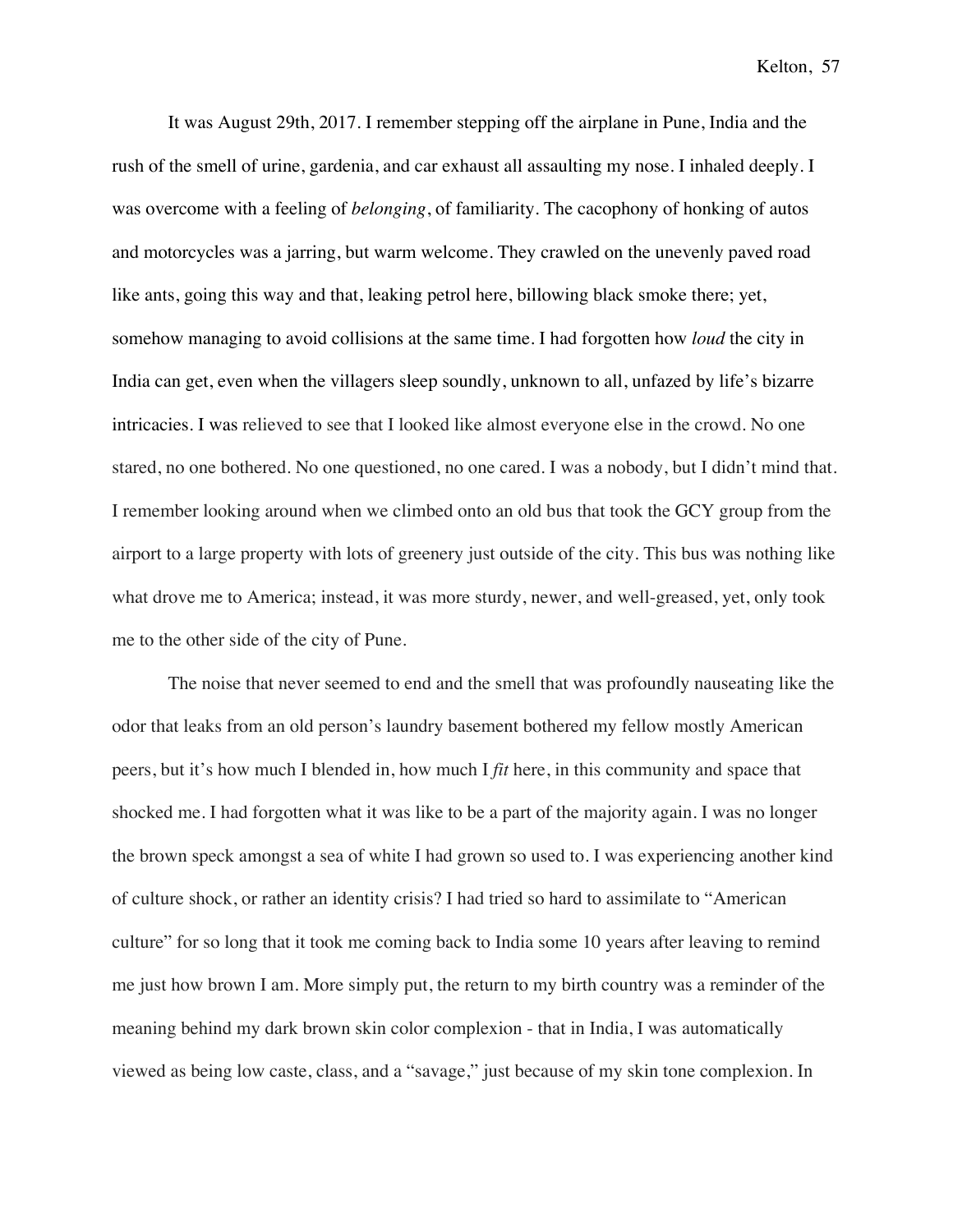America, my dark skin tone complexion was seen as inferior, but didn't necessarily equate with class. When in India, my dark skin tone complexion did correctly give away my caste status as a "Dalit," however, skin tone complexion and caste don't necessarily have such a tightly correlated relationship. If anything, geography, ethnic orientation, gender, and caste do have a loosely woven relationship, but is there any correlation between caste and skin color complexion?

The caste "system" in India is renowned for its resilience as social hierarchy. It is a key defining feature of Hinduism, the predominant religion in India, in which the "caste" is a grouping and re-grouping of people on the basis of ritual purity. I must note that the caste "system" has changed slightly over time particularly when topics of gender and even association of wealth as a status have entered the discourse. What has remained consistent, however, is that an individual is born into a specific caste and remains there until death (although the particular ranking of that caste may differ from region to region). Traditional scholars describe the caste "system" within the context of four principle varnas, or rather, larger caste categories. They are (in respective order of ranking), Brahmins, who generally occupied the roles of priests and intellectuals, the Kshatriyas, who were warriors and soldiers, the Vaisyas, who were merchants and traders, and the Shudras, who were laborers and artisans. These four principles of varna are part of the "General Category" (GC) caste. There is another fifth varna, or caste that's not included in the "system", who are the Dalits, or "untouchables," and are part of the "Scheduled Caste" (SC).

As a member of the Dalit "caste," I have certainly experienced not only caste discrimination, but also discrimination on the basis of my skin color. To experience racism is one thing, but to experience a colorist attitude by your own people is a rejection that hits deep,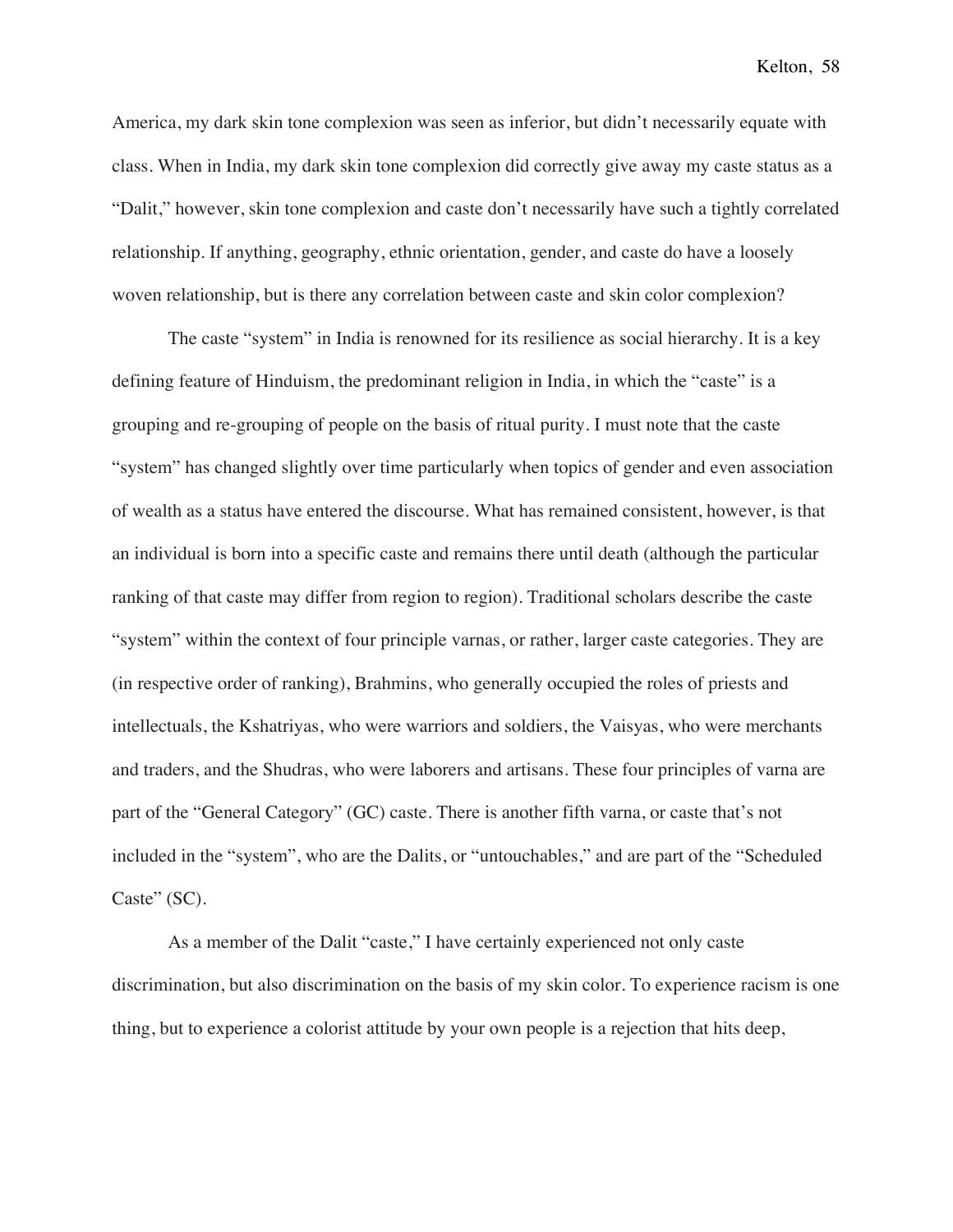cracking and denting the soul, while stripping away our dignities and questioning our status as citizens of India and even as a family.

In Pune, I stayed with a host family for a year. The program, GCY, compensated the families handsomely for hosting foreign students. My host family, with the last name "Kulkarni," were of the Brahmin caste and had far lighter skin tones in comparison to mine. They lived comfortably together as a family of 5 on one of the busiest roads in Pune, Lakshmi Road. We had four other neighbors, only two of whom had children too. Directly across from us was a pharmacy with bright green neon lights that flickered at odd times. Down Laxmi Road was Vijay Talkies, an extremely old movie theatre that is still in use today. In front of it were rows of vendors frying, sautéing, and baking. The smell caused my mouth to immediately salivate. I never stopped by these vendors - most of whom were men that blatantly ogled at me - even as I wore the loosest and most modest clothing, revealing absolutely nothing.

One day, I remember we hopped on our motorcycles as a family to go to a bustling night market about 15 minutes away - the host father rode a motorcycle with the two young sons in the back, and the host mother rode the other motorcycle with me in the back, clutching onto the seat for dear life. The night market was filled with vendors yelling their prices and the goods they had - spinach, cucumbers, brinjal, fenugreek, tomatoes, cilantro, okra. They neatly laid out all their fresh vegetables and fruits on a blue tarp on the side of the road, where people could directly drive up to the vendors. Customers nudged and elbowed one another for closer inspection of the produce. I became quite adept at elbowing my way to the front and glaring when they nudged back. Despite the produce laying on the side of the road, it was fresh and affordable. I remember I was admiring the small size of the eggplants at the night market when I heard the younger son of the host family - a mere 8-year-old boy - comment about my dark skin to his mother.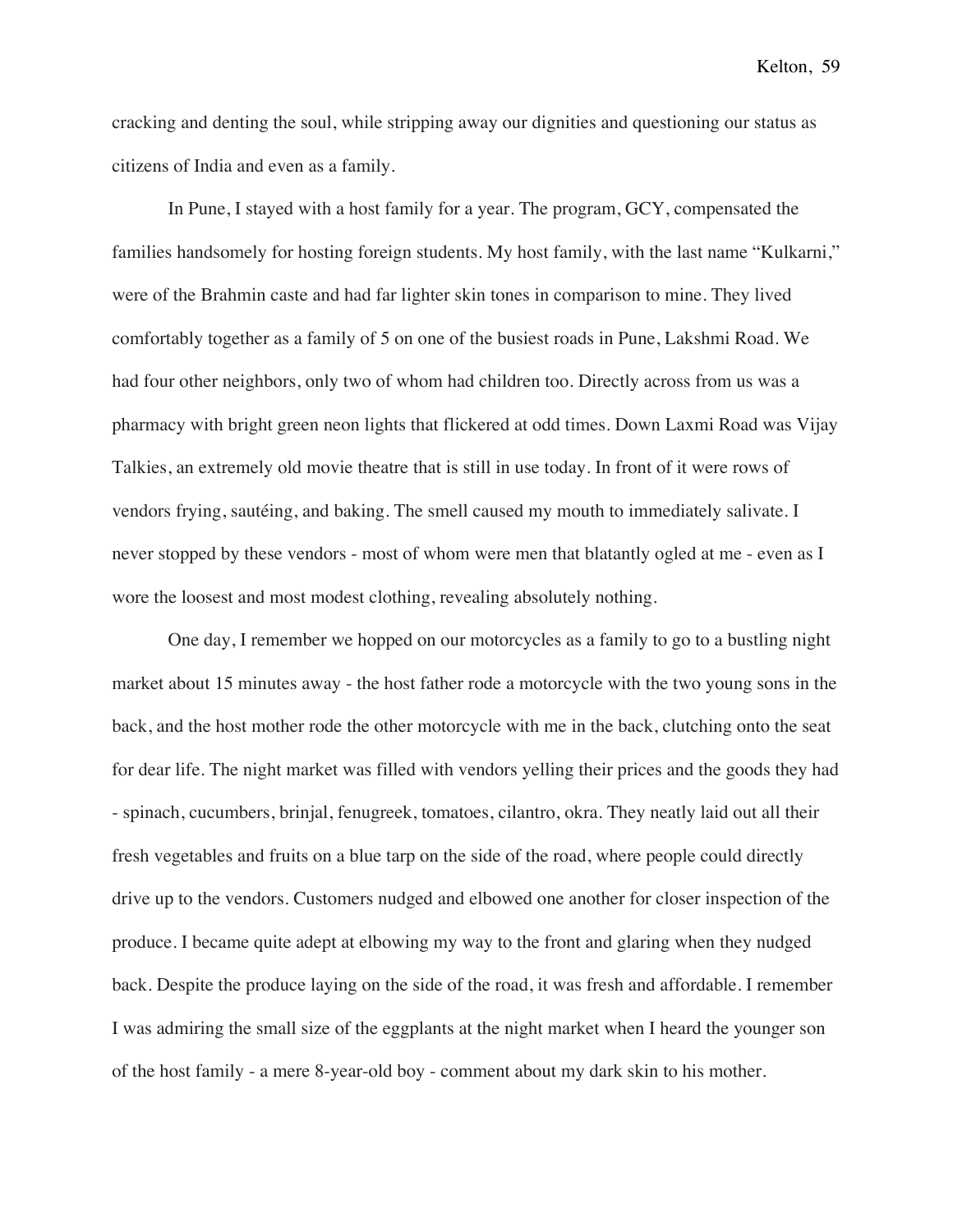"Amma, why doesn't she have to walk behind us?"

"Beta, it's different for her. She comes from America, not really like us." "But she looks like them."

He pointed to a cluster of villagers on the other side of the bridge. The host mother and I made eye contact, but I pretended to be talking to a vendor. My face felt hot, and my ears burned. Thankfully, my dark brown skin tone complexion concealed my true feelings. If I was white, I would've gone red as a tomato. I felt humiliated. But it didn't shock me that even as a mere 8-year-old, he was already indoctrinated with the notion that dark skin tone complexion meant low caste and class, and fair skin tone complexion meant high caste and class. This incident was never mentioned again throughout my stay in their home.

I didn't think about this moment until I began writing. I remember feeling ashamed and humiliated but choosing to stay silent. On one hand, the little boy did see me as a fellow Indian*,*  but at what cost? At the cost of my identity. I realize now that the little boy didn't see *me*, instead he *saw* my dark skin tone complexion, and interpreted what its *meaning* was. I thought that in returning to my birth country, I could regain some part of my Indian identity, that I could still be accepted in Indian society despite having been born and grown up as an outcast, as a reject. I could not have been farther from the truth.

\*

I must note here that *racism* and *colorism*, or skin color bias, while similar, are not interchangeable. Racism is the discrimination against people of color, perpetuated by whites. *Colorism*, or *skin color bias*, on the other hand, is discrimination on the basis of skin color,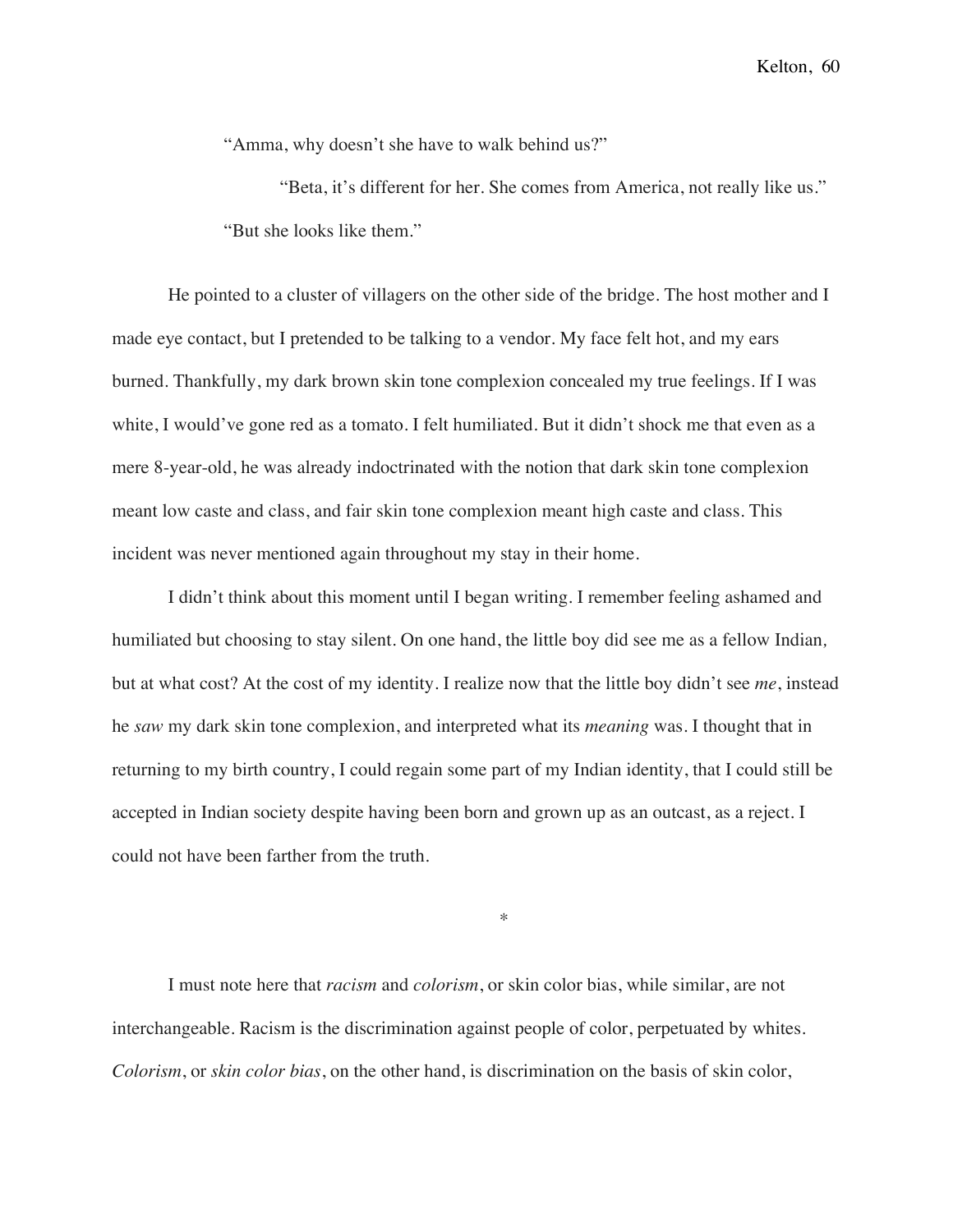which may be within the same race, ethnicity, and community. While one may be tempted to argue that colorism is still perpetuated by the white majority by pitting minority communities against each other and creating the notion that "fairness equals superiority" complex, that is not necessarily the case throughout the world, particularly in India. In India, colorism has a complicated relationship with region, caste, class, gender, and religion, such that identifying the origins and roots of color bias is indeed a difficult task.

Untouchability and caste discrimination were banned in the Indian Constitution in 1948; however, caste in general and untouchability in particular continue to dominate and structure Indian society today, as my encounter with the boy in Pune attests. As a member of a Dalit "caste," I was subject to not only caste discrimination but also discrimination on the basis of my skin color. Some of the roots of color bias in India can be traced back to Hindu epics and religious scriptures, yet it would be misguided to simply equate colorism with premodern religious traditions. The goddess Kali, for example, is celebrated for her dark skin and the power she exudes. The word "kali" itself means "black," and dark-skinned gods and goddesses were historically celebrated for their complexion. Hence, colorism in India exists in complex relation to caste, class, gender, region, and religion.

In my own life, color bias has exerted its force most strongly within the adoption process. Currently in India, there is no uniform code of law for adoption, and the practice is dominated by a mix of personal laws and government policies. In 2017, the Central Adoption Resource Agency (CARA) passed an anti-commodification policy that made it more difficult for prospective adoptive parents to use skin color as a consideration in the adoption selection process. Up until then, CARA adoption agency permitted orphans to be classified by their skin color. Due to widely held colorist prejudices, fair skin toned orphans were adopted at a much higher and faster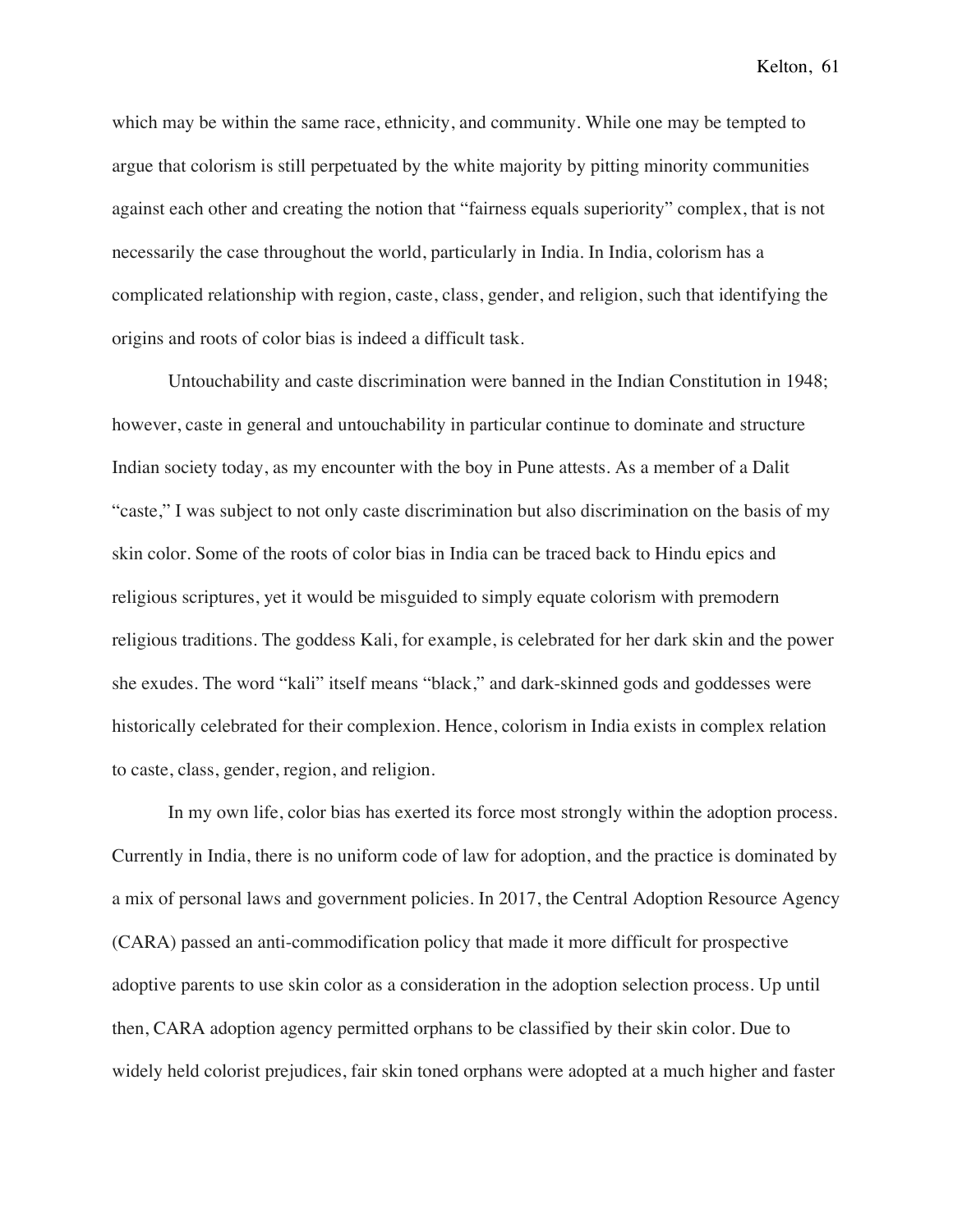rate than their darker skin toned counterparts. This is still very much the case today, and it certainly accounts for why it took years for me to be adopted, as my fairer skinned peers at the orphanage were repeatedly chosen over me.

When I returned to India as a young adult, color bias once again shaped how I was perceived. Except this time, it was compounded by my visible Americanness. While I may have looked like everyone else in the crowd, my accent, my behavior, my choice of clothing gave way to something else - that I was *Americanized*. To most Indians and even to the friends I made in Pune, I wasn't *"*Indian*,"* but a *visitor* in my own birth country. They saw my skin tone complexion and interpreted it and "read' me according to the Indian modes of social differentiation. As a dark skin toned Indian woman, I was at once perceived as Dalit (in how much ever Indian I am, however you quantify that). As a dark skin toned Indian clearly westernized (judging by my accent, clothing, habits, ideologies, beliefs), I didn't receive the same privileged treatment that people in my social class normally receive. I was recognized as an Indian but treated as less than. I was also recognized as an American, but not treated with the same privilege. In this aspect, I was a visitor in my own native country, but without the prestige of a white visitor. It was as if I was sent into exile and returning with no right to vote, no right to own property, no right to India's citizenship. When I became a naturalized citizen of the United States, I was forced to relinquish my Indian citizenship and instead opt for Overseas Citizen of India (OCI), which grants me the right to work and own property in India but prohibits me from voting. Thus, when I returned in 2017, I entered as an American *citizen*, as a *subject* of India. Perhaps my friends in Pune are right: I am a visitor in my own birth country.

In Pune, I made local friends quickly. However, I could see that in their eyes, I was no longer a 'real' Indian. In their eyes, I was a *fake* - while I might've looked like them, I did not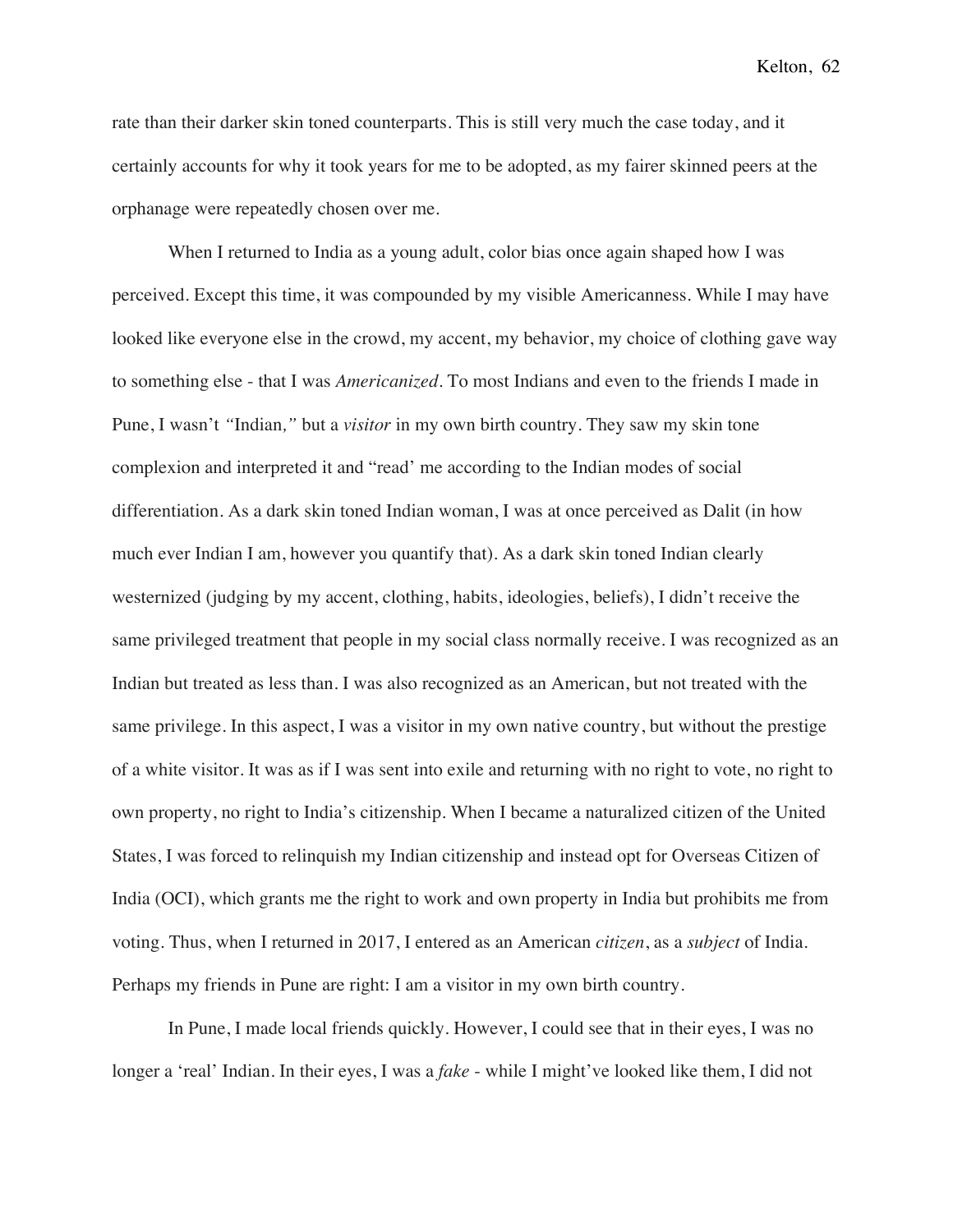speak the language well, I did not practice the religion, I did not live their way of life or share their beliefs, I was 'westernized' in every way possible. I wore jeans and blouses, I ate with utensils, I consider myself to be an atheist, my accent is very American with an Indian tilt to it. In returning to India, I had hoped I could regain some of my heritage. I had hoped I could find some closure in my identity as an Indian, and an American, as well as an adoptee. I shouldn't have been surprised when the little boy in my host family made that remark about my dark skin because even as a young child, he was already well indoctrinated with the notion that "dark" was "bad" and "low caste" and "fair" was "desired" and "high caste." Will I ever be viewed as an Indian without the inherent status and caste my skin tone complexion may convey? When will this obsession with *fairness* and equating skin tone complexion with social value cease to exist?

Throughout my stay in India, I was constantly viewed as a foreigner. Perhaps it was because I was traveling with an almost all-white group of high school graduates, but even as I walked along the crowded streets by myself, I was viewed as a foreigner, never a local. My identity as an "Indian" wasn't even recognized or validated, yet I still found myself succumbing to the societal pressures in India.

I remember walking to the government school I taught at in Pune. It was in an underprivileged area of the city, where those who've been ousted by society, have no choice but to reside there. It was 6:50 in the morning and roosters screeched into the morning light. I walked by empty auto stalls, piles of garbage that threatened to block the road, dilapidated homes, and cows that stared at me lazily as I passed by. Here, I would receive unsolicited comments about my dark skin tone from complete strangers. Particularly when school let out and parents or older siblings came to collect the children, they remarked freely about my skin tone complexion. The mums would huddle amongst themselves and whisper. They knew I didn't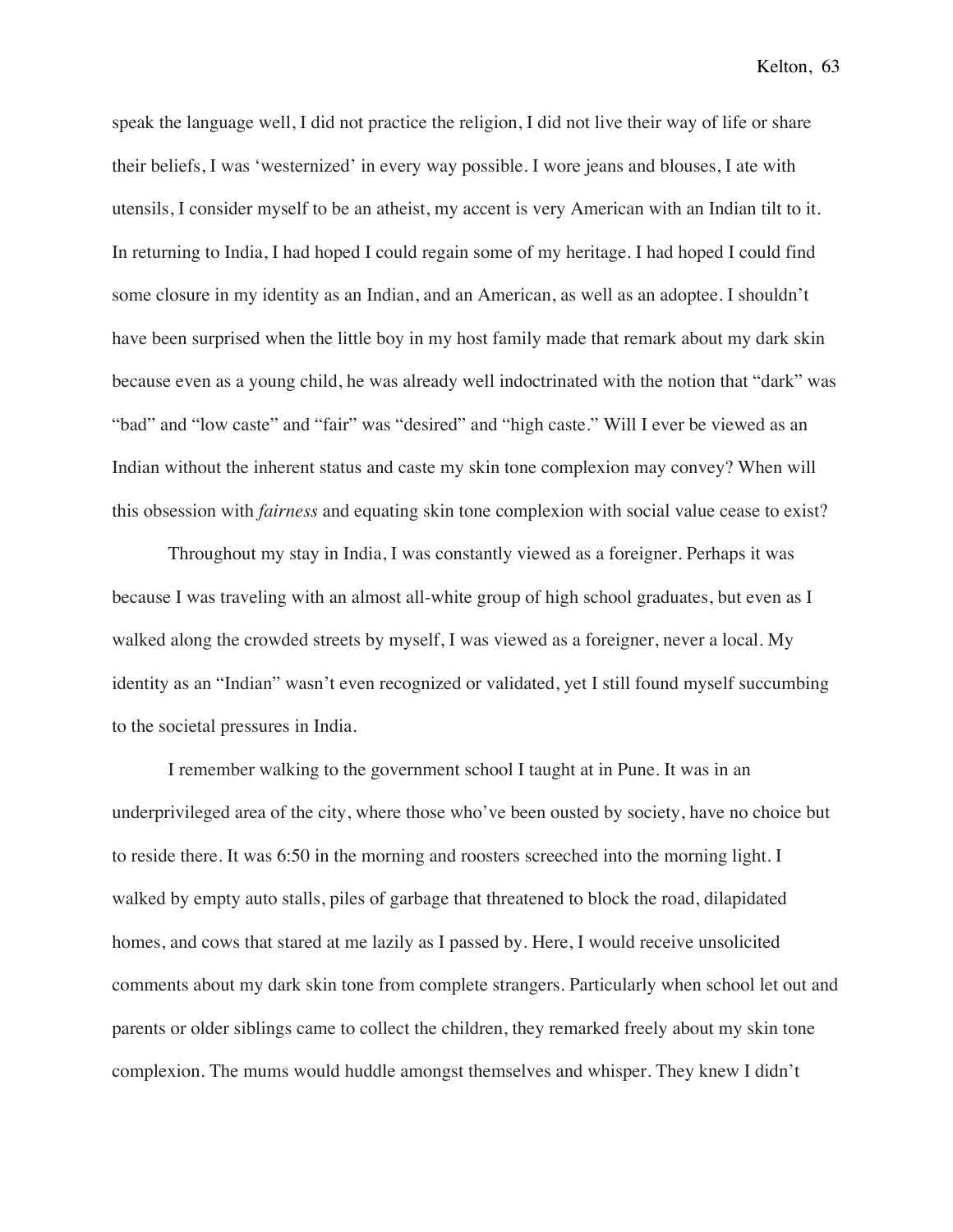know Marathi, but that didn't stop them. In fact, that's probably what emboldened them even more. My friend, a local who taught at the school, refused to translate for me until I threatened him.

"With that color, she won't find a husband!"

"She's so dark, what's wrong with her?"

"I bet you she's Tamilian, poor girl."

"She would be much prettier if she was about four shades lighter!"

They were from various walks of Indian society, but the freedom with which they made comments about my dark skin made clear to me the long history of skin color bias in India. Skin color bias's deep roots in India extend back about 3500 years to when India was first settled by the Aryans, then the Mughals, and following that, by the Portuguese and the British. Though these invaders were from different parts of the world and had different cultural traditions, they all had one thing in common: fair skin. Their fair skin perhaps is precisely why dark skin over time also became associated with manual labor, which then wrongfully became syndicated with caste. Over time however, success, power, and supremacy became associated with lighter skin, and those associations and concepts became internalized by the Indian people: fairness was equated with superiority.

\*

When I was adopted and came to America, I carried with me only two small children's book bags that contained all my belongings. In one, tucked among a few items of clothing, was a half-used tube of *Fair and Lovely,* India's number one skin bleaching cream. I must mention that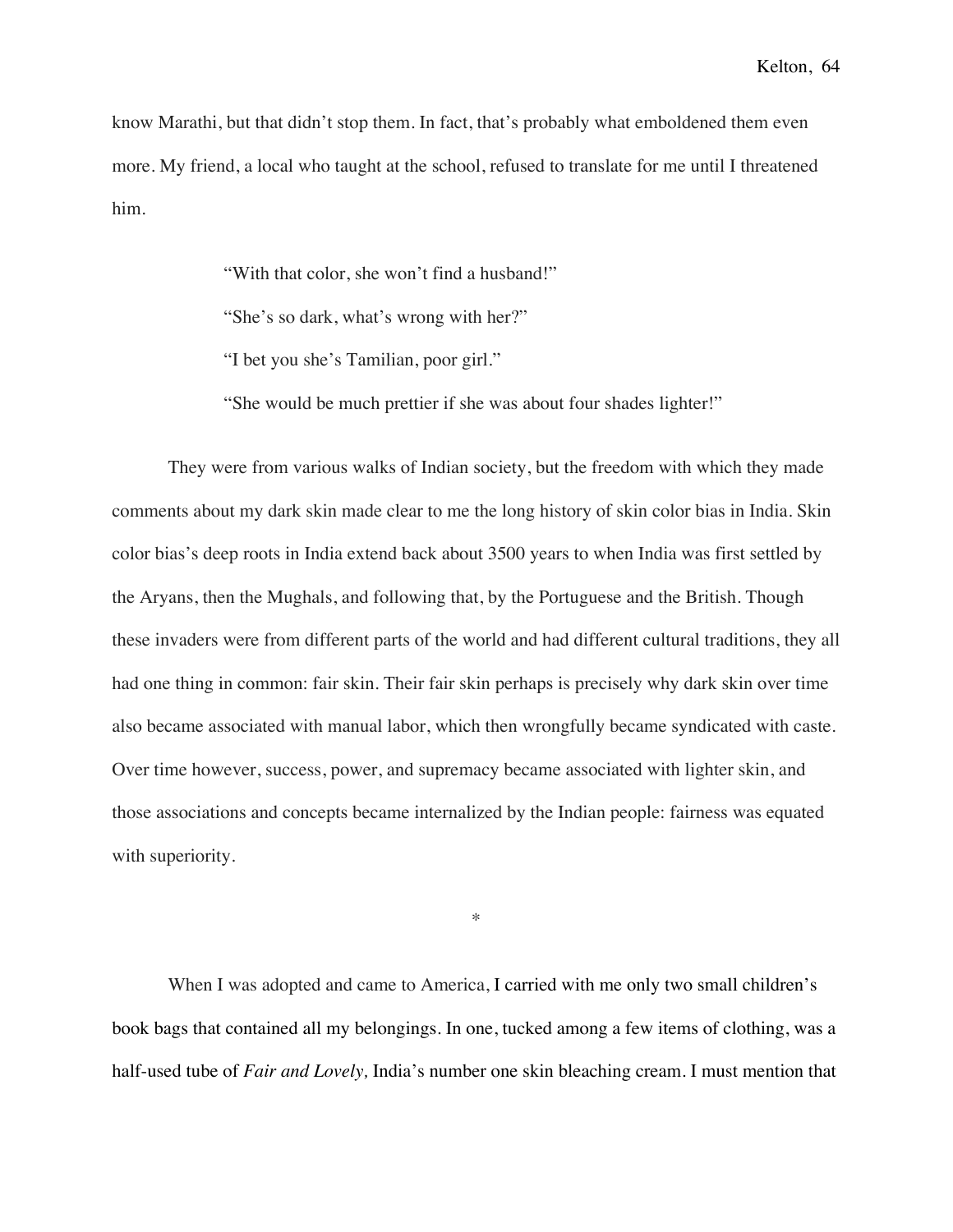*Fair and Lovely* is now called *Glow and Lovely* due to backlash from the 2020 Black Lives Matter movement, which accused beauty companies like Hindustan Unilever, L'Oréal, and Garnier of profiting off of color bias and for promoting harmful beauty standards. The tube of *Fair and Lovely* had been given to me by a well-meaning Indian aunty who wanted to help me with my most undesirable trait: my dark skin color. Every day, I faithfully applied *Fair and Lovely* lightening cream to my face. When I did, I felt transformed, as if my skin immediately looked two or three shades lighter - like the models on the product box's label. With my imagined fair skin, I felt worthier and prettier, more like the actors and actresses in the Bollywood movies, that we, as children at the orphanage, clamored to watch. While I don't use *Fair and Lovely* anymore, there is still a part of me, that I am embarrassed to admit, that wants to be *fair*, despite knowing better.

I must mention that the use of skin lighteners is widespread not just in India, but across Asia, Africa, and the Middle East. It is estimated that 70% of Indians use skin lighteners. In Nigeria, it is closer to 80%. In China, Malaysia, the Philippines, and South Korea, it is over 40%. In 2019 alone, global sales of *Glow and Lovely* – the most popular brand – was over \$5 billion. By 2027, global sales of skin lightening products are expected to reach \$24 billion.

*Glow and Lovely*, manufactured by the consumer product giant Unilever, was launched in 1975. Since then, Unilever has raked in massive profits from a product that depends on the existence of color bias in Indian society and throughout the world. In 2019 alone, profits from *Glow and Lovely's* sales in India alone topped \$550 million, and Unilever's global sales of the *Glow and Lovely* brand exceeded \$2.5 billion. That's enough tubes of the skin lighteners to encircle the earth's circumference six times.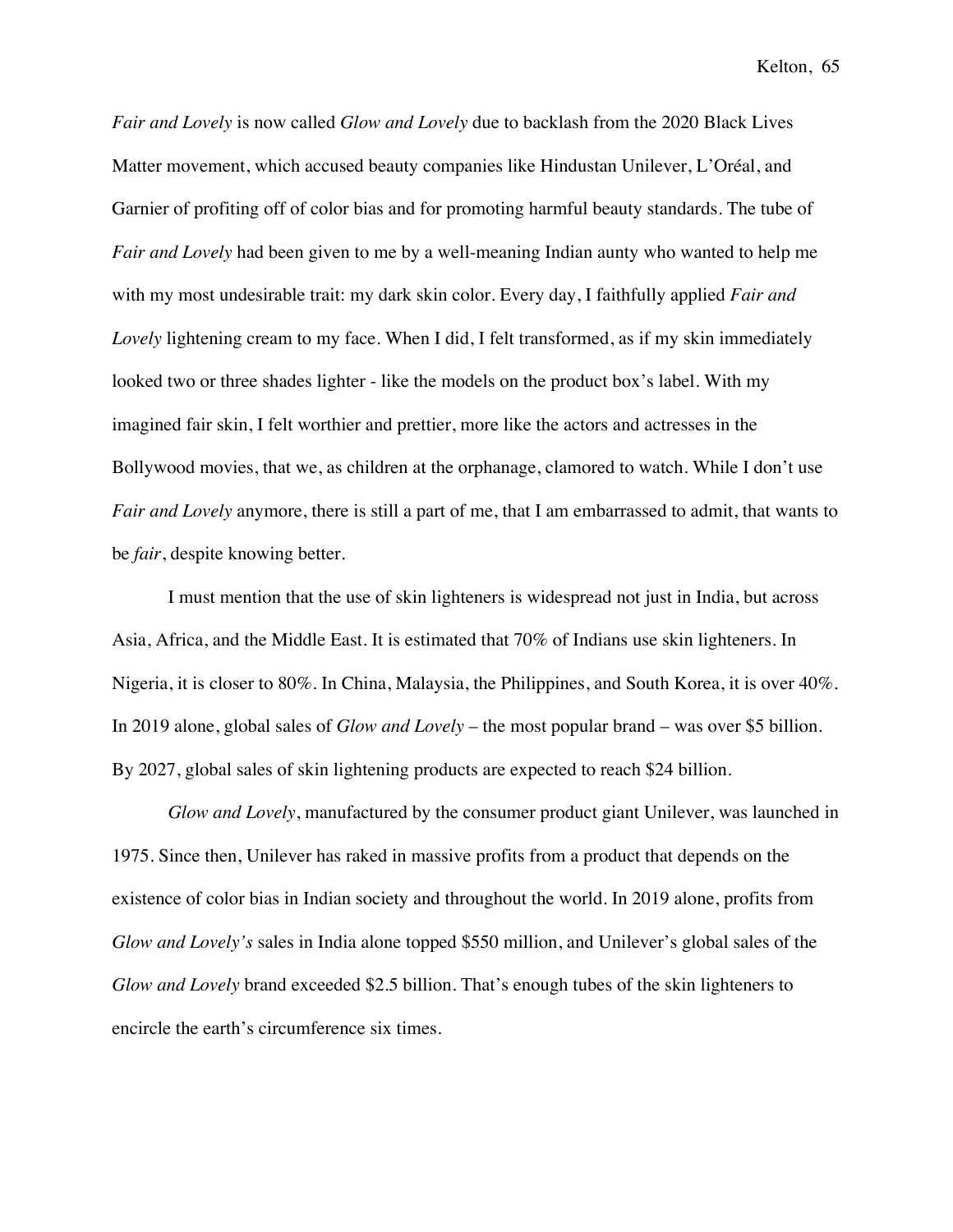Indian media is saturated with ads showing dark-skinned women bemoaning their lack of a husband or poor job prospects, but whose lives, jobs and romantic prospects are transformed for the better by several applications of skin lighteners. Apart from selling the myth of white superiority, advertisements for skin lighteners neglect to mention that they can contain harmful ingredients, even ingredients that are banned because of their significant health risks. For example, skin lighteners have been known to contain mercury, which can cause permanent neurological damage, infertility, and birth defects. Lighteners may contain hydroquinone, which has been described as the biological equivalent of paint stripper, and which is associated with liver, kidney, and skin cancers. Steroids are also often an ingredient. They can be associated with high blood pressure, elevated blood sugar and depression. And the known carcinogens, butylated hydroxytoluene and butylated hydroxy anisole, are also among lightening ingredients.

Despite the risks, 70% of Indian adults use fairness products, including men. While skin color bias does disproportionately affect women, it also affects men. The slogan "tall, fair, and debonair" drives men to partake in this skin bleaching epidemic, so much so that *Fair and Handsome* has a 40% share in the men's beauty industry. Given the prevalence of lightening and the implicit acceptance of the superiority of "lightness," it should not be surprising that dark skin is often a significant barrier to opportunity in India. Public facing positions in sales, media, acting, and the service industries are often out of reach for those who do not have fair skin, and skin lightening brands and their advertising leverage that reality to generate even greater profits.

\*

I remember during my gap year in Pune, I walked by an enormous stall of *Glow and Lovely* products. Unable to help myself, I retraced my steps back and stared at the labels. I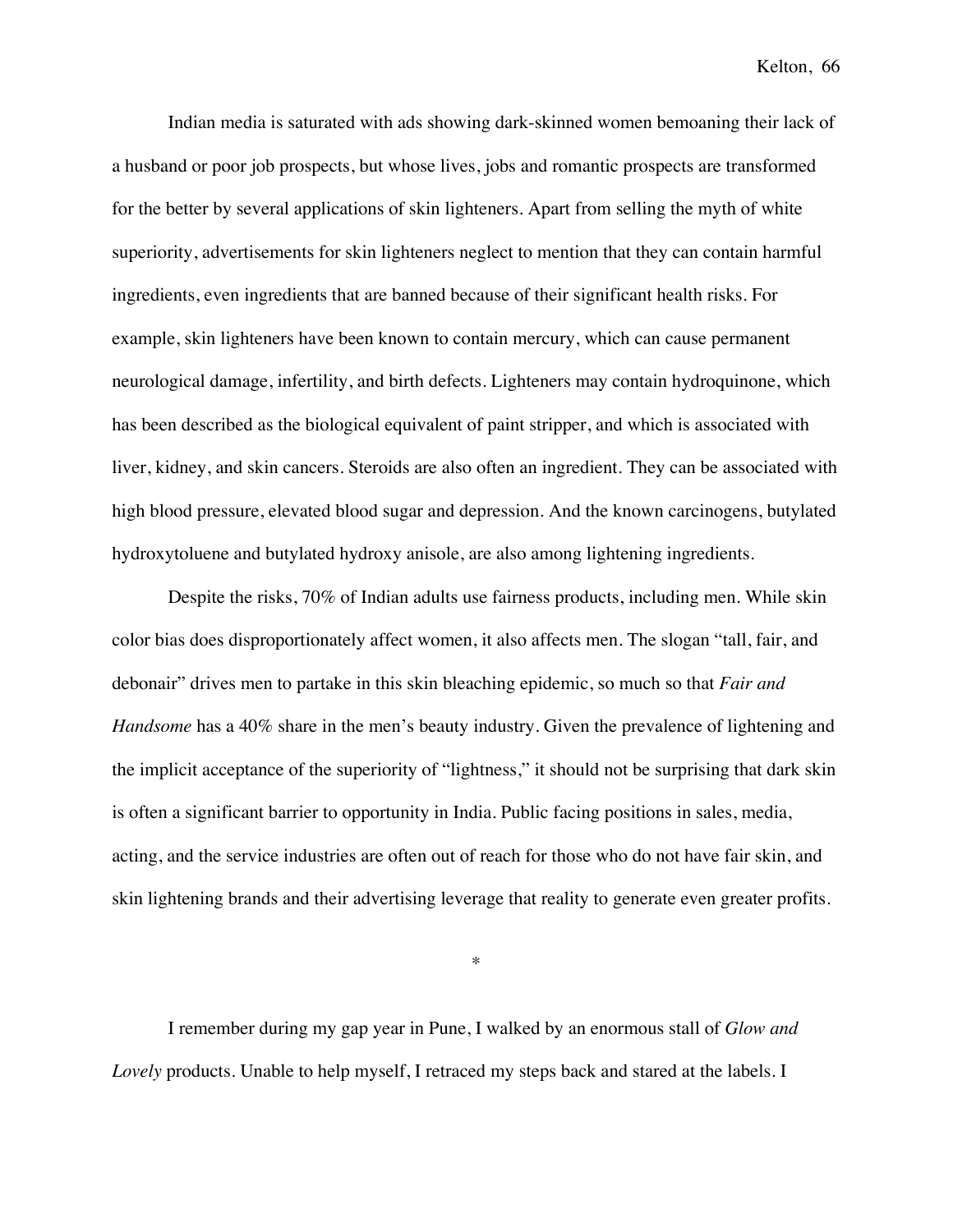couldn't help but be enticed by the glossiness of the products, be brainwashed by the promise of *achieving fairness in just 6 days*. The label preyed on what I feared the most; it fed on my deepest insecurity: my dark skin color complexion. Even at age 19, having received elite Western education and knowing of the harmful chemicals in such skin bleaching products, I find myself still falling prey to colorist ideologies. For a long time, I believed that light skin was beautiful, and dark skin didn't matter. This is what I had been taught in India, which I carried with me to the United States.

This feeling of *dark skin didn't matter* was confirmed when no boy ever complimented me, or when the popular girls in high school (whom I thought to be superior to me) never invited me anywhere. It's not simply that they didn't hang out with me, but they would cut me in line at the cafeteria, and they would see past me as if I didn't exist - that is what hurt the most. To them, I was invisible, and I had to learn to be satisfied with that. That same feeling was also confirmed when I went to Vick's Chaat, an Indian store in Berkeley, California. Even when I found myself amongst my brothers and sisters and fellow South Asians, there was something else that ran rampant amongst the people: *fear of the other*. As a member of the western South Asian diaspora, I thought I would get a sense of *community*, or at least feel like I was home in India, but what I received was something completely opposite: I felt alienated, from the very people whom I sought acceptance from. As I scanned the room while my mother ordered at the cash register, there were South Asians of all different skin colors and types - some were dark, some were fair, some were tall, some were big. We sat down next to a family. I tried to make eye contact with the father, but his eyes skirted around mine. I made eye contact with the mother, no sign of acknowledgment. I was invisible once again.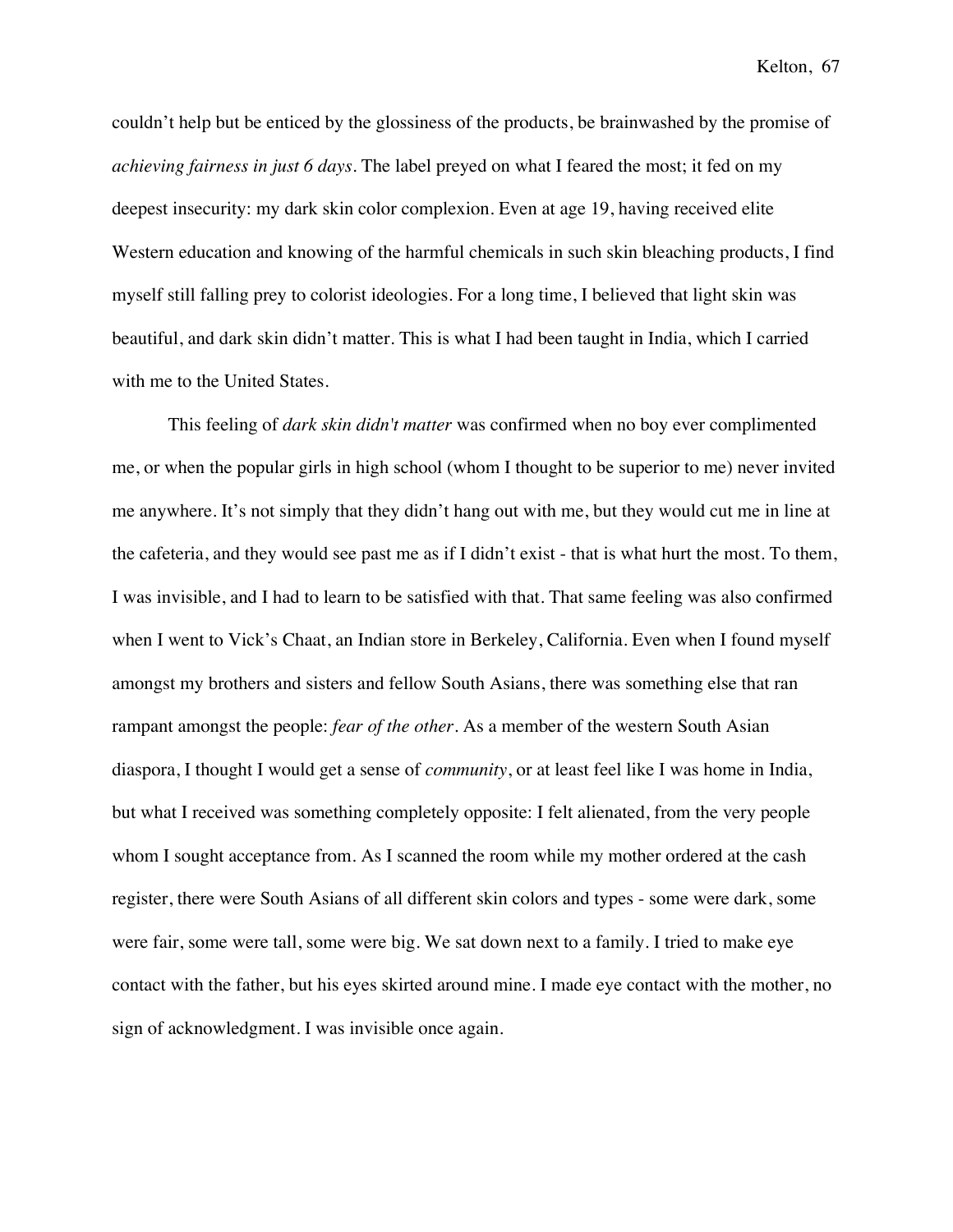While we might've looked like one another and my identity as an Indian was somewhat recognized, I was not accepted. I was now walking the tensioned line like a tightrope between two vastly different cultures, languages, traditions, histories. I belong in both and belong in neither. I will make explicit here that not only did Indian Americans continue this *fear* and nonrecognition, but so did Americans with their anti-Blackness. At Sidwell Summer tennis camp, I was reminded by a little girl that my skin color was the color of feces. Of course, she is not wrong. But her immediate connection between the skin color 'brown' and 'feces' is one that speaks volumes: her family was not and did not encourage diversity. Clearly, she saw my difference, one that she thought she could shit on (yes, pun intended).

I envied my mother for how fair her skin was. I envied how she glowed. I hated how dark my skin got in the summers, especially my forehead and arms and legs. I remember coming home from tennis camp and looking at myself in the mirror and not recognizing myself. I hated that no matter how hard I scrubbed, my skin wouldn't peel off. My mother and I would intertwine our fingers together and say we were the perfect swirl of chocolate and vanilla. I remember that cheering me up because who doesn't like chocolate ice-cream? My mother always knew what to say to distract me, to make me feel wanted.

## **Synchronizing and Converging a New Family**

Going home to India in 2017 was a bitter-sweet homecoming of sorts that gave life to these questions. I was returning to the country that gave me the first taste of life, to the people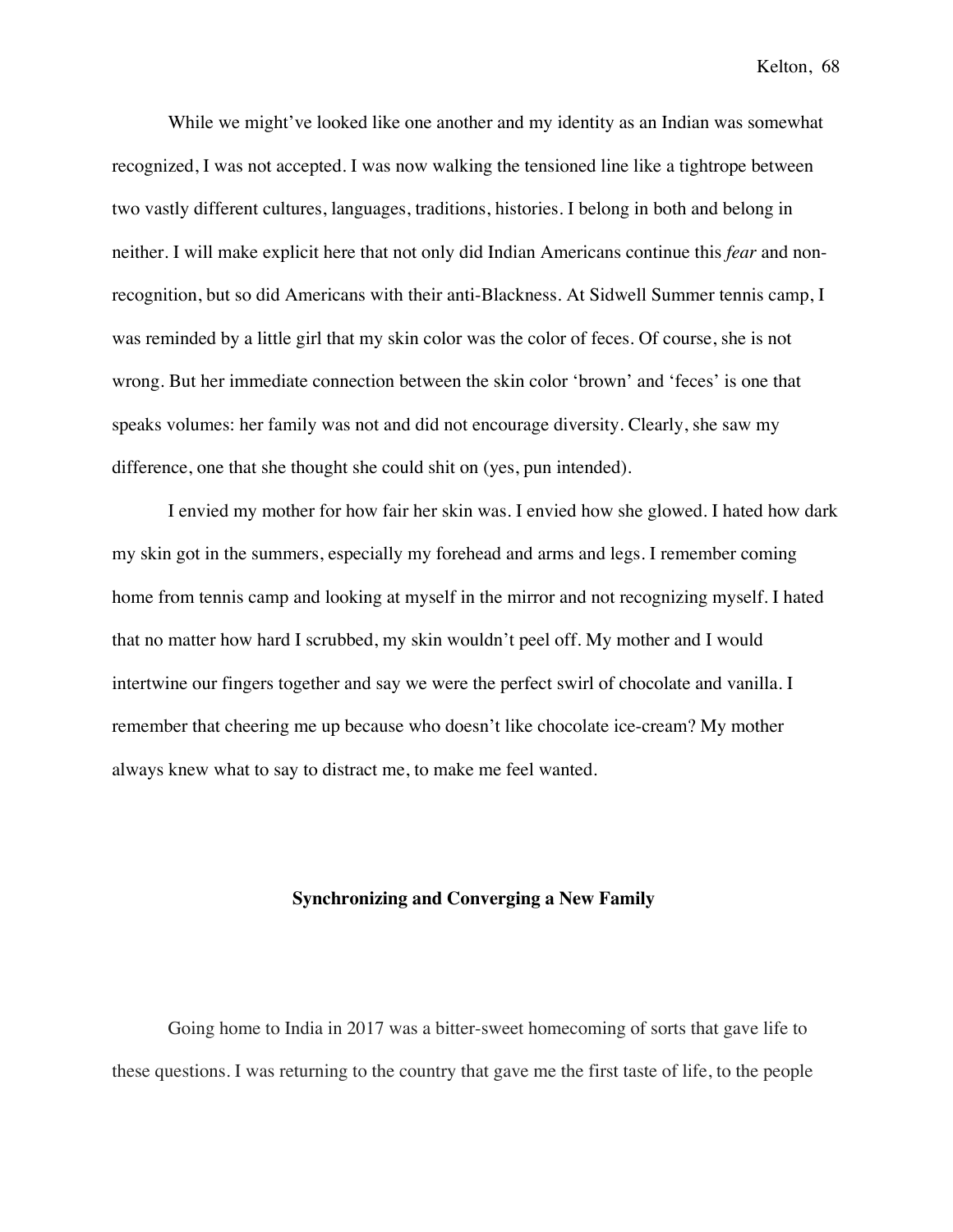that nurtured me to health and safety, to the abusers who stripped me of my right to my own body, to a supposed biological family who probably forgot about me. I think about that family I left behind from time to time, but I don't find myself regretting any decision I've made. I do, however, find myself wondering if they're alive and what they're doing. I wonder if they ever even noticed I was gone. When I was young, my heart and mind hardened when it came to my biological family; I wanted nothing more than to forget them. I didn't wish them ill will per say, but I didn't feel any sympathy either.

As I got older, however, I began to ask more and more questions. For me, it's a lot of wonders and questions that will never be answered. It's like throwing a boomerang into the deep void, only for it to be swallowed up by the black hole, never to be seen again. Finding my biological family is virtually impossible, but if there's anything I've learned from *Lion* - a phenomenal film directed by Garth Davis and starring Dev Patel - it is that with enough determination, persistence, resilience, and a little bit of luck, family is a force that will find its lost roots. *Lion* is based on a true story about two siblings who get separated at a train station in Calcutta, India, and when one is adopted to Australia, he tries to find his way back home using google maps. It's a heartbreaking story that explores the fragility of human connections, as well as the strength of familial bonds.

As I've begun to wonder more about my biological parents and what their experiences and circumstances might have been like in trying to raise me, I've also reflected a great deal on my own experiences in the adoption process, as well as my mother's. It took me many years and until this project to acknowledge that adoption is a *two-way street*, that just as much as *my* life changed, so did *my mother's.*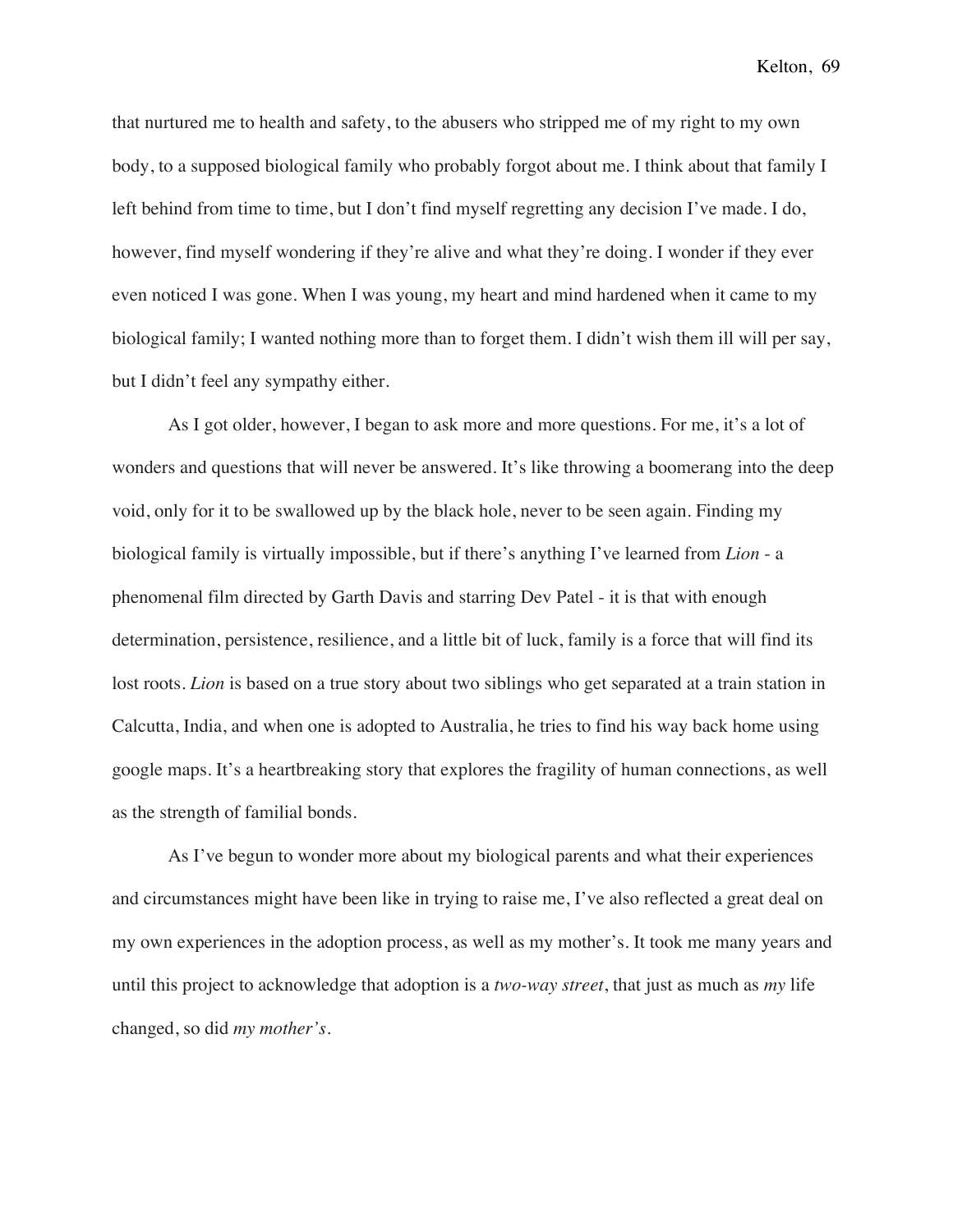My mother was in her early 40s when she decided to adopt. She had been in many relationships previously but didn't find herself believing in the social construct of 'marriage.' She grew up in Berkeley, California, to a lower middle-class family. Neither her mother and father, nor her siblings went to college, so she was the first in her family to attend university and achieve a higher degree. My mother, in essence, is an exemplary trope of the "American Dream," in which she successfully pulled herself (and her family) up by the bootstraps.

My mother grew up with two siblings, with her as the middle child. Her older sibling, my uncle, Chris, lives in San Francisco, California, while her younger sibling passed away at the age of 16. My mother often describes herself as the "ugly duckling," where she didn't have many friends in college and found herself extremely insecure, particularly when it came to 'proving' her smartness or even viewing herself as beautiful. To me, my mother is the smartest, the most intelligent person I know. When she was in middle school, my mother describes herself as having the "least popular lunch or snacks" and being bullied for being 'different' and 'quirky.' This is astonishing to me. My mother is such a strong, independent woman that it's hard to believe that she had struggled (and still does to an extent) with the same insecurities that I face, particularly in college.

My mother attended University of California, Berkeley, or Cal, as it is commonly known, situated overlooking the San Francisco Bay. Eventually, she went further in education and attended Bolt Hall, Berkeley's prestigious law school where she found her passion in whistleblower law and social justice, fighting against pharmaceutical corporations for the rights of the people. I am proud to say that my mother has filed the United States' number 1 and 2 healthcare fraud settlements, which are GlaxoSmithKline and Pfizer Incorporation. What a badass!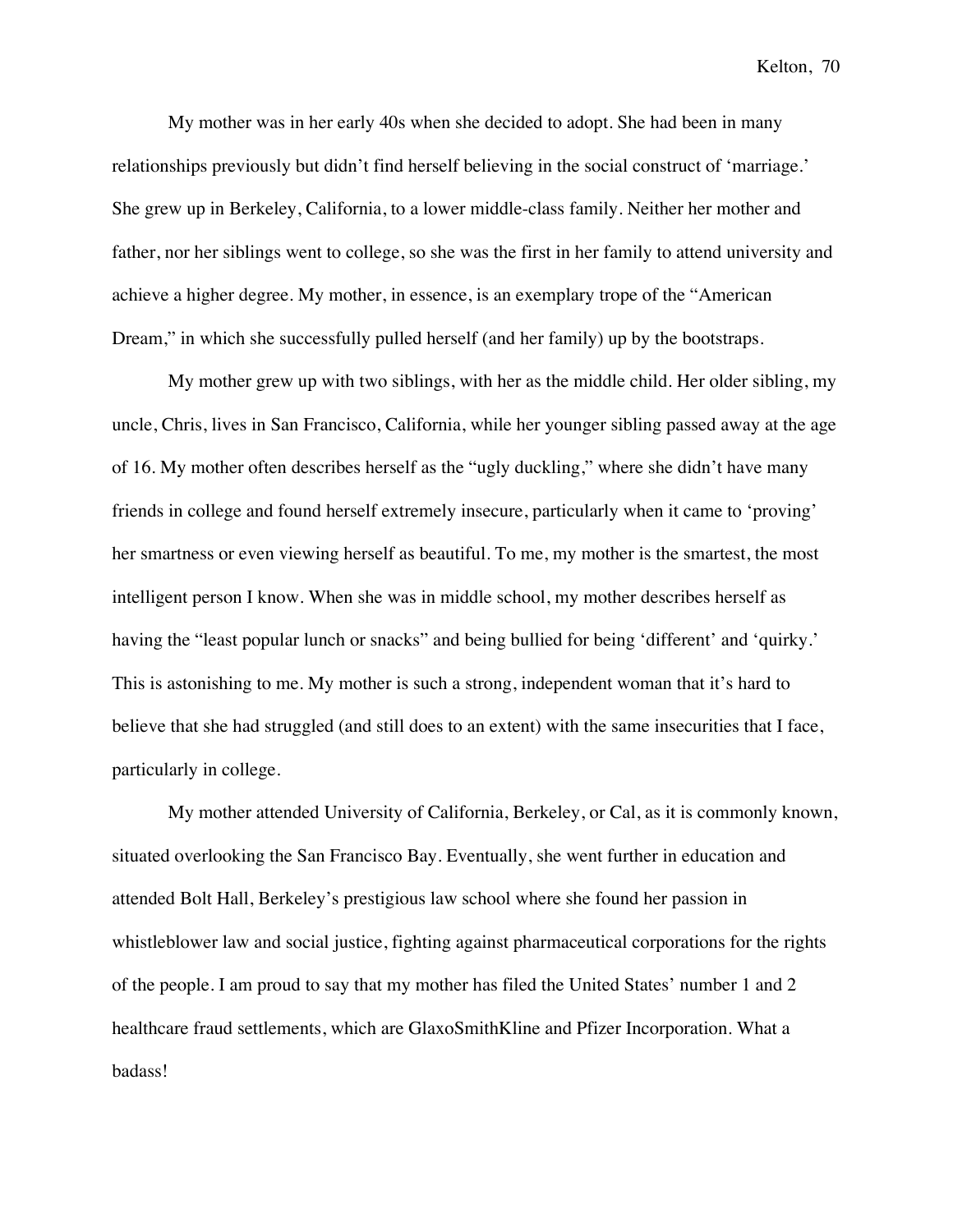In college, my mother carried around a journal in which she wrote down words she didn't understand or know, later looking them up in a dictionary and planting them in her memory. This is what I began doing in college too, by means of 'proving' my smartness and my right to be attending such a prestigious, white elite institution. I've always struggled with this idea of whether I was actually "smart enough" to be at Bowdoin College, or whether I was here to fulfill some quota. But then, I found myself questioning, if I'm here to fulfill some diversity quota, then why are the others here too? What are they fulfilling?

When my American mother decided to adopt me and asked for the help of her friends, she received overwhelming support. What made her want to adopt? You might ask. More than 3,000 miles away, I gave my mother a phone call at 6:30pm my time, 3:30pm her time. By 3:30pm, I imagine she'd already had a day full of phone calls and emailing back and forth with colleagues and clients. So, I appreciated that she made time for me anyways. The line rings a couple of times.

"Gumby, what's going on?"

"Hi mama, I just had a quick question for you about my thesis." "Yeah, okay…"

"What made you want to adopt?"

My mother chuckles on the other end of the line.

"Well, honey, I decided I wanted a kid, but not an infant because that would've been way too much, and I wasn't married. That'd mean, I'd have to have given up my career, which I didn't want to do and it would've been financially unfair to the child. And you know, there's a lot of need, so it's more ethical to adopt. I specifically wanted to adopt internationally because there's a need and I have a familial connection to India.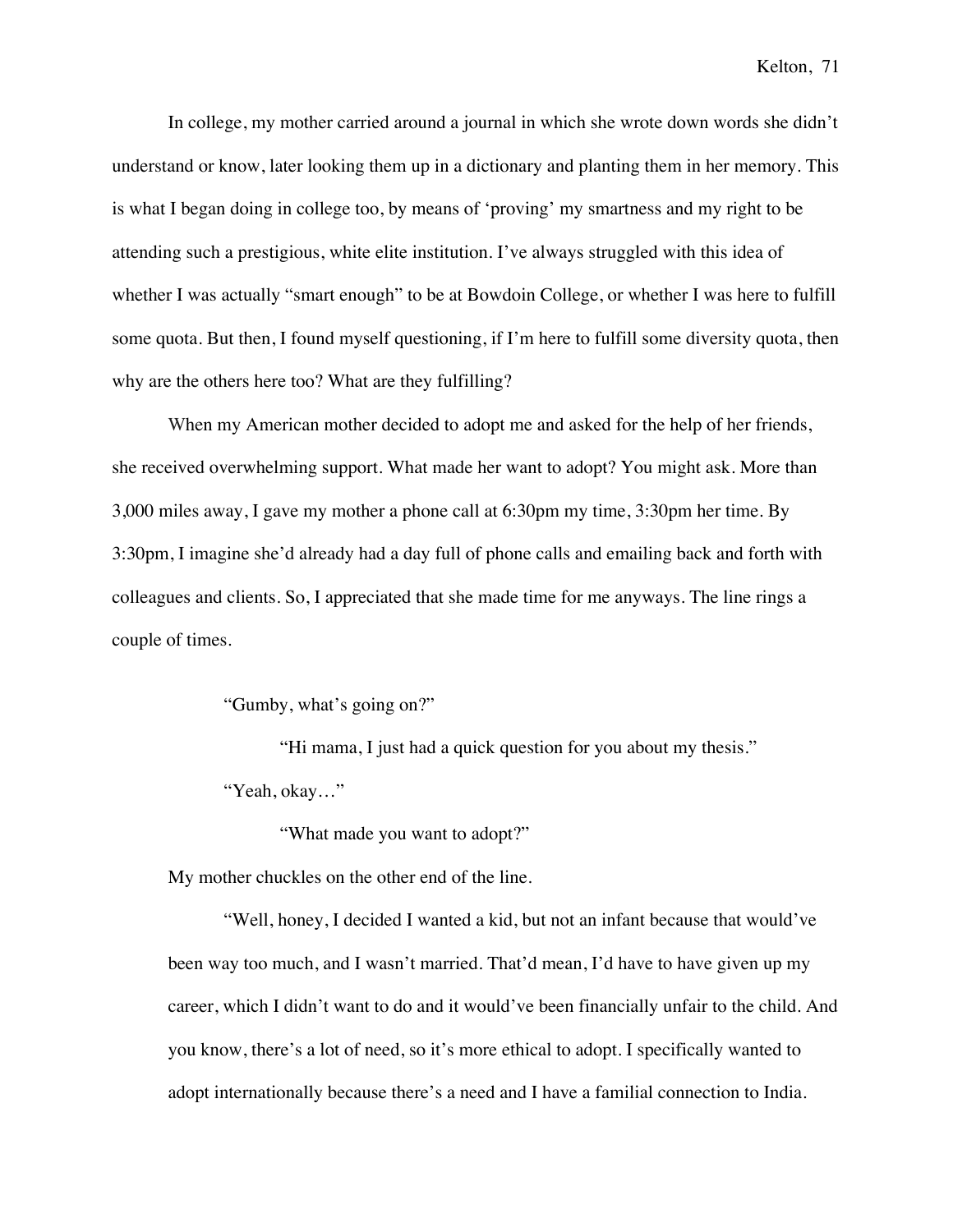Because you know, your grandmother and great-grandmother lived in and traveled to India."

We said our goodbyes and hung up. I took a moment to breathe. I find myself in awe of my mother. Instead of choosing to marry, she decides to adopt as a single woman. She decides to become a mother without the help or need of a man. Not just to adopt, but to adopt transnationally, transculturally, transracially. My mother wanted to adopt; she *wanted me*. When my mother decided to adopt, VCT orphanage sent her two pictures - one of me, and the other of another girl in the orphanage around the same age as me with a far lighter skin tone complexion (even lighter than my mothers in fact). Despite the other girl being more fair and theoretically more desired than me, my mother *chose* me. When I asked my mother why she chose *me*, she responded:

"Gemma, you were a very beautiful girl. When I saw your picture, I immediately knew. You were glowing so bright. Your eyes were big, and you were smiling wide. And I knew you'd been there for over three years, and I wanted an older child."

My mother wanted me. Out of the 30 million orphans, and the several thousand parents waiting in line for a child, my mother and I wound up together. This is no coincidence. When I think of coincidence, I think of randomness or "accidents". However, when you take apart the word "co-incidence," it suggests two things happening at once. "Co-incidence" doesn't attach meaning or any major significance to the events occurring at once; instead, it suggests mundanity. But it doesn't have to mean just that. "Co-incidence" also suggests synchronicity, as Carl Jung, a Swiss psychoanalyst, suggests. He argues that synchronicity adds profound meaning to the "co-incidence", so that we have a sense of our reality, of transforming possibilities. In this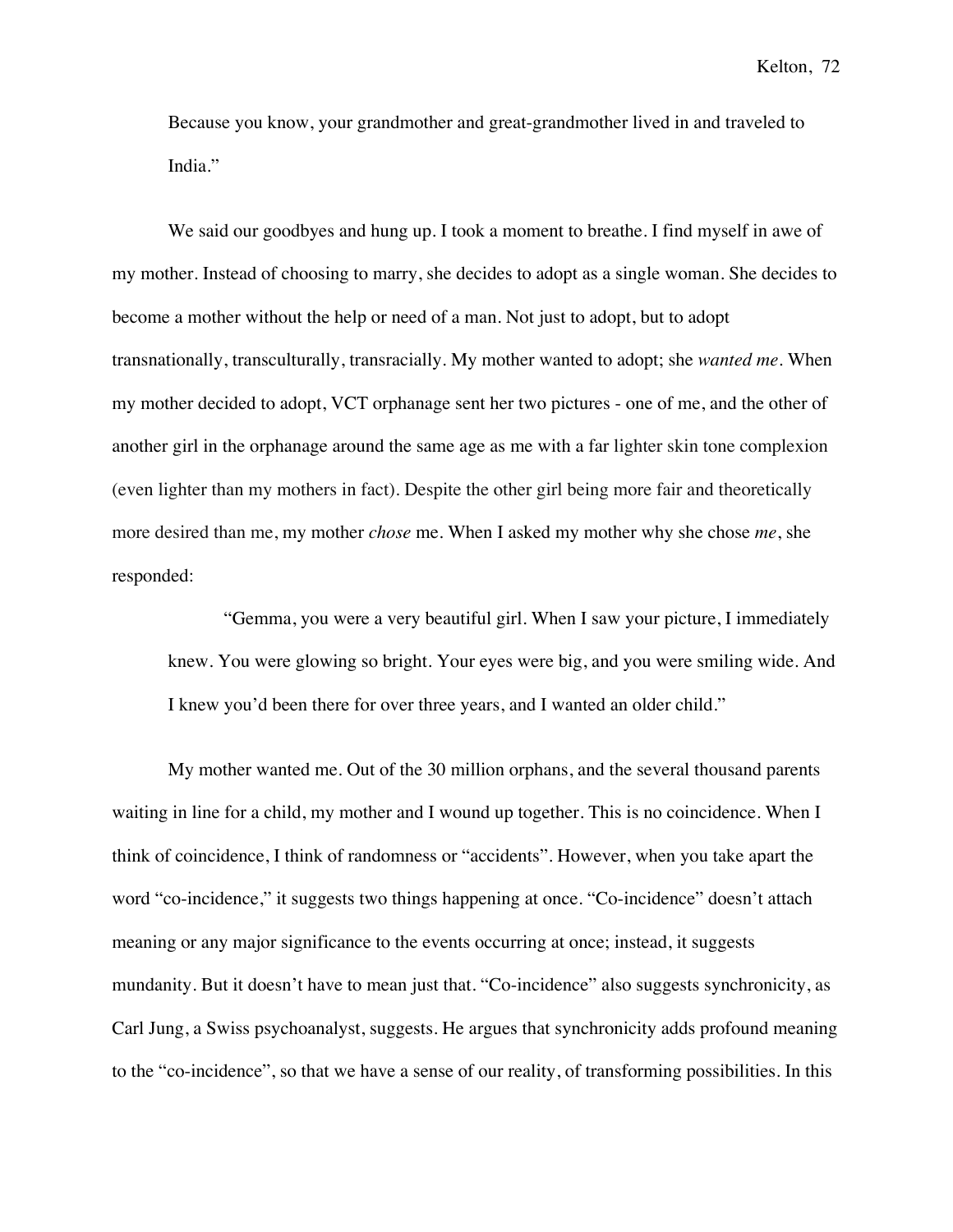sense, while I don't entirely believe in the "randomness" of co-incidence, I do believe that synchronicity played a large role in my mother and I connecting with one another. I also find myself believing more and more in *fate* - that my mother and I were meant to find one another. I was in search of a new home; my mother was in search of a new family. I wanted opportunity; my mother wanted fulfillment. We provided each other with what the other needed. My mother chose to adopt me, while I chose to run away. We were two separate narratives that ran parallel to one another until we converged on December 17th, 2008. So, what played a larger role in our collision, in our formation of a usual kind of family - fate or choice? While fate and choice in the same sentence are contradictory, where one is predestined and the other lends itself to free will, I do believe that in this instance, fate and choice aligned and converged with one another to become one story. In other words, fate and choice converged to create a profound synchronicity that changed both of our lives drastically.

As my mother's and my narrative have converged, it's become one story. While this 'one story' has allowed my mother and I to bond as a family, there are also some dangers to the single-story framework, as storyteller Chimamanda Ngozi Adichie points out in her Ted Talks that is, "how impressionable and vulnerable we are in the face of a story, particularly as children." For example, when I came to America, I drew a picture with crayons that said, "you are invited." In the picture was an individual with peach colored skin standing in front of a house with pink balloons. Why did I draw a peach-colored person when I, myself, wasn't? How was it that I didn't see what was wrong until many years later where I questioned my own representation on paper? The fact that I drew a peach-colored person who did not resemble me highlights the precise danger of a single-story narrative. Even at a young age, I understood that a person was fair, and whoever I was couldn't be represented on paper. Or perhaps, I had become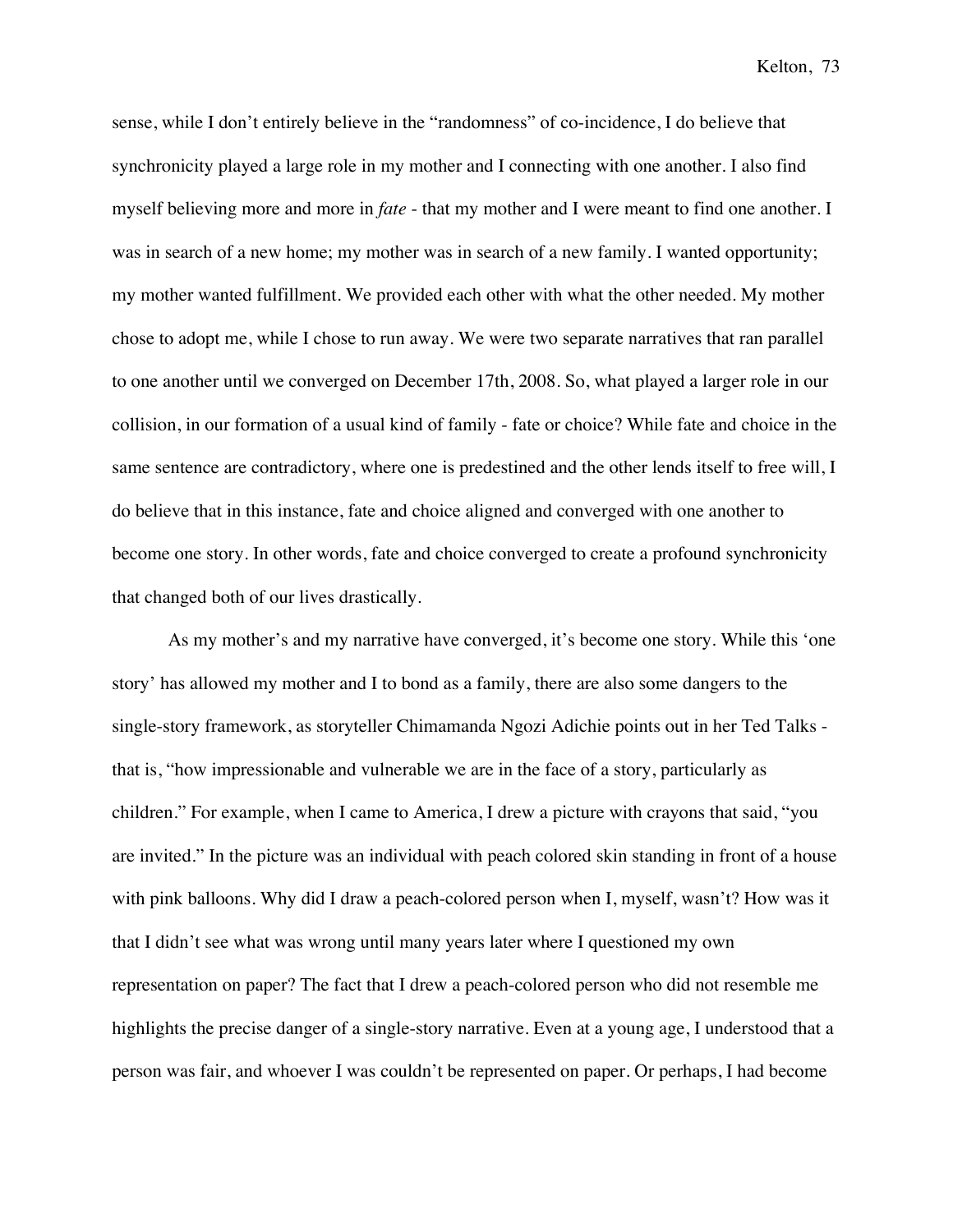so accustomed to only seeing fair skin toned individuals in movies, shows, and books that I began associating myself with that.

On the other hand, the mixing of two narratives into one comes in unison to create a family. Afterall, a family is a fusion of two different individuals. This family breaks boundaries, tests the strength and conditions of love, and rebels against the traditional concept of family. The convergence of me and my mother's narratives seemed so perfect - perhaps too perfect - that I found myself believing in the existence of fate. The fact that my adoption made me believe in fate is a testimony to the value and power of adoption as a force for good.

\*

I remember my mother and I buying a house in San Francisco together as a family. We went house hunting together, as mother and daughter, trying to find a home that would fit both of our tastes - close to school and my friends, a quiet neighborhood within walking distance of everything, a large yard for the three big Golden Retrievers, enough garden space to grow jasmine and wisteria. We settled on a corner house in a quaint little neighborhood called Russian Hill. Our home sits perched up on a corner street, creating an alcove that invites couples and tourists for a quick getaway into the sunset. We are within walking distance of North Beach and Fisherman's Wharf, areas that are constantly flooded with tourists, performers, and joggers. It's also the area with some of the best food, although it is seafood heavy. One block from our house is Lombard Street, the world's famous "crooked street." Lombard street curves this way and that at a steep downhill, forcing drivers to maneuver stiffly and swiftly. The street is lined with hydrangeas of all different colors ranging from blue to pink to yellow to red, and gnarly vines of honeysuckle line the neighbor's fences. The air reeks of flowers and salt, and the seals chat well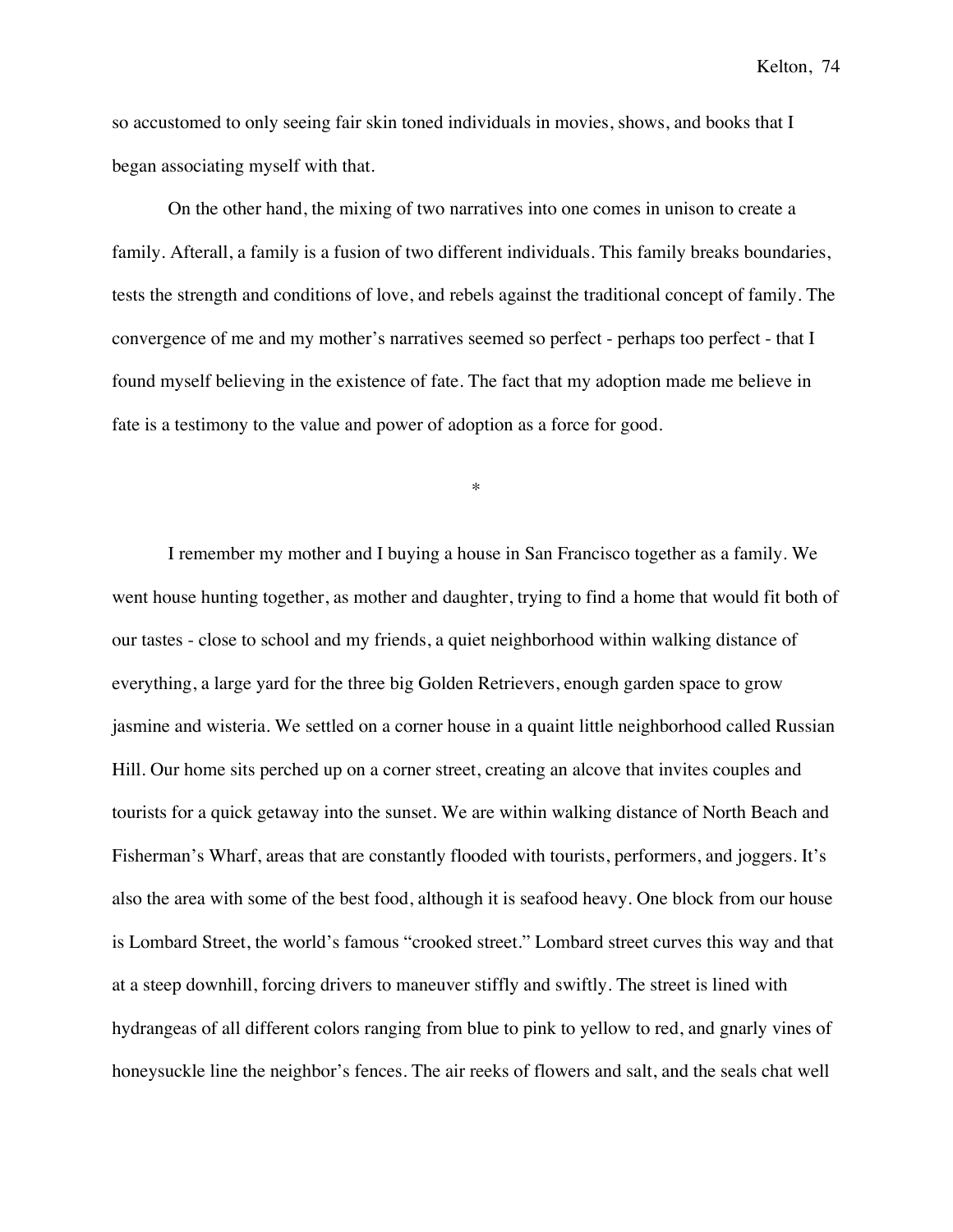into the evening. The foghorn echoes throughout the valley, its vibration causing the dog's ears to perk up. Our home has balconies off of every room with a phenomenal, panoramic view of the entire city. When the sun sets, it casts a pastel-y hue on our dove-colored home, streaking the sky over the Bay Bridge and the Golden Gate Bridge with shades of pink, orange, and blue.

One day, standing off of the living room balcony overlooking the Embarcadero, the financial district, and the Bay Bridge, I found myself feeling adrift and undeserving of all that I've come to call mine, despite being in my own space and in my own home. I felt like a ghost standing on the balcony, inhabiting a stranger's body, seeing the world through the lens of an eye I no longer recognized. I have never felt so privileged before. I found there was an ocean between me and the life I was living, and my mother was my lifeboat that I clung to as I was living my life in translation and in transitions. At that moment, the ocean washed ashore buried memories, forcing me to look directly into my past life that I so adamantly rejected, and I couldn't help but feel utterly helpless. I once had so much promise, and now, here I was, questioning all that I've come to know, acquire, and possess. Was I doing enough here? I often felt, and still do, like I am competing with my peers by condemning myself and devaluing my own strength. At times, I find myself worrying that I've lost myself, that I've lost the core parts of me - my resilience, my confidence, my strength, my inner voice - and submerged it deep into the ocean. I realize now, at that moment, the ocean was giving back what I had concealed, even from myself: my ability to give credit to myself. This I think came at the cost of recognizing that I was physically living, facing, and standing on two sides of the same coin.

There is only one other time in my life that I have felt this way; that is, back when my mother first adopted me in New Delhi. My mother, Larry, her colleague, and travel companion at the time, and I, were waiting at the New Delhi Embassy for the dossier to be completed. It felt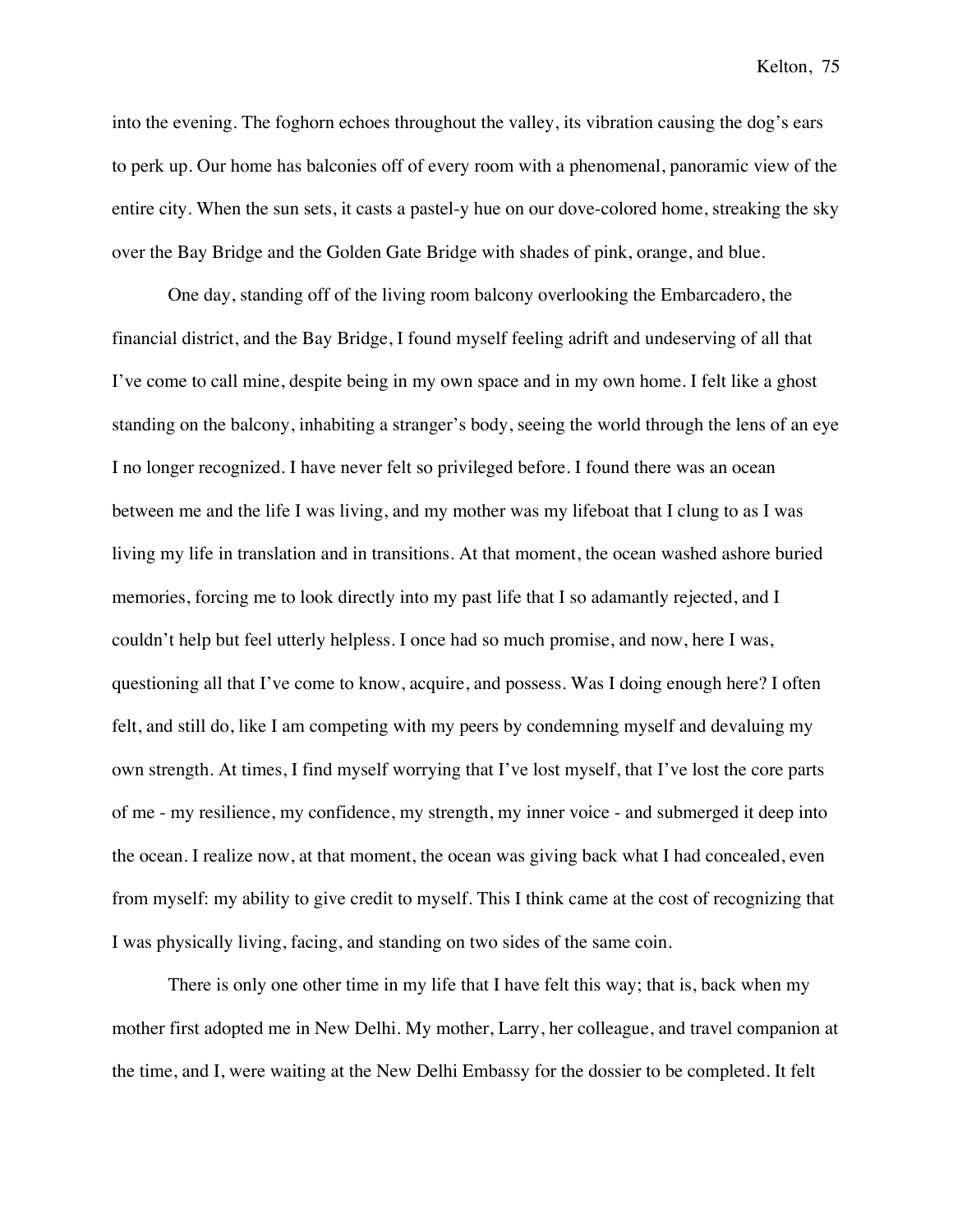like hours and hours, and I remember the large glass window that overlooked a far too manicured garden as Larry, and I played a game of charades - our only language and communication at the time. Eventually, we received the necessary documents and were able to walk out of the embassy. At the entrance of the embassy, I was confronted by a little girl. A little beggar girl, about my size and age. In my right hand lay a 1-rupee coin. This memory has been deeply buried for a long time, so I don't remember exactly how I felt in that moment, but I do remember feeling a great deal of confusion. The little beggar girl stared at the coin. I stared at her. I stared at the coin, she stared at me. We stared at one another, my right palm with the 1-rupee coin between us. I remember feeling confused - looking from the coin to her. I felt like I was staring at myself, or at a version of myself. I asked Larry if he recalled this moment and what he remembered from his third person perspective.

"You know, that moment, as I saw it, was a juxtaposition of two worlds. You were moving from one world into another, and it must've been confusing how to relate to that world in which you just came from. It was an interface between something before and something later, and we were all in that interspace, in that in-between space. It honestly was a visceral image - like a mouse taken into the household of another animal, and that mouse just now encountered another kind of mouse."

I was never on the street begging, more like *stealing* from the streets of Bangalore. So, when Larry used the metaphor of a mouse encountering another kind of mouse, he is right. I had never encountered a beggar girl before. Sure, I've seen them, but never interacted with one. On one side of the coin, lay my old self, my past life. On the other side of the coin, lay my new identity, my new life. I found myself looking at my mother, as if seeking her advice. My mother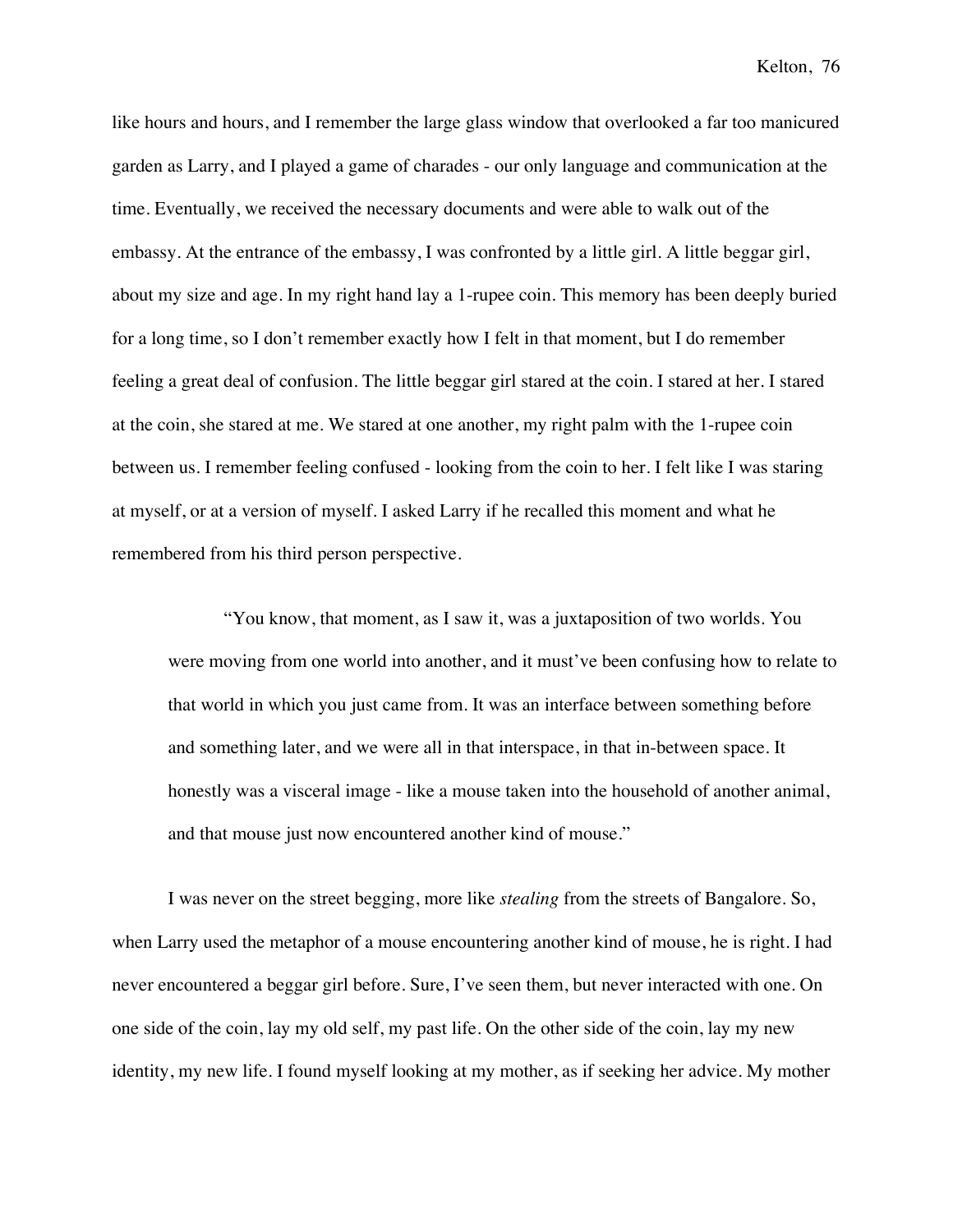describes this moment as her "feeling gratified, having received validation from me as her mother" because it looked like I was looking up to my mother for guidance. My mother closed my palm with the coin, and we walked away. In the moment that the beggar girl and I stared at the same coin, we knew exactly the significance and weight of the coin, of the possibilities it promised. We both knew that 1 rupee coin wasn't *just* a coin, but a way out, an escape. That coin wasn't just a coin, but another world, another chance, another life. No wonder my relationship with money and privilege is so tense and ambivalent. No wonder I don't feel like I *deserve* this life and all that I have and have come to know. This life could've been hers in that instant, and I took it without looking back.

\*

My mother was at the top of her career when she decided to adopt me. She was the ideal parent candidate for CARA adoption agency: relatively young with healthy financial and social security. However, she just had one problem: she was single and unmarried. During the adoption process, CARA put forth documents that went along the lines of "I am not gay, I am not thinking of being gay, I will not become gay." While I found this statement to be strange and questionable, we must not forget India is a nation that is still recovering from post-colonial trauma with very lengthy bureaucratic processes. In an interview with Nishta Mehra, the author of *Brown White Black,* which is a set of intimate essays about her experience as a queer couple adopting a child transracially, Mehra explains, that "their lawyer recommended that Jill [her wife] not come to the initial adoption interview, when [she] adopted Shiv." Even as an American couple adopting within the United States, a supposedly liberal nation, homophobia is still prevalent against gay adoptive parents. After listening to the interview, I was shocked to find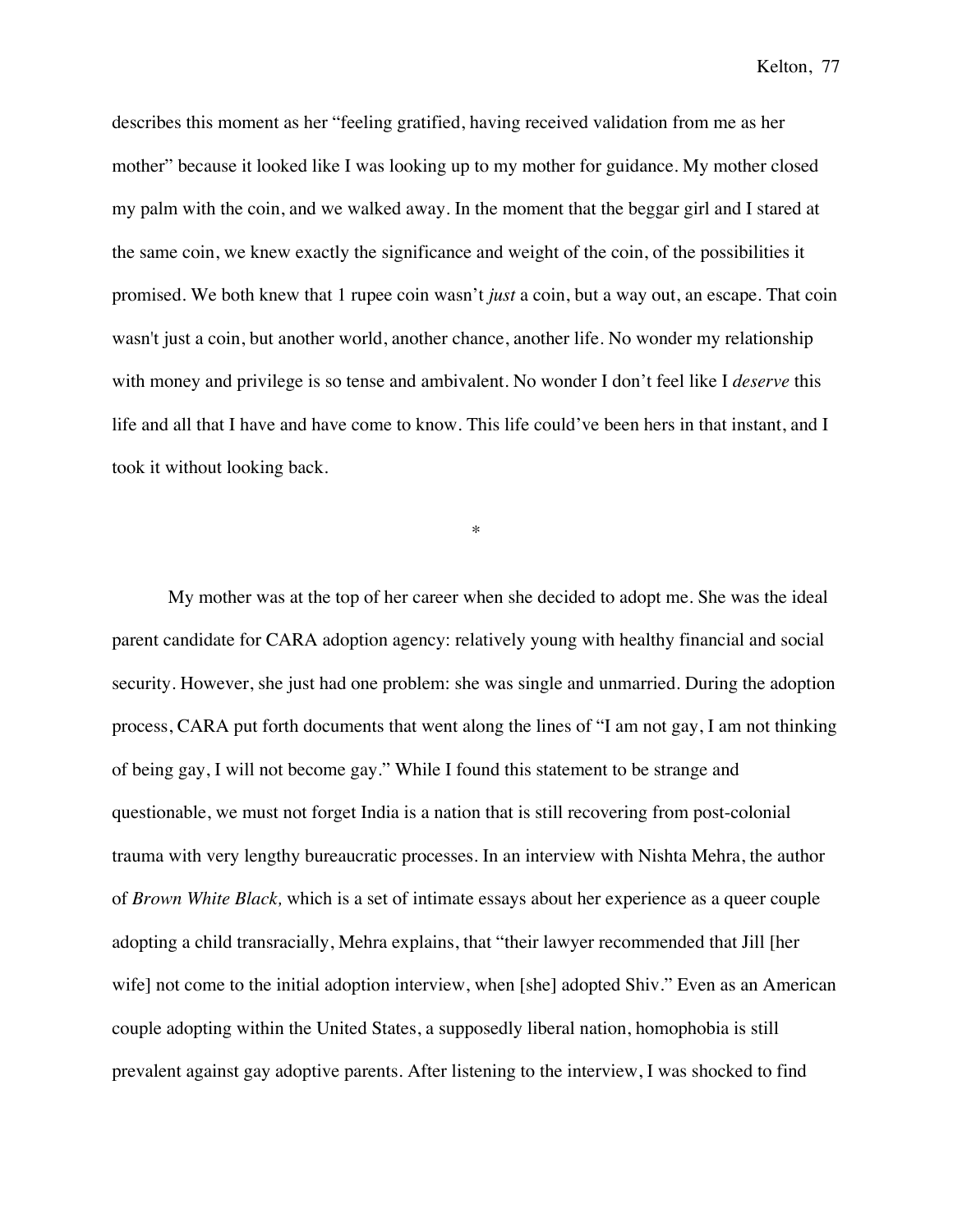how gay adoptive parents were discriminated against and told not to emphasize their "queerness" when adopting, particularly in a nation like the United States.

Even after I scanned the documents that my mother had to sign, I found myself filled with questions: Does homophobia override the advantages of a successful transracial and transnational adoption? (To this day, all formal documents, police statements, and other government issued papers in India follow the colonial British system and format). Despite such enormous difficulties, my mother persisted on for four more years before she was finally approved and authorized to adopt me. In the last year of the adoption process, my mother and I exchanged hand-written notes and photographs with one another. I remember she asked me what my favorite color was, my favorite cake, whether I liked dogs, and who my friends were, what I liked to do in my free time. She told me of the things I could do, the kids I could meet, the places I could see, the people that eagerly awaited to meet me. She told me of the school I could go to, of the flowers that bloomed in our garden, of the spices that lay awaiting in our cabinet, of the kind of home she had. I couldn't believe the life I was getting into. While I was hopeful and joyous to receive letters from my mother, I was also painfully aware at the time it could all be taken away, that there was a possibility of it not happening at all. Every day, I prayed. I knelt on the ground, clasped my palms together in front of me, and chanted verses from the Bible. VCT was a Christian care center, so we were told stories from the Bible. I prayed to God that I would be adopted, that my new American mother would come for me.

On December 17th, 2008, my prayers were answered with a blessing: my mother came to India to adopt me. I wore my favorite beige dress with brown sandals with a thick one-inch wedge. I wore a mango yellow headband with little beads that pulled my wavy, shoulder length hair back. I wore two layers of *Glow and Lovely,* India's number one skin lightening cream. I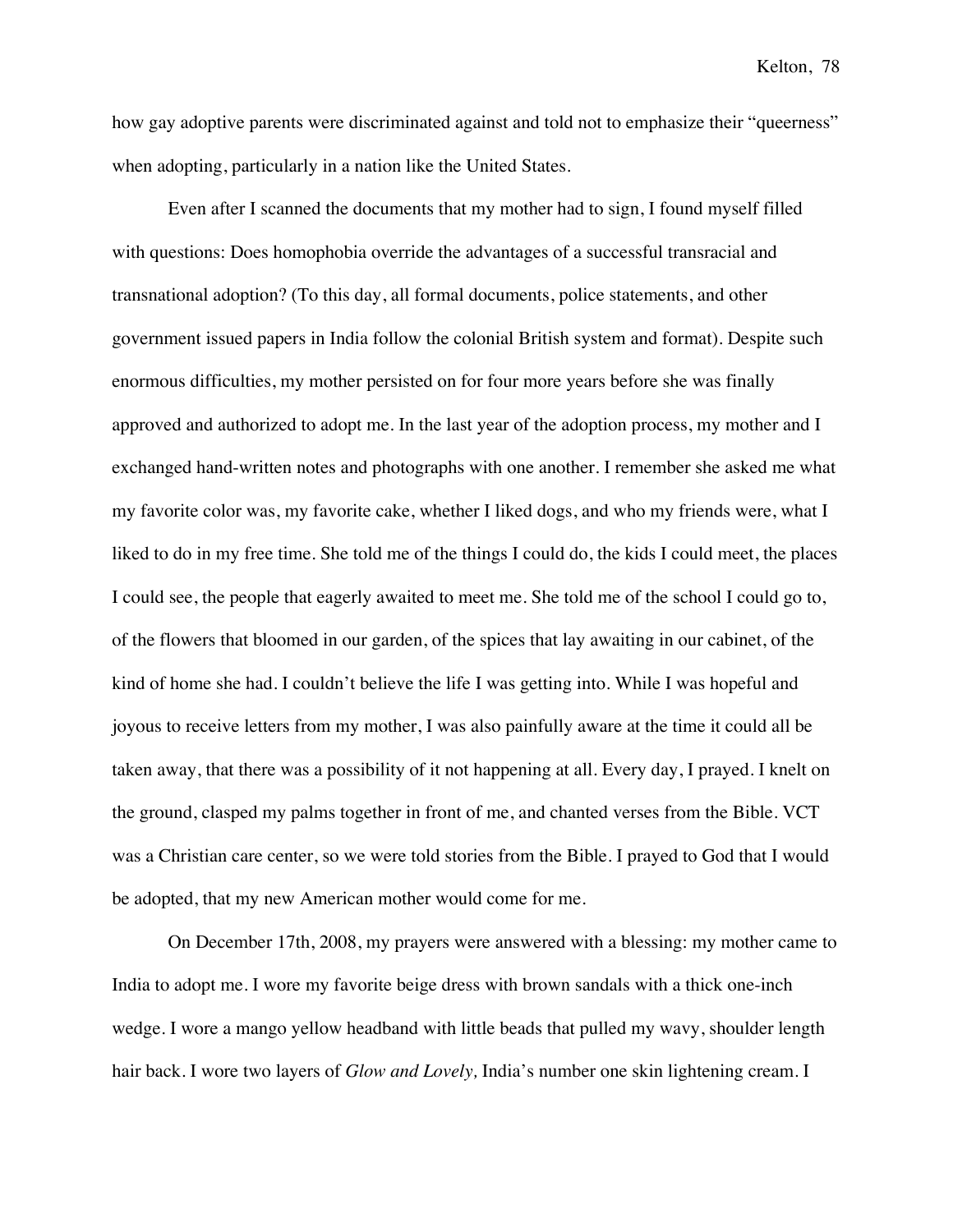still have all these things tucked away in a closet in San Francisco, including the half-used tube of *Glow and Lovely*. I felt excited and *worthy*. I looked healthy, and genuinely happy.

According to CARA adoption agency guidelines, the parent must come in-country to pick up and adopt the child. That day was the first time I saw and met my new American mother. My back was turned to the large mahogany wooden doors. That day, I knew I was being adopted. I remember waking up extra early and staring out from the second floor of our pink building overlooking the stray dogs and lonesome cows. I remember trying to burn what I saw into my memory, willing myself not to forget the smell, the color, the noise. I did feel sad for leaving behind Lokesh and Ramesh, my foster brothers that lived with me, but I also felt giddy. *I* was finally chosen. I made sure to wash myself extra hard and extra well. I remember telling my foster mother, Sindhu, how excited I was to meet my new mother. She rarely smiled, but this time, she managed a small smile with a slight wobble of her head. She even painted a bindi on my forehead with the black eyeliner that she only uses on her own daughter, Harini. That day, I truly felt wanted, like I finally had a place to call home and a person to call my mother.

My mother walked through the doors with black high heels, long black pants with white vertical lines, and a black blouse. I felt a rush of emotions - excitement, fear, joy, sadness. She was so beautiful, but so alien. I found myself hiding behind Mary Paul, the head of the orphanage, tugging at her saree. "I know Jyothika, she looks strange, and her accent is very strong, but this is your new mother," she said. Just moments ago, I was giddy and nervous with anticipation. Now, upon seeing her here, at the orphanage finally coming to get me, I was scared. I was scared because I was going to leave behind everything and everyone I had ever known. I was scared because I was forced to re-locate, to transition once again. I was scared because I was walking into the unknown, completely bare, and exposed, with only a few belongings that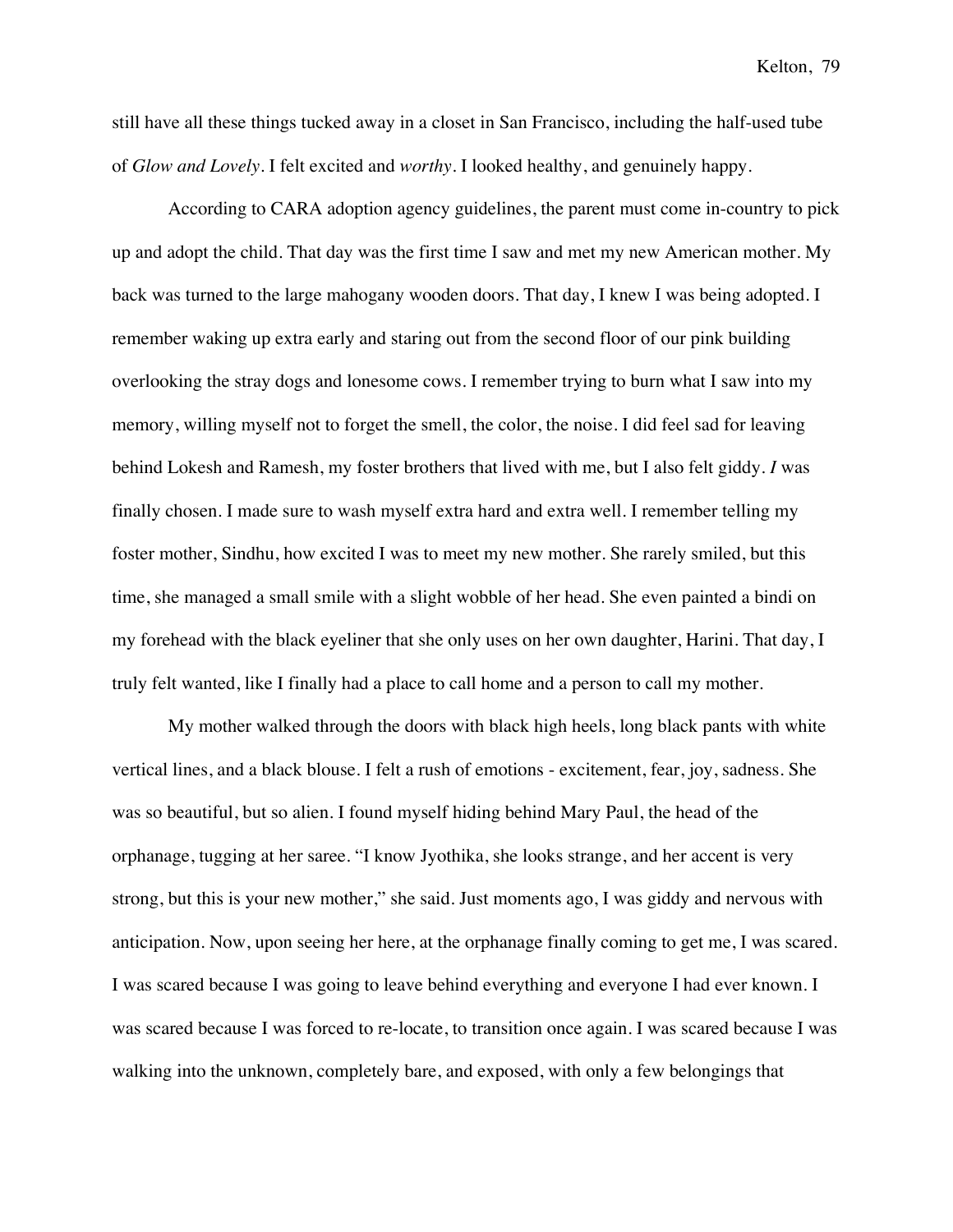tethered me to the orphanage - a few pairs of tiger striped underwear, a pink and white kurta, a beige colored dress, and a black butterfly backpack. Soon, those ties were severed, and the few belongings were reduced to objects that became the vessels for burying and transporting my memories. However, that's not to say I was not exuberant too. I was happy because I was leaving - leaving behind pain, trauma, and abuse that had plagued me for so long. I was happy because I now had a family, a mother, who wanted me just as much as I wanted her. My story is filled with tears and rips, scratches and scars, but it's not one that deserves pity or commiseration, but one that gives *hope*.

I remember my mother and Larry, and I waiting at the New Delhi airport for our flight to Frankfurt to the United States. We were flying first-class Lufthansa airline from New Delhi to Frankfurt. I had never been on an airplane or seen so many foreigners traveling. I'd never had such good food! I was in awe. As we boarded the airplane and prepared for take-off, I remember feeling like I was going to a whole other planet, or even another galaxy; the world I had once called home became smaller and smaller until it was no longer in sight, but just a collection of memories. These memories, despite having been buried in a time capsule, are as fresh as the flowers I picked just yesterday. As a 10-year-old, my imagination ran wild: I imagined I was going through celestial space to a whole new planet called 'America'.

**\***

I remember landing at Dulles International Airport on December 21, 2008. I remember being extremely jetlagged, but also eager. I remember driving from Dulles International Airport to our home in Middleburg, Virginia. Here, the days are short, but the weeks are long. Lightness scurries away quickly, as if intimidated by the darkness. One by one, the cars trickle out of the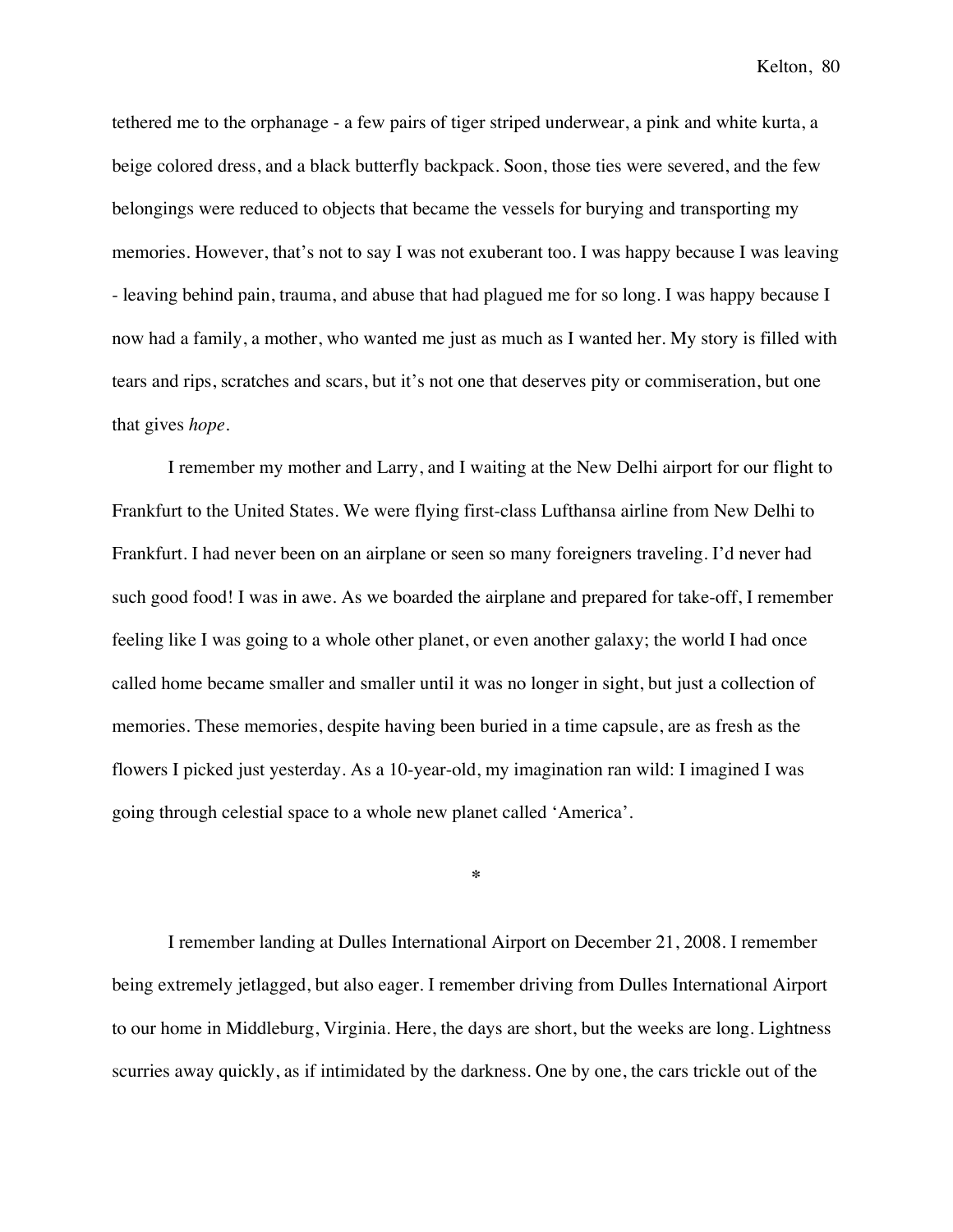garage and speed around the corner. I press my nose up close to the car window. *I have never seen so many white people*. Their pale ghostly appearance fascinated me. My eyes ran along the lines of their protruding veins, bulging at the arms and calves. I found myself unabashedly staring. Gazing out from the backseat of the car, the trees stand tall in line, naked and exposed against the dark sky. My mother drives fast, so the trees are just a blur lining our way. She stops at a red light and I stare fixedly out the window. The gray branches stick out like broken limbs, pointing in disturbing angles and directions.

> "Why trees have no leaves?" I ask my mother in my broken English with a thick, heavy Indian accent.

> "In winter time here, the trees lose their leaves, it's their seasonal cycle," my mother explains.

"But they not lonely without them? It seems lonely."

My mother nods thoughtfully as she continues to drive. She taps her fingers on the wheel, one by one, considering my question. Here, in the United States, I was in an unfamiliar space: I was like a plant that's been transplanted. With no experience in this climate or with this food or place, I feared I would wilt - I withheld parts of myself, my roots stunted. In need of comfort, I searched for the familiar bright colors or the incessant honking of cars and autos or the stench of urine mixed with car exhaust, garam masala and cardamom. Instead, I was confronted with trees that created monstrous illustrations in the sky, casting eerie shadows on the dirt road. Once again, I was afraid. I was accosted by air that was so cold it made my nose run. I was desolate. I was no longer who I once was - my exuberance was snatched by the cold, replaced with rising panic. I swallowed hard.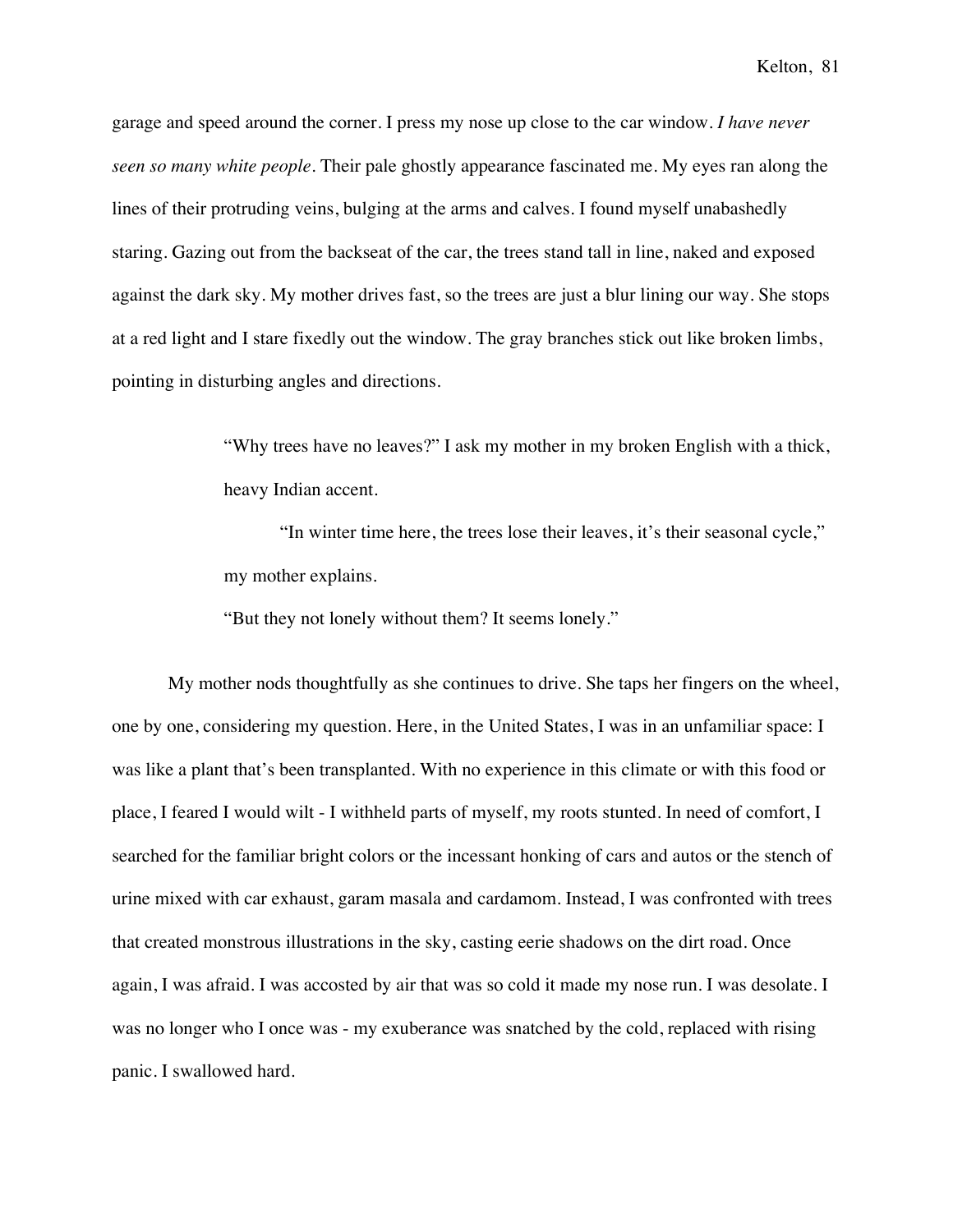The cars obediently followed the yellow and white lines on the road, traveling at the same speed, turning at the same angle, braking at the same time. No one seemed to be in a hurry, the cars were slow to start, and slow to stop. No one drove on the sidewalks or rushed through a yellow light or veered around the pedestrians. It was orderly, it was timed, it was a system. *So strange,* I thought.

Coming to America was a first for everything - first time using utensils, first time eating pasta, first time wearing brand new clothes, first time going to school, first time having my own space and room, first time sleeping in a silent city. I was transplanted to a new environment, not knowing the language, culture, food, climate, people, nature. I had to survive again. To survive, I had to plant my roots here in America too. What I had not realized until several years later was that my roots had already begun to grow and intertwine with one another when my mother and Larry came to India to adopt me. The first root grew as tears streamed down my face and I turned my back to the orphanage and my fellow orphan friends, looking instead at the future and my new American mother. This is what psychologists call "forming attachment." What they mean is, I was emotionally balanced and in tune to form a bond with my new mother, an important factor in any adoption. However, the three of us together confused people - were they a family? Were they friends? What were they? We were the misfits. The three of us together looked strange - two older white adults with a young Indian girl. Whether it be rushing through the airport or window shopping in Georgetown shopping mall or getting our hair blown out, my mother and I are a constant cause of attraction.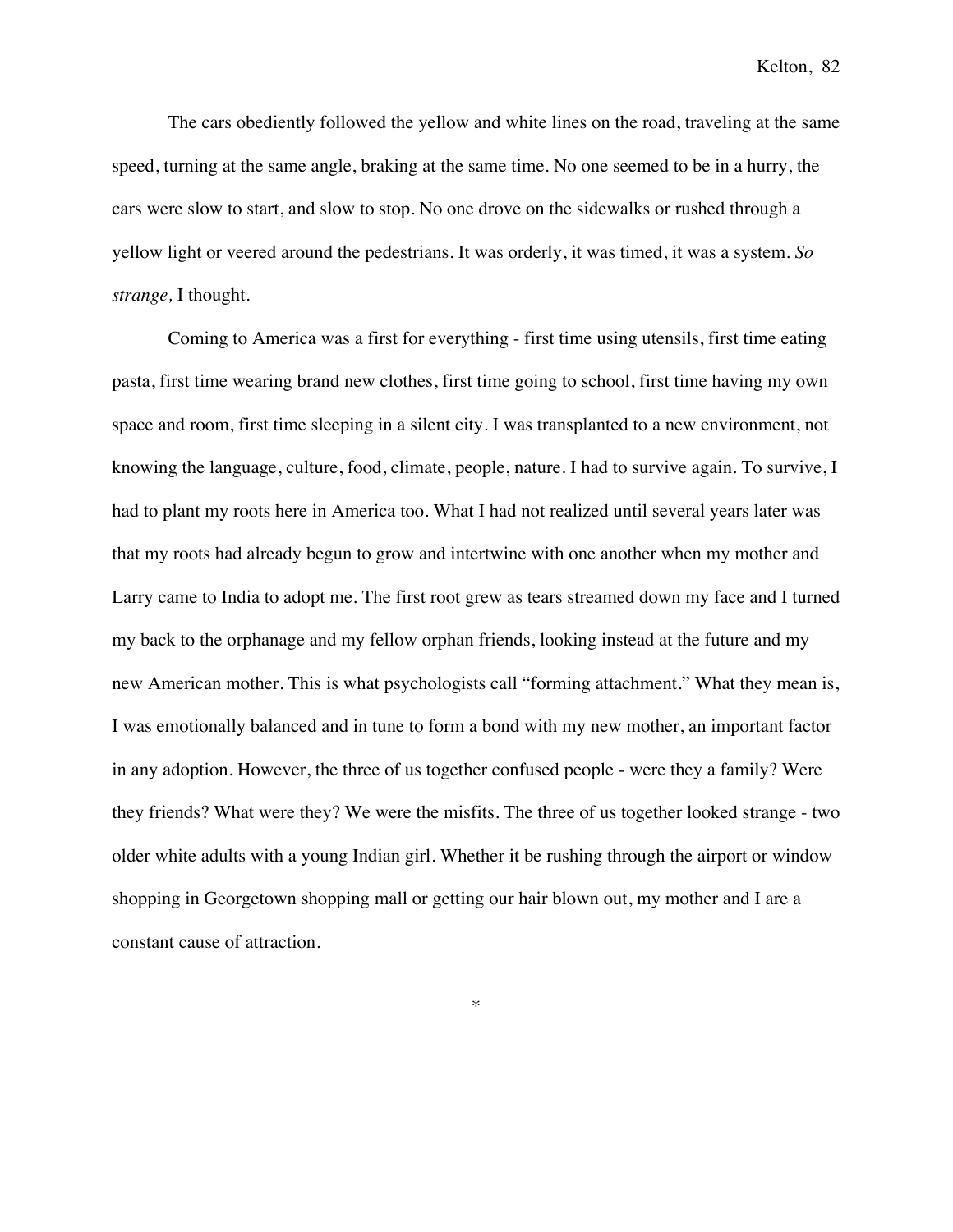I was in the 7th grade and about to attend my very first Bar Mitzvah. I had been living in the United States for almost two years by then. My English had progressed quickly, but my Indian accent still clung heavy. Despite growing up in extreme poverty and never having enough food to fill my stomach, the habits of American consumption came to me easily - I enjoyed buying new material goods, trying on glamour, daring to wear shorter and more revealing skirts, eating until the trousers' buttons popped off. I was changing fast, and my old self was fading quickly. My mother and I went to Nordstrom, an American luxury department store. The salesperson offered to help us find some dresses.

> "Here are some things I was able to find. Should I give this to you or uhh…?" "My daughter." My mother finished her sentence.

The salesperson's face shifted from confusion to surprise. She did not expect for two people like my mother and I to be mother and daughter. Why? Because we neither had any genetic connection nor did we resemble one another in any way, despite demonstrating similarities in our mannerisms and speech habits. I stared at her as the salesperson struggled to grapple with our relationship. Reflecting now some years later as a college student about to graduate, I remember my mother always correcting strangers. "No, I am not her baby-sitter." "No, we are not sisters." "No, we are not friends." I imagine it was exhausting and frustrating to always have to defend her relationship with me. To find out what my mother's experience with my adoption was like, I gave her a call from Brunswick, Maine to San Francisco, California. My mother picked up the phone immediately.

"Gumby! What's up?" Her voice echoed through the speakers.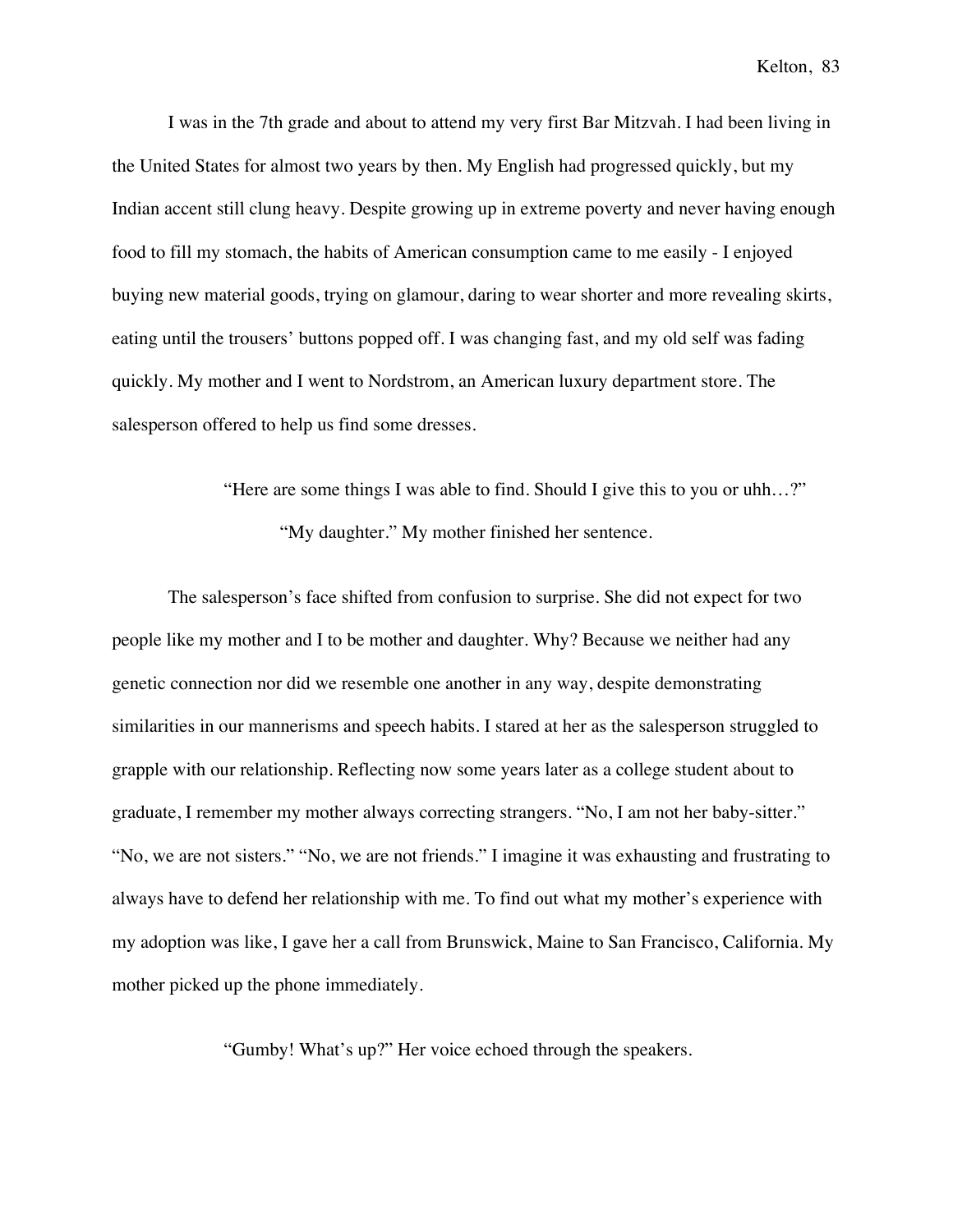"So I'm writing a section of my thesis, and I wondered what it was like for you to

always have to defend, or re-assert your relationship with me?" My mother took a minute to think.

"You know, it was difficult. I definitely did feel like I was defending my role as your mother, and just fighting to be recognized as a mother even."

Especially when I was younger, my mother was constantly questioned about her role as a mother, particularly as *my* mother, whether it be at other people's homes, at airports, at school performances, or even at parent teacher conferences. Any sense of recognition and validation as a mother came from me, her friends, family, and her support system, not from strangers or others. For my mother, adoption was a way into motherhood. Adoption was her way of creating a family - one that threatens the traditional family unit, being a single mother raising an adopted daughter on her own. In adoption, my mother found a different sort of fulfillment.

I am in 8th grade at Maret School in Washington DC. Every winter, the school put on a middle school talent show. Being the bold, confident 8th grader I was, I signed up to play a solo on the piano. On the day of the talent show, I wore the brand-new outfit that my mother got me just a couple of days before: shiny black, white and grey puffy skirt with a white blouse and long grey earrings from Claire's, a cheap jewelry store that I quickly became obsessed with.

It was my turn to perform next. My friends cheered me on. I got onto the stage and walked to the piano. Before sitting down, I walked to the microphone. I remember the light blinding my eyes, so I shifted away from the light. It followed me. I held my right hand up like a visor, trying to keep the light from blinding my eyes. The audience laughed. I remember trying to find my mother in the audience of about 150 or so members.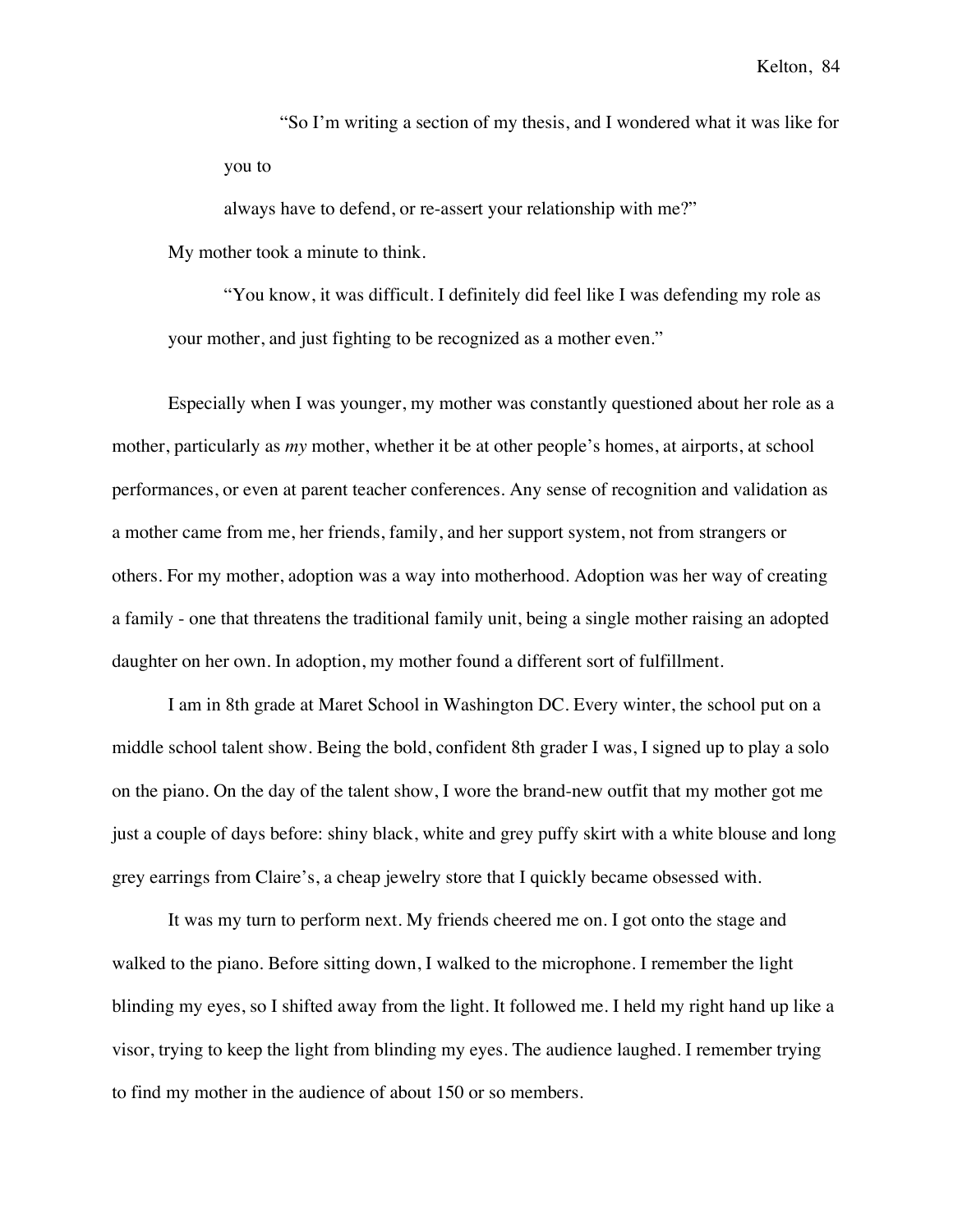"Before I play, I would like to dedicate this song to my mom." The audience audibly 'aww'ed.'

"You have done so much for me, and given me everything I have. So thank you mom. I love you. I hope you like the song."

I remember making several mistakes during the performance of *Für Elise* by Beethoven, and my cheeks turning hot. I finished the song quickly. I stood up, with my left hand on the piano, and bowed. Despite my mistakes, every single audience member stood up and clapped. My mother isn't too fond of surprises, but this is one she still cherishes to this day. My mother likes to joke that on that day, I made every parent in that room jealous. (I'd like to agree). This is my mother's earliest recollection of feeling a sense of validation and recognition as a mother: my extemporaneous speech confirmed her identity and her role as my mother. That day, I made my mother proud. I was proud to be her daughter, and to call her my mother. After the talent show was over, I remember friends and even strangers coming up to my mother and congratulating my mother for raising such a good daughter. *My mother had succeeded*. Her identity as a mother, and as *my* mother, was finally recognized, and even *admired* by strangers and others.

The fight to enter motherhood and to be recognized as a mother isn't easy, especially in transracial adoptions. When I asked my mother what her transition into motherhood was like, she had several thoughts:

> "You see in adoption, the transition in becoming a mother is very abrupt, and I don't mean that negatively at all. What I mean by 'abrupt' is that, when you're having a biological child, you have 9 months to prepare for it. You can feel the biological child growing inside you, so there's already a connection between you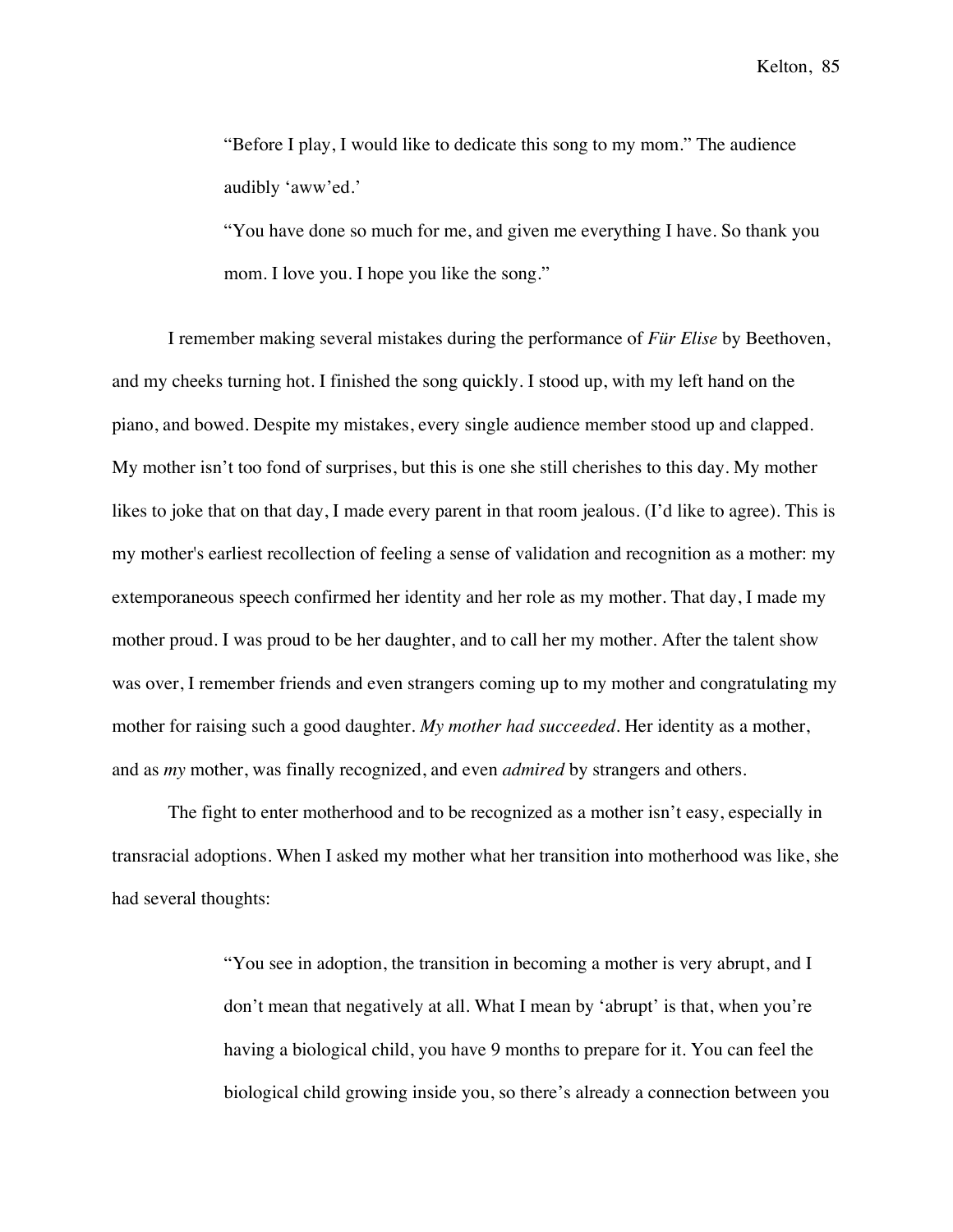and the child. In adoption, there is a different kind of connection that is formed through letter and picture exchanges and such, but it's not the same, you know? It is almost artificial in a sense. In adoption, becoming a mother is dealing with it intellectually and communicating about it. Now that I think about it, adoption also misses the physical ramifications of having a child. There is an abrupt physical introduction to the child. It was like turning a light switch on and off - one instant I wasn't a mother, and in another, I was."

For a long time, I viewed adoption only from my perspective, until I started writing this thesis and began to wonder what the adoption process and experience was like for my mother. Reflecting on my childhood and teen-hood in America, I remember I felt a real close connection and attachment to my mom, so much so that I think I might've put a stop to her romantic and sex life for a while. I remember my mother walking down the carpeted stairs one day. Even from the eyes of a 7th grader, I knew my mother looked too dressed up - she was wearing a dark blue dress that hugged her figure with a beige colored necklace and fancy high heels. I remember thinking she was going on a date and worrying that she might run away with that man and leave me behind. (She was in fact going to a business dinner meeting). Looking back now, I know that was irrational thinking, but back then, the introduction of another member into the family was a real threat. I felt very possessive of my mom, and most certainly didn't want to share her with someone else!

By the winter of 2014, my mother and I had been living in Washington DC for about five years, while Larry returned to San Francisco, living the humble life of a monk-turned-lawyer. It was just my mother and me, and our three golden retrievers in our upper-middle class house located in Dupont Circle in Washington DC. Some might say this is a small family, but to me,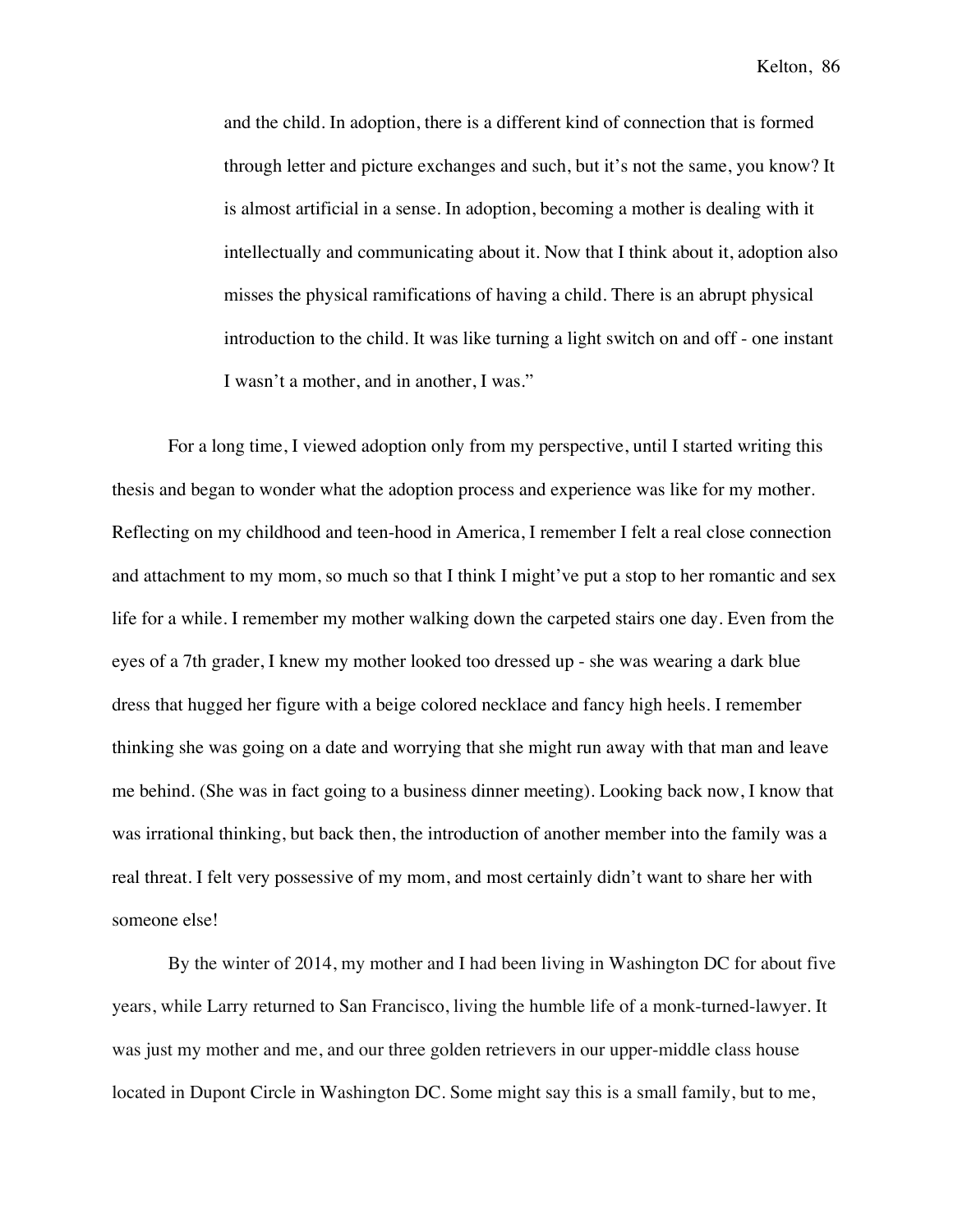my dogs are my siblings, so I consider my family to be big, like many Indian families. With every break I got from school, we would travel to San Francisco, my mother's childhood place. The first couple of times we went, I enjoyed the trips. We went to see the Alcatraz, rode on the famous Trolley, walked on the Golden Gate Bridge, ate Indian food in Berkeley that actually nearly tasted like my old home. However, because we went there for every break I had from school, I grew tired and found myself complaining. Oftentimes, a babysitter or Larry would watch over me, while my mother went into the office by the Ferry building to continue working.

**\***

I didn't understand how similar and alone my mother and I were until we decided to move to San Francisco from Washington DC in the summer of 2014. I had just finished 9th grade at Maret High School, after what was a tumultuous year for me and my mother. In the 9th grade, I went down a dark hole on the internet, seeking validation from strange random men on the inter web. As you can imagine, this put my mother on edge, causing a bout of anxiety for both of us. In the summer of 2014, my mother and I went house hunting in Mill Valley, where the Branson School, my new high school, was located. I remember walking around Mill Valley and counting how many people of color we saw. We saw just one Asian family. By this point, I was already adjusted well to living in predominantly white neighborhoods and attending majority white elite schools, but being in Mill Valley with my mother, I have never felt so alienated. We looked like tourists who clearly didn't belong. It almost felt as if it was *wrong* for us to be there. We looked at each other and knew instantly we could not live there. Thus, we looked at homes in the heart of the city. On Russian Hill, we found our home: we laid on the soft white carpet together and admired the chirping of the parrots and birds and the distant sound of the foghorn.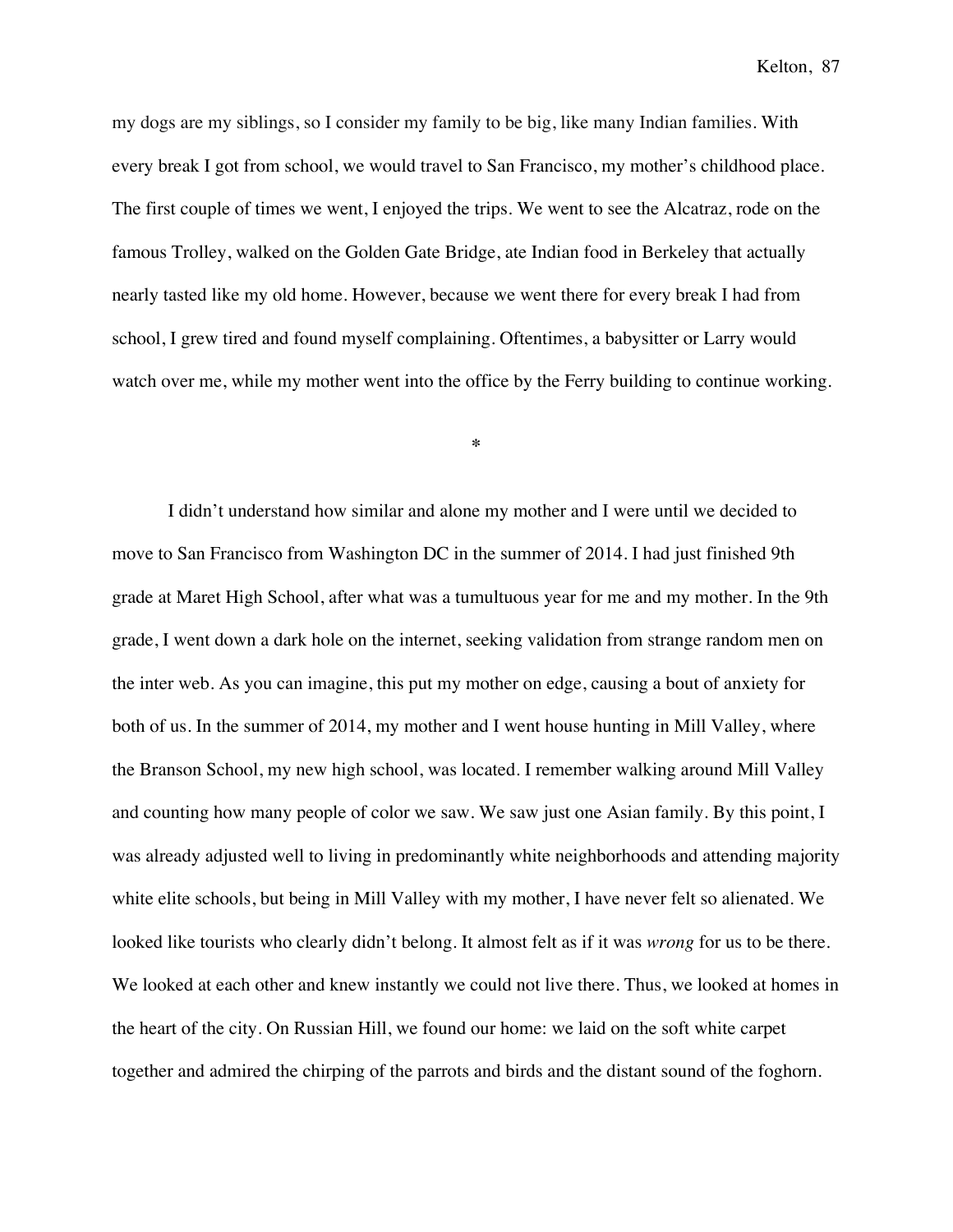We had a full view of the city, with just a 20-minute drive across the Golden Gate Bridge to get to school. In finding a home together, my mother and I reinforced our bond as a family. This was permanent. This was a home we could call *ours*. In the city, we didn't stick out. In the city, we were asked fewer questions. In the city, we didn't have to explain ourselves. *This was our home*.

Starting high school in one place and finishing at another was difficult, but transition and adaptation were not notions I wasn't already familiar with. Even though I was starting the Branson School in the 10th grade (and I was the only transfer student at the time), I made friends quickly and excelled in all my classes (with a lot of help from my mother).

I remember it was August 30th, 2014. My mother and I were invited to the "new student and family reception." My mother and I were the only family entering in the 10th grade. I immediately stuck out, but as soon as I stepped foot onto Branson High School's campus, I knew that I wasn't going to "fit in" anyway. Branson's campus sat perched up on top of a hill with the mountains as its backdrop in a tiny, extremely wealthy area called Ross. On top of the hill, was the admissions office and the fine arts building. Below the hill was the athletics facilities, the soccer field, and many classrooms. As my mother and I walked down the long winding driveway on a beautiful Friday afternoon, we consistently saw only white people. We'd occasionally see a Latino, or an Asian, but very rarely did we see a dark skin toned Indian or even a Black person. The smell of eucalyptus was in the air, and the small campus evoked a sense of serenity. Sure, I felt out of place, but I was *calm*. Trees lined the driveway, and the buildings were a sunshine yellow that complimented the simple landscape of the campus. Melea was told by my interviewer, Ellie, to show me around. Melea introduced me to her friends, where I met Shoshi, a fellow adoptee. Shoshi, quite fair in skin tone complexion, was adopted from China as a baby by a white single mother. I found I could relate a great deal to her, particularly in the transracial,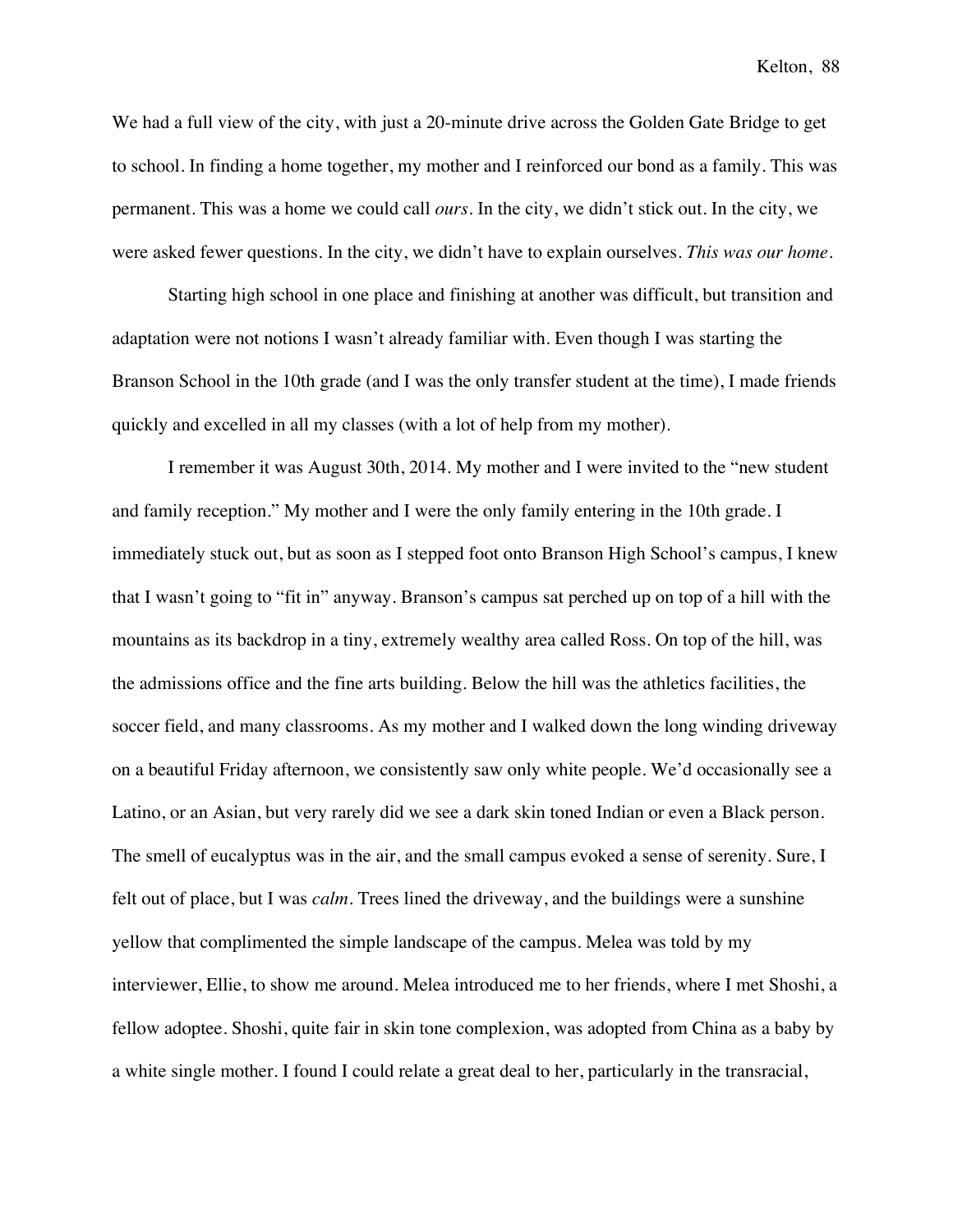transcultural, and transnational adoption aspects, as well as in terms of the absence of a father figure or male role model.

To this day, she and I still communicate with one another, sending each other a text out of the blue and liking each other's Instagram posts. While Shoshi understood many of the struggles that my mother and I faced, she at the same time didn't exactly understand my identity crisis - of being Indian and American, of being poor and rich, of having a dark skin tone complexion. She explained to me that despite her skin tone complexion being fair, her mother and her still dealt with racial tensions in their relationship. She explained to me that the absence of a father didn't really bother her because being a single mom, though hard, is "pretty badass." At the Branson School, within my friend group (which consisted of all Asian girls and one African American boy), I kind of "fit in". We were all BIPOCs, and I found a sense of comfort in that, even though I didn't necessarily receive validation as an adoptee or allowed myself to talk about my years at the orphanage. Because well, that would make everybody sad, and I was not about to tell a sob story while starting at a new high school.

During the new students and family reception, I asked my newly established friend group who they thought my mother was. They all scanned the crowd. Shoshi pointed to a white mother sitting next to a group of African American parents. My mother was the only white person sitting next to another person of color. Scanning the cafeteria, tables were segregated by race and color white families sat on one side, the blacks and everyone else sat on the other side. I nodded my head. *How did she know?* I found myself asking her later. She responded, "my mom told me that after she adopted me, she saw how different I was treated from her, so I guess she just kind of gravitated towards the Chinese community." Shoshi, or rather her mother, *understood*. When she saw me and my mother, she didn't question us. For the first time, I felt a sense of community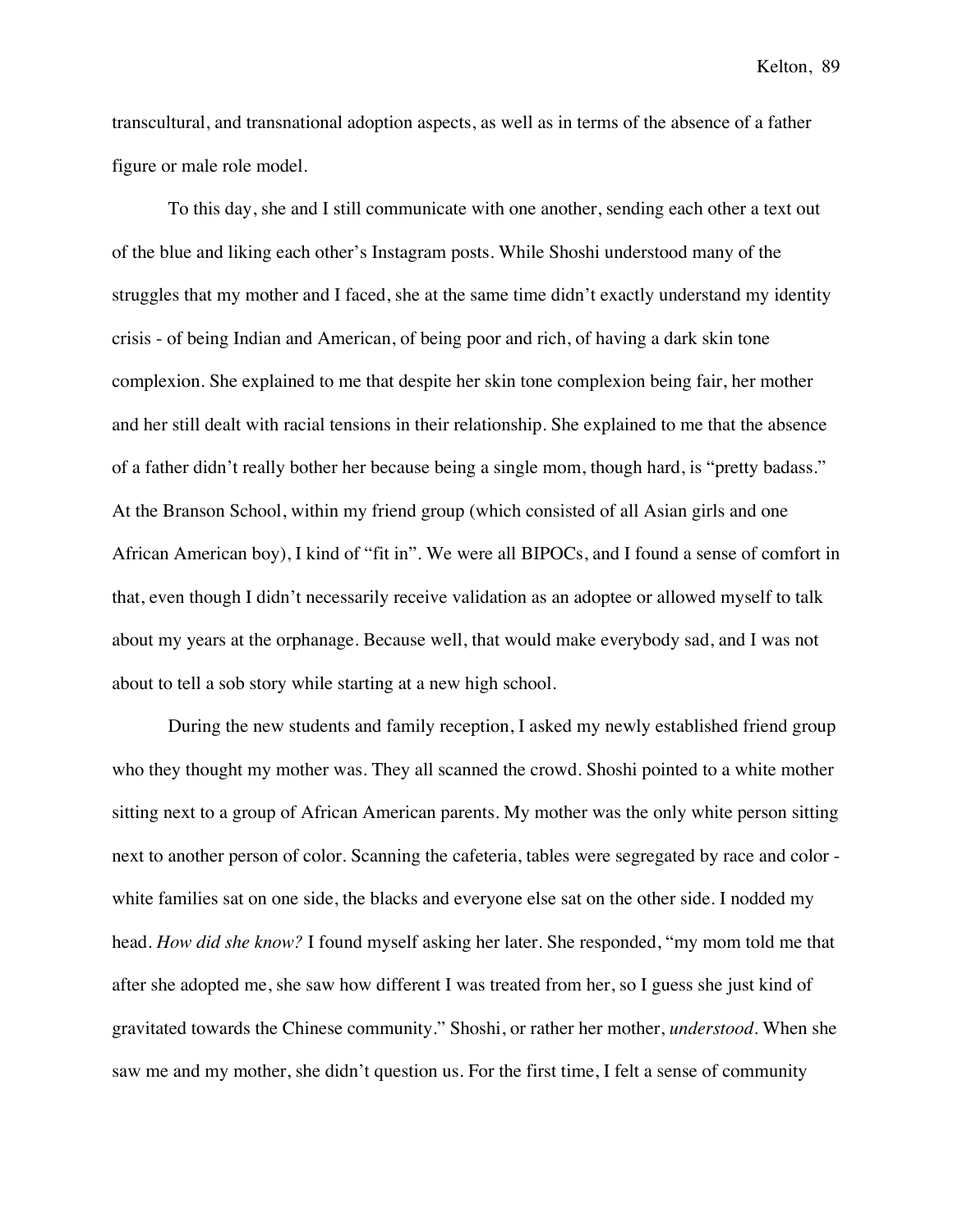with her. For the first time, I no longer squirmed for being 'different.' Instead, I took delight in my marker as 'adoptee.'

## **Privileges of An Adoptee**

The marker of "adoptee" or being adopted is a core part of my identity. However, this wasn't always the case. In Bangalore, India, my markers transitioned from being 'no one' to an 'orphan,' in which I experienced another kind of freedom and liberation in calling myself an 'orphan.' In America, I was no longer an orphan, but an adoptee and a daughter - one who was wanted, cared for, and with a whole lot of privilege.

In coming to America, this marker of 'adoptee' has constantly been under attack and threatened, whether it be in schools, camps, parks, coffee shops. This is not uncommon, especially in transracial adoptions. Reported incidents of discrimination, racism, colorism, sexism, are extremely high in transracial adoptions (CARA). This is because most of the transracial adoptions occur in which a child of color is placed with a white family. In such instances, the adopted child may undergo what psychologists call the "transracial adoption paradox". I certainly experienced this "transracial adoption paradox" because despite the differences in my mother's and my skin color, I was able to experience some of the privileges that come with Whiteness.

The term "transracial adoption paradox" is oftentimes used interchangeably with the English colloquial term, "being white-washed." While there are some overlaps in terms of terminology and meaning, there is also a distinct difference. The term "being white-washed" is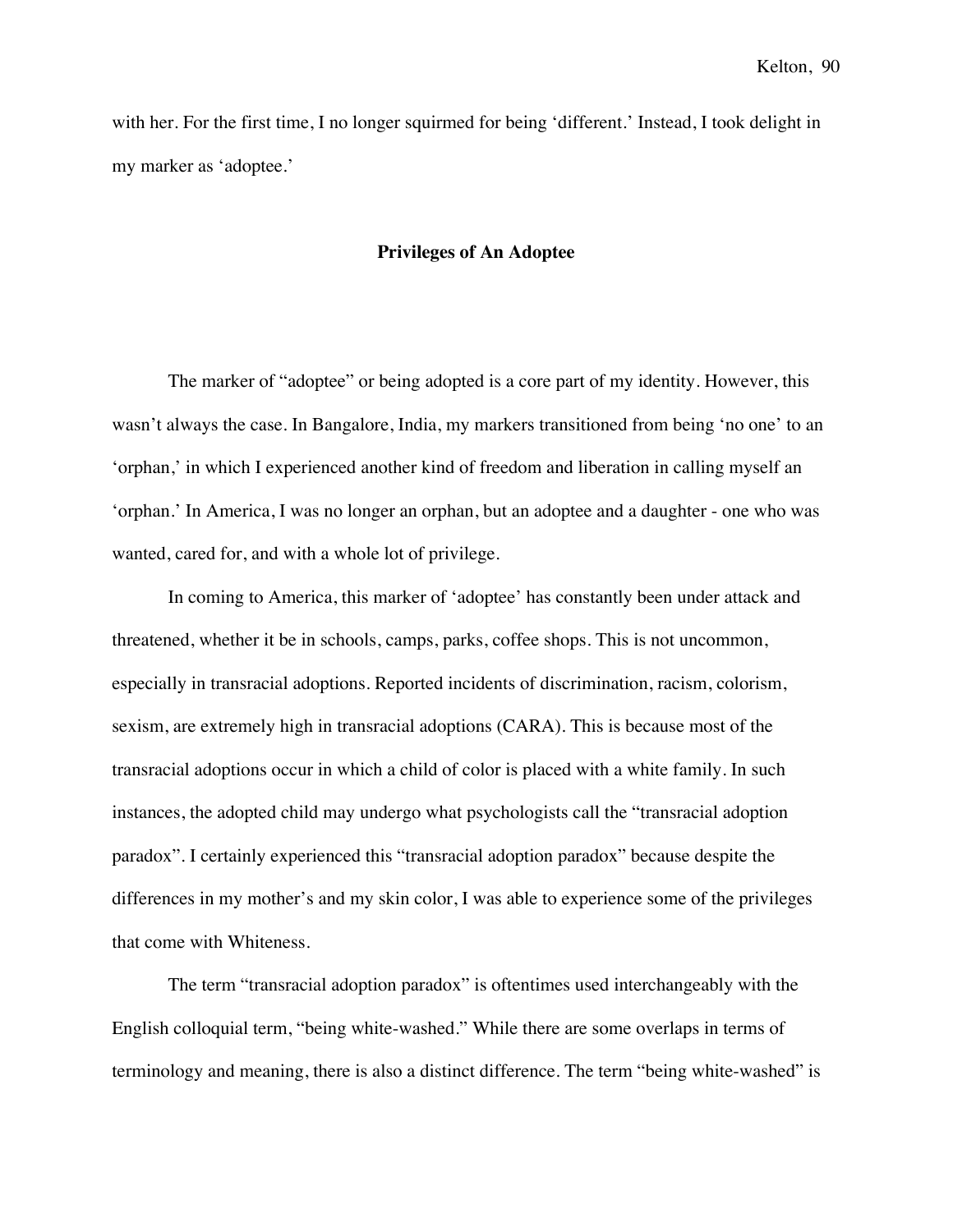colloquial English and has connotations that are derogatory. This term is used to insult adoptees, immigrants, and BIPOCs, accusing them of assimilating to the "American culture" so well, they've forgotten their *own* culture and identity. Thus, terms such as "oreo" or "banana" are derogatory English slang that grew out of the term "white-washed" and are used as weapons to oppress BIPOCs. "Transracial adoption paradox" in comparison is an adoptee, often a BIPOC, who due to transracial adoption can share some of the same privileges that Whiteness brings, despite themselves not being white. This doesn't necessarily mean they've "forgotten" their own culture and identity or view themselves as 'being white' - that's where the paradox comes in. In this paradox, the adoptees are neither white nor brown, black, yellow; they are neither Indian nor American; they are a *mix* - accepted nowhere yet belonging in both.

It was a week before the semester was supposed to start at Branson High School in 2014. My mother and I decided to go shopping to buy new clothes for a fresh start. We drove across the Golden Gate Bridge and went to Corte Madera Shopping Mall, the place where "bougee" people go (which just so happens to be majority white). I remember walking around with my mother and just witnessing the wealth displayed openly on the people - designer clothes, multiple brand-name bags on each arm, pristine white skin with not a single blonde hair out of place. Corte Madera shopping mall was filled with popular expensive brands like Anthropologie, Williams and Sonoma, Tesla, Restoration Hardware, Pottery Barn, Peloton, you name it. There were couples and families with kids running around eating hotdogs and spilling juice on the concrete ground. There were seating areas that were positioned towards the sun, allowing individuals to sunbathe and people watch. I especially liked people watching here because I saw their need to put on an air of confidence, of wealth they may not necessarily have. I found myself conjuring stories of them in my head - what they ate last, whom they've loved, what their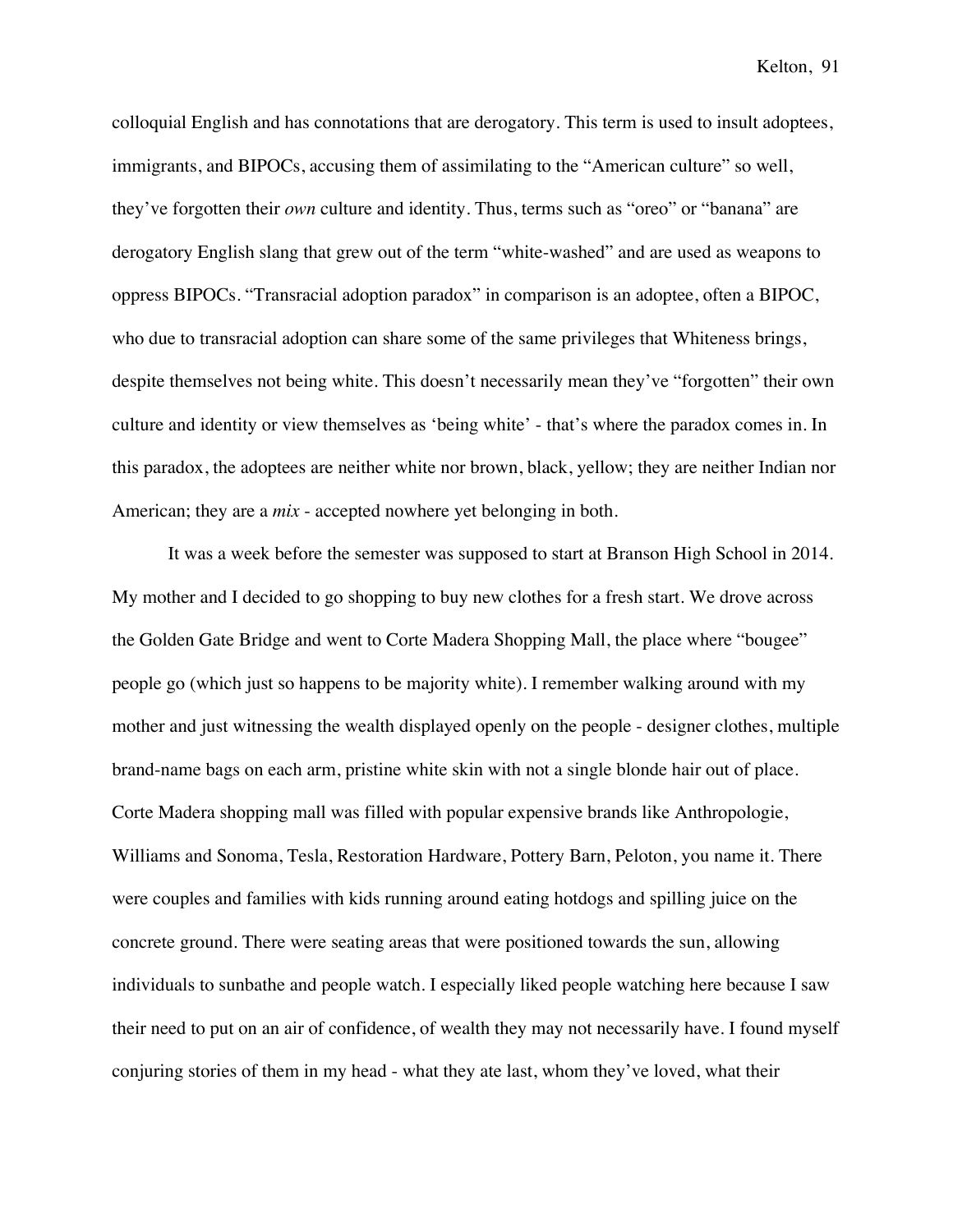obligations might be, when they last masturbated, when they last had sex. It didn't strike me then, but I understand now that adoption is a privilege.

For me, in India, adoption was a way out - out of a life of extreme poverty, abuse, and despair. However, in America, adoption has brought me tremendous privilege. It was a privilege for me, as a dark skin toned Indian woman, to have the audacity to shop in such luxury stores. I remember one time walking into Restoration Hardware without my mother and the salespeople raising their eyebrows as if to suggest, "What is she doing here?" I went in because my mother told me to gauge the size of the dining room chairs and test how comfortable they were while she went to the restroom. Of course, as a high school student, I could not afford any of the stuff there, but that's not the point. Just by me being in that space made those around me uncomfortable. How dare they question my right to be in that space? I realized then it was because of my mother's 'whiteness,' and due to this phenomenon of 'transracial adoption paradox,' that I was able to share some of the privileges that Whiteness provides. Despite having access to some of the privileges that Whiteness brings, I was also made aware of my presence in that space, which was not mine to begin with. It was a weird experience with privilege where white people didn't have to think twice about being in that particular space, but I was all too aware.

It was around Christmas time in 2017 that my mother and her partner, Andrew, came to visit me in India during my gap year. We all met in Bangalore. I remember getting on the airplane from Pune to Bangalore and thinking, *I am finally going back. But, I am in control*. It felt strange. I didn't feel like I was ready to face my past, to fully confront the life I so willingly

**\***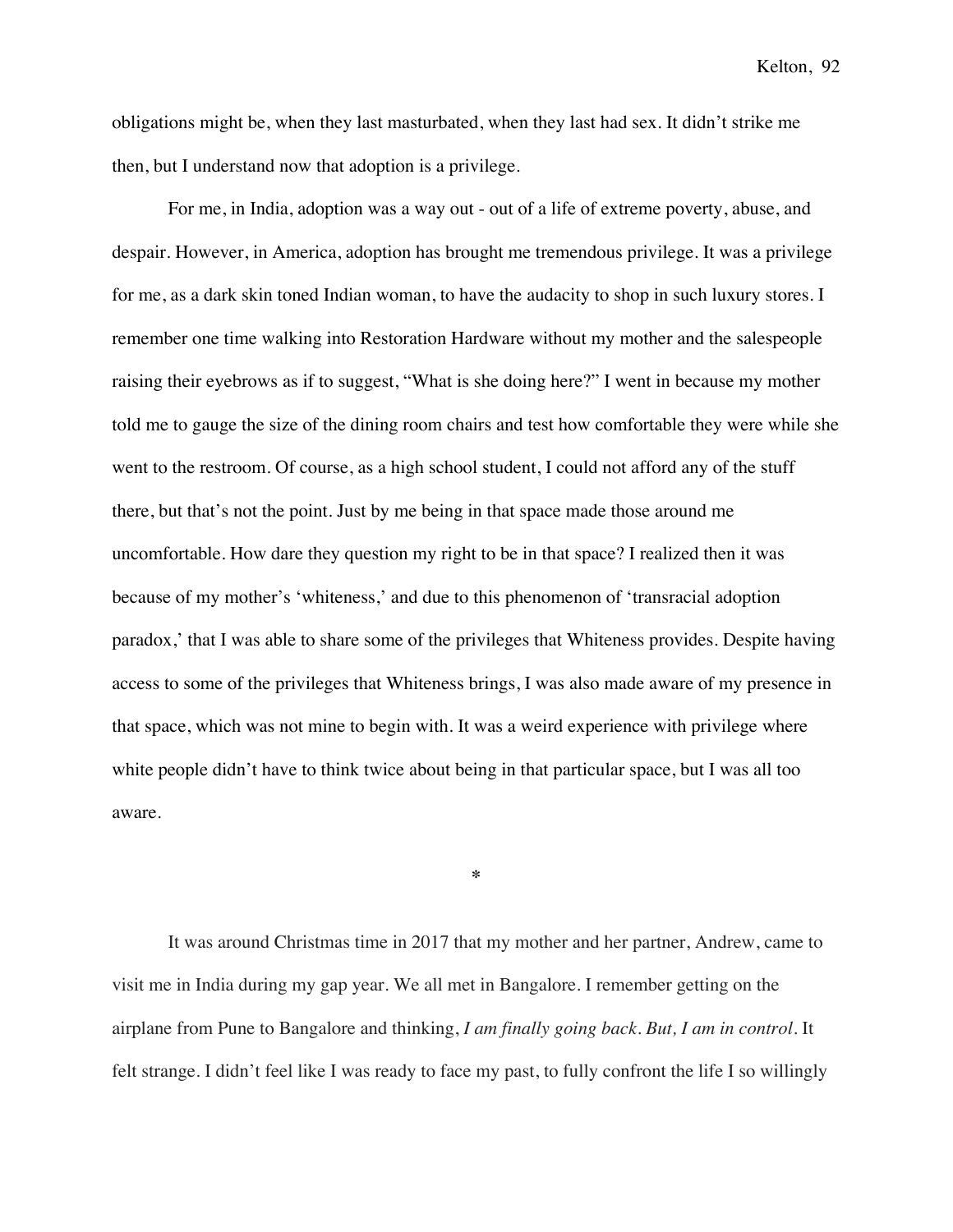and happily left behind. I think a part of me felt shame. Shame, because I didn't feel like I was doing well enough in the life I was given in America to face my orphanage and the staff that ran it. I walked down the carpeted pathway to my mother's hotel room. I knocked. She immediately opened the door. We embraced for a long time. Lying on our beds, we eagerly discussed my time in India, how excited we were to finally be going back to my orphanage after ten years. She asked me how I felt about going back. I remember telling her, *I need closure from my past. I cannot forget where I came from*.

My mother and I sat in the backseat of the car as it took us to my orphanage. There were far more wild brush and construction than I remembered. The buildings looked newer and taller. But the roads remained the same - it was never quite smooth nor bumpy, just gravely. The car pulled up, and my mother and I stepped out holding hands. Tears streamed down our faces. I recalled a small blue fountain that was next to the now tall and fruitful papaya tree. The place had changed, but it also looked the exact same - the same beige paint on the building, the same logo, the same layout.

We opened the same mahogany doors that my mother had walked through ten years earlier to adopt me. This time however, we walked through the doors *together*. At that moment, we weren't two strangers meeting each other for the first time, we were a *family*, united by the joy of adoption, that occurred right behind those very doors. A staff member walked towards us. She immediately recognized me.

"Jyothika, you are back!"

"Wow, how beautiful you've become! How proud we are!"

"You have not forgotten us. You are hope."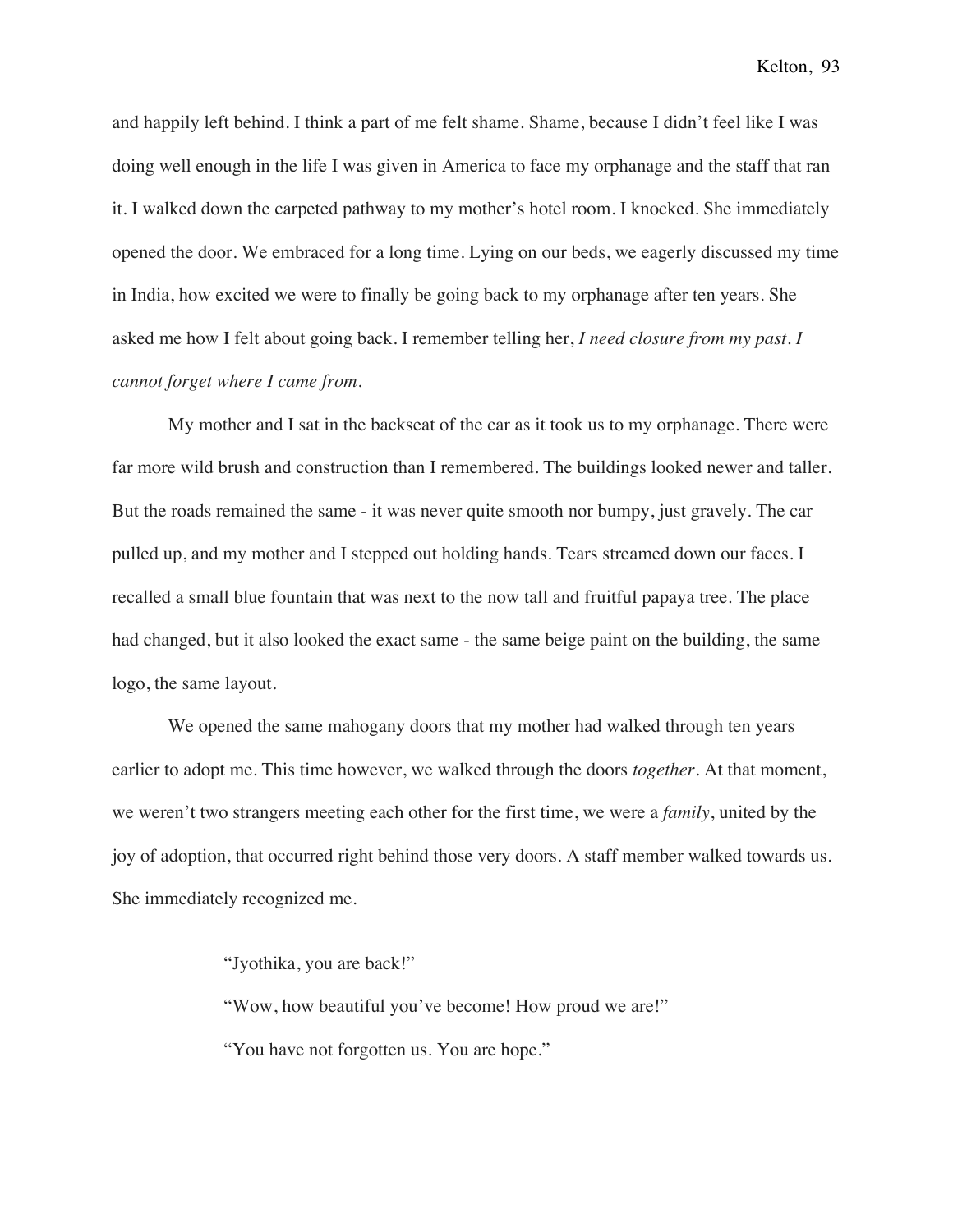It was then that a fresh batch of tears streamed down my face. *She remembered*. *I remembered*. In that moment, we shared everything words simply cannot explain - pain, fear, sorrow, loss, pride. I felt like I was that 9-year-old girl trapped inside the body of a 19 year old. After what was an emotionally challenging day, my mother and I met with the former head of the orphanage, Mary Paul for dinner at a traditional South Indian style restaurant. We sat outside under a canopy of trees. Man-made waterfall trickled nearby, creating an air of serenity in the middle of bustling Bangalore. We reflected and reminisced; we laughed and cried. Mary Paul told me how proud she was, of how far I've come and will go. She told me I was an inspiration. And I believed her. I looked at my mother, because if not for her, then who else to thank for the life I have now? After a few days, my mother and Andrew flew back to the United States, and I went back to Pune to finish the gap year program.

## **The Burning Touch of My Birth Mother**

To be entirely honest, I never really found myself beautiful. I thought the shape of my body was wonky, my breasts too large, my thighs too thick, my calves too small, my skin too dark. Prior to adoption, I knew that I was darker than my orphan counterparts, but it didn't bother me as much then. It was only when I came to America and became exposed to 'whiteness' that I realized just *how dark* I was. I remember growing up in America wanting to be like that "American Dream Girl" - tall, blonde, white, blue eyes, the classic conundrum every child goes through. I went to high school with many of these "American Dream Girls" - they were the most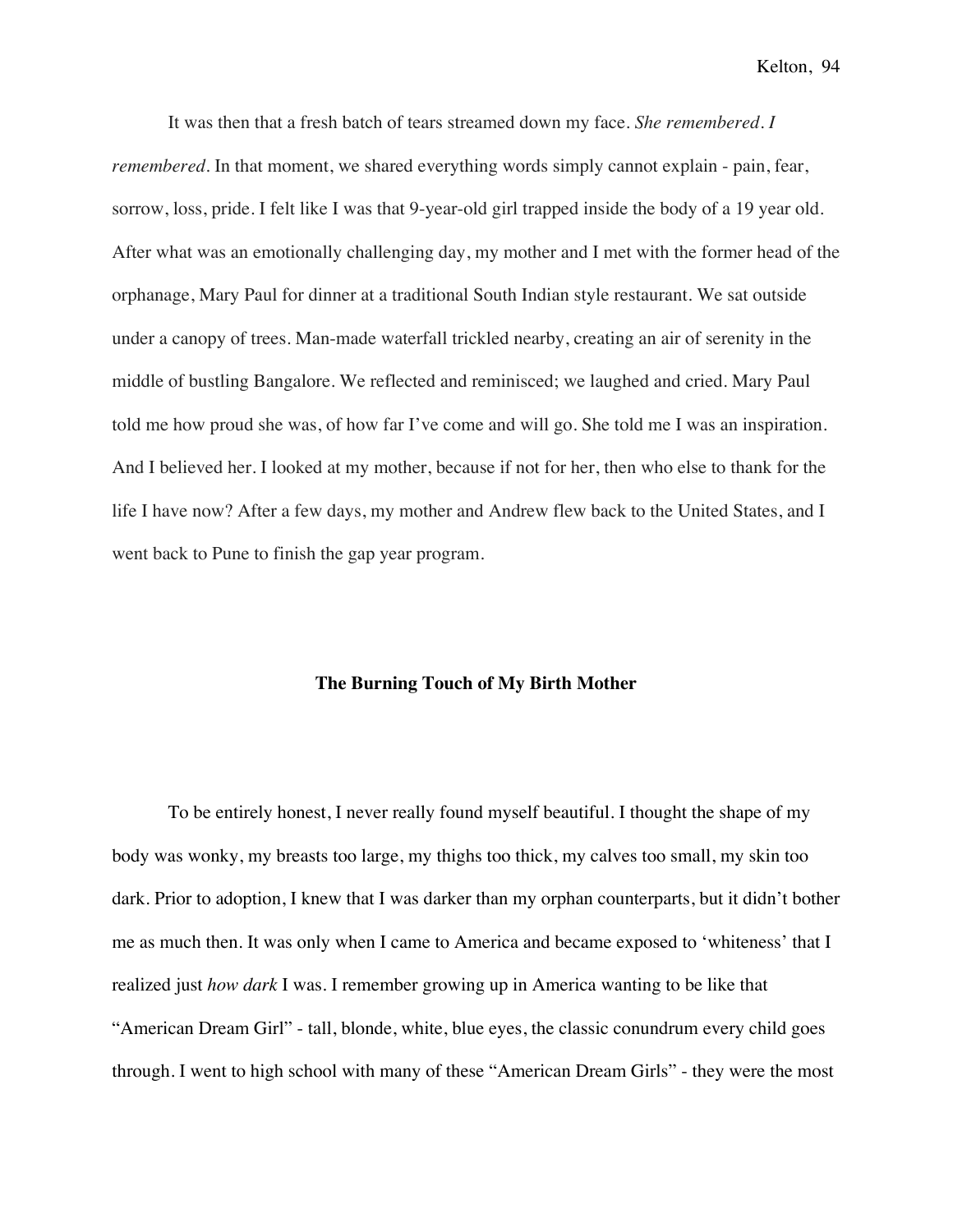popular all-white friend group in the school. I remember thinking if they knew how *white* they looked; how *exclusionary* they seemed and decided to come to the conclusion they're probably not even aware! That's when I stopped wanting to be white, wanting to "fit in." I decided then I didn't want to be as unaware. I chose to wear Indian clothes, to listen to Indian music, to re-learn Hindi and Tamil. It was then I thanked myself for *being different*. It was then I became even more grateful to be adopted. Because of those "American Dream Girls," I was able to accept my past and the journey I've traveled. They made me realize I had something they didn't: an amazing life's journey.

I started college still struggling to accept my skin color and to even find beauty within myself. In college, I was surrounded by people from all over the world. As I met more and more of my peers and the wider Bowdoin community, I found myself saying, *Oh, she's beautiful*. Afiah was a peer in my class from Ghana. Her skin was very dark, but she glowed. I found myself then finding beauty with dark skin too, that dark skin in fact *enhances* beauty. As I scroll through the pictures of myself on my iPhone, I realize my features have grown more noticeable over the years. My cheekbones have become more prominent, my eyelashes longer and fuller, the scar has slowly faded. When my mother first adopted me, the head of the orphanage, Mary Paul, told her I was very self-conscious of the scar on my right cheek. I was so ashamed I would make sure to turn the right side of my face away from the camera; I would add extra layers of *Glow and Lovely* to try and cover it up. I was so ashamed of it that my mother and I went to several dermatologists to try and get it fixed. There was no cream, no laser therapy that could fix it, just *time*.

For a long time, I walked around with that scar as it clung heavy to my face, as if it held me back somehow. I remember scrubbing my cheek hard trying to make it go away, but my skin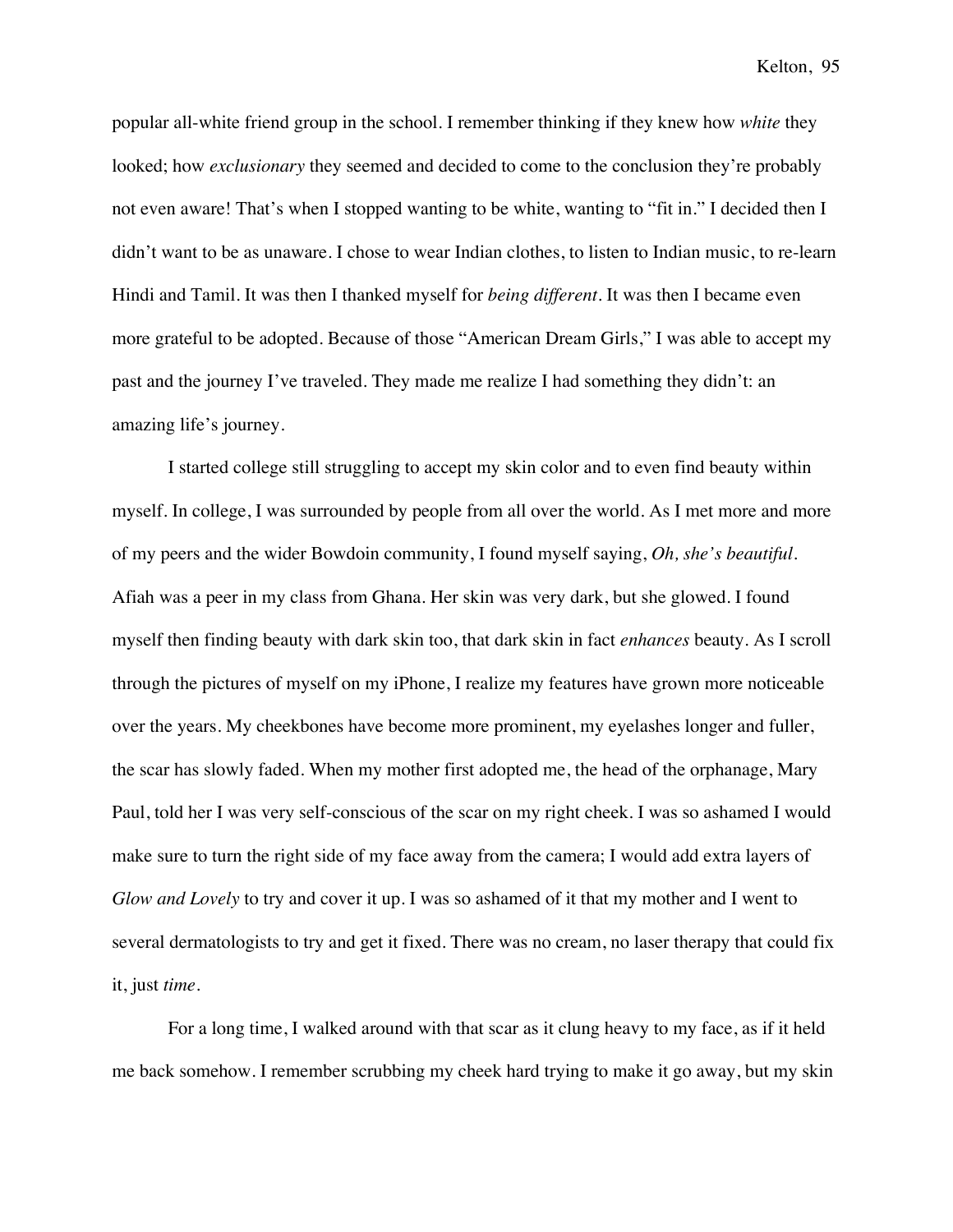was only burning and stinging. The scar was given to me by my biological mother when I was a young girl. I remember she planted the fiery stick on my face, the skin burning and charring. I don't remember what I did or who made a mistake, but I paid the price for disobedience. While the scar now has faded to be barely noticeable, it reminds me of the life I have lived and escaped, of the family that birthed me, of my inner strength. I don't normally like using the word 'scar' and I don't use it lightly here. The word 'scar' connotes a traumatic or negative event, as if the individual is *tainted* or *wounded*. While one may view my biological mother burning my face as a 'traumatic' memory, I believe that that was a pivotal point in my life at the time: it is what made me *choose* to leave behind, to escape, my family in search of something better. The 'scar' used to remind me of the *hate* I had for my biological mother. I couldn't understand *why* a mother would do that to a child, and I found myself shutting her out and rejecting the life she had given me. I found myself blaming her for branding me, as if claiming me as her own, forcing me to carry an essence of her everywhere I go, even in my new life here in America. The scar was supposed to teach me a lesson, and it most certainly did: to run when the opportunity arises.

That scar is the only physical trait that ties me to my biological family (besides DNA), but I don't view that negatively anymore. That scar is the only remainder and reminder of my birth family, but I'm not repulsed by that either. In fact, I now welcome this idea of potentially reconnecting with my birth family and have even sent off a "23&me" DNA test kit to the lab. The test result came back with five potential individuals who are in my extended family as 5th cousins. I have yet to reach out to them. Why? Because if I wanted to reach out to them, I would need to give them my private and personal information. I was okay with giving my DNA to "23&me" because we still don't know what to do with it, apart from coding the sequences and finding any medical conditions that we are genetically prone to.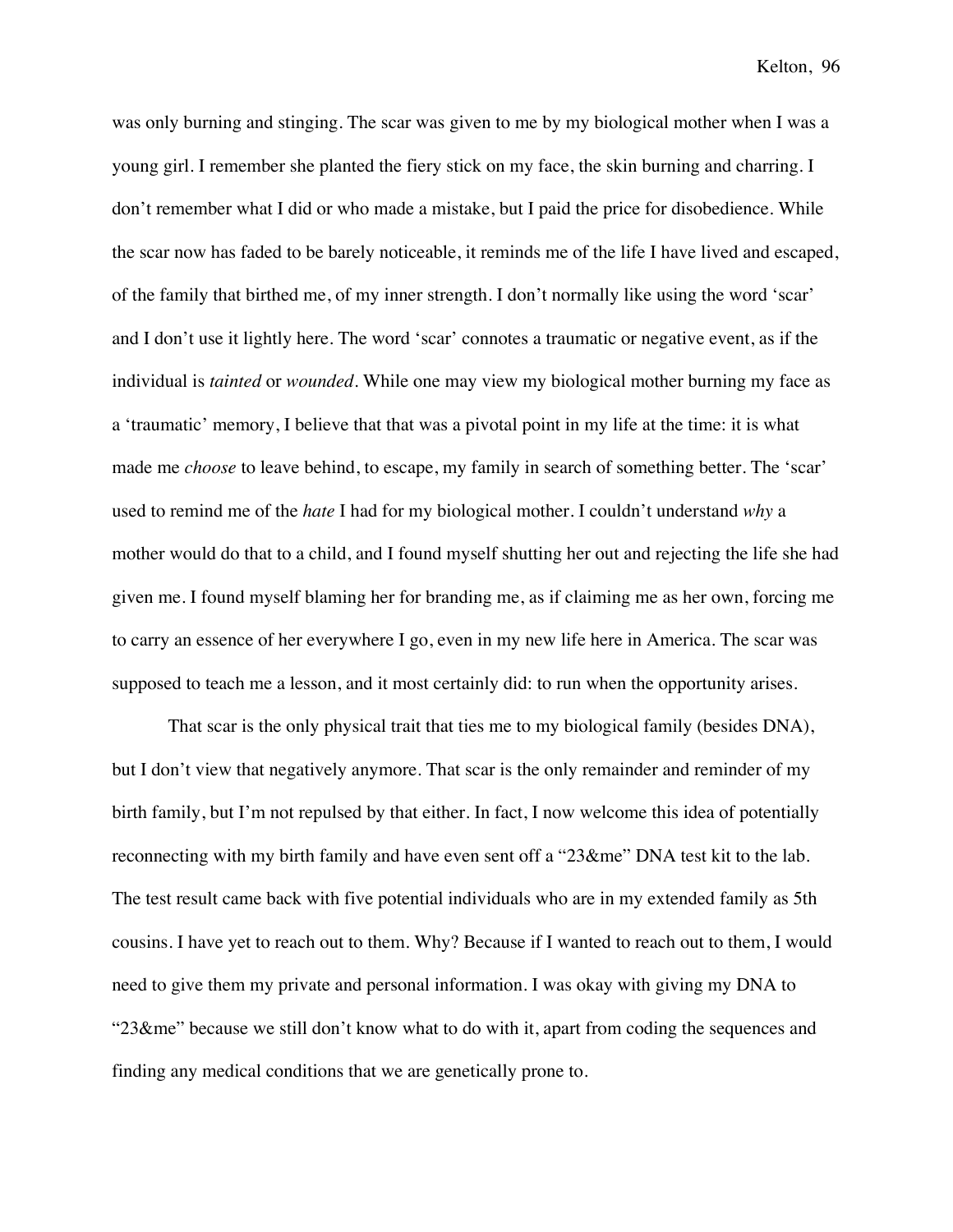I think my desire to reconnect with my birth family isn't one to rejoice, but for *me* to see where and remember who they are. I can imagine myself standing in front of them, but I'm not able to completely put into words the predicament I feel, or the contradictory emotions that threaten to engulf me. But that scar is what gives me strength - to adjust, to adapt, to survive because I remember the pain, the fear, the sheer sense of hopelessness. I wonder if I reconnected with my birth family if that association of pain would dissipate or whether it might exacerbate it? This, I might never know. My mother says that that scar is the mark of life, the mark of a life lived and survived, and I could not agree more. To this day, I carry this mark not as a *scar*, but as a reminder of my inner strength and resilience, of what I've endured. The mark is a testimony of my resilience and my desire to *live* and burn bright.

## **The Self Found and A Voice Uttered**

I was recently asked a question: "Do you view your adoption as a 'good thing'?" *What a strange question,* I thought. I find myself at a loss. *Well, of course, adoption is a good thing! If I hadn't been adopted, who knows what would've happened to me.* This is the narrative that so often circulated in and around my circle - and continues to do so today. But the problem with this story is that it removes all agency and ownership of my own narrative in lieu of adoption. Before adoption, my story was mine to be told. After adoption, my story and my identity became so closely intertwined with my mother's that some psychologists might call it "unhealthy attachment." I've tried some therapy here and there, but I didn't get the point of paying someone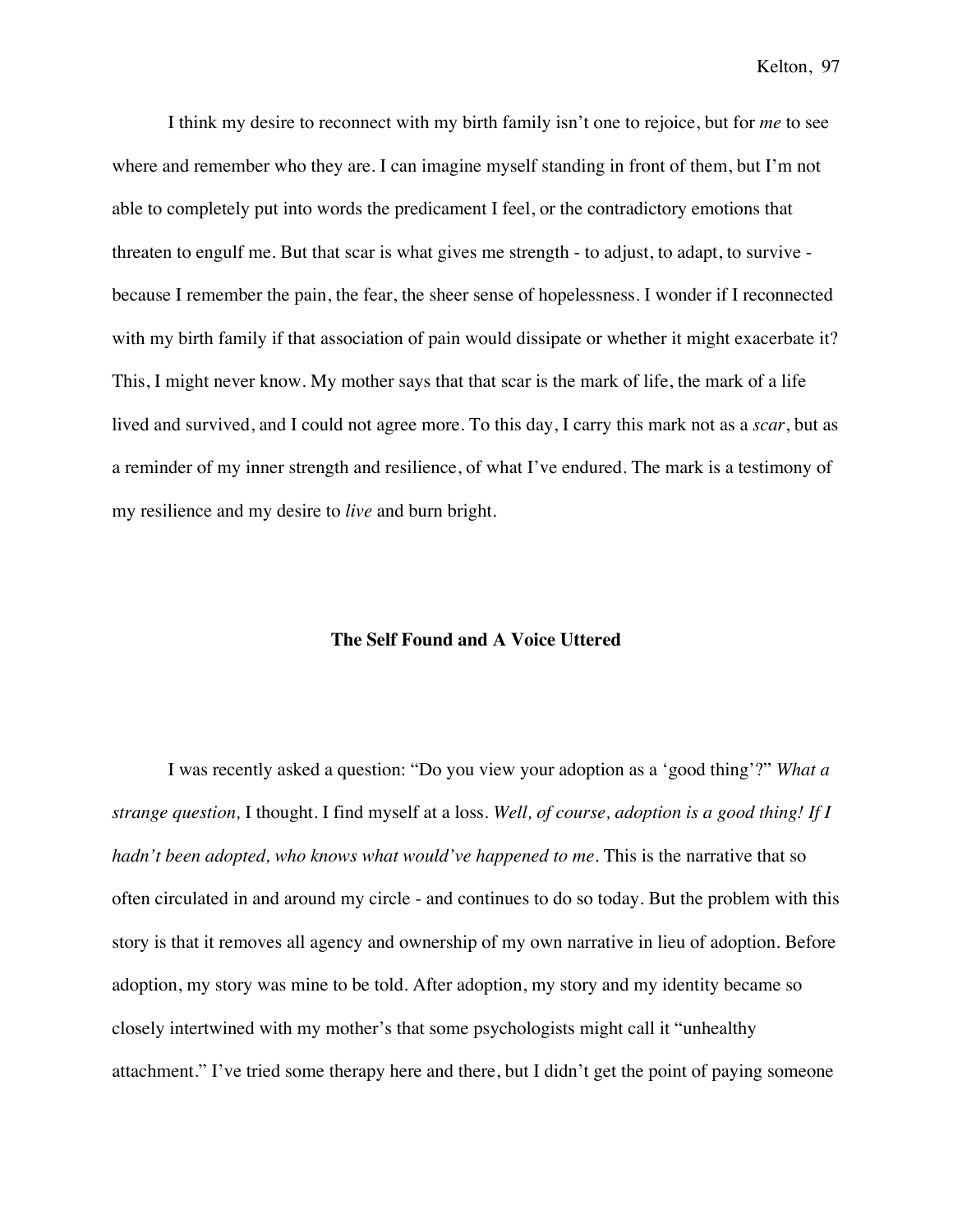to sit there and listen to all your problems. However, upon encouragement from my own mother, friends, and my own apparent inability to handle any conversation relating to my mother without my throat tightening up and tears glistening my eyes, I tried therapy again. I remember describing to Tristan the fear I had of losing my mother - not just in death, but in her *leaving* me. I remember telling Tristan that I wish I could give up some years of my life so that my mother could live longer and not die. I remember telling her that every time I go home, I see a few new gray hairs, more wrinkles, and I become sad, like *I'm* the cause of her aging so fast. I remember telling her how I have a lot of regrets and shame in how I treated my mother growing up, constantly doing the opposite of whatever she said, lying to get my way and to hide my secrets. Growing up for me felt like living in the Montagues and Capulets' household drama from Shakespeare's *Romeo and Juliet.* I remember telling Tristan that the day that my mother is gone, I wouldn't know what or how to handle myself. *How do I exist then?* I remember asking her. I remember telling her that my mother means everything to me, that if she says no, then it's a no. Tristan listened with a keen ear, and immediately pinpointed one of my main torments: *fear of abandonment*.

Growing up, my mother eased that fear by constantly reassuring me that no one was going to take me away, or that she wasn't going to marry someone and go off with them. As a 14-year-old, I was very protective of my mother. The idea of *sharing* her with someone triggered me in ways that continue to do so to an extent. I think it's because of all the women I've called "mom"s in my life. In Julayne Lee's *Not My White Savior*, she describes in a poem style the different mother's she had - her birth mother, her caretaker, and her adoptive mother - and the different roles they've played in her life. I started thinking about the people I've called "moms" in my life, and I realized that out of all the "mom"s I've had, my mother has been the most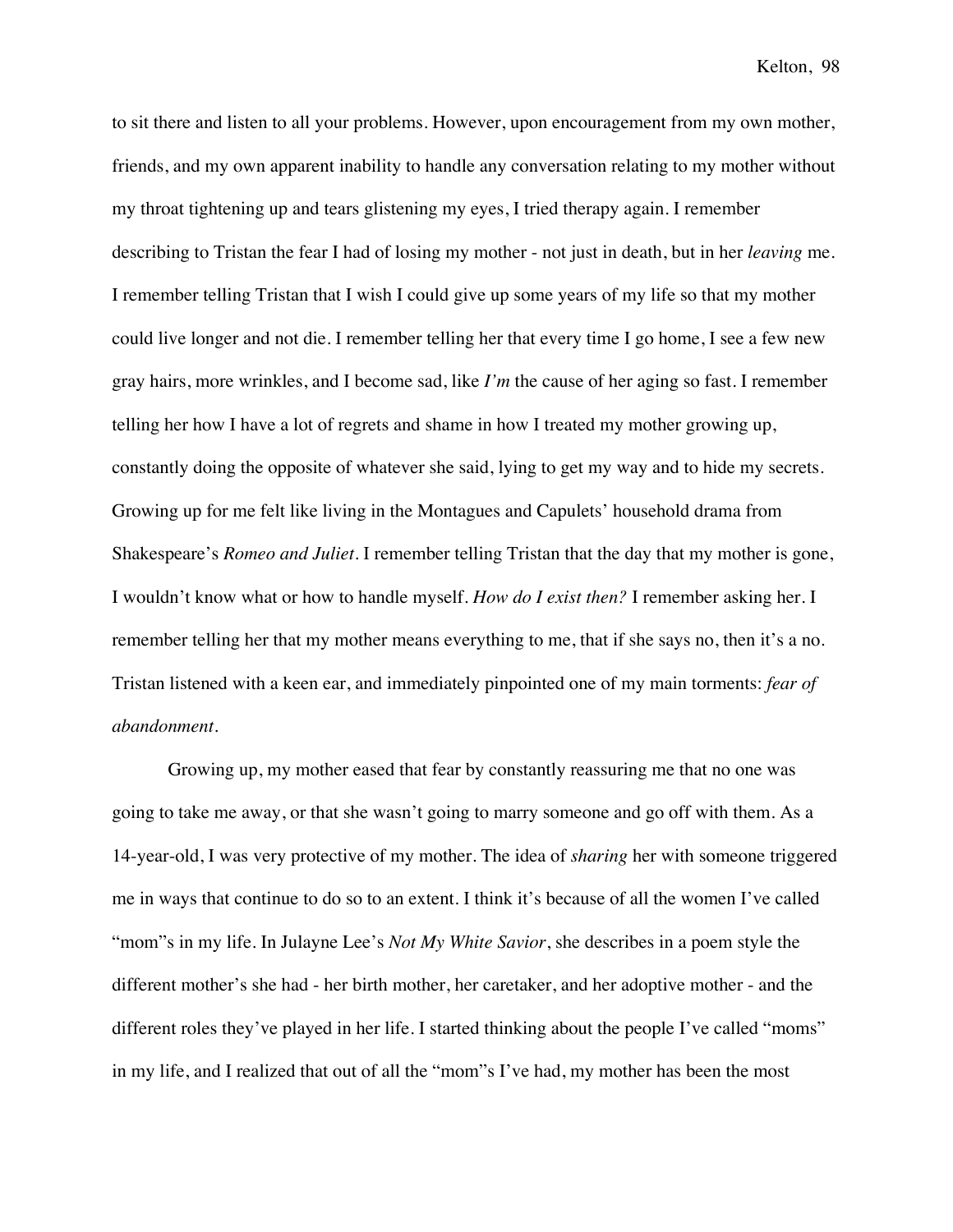accepting, loving, and caring. My birth mother didn't know how to be a mother. My foster mother at the orphanage turned a blind eye to the despicable actions of her son. With my mother, the love is unconditional, even if I do deeply disappoint her at times. With my mother, I am safe, not just physically, but also financially and emotionally. With my mother, I have a *chance at another life*.

My mother likes to bring up the idea that she *gave me a chance at another life*, that she *rescued me*, that she *saved me* from a life of poverty. And I internalized this growing up and continue to do so today. At age 23, being told that my mother "rescued me" or that she "saved me," and having that reinforced by my own mother makes me feel as if I'm not only a charity case of sorts, but like I am *in debt* to my mother. Whenever my mother tells me to do something, like to take the trash out, or to change my clothing, I feel obligated to do so because who am I to rebel? Who am I to go against her wishes? And in the instances that I do rebel, even now, I immediately regret going against her wishes: I am in utter turmoil. I am plagued by the idea that whatever I have, whoever I am, whatever I know, whoever I know, I feel like I *owe* it to my mother. If it wasn't for my mother, I wouldn't be who I am or where I am today - that's a statement that both comforts me, but also suffocates me.

I remember just a few days ago, I was walking along the woods by campus. I remember looking up and seeing stars dot the sky, the tall trees intertwining their limbs with one another and swaying to the beat of the wind. It looked as if the stars and the limbs connected and flowed into each other, this supernatural energy keeping them alive and bright. As I was looking up, I was overcome with this feeling of gratefulness. I fully succumbed to it. I understood that my mother was my external force, that she was the one who created a web of possibilities for me. She was my saving grace - exactly as I had seen her at the orphanage for the first time.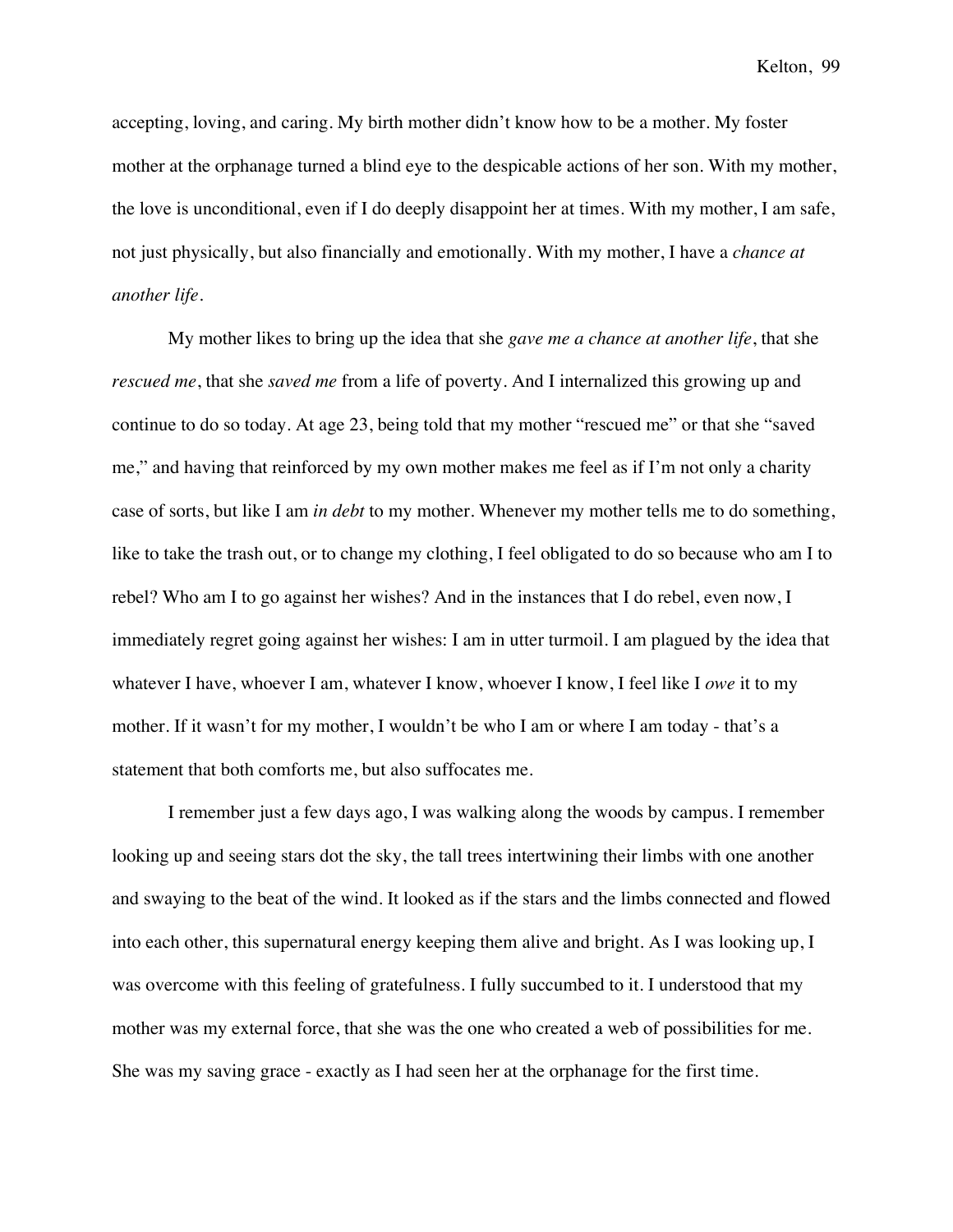In this 'white savior complex' discourse, though, I don't have space to be my own self. As an adoptee, my identity is already intrinsically tied to my mother, the adopter. While this is not necessarily a bad thing, it can lead to a power imbalance, and perhaps, even abuse of that power as an "adopter." I'm not saying that my mother abused her power as the "adopter" with me, but I am insinuating that my mother took advantage of that power to guilt trip me and manipulate me emotionally. Even as I'm writing this sentence, I am very aware of the double standard I have created for myself in this "white savior complex" discourse. I can't entirely fault the "white savior complex" narrative because I benefit a great deal from that. If it wasn't for my mother's morally righteous decision, I wouldn't have the opportunities I have now.

It was freshman year of college in 2018 and my mother flew from San Francisco for the college's annual "Family Weekend." Family Weekend is an opportunity for parents and family members to visit students "in action," meet their professors, and take a stroll through the lovely Bowdoin campus. It usually occurs in late October, just when the leaves start turning colors and the fall crisp lies still in the air. My mother took one of my friends, Maynor, and me out to dinner at Enoteca, a fancy Italian restaurant on Maine street that only you'd want your parents or your friend's parents taking you to. (It's my mother's and my favorite restaurant in Brunswick). I remember going to the bathroom and returning to find my mother upset.

> "Mary Paul would be so appalled. I mean passing out every weekend? Smoking all the time? Good god Gemma, what has gotten into you? And you complain about the food? I mean my god, you came from eating dirt! I never knew a child that complains as much as you."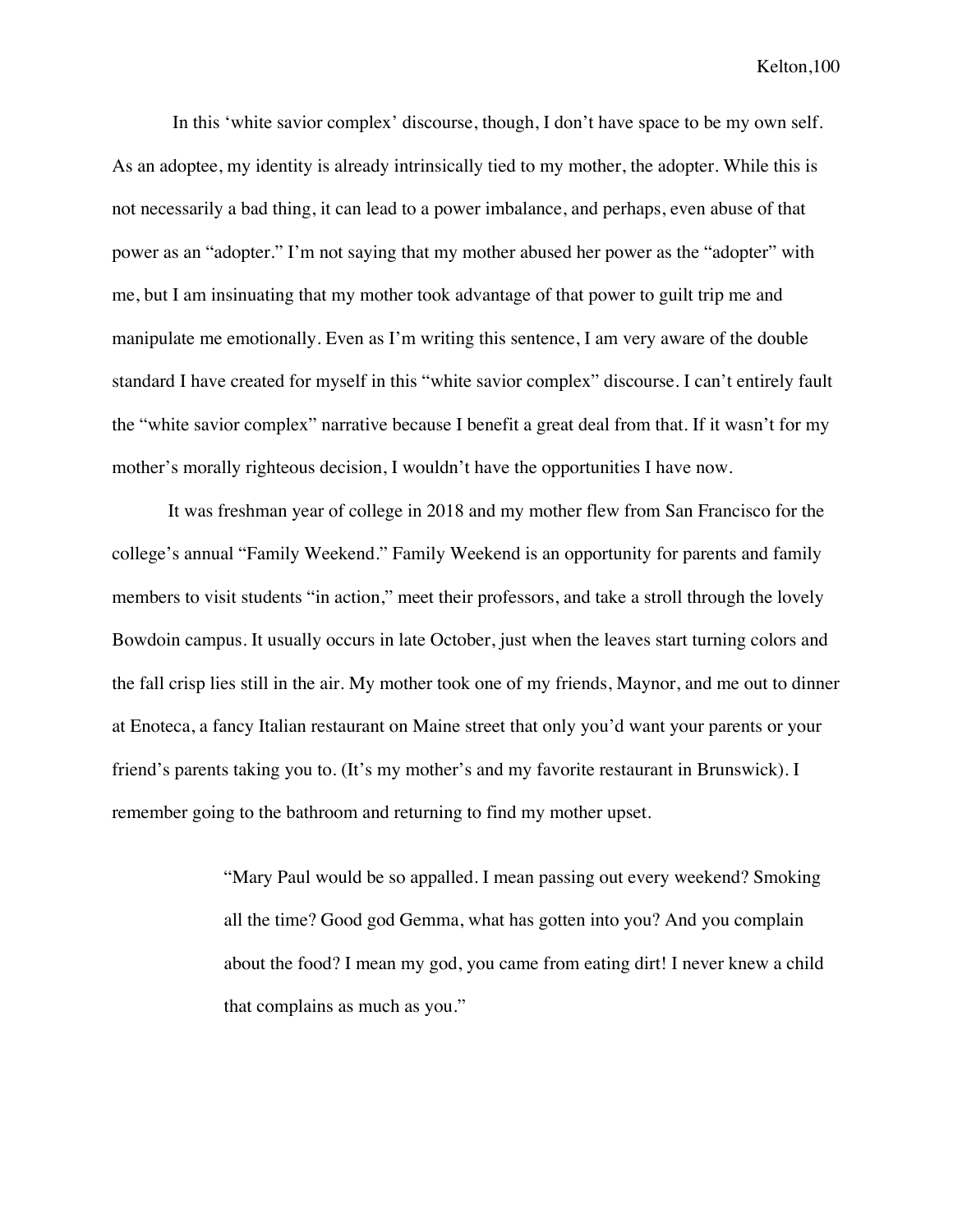I later discovered that my friend had completely exposed me to my mother. As you can imagine that friend and I are no longer on talking terms. I mean, who rats their friend out to their parents, especially to one as strict as mine? While my mother was upset, she was even more so disappointed because I was straying further and further away from the 'version' or 'image' of me she had in her head. She had never imagined that I'd be smoking weed or drinking alcohol or hosting parties, because those are activities that she doesn't necessarily partake in nor really enjoy. However, my mother is an avid lover of entertainment and entertaining guests … So, I think I know where my joy for hosting gatherings comes from. Nevertheless, back when she said that it did exactly what she intended for her remark to do: make me question my own self.

My voice as an adoptee has been lost for a while, held at the mercy of a 'white savior.' I do have to note that growing up, my mother tried her best to reassure me that I wasn't a charity case or a sad orphan, but *her daughter*. But how could I be *her daughter* if we had to fight to be recognized as such? How could I be *her daughter* if I felt my place in the family was at threat? How could I be *her daughter* if she viewed me as a 'good deed' she'd done?

This "white savior complex" and the relationship between adopter and adoptee as "rescuer" and "rescued" runs rampant in the adoption process, especially in transracial, transnational, and transcultural adoptions. In adoption, my mother sought a way into motherhood. But for her, adoption wasn't just about taking on the role as a new 'mother,' but an investment that required a great deal of sacrifice. My mother had to adjust from being single and taking care of herself only to having another human being completely dependent on her. My mother had to transition from living in a condo to purchasing a house for the new family that seemed to grow only in the collection of Golden Retrievers.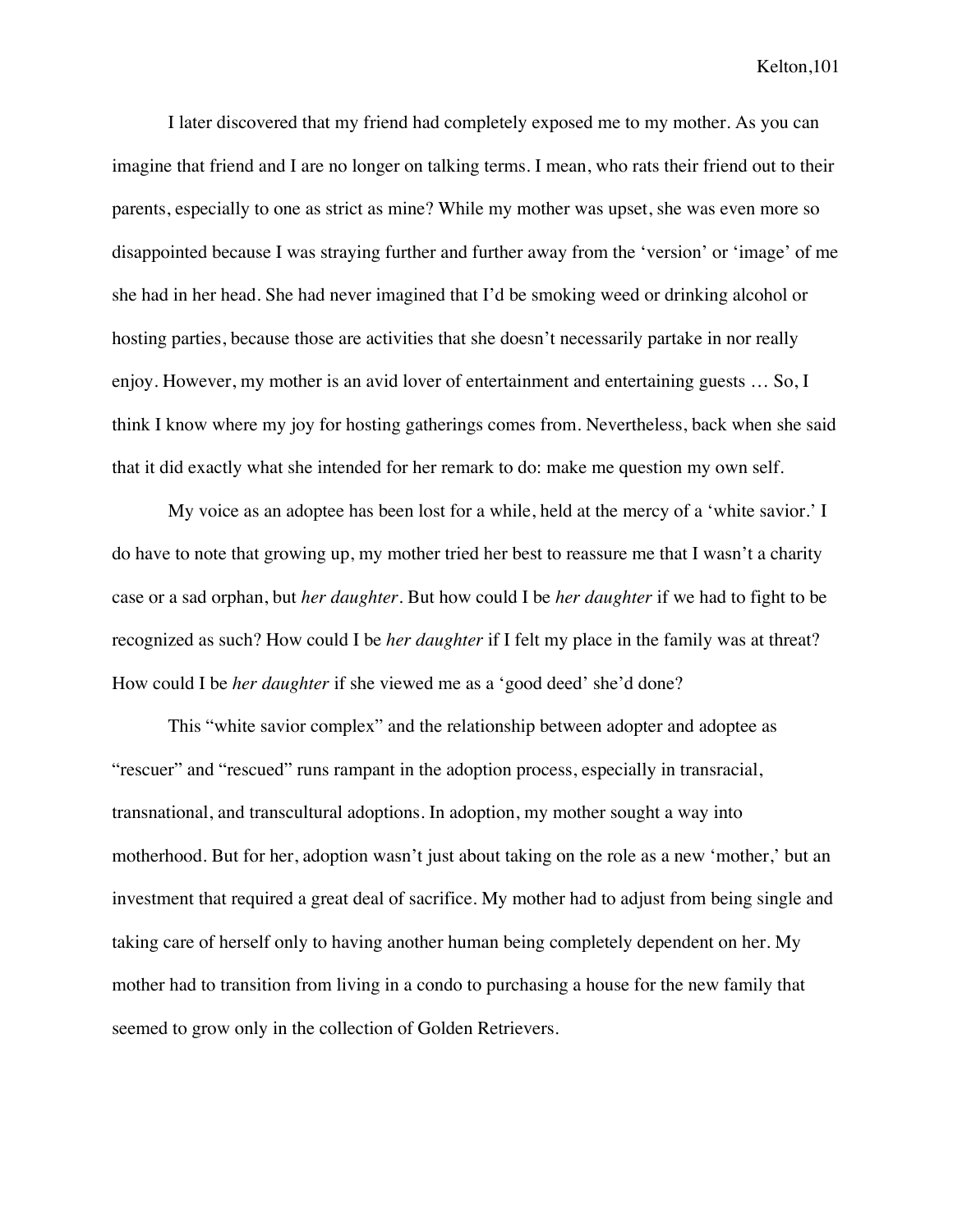Before adopting me, my mother had a successful life that was just missing one thing: a daughter. Before adoption, my life was wholly unsuccessful that was just missing one thing: a loving, caring, and kind mother. As much as we've provided each other with what the other needs, I still can't help but feel like I'm squandering away her 'investment.' Every kid disappoints their parents one way or another. To a 'normal' kid, when they disappoint their parents, they may feel remorse, but then get over it, forgetting it ever happened. For me, disappointment is a strike. For me, disappointing my mother isn't just a slap on the face, but a fist to the soul.

As I've matured and grown up, I've learned that as a daughter, there are some things I simply cannot provide for my mother. I remember talking to a friend of mine, Lior, about these fears. Lior graduated from Bowdoin College in the class of 2020, majoring in Government and Legal Studies. Lior, who looks like she's of Asian descent, was adopted as a baby from Russia by a white mother to New York. Her mother, like mine, adopted her as a single mother. I remember asking her how she dealt with the intrusion of a potential new family member, and how she abated her fears of her mother "leaving her." She explained:

> "You see, what I realized was that as a daughter, there are things I simply can't give my mom that a partner can. And I don't mean just sex or physical intimacy, but someone closer to her in age and experience that she can share and connect with, you know? And think of it this way, you're here in college in Maine, and your mother is in California, and Andrew is your way of knowing someone's looking out for her. I mean, without you in the house, she's got to be lonely with an empty nest, so why not let Andrew in?"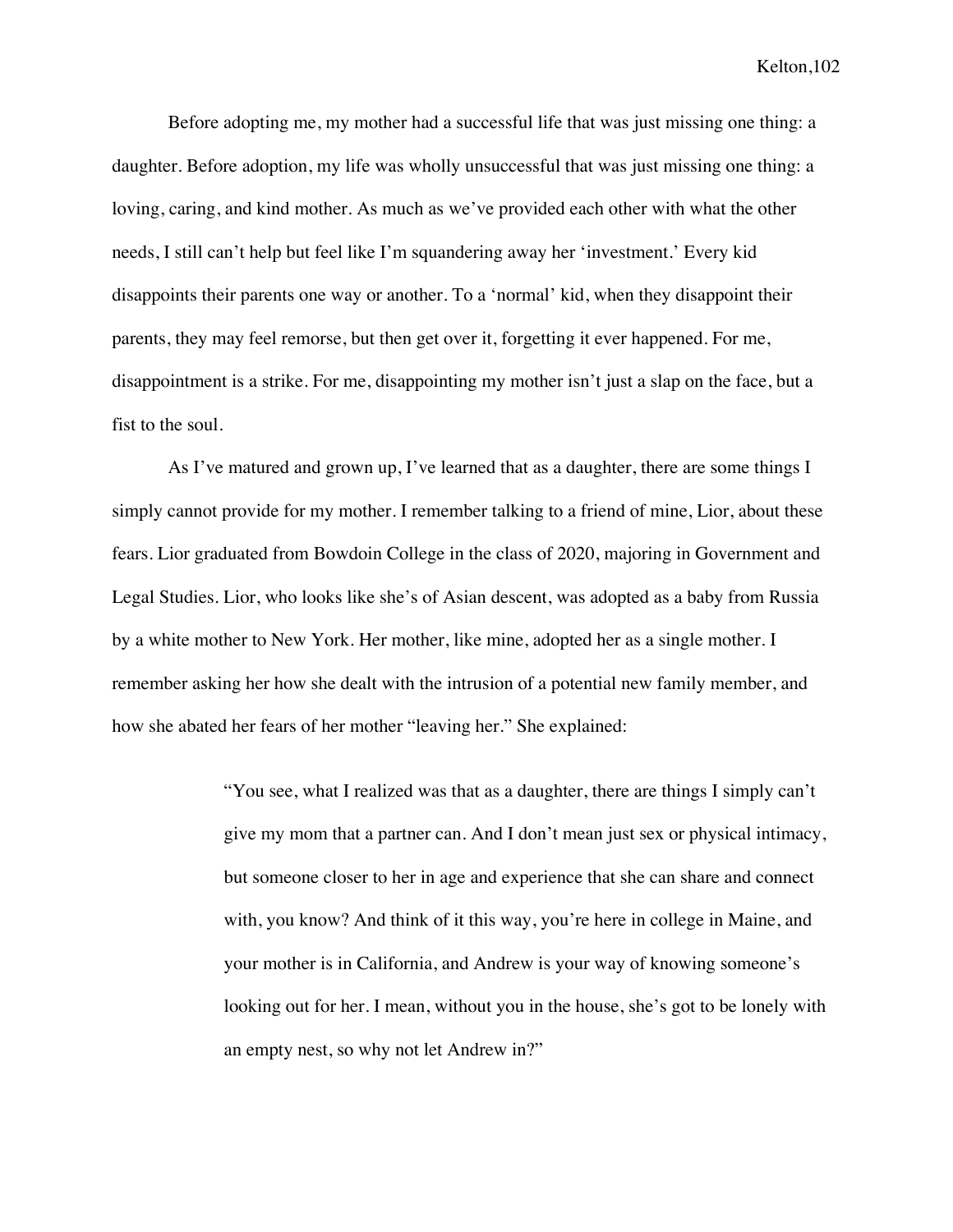The introduction of Andrew, a male figure, into the family was a drastic change, and one that caused a great deal of strife between my mother and me. If he makes my mother happy, that's all that matters, right? Not in this case. Even in high school, my mother was distinctly aware of my fear of abandonment and didn't bring anyone home until I left the house for a gap year, and eventually college. She tried to date someone in the junior year of high school, and I couldn't deal with it. I became so paranoid that she would leave me behind that I snuck into her phone and read her messages and emails between her and her lover. I couldn't understand why she would want someone else, even though I, myself, had a boyfriend at the time. Ironic, right? More like pure selfishness. I couldn't bear the thought of sharing my mother with someone else. Doesn't that mean she will choose them over me? Doesn't that mean she will run away with them and leave me behind? In my own way, I became controlling of my mother, dictating who she could see and always asking where she was going and when she would be back. While at the same time, she tried to parent me - determining my "bedtime," who I could hang out with, where I could go, what I could wear. I think I had so many regrets of how I treated my mother growing up that I thought her meeting someone else was her way of rejecting me.

When my mother first adopted me, we both tested one another's boundaries. We both played on one another's fears and in many ways, traumatized one another so much that we are still recovering from that. When I first came to the United States, we lived with my mother's exboyfriend briefly while our house was still being built. I remember vividly the two of them whispering in the kitchen, while I eavesdropped tentatively by the stairs, hidden behind the wall. I couldn't quite understand what they were saying, but I knew they were talking about me. I felt so hurt, so angry that they would be talking about me behind my back. I remember one time I was caught, and I scrambled back up the stairs. Too late. It was then I confronted them as to why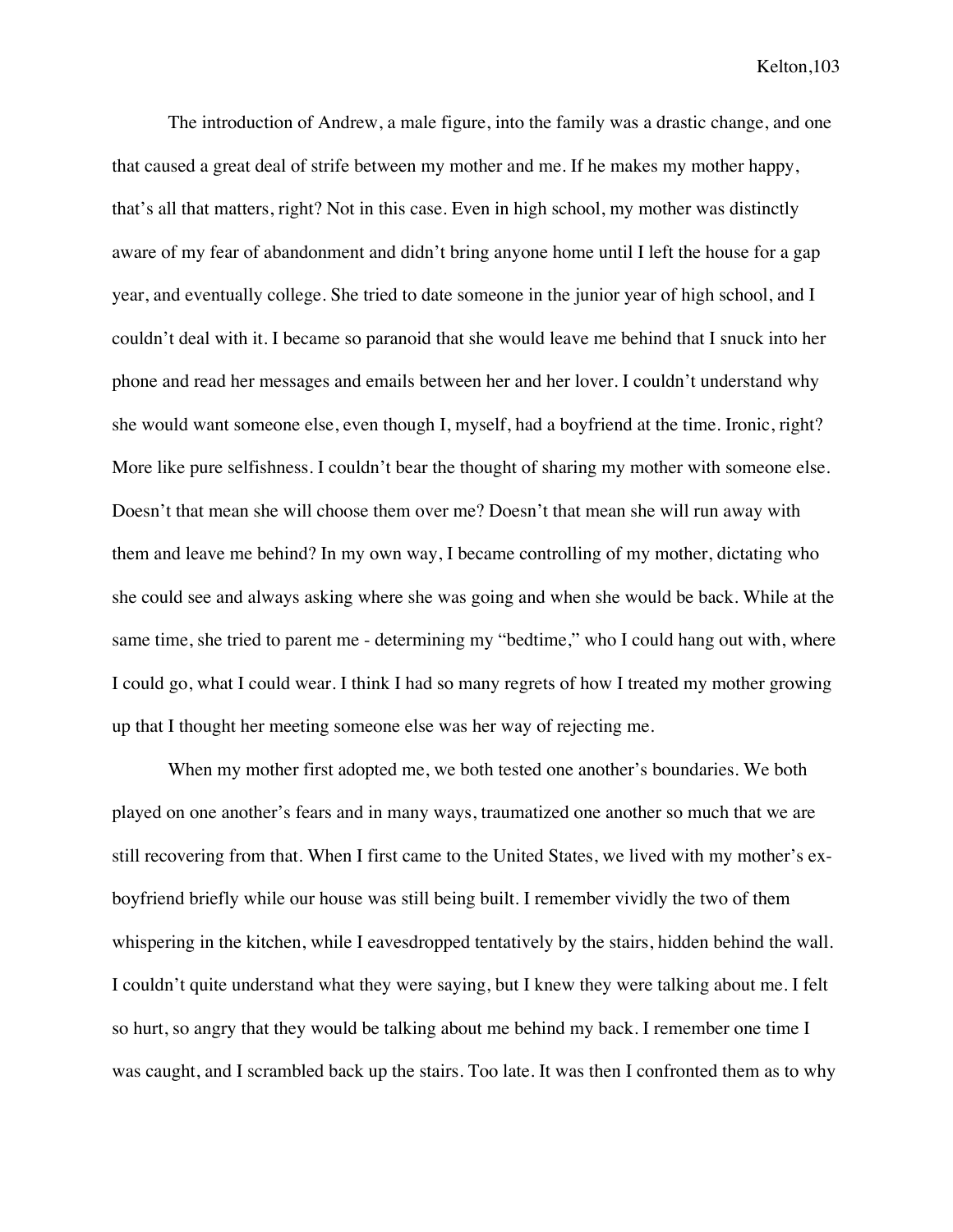they were talking about me behind my back. They were discussing my behavior - the way I lashed out at my mother, both verbally and physically. I wanted to call the orphanage all the time, not to beg them to take me back, but to hear and feel a sense of familiarity, of the place I left behind. My transition into this family was not smooth in the least, but I displayed a healthy level of pain and a "normal" reaction to such a drastic change, which ultimately is what bonded me to my mother.

I remember telling my mother as a little kid, "I ran away once, I can do it again." And she would respond, "I'll get you a one-way ticket back." We played on one another's fear - my mother's fear of failing as a single parent, and my fear of my mother abandoning me. My mother and I are both very strong independent women who are opinionated and emotionally charged individuals. Being vulnerable is hard for both of us. Even saying, "I miss you" is hard and I realized recently that I don't verbally say enough how grateful I am to have my mother, how happy I am to be where I am and to have the opportunity to learn. I think my mother often worries she's failed me as a mother, and the only sense of validation she can get is from me. I've become so accustomed to simply taking and living this life that I have yet to step back and be thankful for the things I have and the knowledge I have gained.

I sometimes wonder what it might have been like if there was another parent in the family, so that my mother didn't have to play the "bad cop" and "good cop". I used to joke that it would be great to have a dad so that when my mother gets mad, I can turn to someone else and sweet talk them. My mother laughed and said that's not how that works. Instead, she had asked me several times if I wanted a sibling. At the time, I was adamant to not have a sibling because that would mean I have to share my mother! I wanted my mother all to myself, but there are such things as hugging too hard, loving to suffocate.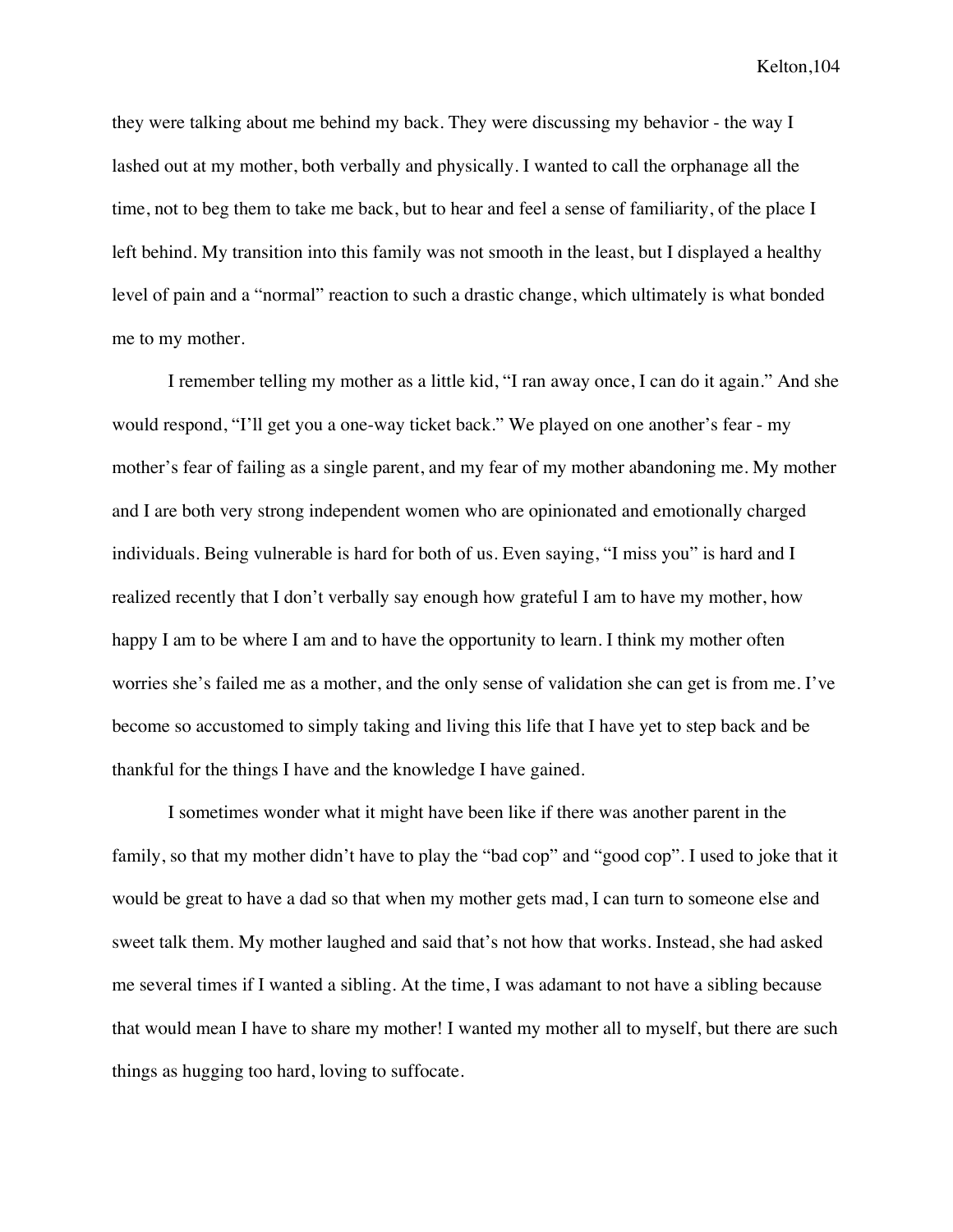I remember when Andrew first moved into our house in the fall of 2020. I remember that I verbally attacked him, claiming that my mother will never love him as much as she loves me, that she was my mother and not his wife, that maybe he should move out if he was going to wake up early and talk loudly on the phone. I lashed out because I didn't want to lose my mother. I lashed out because I felt that my place in my family was at threat. I lashed out because I was angry and scared.

It was only after I talked to Lior did I understand how to start viewing him differently. That the introduction of Andrew into the family wasn't my mother's way of saying she loves him more than me, but that she needed a kind of companionship that I simply couldn't provide (as a daughter). It is in this moment that I realized how much I changed my mother's life - for the better or worse. While I might've brought my mother a great deal of happiness, I have also caused her a lot of pain and trauma that still lingers at the fringes of our relationship. That demonstrates how full our relationship is: we are two people fully tethered to one another.

When I go home now, like when I went home for Thanksgiving just this past year in the fall of 2021, I couldn't help but feel like a visitor in my own home. I remember opening the front gates of my home in San Francisco and feeling out of place. Despite having grown up here, in this house, and having created memories with my mother, I felt that all vanish. I watched the two of them cooking in the kitchen with two big Golden Retrievers by their feet. They worked in unison, like puzzle pieces easily fitting together. Andrew cut the vegetables; my mother tossed it all into the pot. My mother served the plates, Andrew washed the dishes. Where was I? I was in the living room watching from afar. I saw no space in this family of theirs. I didn't go home for Christmas break or for spring break. I'm not sure if it's because of the on-going COVID-19 pandemic and my mother's fragile health state, or because I was no longer as integral to the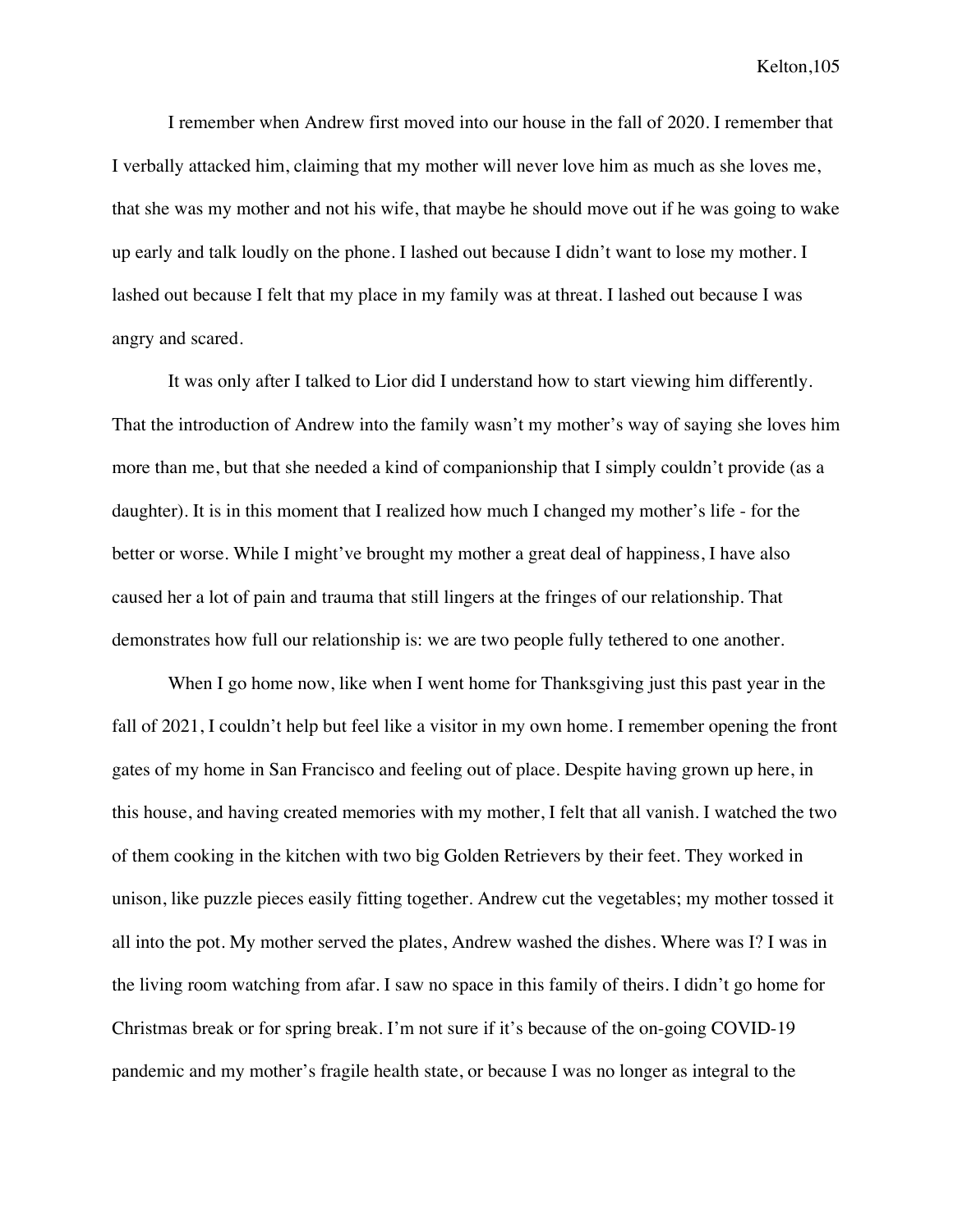family as I thought I was. Now that I'm about to graduate from college, I feel a strong desire to stay close to home, but not live at home. My mother and I have such different lifestyles that we would drive one another crazy - my mother sleeps early, and I sleep late; I enjoy partaking in psychedelic drugs, and my mother is against it.

As I've grown up, our relationship has transitioned from mother-daughter to now being equals in a relationship - two strong independent adults with many scars who love and care fiercely. These are scars that we have both come to live with and love because they are the signs of a life lived, of the two bodies grown and stretched, of our souls intertwined and bloomed like wisteria. The scars not only show the complexities of an adoptive mother-daughter relationship with a lot of unforeseen challenges, but it is also a visible marker of vulnerability, tenderness, and mutual support and care for one another. To have scars means to have been vulnerable; to have been vulnerable means to build a stronger self, to create a bond so intense and hot that even the strongest earthquake or the largest forest fire can't break or burn it.

My mother is the strongest person I know who refuses to let others bring her down and stands up for what she believes in - love, choice, and social justice. Our bond, love, and care for one another is so fierce it's no wonder we fight even about the most innate things, like the thickness of my eyeliner or the depth of my blouses or the dogs' chew marks on the remote control. We fight to convey love, and we embrace to show care.

I am happy, fortunate, and lucky to call my mother *my mother*, to have someone who loves, cares, and protects me as fiercely as she does. Of the three people I've called "mother" in my life, my mother is the kindest, the most giving, and undoubtedly, the most protective of me. I am grateful to my mother for *choosing me* to be her daughter, for bringing me to be a part of her family, for giving me opportunities that she never had growing up, for showing me what it is to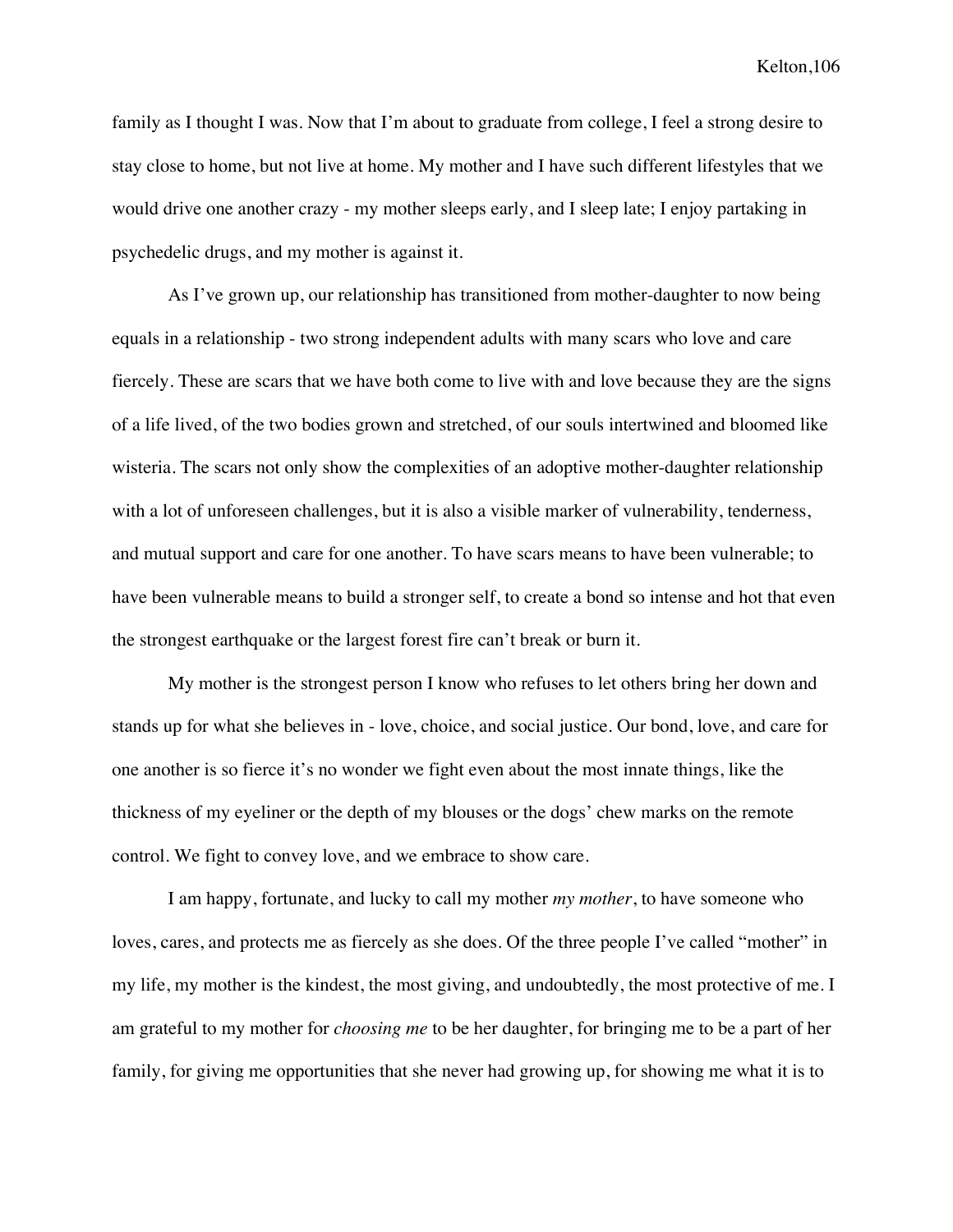be loved and wanted. But, as much as I have my mother to be grateful for, I also have to learn to be thankful to myself. As a mere 5-year-old, I escaped and survived my birth family. I orphaned myself as a means of seeking freedom and liberation. After my adoption, I broke free of the familiarity of poverty to the strangeness of wealth. My whole life has been of flight, a constant fight for survival. As much as I have my mother to thank for these transitions, I have to give myself credit too. I give thanks to myself. Thank you, Jyothika. I finally found you.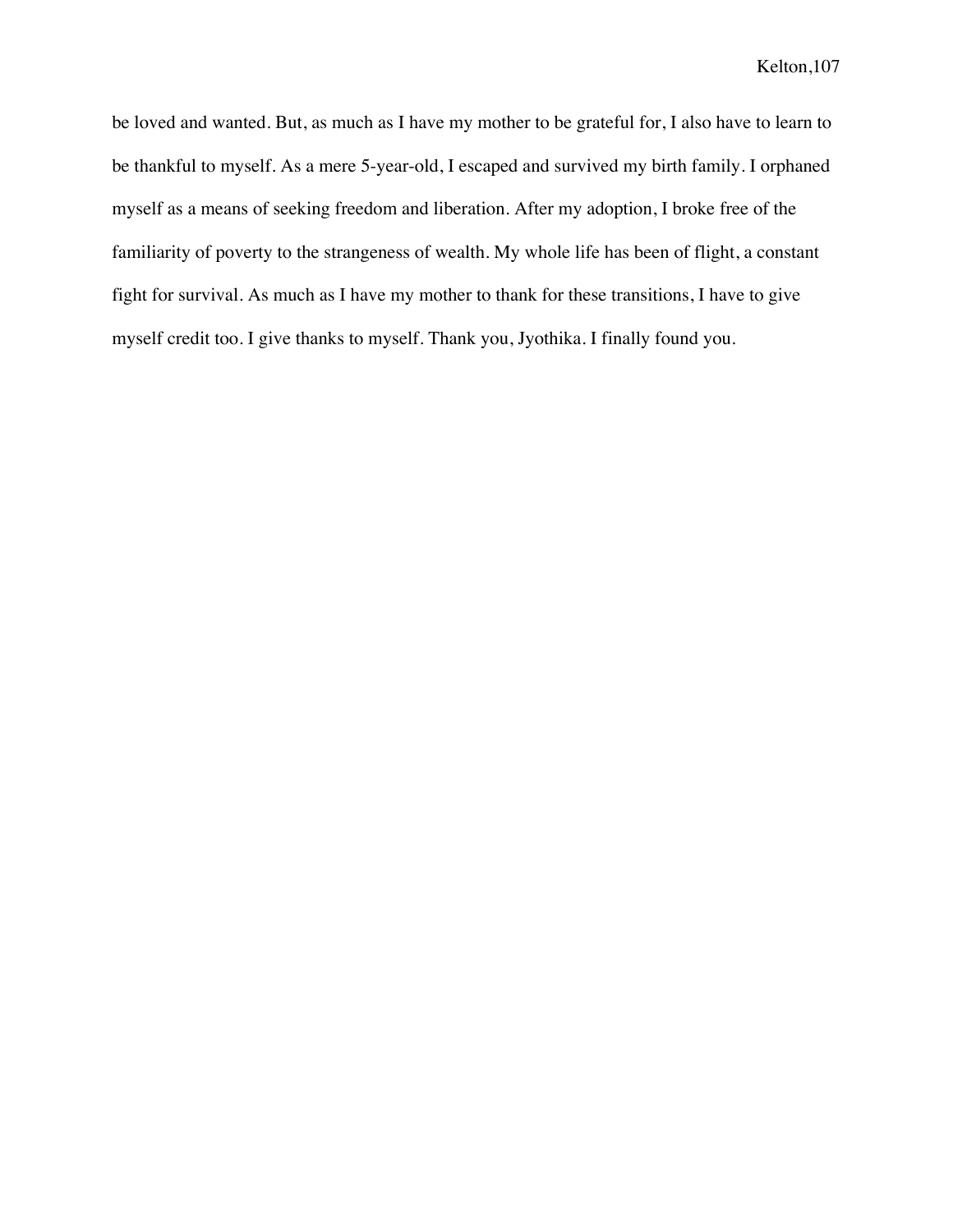## **Bibliography**

- Abraham, Mary-Rose. "Skin Lightening: India's Obsession That Is Becoming a Medical Problem." *Scroll*, 10 Sept. 2017, scroll.in/pulse/850030/skin-lightening-indias-obsession-that-is-becominga-medical-problem.
- Apparao, Hansa. *International Adoption of Children: The Indian Scene*. 1995. PhD dissertation. *SAGE Journals Online*, journals.sagepub.com/doi/pdf/10.1080/016502597385405.
- Arulpragasam, Mathangi "Maya", performer. *Matangi/Maya/M.I.A*. Directed by Steve Loveridge, 2018.
- Ayyar, Varsha, and Lalit Khandare. *The Melanin Millennium*. Springer Science and Business Media Dordrecht, 2013.
- Bajpai, Asha. *Adoption Law and Justice to the Child*. Bangalore, India, Centre for Child and the Law, 1996.
- Basu, Anindita. "Mahabharata." *World History Encyclopedia*, 25 Aug. 2016, www.worldhistory.org/Mahabharata/.
- Batrawy, Aya. "'Whitening' Creams Undergo a Makeover But Colorism Persists." *Washington Post*, 26 July 2020, www.washingtonpost.com/lifestyle/whitening-creams-undergo-a-makeover-butcolorism-persists/2020/07/26/ae33e428-cfa0-11ea-826b-cc394d824e35\_story.html.
- Bhargava, Vinita. *Adoption in India: Policies and Experiences*. New Delhi, Tejeshwar Singh, 2005.
- Bhasksar, Saras, et al. *Adoption in India - the Past, Present and the Future Trends*. PhD dissertation. *EBSCOhost*, web.b.ebscohost.com/ehost/pdfviewer/pdfviewer?vid=5&sid=308f1c16-f3df-4253 aeb3-efe61d26c380%40pdc-v-sessmgr01.
- Buettner, Elizabeth. *Problematic Spaces, Problematic Races: Defining 'Europeans' in Late Colonial India*. 2006. University of Birmingham, United Kingdom, PhD dissertation. *Taylor and Francis Online*, www.tandfonline.com/doi/pdf/10.1080/09612020000200242.
- Chakraborty, Rupsa. "The Wait to Adopt a Child Got Longer Amid Pandemic." *Hindustan Times*, 22 Feb. 2021, www.hindustantimes.com/cities/others/the-wait-to-adopt-a-child-got-longer-amidpandemic-101613936178297.html.
- Chang, K-Ming. *Bestiary*. One World, 2020.
- Chung, Nicole. *All You Can Ever Know*. Catapult, 2018.
- Daniyal, Shoaib. "Interview: Can the Mahabharata Actually Be Treated as Literal History?" *Scroll*, 12 Nov. 2017. *eLibrary*, scroll.in/article/857249/interview-can-the-mahabharata-actually-be-treatedas-literal-history.
- Derrett, J. Duncan M. *Introduction to Modern Hindu Law*. Oxford English Press, 1963.
- Dhillon, Komal. *Brown Skin, White Dreams: Pigmentocracy in India*. 2015. PhD dissertation. vtechworks.lib.vt.edu/bitstream/handle/10919/73702/Dhillon\_KK\_D\_2015.pdf?sequence=1&is Allowed=y.
- Doyle, Glennon, host. "Mothers & Sons with Ocean Vuong (and Chase Melton)." *We Can Do Hard Things with Glennon Doyle*, 5 Apr. 2022. *Google Podcasts*, Google, podcasts.google.com/feed/aHR0cHM6Ly9mZWVkcy5tZWdhcGhvbmUuZm0vd2NkaHQ/episo de/YzE3ZWNlNWUtM2I1Zi0xMWVjLTkyMmYtMjM3MWRlM2VlMjM1?hl=en&ved=2ahU KEwjvgavSmMH3AhXmhYkEHQyMAi0QjrkEegQIBxAF&ep=6.
- "Fair and Lovely is Now Glow and Lovely." *Hindustan Unilever*, www.hul.co.in/brands/beautypersonal-care/glow-lovely/.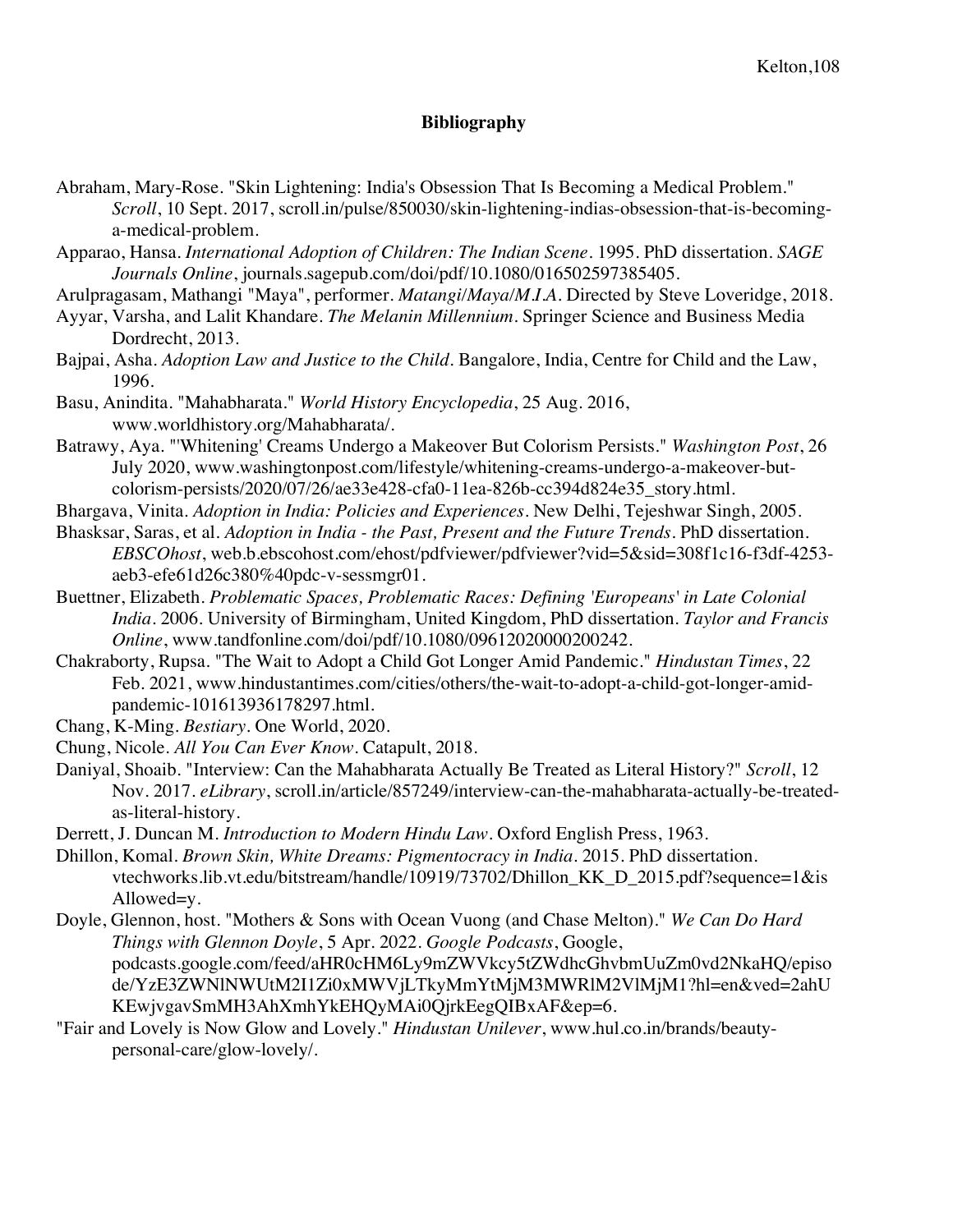- Graham, J. A. *The Education of the Anglo-Indian Child*. 1934. PhD dissertation. *JSTOR*, www.jstor.org/stable/pdf/41360275.pdf?refreqid=excelsior%3Ad6ad67794f6709651fc17afe8f17 dc1c.
- Grapevine, Rebecca. *Family Matters: Citizenship and Marriage in India, 1939-72*. 2015. University of Michigan, PhD dissertation.

deepblue.lib.umich.edu/bitstream/handle/2027.42/116682/grapevin\_1.pdf%3Fsequence%3D1%2 6isAllowed%3Dy.

- Hall, Ronald, and Ellen Whipple. *The Complexion Connection: Ideal Light Skin as Vehicle of Adoption Process Discrimination Vis-à-vis Social Work Practitioners*. 2017. PhD dissertation. *Taylor and Francis Online*.
- Huda, Shahnaz. *Anglo-Mohammedan and Anglo-Hindu Law Revisiting Colonial Codification*. 2003. PhD dissertation. *Bangladesh Journal of Law*, www.biliabd.org/article%20law/Vol-07/Shahnaz%20Huda.pdf.
- Kalra, Shreya. "The Reasons for Low Levels of Adoption in India Are Manifold." *The Wire*, 28 Oct. 2018, thewire.in/society/the-reasons-for-low-levels-of-adoption-in-india-are-manifold.
- ---. "Why India's Adoption Rate Is Abysmal Despite Its 30 Million Abandoned Kids." *Business Standard*, www.business-standard.com/article/current-affairs/why-india-s-adoption-rate-isabysmal-despite-its-30-million-abandoned-kids-118103000218\_1.html.
- Khan, Fatima. "Why Indian Parents Have Returned 278 out of 6,650 Adopted Children in 2017-19." *The Print*, 12 Nov. 2019, theprint.in/india/why-indian-parents-have-returned-278-of-6650-adoptedchildren-in-2017-19/319437/.
- Lahiri, Pritha, and Ayush Kumar. *Legal Rights of Orphan Children in India*. *Child Rights Centre*, www.crccnlu.org/post/legal-rights-of-orphan-children-in-india-prithaayush#:~:text=As%20per%20Section%202(k,the%20rights%20of%20an%20orphan.
- Lally, Harneel. *Divided Dharma and Adoption Laws in India*. PhD dissertation. *HeinOnline*, heinonline.org/HOL/Page?collection=journals&handle=hein.journals/soas4&id=333&men\_tab= srchresults.
- Lee, Richard M. "The Transracial Adoption Paradox: History, Research, and Counseling Implications of Cultural Socialization." *SAGE Journals Online*, Division of Counseling Psychology of the American Psychological Association, 3 Nov. 2003, journals.sagepub.com/doi/10.1177/0011000003258087.
- Liebesny, Herbert. "Hindu Law." *The American Journal of Comparative Law*, 1972. *JSTOR*, www.jstor.org/stable/pdf/839493.pdf?refreqid=excelsior%3Ae50fb96ec8fc77e5a11f4b8a67436e 34.
- Lilani, Kala. *Intercountry Adoption: Laws and Perspectives of "Sending" Countries*. Edited by Eliezer David Jaffe, e-book ed., Gefen, 1994.
- Mallampalli, Chandra. *Escaping the Grip of Personal Law in Colonial India: Proving Custom, Negotiating Hindu-ness*. PhD dissertation. *JSTOR*, www.jstor.org/stable/pdf/25800904.pdf?refreqid=excelsior%3Aa20430e57147f96e8593a8735fd 16922.
- Marvelly, Paula. *Women of Wisdom: A Journey of Female Spirituality through the Ages'. Advaita Vision*, www.advaita.org.uk/discourses/teachers/andal\_marvelly.htm.
- Meena, Niraj. *Adoption Laws in India: Challenging Existing Law*. PhD dissertation. *ManuPatra*, docs.manupatra.in/newsline/articles/Upload/E8EFE493-114B-4E5B-A014-682EB1729301.pdf.
- Mehra, Nishta, narrator. "Intersecting Identities 2.0." *Family Equality*, produced by Dakota Fine, 1 Apr. 2021.